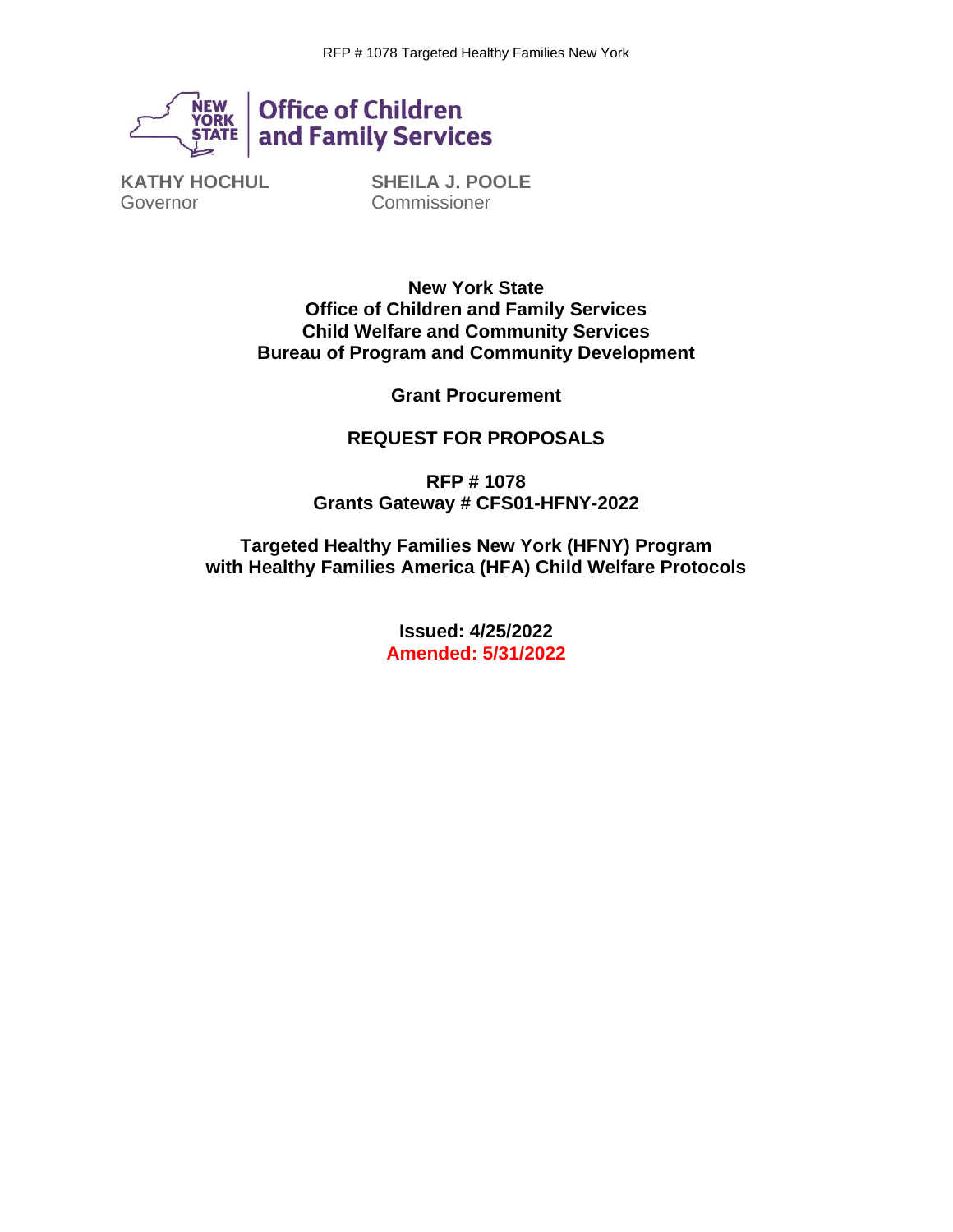# **TABLE OF CONTENTS**

| 1.0<br>1.1 |                                                                                  |    |
|------------|----------------------------------------------------------------------------------|----|
| 1.2        |                                                                                  |    |
| 1.3        |                                                                                  |    |
| 1.4        |                                                                                  |    |
| 1.5        |                                                                                  |    |
| 1.6        |                                                                                  |    |
| 1.7        |                                                                                  |    |
| 2.0<br>2.1 |                                                                                  |    |
| 2.2        |                                                                                  |    |
| 2.3        |                                                                                  |    |
| 2.4        |                                                                                  |    |
| 3.0        | MINIMUM QUALIFICATIONS TO PROPOSE AND PREQUALIFICATION                           |    |
|            | <b>PROCESS</b>                                                                   |    |
| 3.1        |                                                                                  |    |
| 3.2        |                                                                                  |    |
| 3.3        |                                                                                  |    |
| 4.0<br>4.1 |                                                                                  |    |
| 4.2        |                                                                                  |    |
| 5.0<br>5.1 |                                                                                  |    |
| 5.2        |                                                                                  |    |
| 5.3        | <b>Kev Concepts</b>                                                              | 39 |
| 5.4        |                                                                                  |    |
| 5.5        |                                                                                  |    |
| 6.0<br>6.1 |                                                                                  |    |
| 6.2        |                                                                                  |    |
| 6.3        |                                                                                  |    |
| 6.4        | OCFS Procedure for Handling Debriefing Requests, Formal Protests and Appeals. 57 |    |
| 7.0<br>7.1 |                                                                                  |    |
| 7.2        |                                                                                  |    |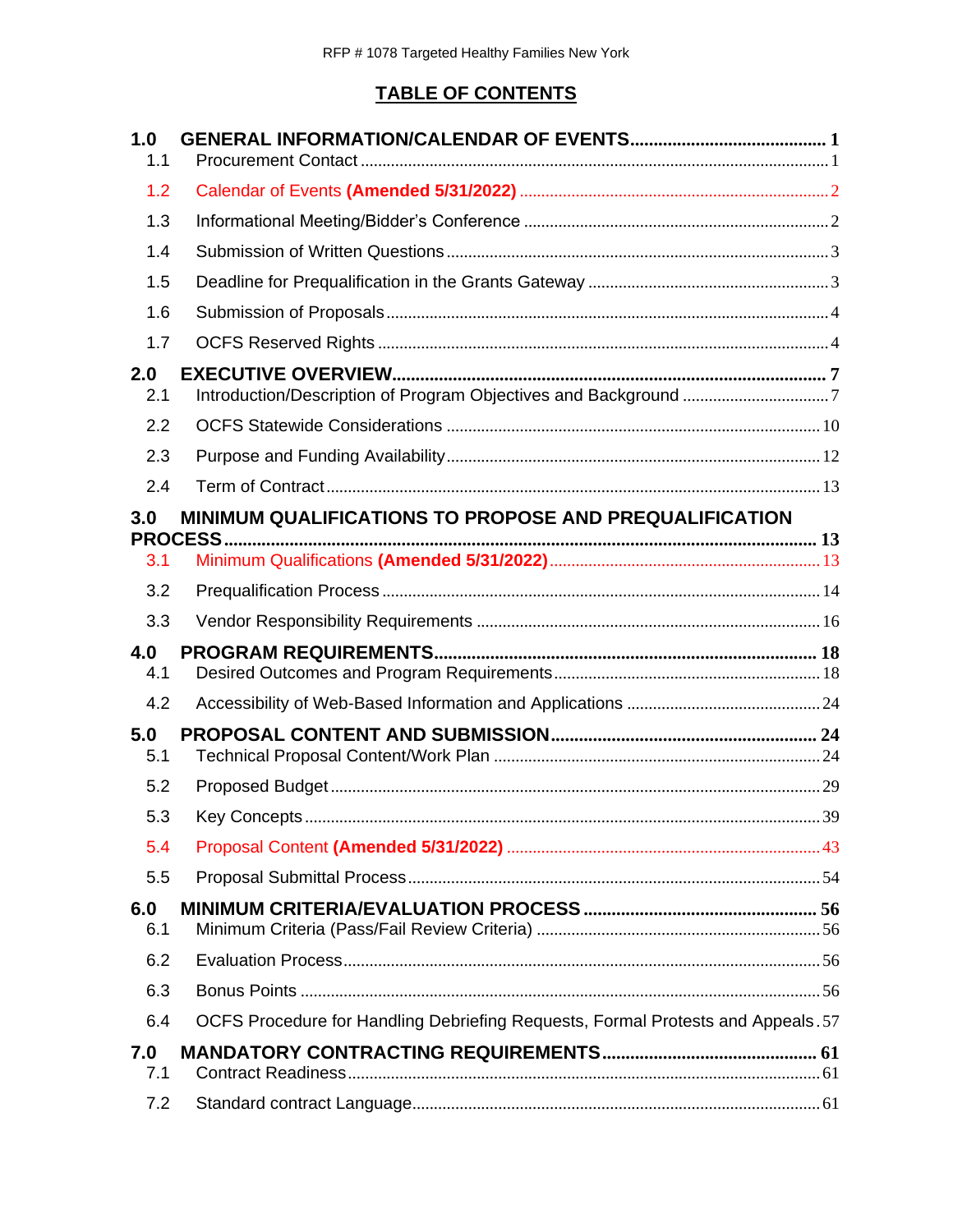| 7.3                |                                                                            |  |
|--------------------|----------------------------------------------------------------------------|--|
| 7.4                | Confidentiality and Awardee, contractor, Employee and Volunteer Background |  |
| 7.5                |                                                                            |  |
| 7.6                |                                                                            |  |
| 7.7                |                                                                            |  |
| 7.8                |                                                                            |  |
| 7.9                |                                                                            |  |
| 7.10               | Minority and Women-Owned Business Enterprises (MWBE) - Equal Employment    |  |
| 7.11               |                                                                            |  |
| 7.12               |                                                                            |  |
| 7.13               |                                                                            |  |
| 7.14               |                                                                            |  |
| 7.15               |                                                                            |  |
| 7.16               |                                                                            |  |
| 7.17               |                                                                            |  |
| 8.0<br>9.0<br>10.0 |                                                                            |  |
|                    |                                                                            |  |
|                    |                                                                            |  |
|                    |                                                                            |  |
|                    |                                                                            |  |
|                    | Attachment 6 – Affirmation of Support Form: LHD and Community Partners     |  |
|                    |                                                                            |  |
|                    |                                                                            |  |
|                    |                                                                            |  |
|                    |                                                                            |  |
|                    | Attachment 11 – Guidance to Determine the Number of Families to be Served  |  |
|                    |                                                                            |  |
|                    |                                                                            |  |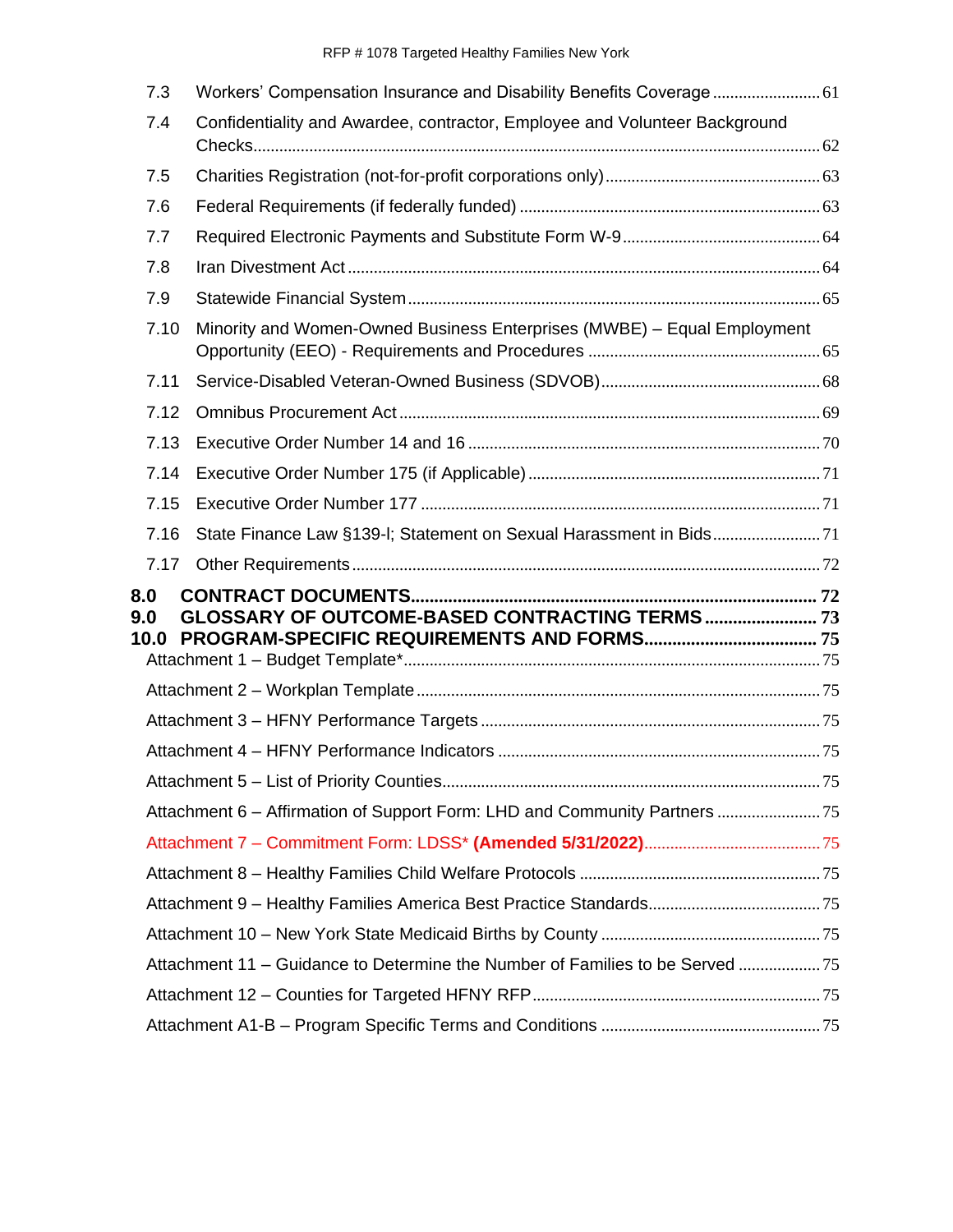#### <span id="page-3-0"></span>**1.0 GENERAL INFORMATION/CALENDAR OF EVENTS**

The New York State Office of Children and Family Services (OCFS) has released this Request for Proposals (RFP) to solicit applications to provide Healthy Families New York (HFNY) home visiting services to include the Healthy Families America (HFA) Child Welfare Protocols to unserved counties in New York State. HFNY is a key strategy supported by OCFS as noted in the state's Family First Prevention Services Act Prevention Plan to strengthen families, mitigate challenges that can lead to contact with the child welfare system and reduce child welfare involvement for those who are known to the system.

This RFP expands the availability of the effective HFNY services in two important ways: expanding enrollment of children up to 24 months of age when referred by child welfare and adding programs in unserved counties. The Child Welfare Protocols enables families with a target child up to 24 months of age to enroll when referred by child welfare instead of the age limit of three months in the HFNY traditional model. As a result, families with older children can access the same benefits of home visiting as families with children under three months of age. This expanded eligibility will allow child welfare to refer more families to HFNY and will allow HFNY programs to offer support to older children and families involved in the child welfare system. The unserved counties targeted by this RFP are Cayuga, Chautauqua, Columbia, Essex, Fulton, Genesee, Greene, Hamilton, Lewis, Montgomery, Nassau, Onondaga, Putnam, Saratoga, Schoharie, Schuyler, Seneca, Tompkins, Warren, Washington, and Wyoming. No more than one proposal to serve each county will be approved for funding.

#### **Applicants must operate in accordance with all applicable laws, rules and regulations.**

**Note:** Throughout this document, the terms *proposals, bids, offers,* and *applications*  are used interchangeably, as are *applicants, bidders,* and *offerers*.

If the offerer discovers any ambiguity, conflict, discrepancy, omission, or other error in this RFP, the offerer shall immediately notify OCFS (See **Section 1.1 Procurement Contact**) of such error in writing and request clarification or modification of the document.

If before the deadline for submission of written questions an offerer fails to notify OCFS of a known error in or omission from the RFP, or of any error or omission or prejudice in bid specification or documents with the RFP that the offerer knew or should have known, the offerer agrees that it will assume such risk if awarded funds, and the offerer agrees that it is precluded from seeking further administrative relief or additional compensation under the contract by reason of such error, omission, or prejudice in bid specification or documents.

# <span id="page-3-1"></span>**1.1 Procurement Contact**

All inquiries concerning this procurement must be addressed to the director of contracts in the Procurement Unit or his/her designee(s) at OCFS, via email (preferred) [RFP@ocfs.ny.gov](mailto:RFP@ocfs.ny.gov) or via hard copy mailed to: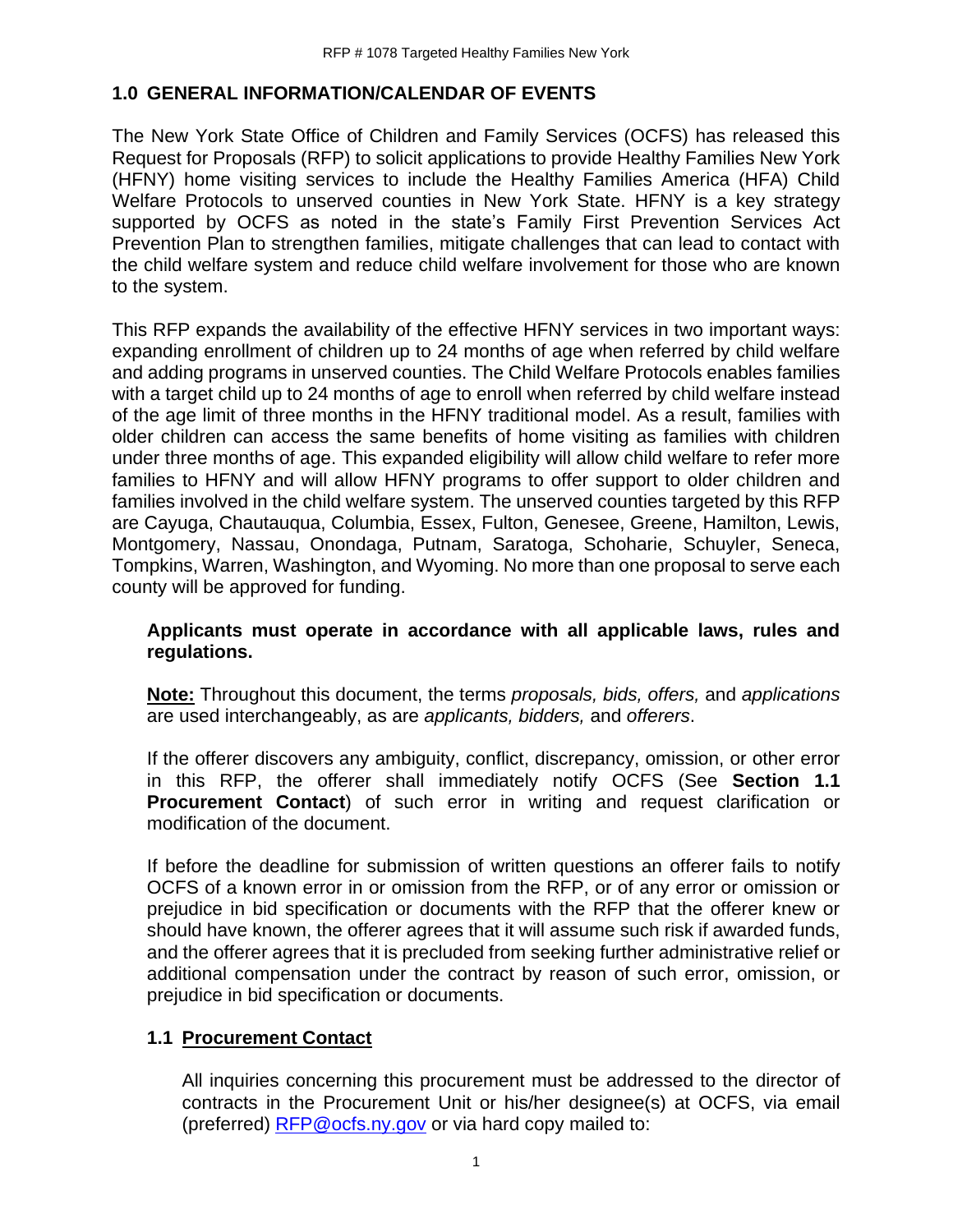Director of Contracts Questions for RFP # 1078 Targeted Healthy Families New York NYS Office of Children and Family Services Bureau of Contract Management 52 Washington Street Room 202S – Procurement Unit Rensselaer, NY 12144

# <span id="page-4-0"></span>**1.2 Calendar of Events (Amended 5/31/2022)**

| RFP #1078 Targeted Healthy Families New York (HFNY)                                                 |                                                  |  |  |  |
|-----------------------------------------------------------------------------------------------------|--------------------------------------------------|--|--|--|
| <b>EVENT</b>                                                                                        | <b>DATE</b>                                      |  |  |  |
| <b>Issuance of RFP</b>                                                                              | 4/25/2022                                        |  |  |  |
| Informational Meeting/Bidder's Conference (optional)<br>See Section 1.3 for additional information. | 5/4/2022 at 1:00 PM<br><b>Eastern Time</b>       |  |  |  |
| Deadline for submission of written questions                                                        | 5/9/2022 by 9:00 AM<br><b>Eastern Time</b>       |  |  |  |
| Responses to written questions posted (on or about)                                                 | 5/20/2022                                        |  |  |  |
| Recommended deadline for not-for-profits to<br>prequalify in the NYS Grants Gateway                 | 5/25/2022                                        |  |  |  |
| Deadline for submission of proposals                                                                | 6/3/2022 6/10/2022<br>by 4:00 PM Eastern<br>Time |  |  |  |
| <b>Anticipated Notification of Award (not earlier than)</b>                                         | 7/1/2022 7/8/2022                                |  |  |  |
| Anticipated contract start date (not earlier than)                                                  | 10/1/2022                                        |  |  |  |

# <span id="page-4-1"></span>**1.3 Informational Meeting/Bidder's Conference**

Offerors are encouraged to attend the Bidder's Conference, which will be an interactive webinar. The webinar will provide important information to organizations intending to submit applications in response to this RFP.

One webinar will be held on the date and time specified in RFP **Section 1.2 Calendar of Events**. Attending the webinar is encouraged as OCFS will review important proposal submission requirements. Attendance is not required. Prospective applicants may submit a proposal whether or not they attend the webinar. OCFS recommends webinar attendees attempt to log in to the webinar 5-10 minutes early so as to provide sufficient time to troubleshoot computer, software, or internet browser-related issues, should any occur.

• To join for both video and audio conference, access the webinar at **[THIS](https://meetny.webex.com/meetny/j.php?MTID=m331ff833a7d684564507e616d3255890)  [LINK](https://meetny.webex.com/meetny/j.php?MTID=m331ff833a7d684564507e616d3255890)** and if prompted, use the meeting password: **HFNY2022**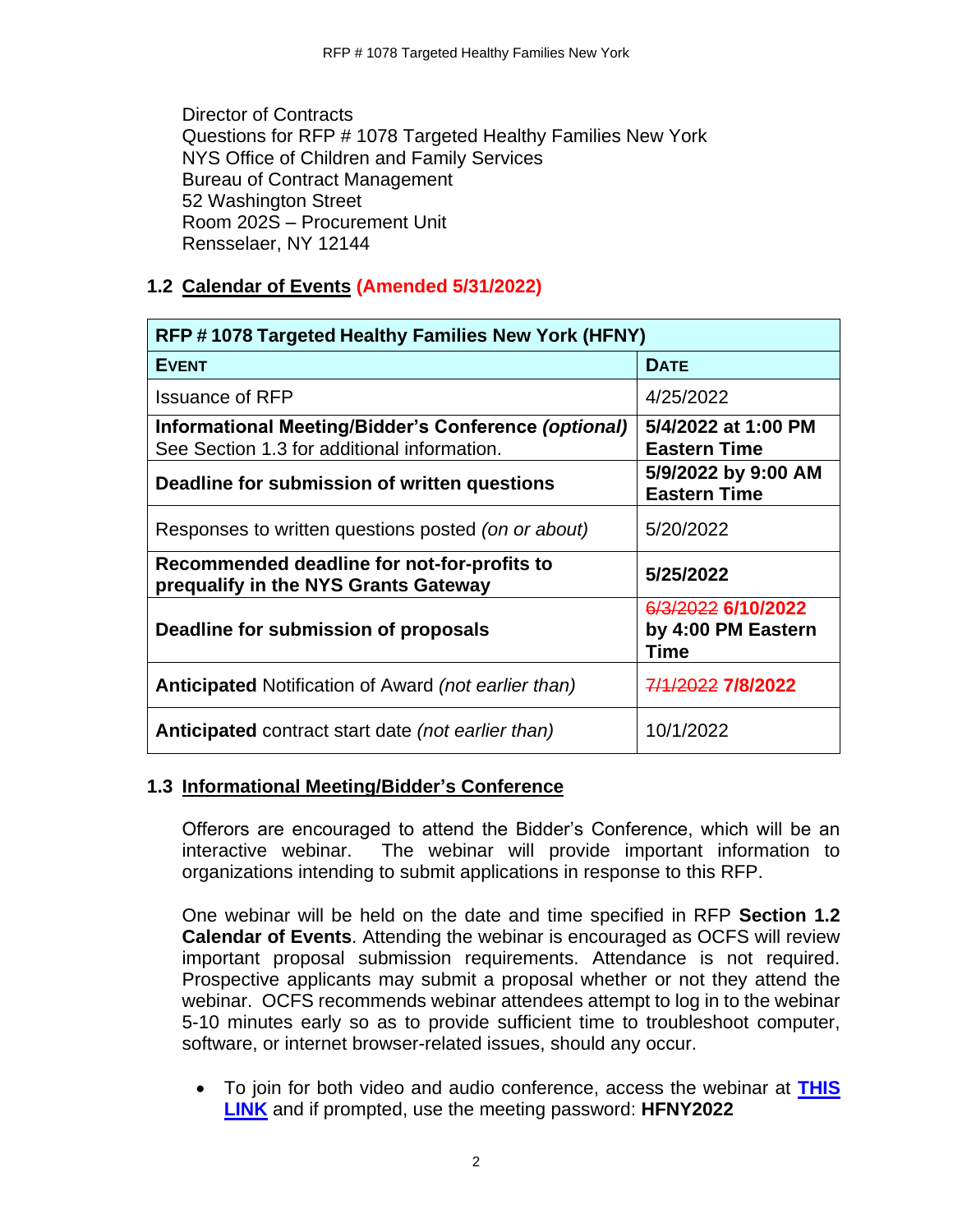• To join by telephone for the audio conference only, the number to call is **1-518-549-0500**; use participant code: **1615 63 3809**

**Note:** It is recommended that participants read the RFP prior to the webinar.

A direct link to the Bidders Conference webinar invitation is available below, which can be copied and pasted into the address bar of most modern internet browsers.

[https://meetny.webex.com/meetny/j.php?MTID=m331ff833a7d684564507e616](https://meetny.webex.com/meetny/j.php?MTID=m331ff833a7d684564507e616d3255890) [d3255890](https://meetny.webex.com/meetny/j.php?MTID=m331ff833a7d684564507e616d3255890)

In addition, a comprehensive list of questions and responses resulting from the Bidder's Conference webinar will be posted in the solicitation announcement in the New York State Grants Gateway System [\(https://grantsgateway.ny.gov\)](https://grantsgateway.ny.gov/) (Grants Gateway), on the OCFS website [\(https://ocfs.ny.gov/main/contracts/funding/\)](https://ocfs.ny.gov/main/contracts/funding/), and the Contract Reporter website at [\(https://www.nyscr.ny.gov\)](https://www.nyscr.ny.gov/) on or about the date specified in **Section 1.2 Calendar of Events**.

#### <span id="page-5-0"></span>**1.4 Submission of Written Questions**

All communications to report errors or omissions in the procurement process, to ask questions, or to request clarification of this RFP should cite the particular RFP section and paragraph number and must be submitted via email (preferred) to [RFP@ocfs.ny.gov](mailto:RFP@ocfs.ny.gov) or via hard copy mailed to the director of contracts no later than the deadline for submission of written questions specified in **Section 1.2 Calendar of Events**. Questions received after the deadline for posting responses to written questions may not be answered. The comprehensive list of questions and responses will be posted in the solicitation announcement in the New York State Grants Gateway (Gateway) [\(https://grantsgateway.ny.gov\)](https://grantsgateway.ny.gov/), on the OCFS Website [\(https://ocfs.ny.gov/main/contracts/funding/\)](https://ocfs.ny.gov/main/contracts/funding/), and The New York State contract Reporter (Contract Reporter) at [\(https://www.nyscr.ny.gov/login.cfm\)](https://www.nyscr.ny.gov/login.cfm) on or about the date specified in **Section 1.2 Calendar of Events**.

To view the comprehensive list of questions and responses that are posted to the NYS Grants Gateway, click the link under the grant opportunity announcement in the Grant Opportunity Portal.

#### <span id="page-5-1"></span>**1.5 Deadline for Prequalification in the Grants Gateway**

Not-for-Profit applicants are strongly encouraged to prequalify in the Grants Gateway by the date specified in the table in **Section 1.2 Calendar of Events**, and MUST prequalify by the date of submission. Please refer to **Section 3.0: MINIMUM QUALIFICATIONS TO PROPOSE AND PREQUALIFICATION PROCESS**.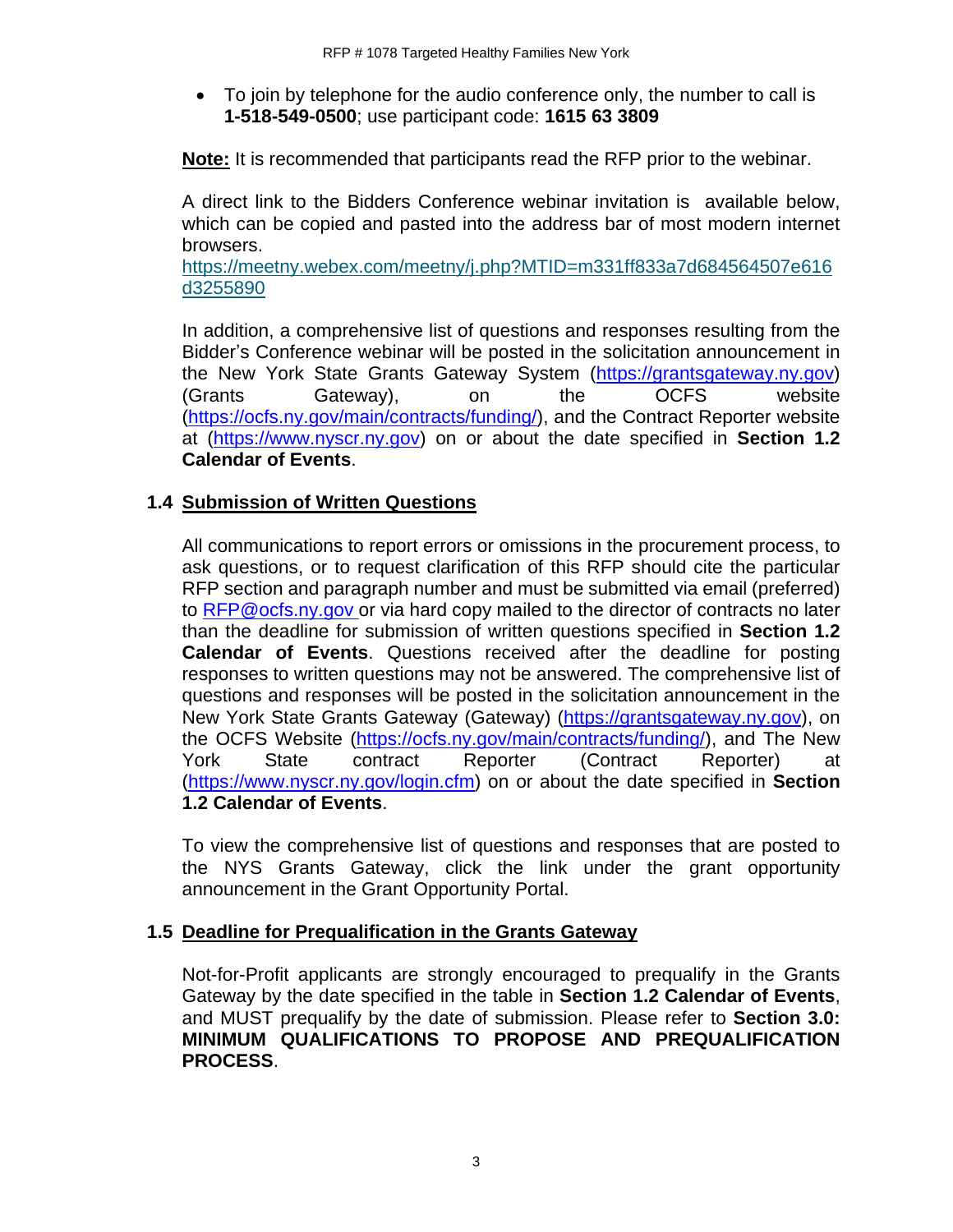NOTE: Government entities are not required to prequalify in Grants Gateway but must register in order to submit an application.

#### <span id="page-6-0"></span>**1.6 Submission of Proposals**

All proposals must be submitted electronically through Grants Gateway. Please refer to **SECTION 5: PROPOSAL CONTENT AND SUBMISSION** for further information. before submitting a proposal, bidders must prequalify in the Grants Gateway System if not a Government Entity. (See **SECTION 3: MINIMUM QUALIFICATIONS TO PROPOSE AND PREQUALIFICATION PROCESS** for further information.)

**Forms Required To Be Submitted Into the "Pre-Submission Uploads" Section of the Application (click the hyperlinks below to access the files):**

- A. **OCFS-2633**, *[MacBride Fair Employment Principles Certification Form](http://ocfs.ny.gov/main/Forms/Contracts/OCFS-2633.dotx)*
- B. **OCFS-2634**, *[Non-Collusive Bidding Certification](http://ocfs.ny.gov/main/Forms/Contracts/OCFS-2634.dotx)* (Required by section 139d of State Finance Law.)
- C. **Attachment A-2**, *[Federal Assurances and Certifications](http://ocfs.ny.gov/main/Forms/Contracts/OCFS-Attachment-A2-Federal-Assurances.pdf)* (If applicable.)
- D. For complete proposal and contract requirements for the Minority-and-Women-Owned Business Enterprises (MWBE) and Equal Employment Opportunity (EEO) requirements, refer to Section 7.10. The following are forms to be completed and submitted with your Administrative Proposal and can be found [here:](https://ocfs.ny.gov/main/documents/docs.asp?document_type=1&category_number=44)
	- **OCFS-4629**, *[Project Staffing Plan Form](https://ocfs.ny.gov/forms/ocfs/OCFS-4629.docx)*
	- **OCFS-3460**, *[Minority and Women-Owned Business Enterprises](http://ocfs.ny.gov/main/Forms/Contracts/OCFS-3460.docx)  [\(MWBE\) Equal Employment Opportunity \(EEO\) Policy Statement](http://ocfs.ny.gov/main/Forms/Contracts/OCFS-3460.docx)*
	- **OCFS-4631***[, M/WBE Utilization Plan Form](http://ocfs.ny.gov/main/Forms/Contracts/OCFS-4631%20M-WBE%20Utilization%20Plan%20Form.dot)*
- E. **OCFS-2647***[, EO 177 Certification](https://ocfs.ny.gov/main/Forms/Contracts/OCFS-2647.docx)* (See section 7.15 for more information.)
- F. **OCFS-4821**, *[CMS User Authorization](https://ocfs.ny.gov/main/Forms/Contracts/OCFS-4821%20Contract%20Management%20System%20(CMS)%20Authorization%20Form.dot)* (Required for the OCFS contract Management System)

# <span id="page-6-1"></span>**1.7 OCFS Reserved Rights**

OCFS reserves the right to

- 1. place a monetary cap on the funding amount made in each contract award;
- 2. change any of the schedule dates stated in this RFP before the due date for the submission of proposals;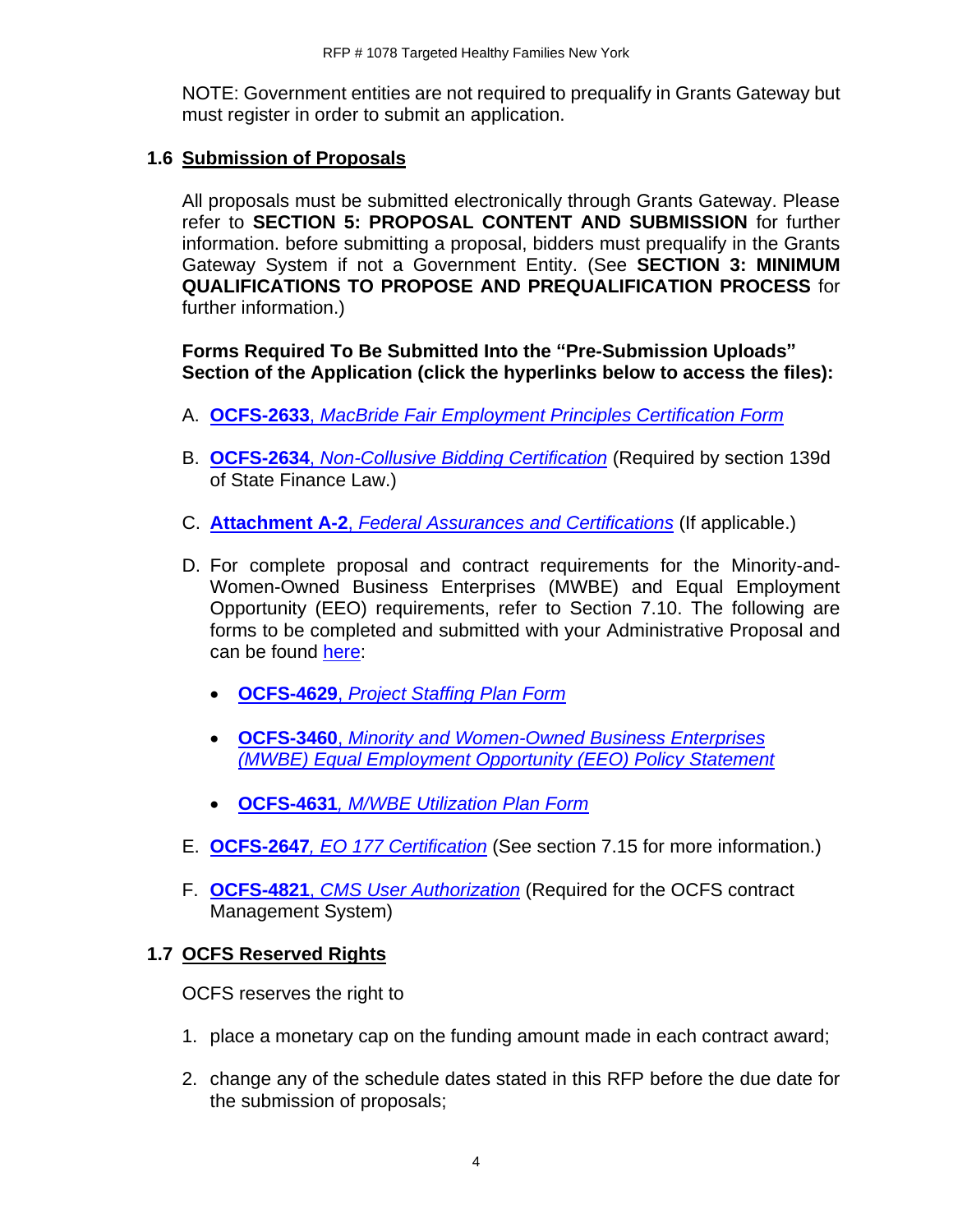- 3. reject any or all proposals received in response to the RFP;
- 4. withdraw the RFP at any time at the agency's sole discretion;
- 5. make an award under the RFP in whole or in part;
- 6. disqualify any bidder whose conduct and/or proposal fails to conform to the requirements of the RFP;
- 7. reject any proposal if, in the sole discretion of OCFS, it determines the bidder is not a responsible vendor;
- 8. seek clarification and revisions of proposals. Request bidders to present supplemental information clarifying their proposals either in writing or by formal presentation. Other than the requested clarification and supplemental information, submission of new information is not permitted;
- 9. require that bidders demonstrate, to the satisfaction of OCFS, any feature(s) present as a part of their proposal, which may include an oral presentation of their proposal. Any such demonstration or presentation may be considered in the evaluation of the proposal;
- 10. amend any part of this RFP before opening of bids, with notification to all bidders, and direct all bidders to prepare modifications addressing RFP amendments, if necessary. Expenses incurred in the preparation of any proposals or modifications submitted in response to this RFP are the sole responsibility of the bidder or other party and will not be incurred or reimbursed by OCFS;
- 11. make funding decisions that maximize compliance with and address the outcomes identified in this RFP;
- 12. fund only one portion, or selected activities, of the selected bidder's proposal and/or adopt all or part of the selected bidder's proposal based on federal and state requirements;
- 13. eliminate any RFP requirements that cannot be met by all prospective bidders upon notice to all parties that submitted proposals;
- 14. waive procedural technicalities or modify minor irregularities in proposals received after notification to the bidder involved;
- 15. correct any arithmetic errors in any proposal or make typographical corrections to proposals with the concurrence of the bidder;
- 16. negotiate with the selected bidder(s) before contract award.
- 17. conduct contract negotiations or award a contract to the next highest bidder if contract negotiations with the selected bidder(s) cannot be accomplished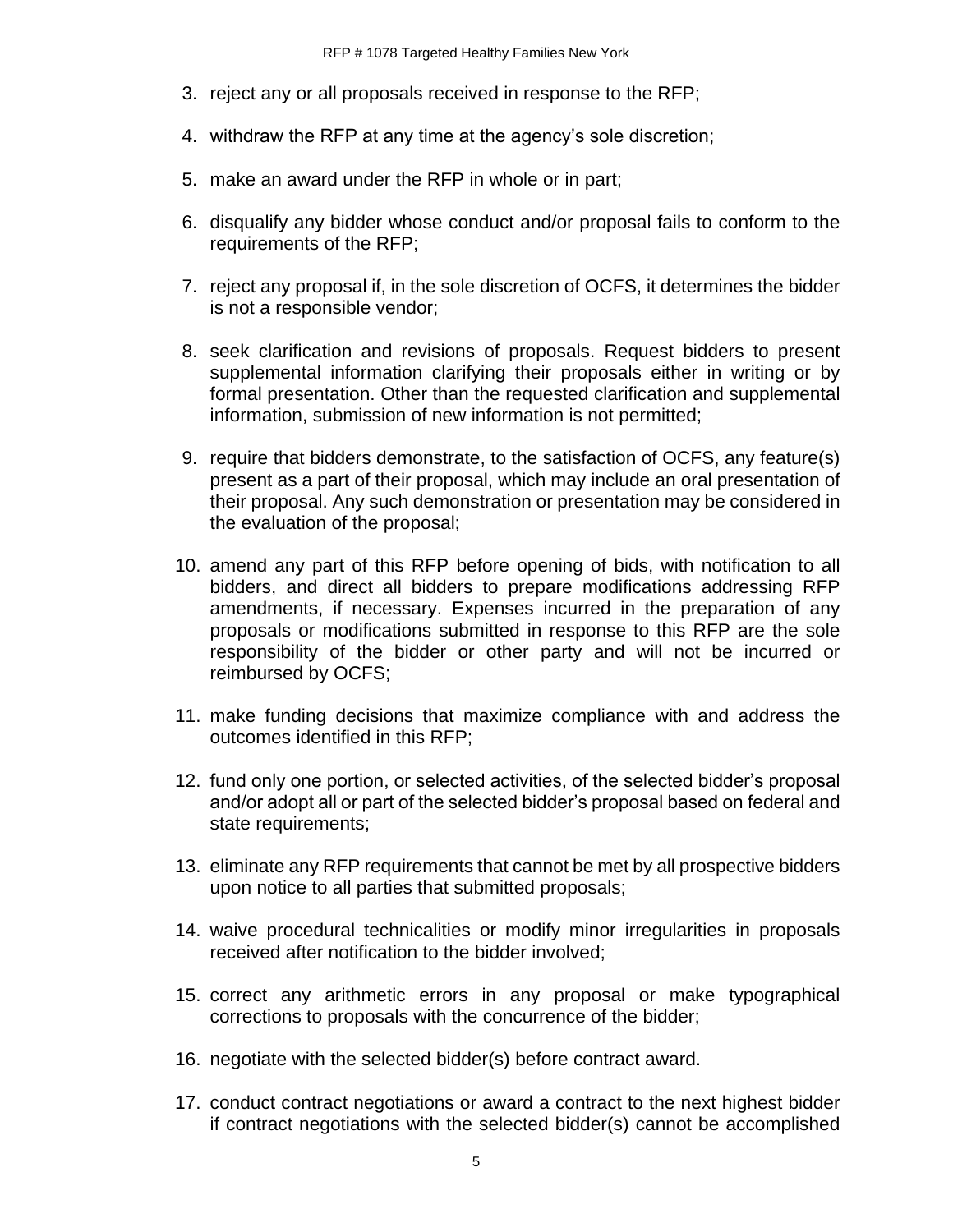within an acceptable time frame. No bidder will have any rights against OCFS arising from such actions;

- 18. award contracts to more than one bidder or to other than the lowest bidder;
- 19. require that all proposals be held valid for a minimum of 180 days from the closing date for receipt of proposals, unless otherwise expressly provided for in writing;
- 20. fund any or all of the proposals received in response to this RFP. However, issuance of this RFP does not commit OCFS to fund any proposals. OCFS can reject any proposals submitted and reserves the right to withdraw or postpone this RFP without notice and without liability to any bidder or other party for expenses incurred in the preparation of any proposals submitted in response to this RFP and may exercise these rights at any time;
- 21. use the proposal submitted in response to this RFP as part of an approved contract. At the time of contract development, awardees may be requested to provide additional budget and program information for the final contract;
- 22. utilize any and all ideas submitted in the proposals received where an award is ultimately made;
- 23. require clarification at any time during the procurement process and/or require correction of arithmetic or other apparent errors for the purpose of assuring a full and complete understanding of an offerer's proposal and/or to determine an offerer's compliance with the requirements of the solicitation;
- 24. make additional awards based on the remaining proposals submitted in response to this RFP and/or provide additional funding to awardees if such funds become available;
- 25. make inquiries of third parties, including but not limited to, bidder's references, with regard to the applicants' experience or other matters deemed relevant to the proposal by OCFS. By submitting a proposal in response to this RFP, the applicant gives its consent to any inquiry made by OCFS;
- 26. require contractors to participate in a formal evaluation of the program to be developed by OCFS. Contractors may be required to collect data for these purposes. The evaluation design will maintain confidentiality of participants and recognize practical constraints of collecting this kind of information;
- 27. consider statewide distribution and regional distribution within New York City, including borough distribution methodology, in evaluating proposals;
- 28. rescind awards for failure of awardees to meet time frames that OCFS is required by statute to meet for contract development and approval;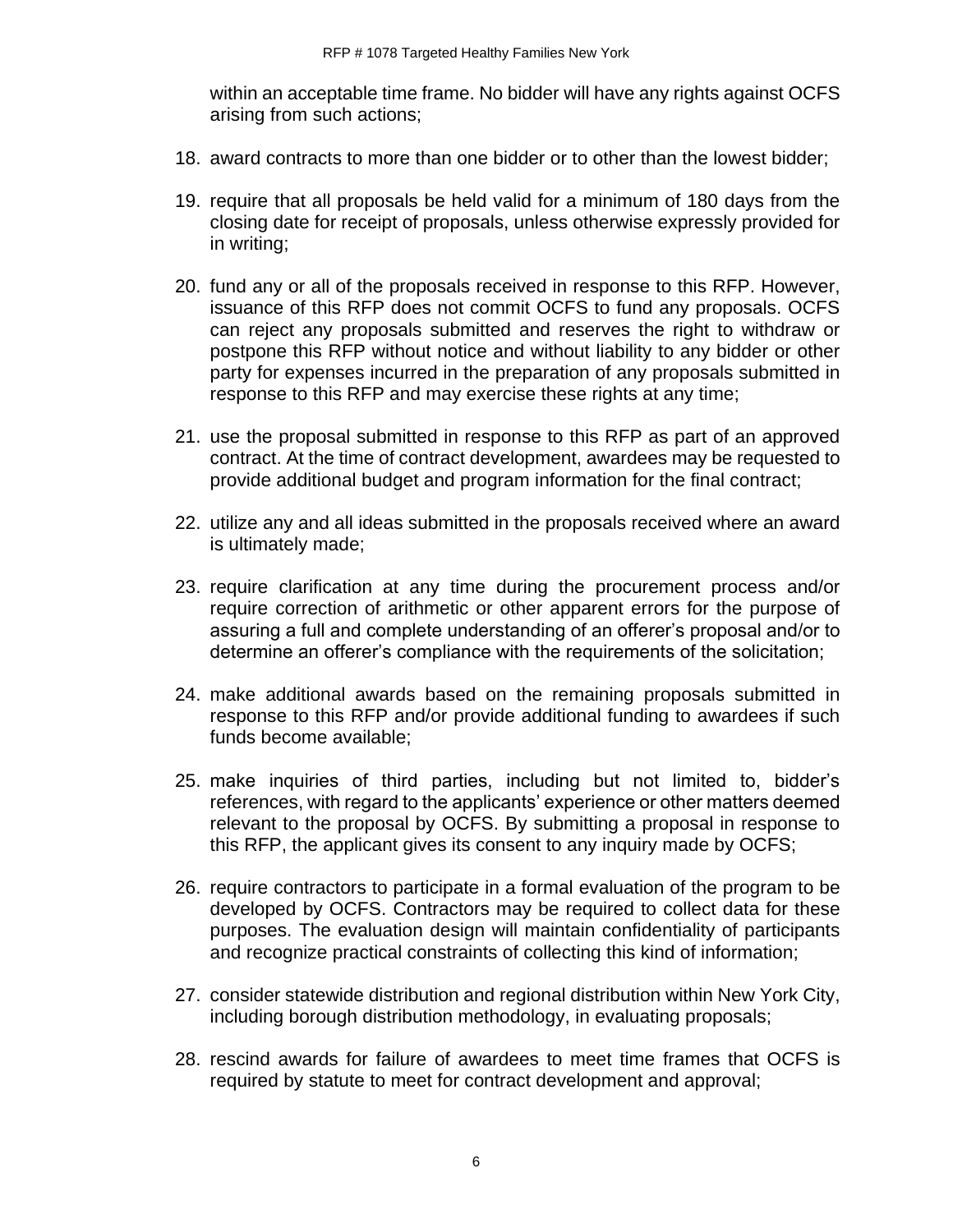- 29. cancel this RFP, in whole or in part, at any time and to reject any and all proposals when appropriate in the best interests of the state;
- 30. make adjustments to the funding amount requested based on program need and based on the total dollar value of the applications submitted; and
- 31. reject any extraneous terms, alternate activities/work to be performed, added conditions, or exceptions stated by applicants within their proposal(s). This includes, but is not limited to, proposed changes to the standard terms and conditions of the resulting contract(s).

Before the deadline for submission of proposals, any such clarifications or modifications as deemed necessary by OCFS will be posted in Grants Gateway, the NYS contract Reporter, and on the OCFS website. Potential offerers that were sent the original bid notice via email will receive an email from the Procurement Unit regarding the clarifications or modifications. All other individuals will have to check the NYS contract Reporter or the OCFS website for any changes and check the posted Q&As.

# <span id="page-9-0"></span>**2.0 EXECUTIVE OVERVIEW**

# <span id="page-9-1"></span>**2.1 Introduction/Description of Program Objectives and Background**

HFNY's voluntary home visitation program provides visitation services to expectant parents and families with infants that promotes optimal prenatal care, better birth outcomes, and positive growth and development in order to improve parent-child bonding, maternal health, child health and social outcomes for families at high risk of abuse or maltreatment and poor health outcomes. The program provides intensive home visitation services bi-weekly during the early prenatal period and weekly during the last trimester until the child is at least six (6) months old, and periodically thereafter based on the needs of the family until the child begins school or Head Start. This component of HFNY aligns with the state's Family First Prevention Plan, in serving families "upstream" prior to becoming known to the child welfare system.

Historically, HFNY eligibility criteria focused on prenatal families and families with a child 3 months or under. While this RFP will still address these families, this criteria limited the ability for families of older children involved with child welfare to access the effective HFNY services. Through this RFP, HFNY expands eligibility criteria for referrals made by child welfare to families with a target child up to 24 months of age by utilizing Child Welfare Protocol. This expanded eligibility allows more families involved in the child welfare system to access the evidence-based HFNY services, and enable the child welfare system to expand their efforts to work further upstream and prevent families from becoming more significantly involved in the child welfare system. Families with older children involved in the child welfare system can access the same benefits of home visiting as families with children under three months who have traditionally been eligible. These benefits include improved parent-child relationships, improved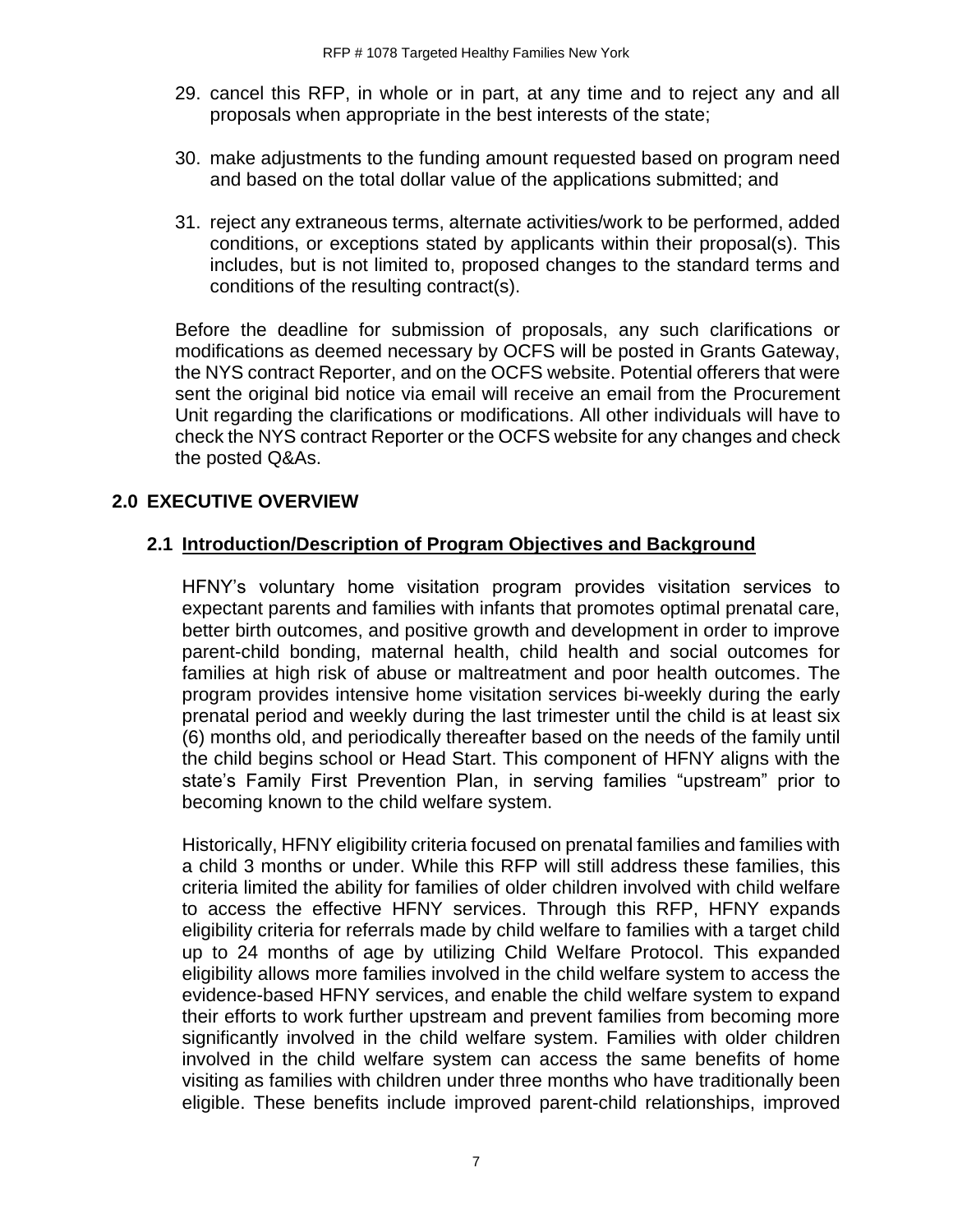child health and safety, and many families averting further child welfare involvement.

HFNY strategies are relationship-based, culturally sensitive, family-centered, strength-based (building on parental competencies) and grounded in the parallel process. HFNY home visitors develop healthy relationships with families and partner with parents to support them in responding in a sensitive and in a nurturing manner to their young children. HFNY focuses on recruitment of staff that mirror that of the community in which the program serves. Hiring staff that speak the languages in the community and offering materials that are representiave of the community helps to foster the relationship with the families served. HFNY requires all program to assess the cultural humility of all aspects of service delivery at their program and identify areas of strengths and areas needing improvement to ensure the program is delivering the most equitable and inclusive services to the families they serve.

The program partners with families and assesses their strengths and needs to guide service provision. Through home visits, the program enhances family and child well-being including increasing protective factors to mitigate the risk of child abuse and neglect. Protective factors are parental resilience, social connections, knowledge of parenting and child development, social and emotional competence, and concrete support in times of need. The program builds and uses strong community linkages to meet family needs by connecting families to community resources including local department of social services, local health departments, hospitals, clinics, and Women, Infants and Children (WIC) offices.

Over the last 26 years, HFNY has grown to 44 programs in 36 counties and the five (5) boroughs of New York City. Evaluation results from a Randomized Control Trial (RCT) conducted by the OCFS Bureau of Research, Evaluation and Performance Analytics, in collaboration with the Center for Human Services Research (CHSR) at SUNY Albany, have identified many positive outcomes for HFNY participants, including but not limited to:

Improved Birth Outcomes & Child Health

- Reduction in low-birth-weight deliveries, by 48%, among women who enrolled before the 31st week of pregnancy.
- Children were more likely to have health insurance by age one.

Reductions in Child Abuse & Neglect

• Sustained reductions in maternal reports of harmful parenting practices at ages one, two and seven.

• Reduction in subsequent confirmed child protective services (CPS) reports after seven years for mothers with a confirmed CPS report prior to program entry.

• Reduction in the rate at which children of young, first-time moms who enrolled in HFNY early in pregnancy were confirmed as victims in CPS reports between the ages of five to seven.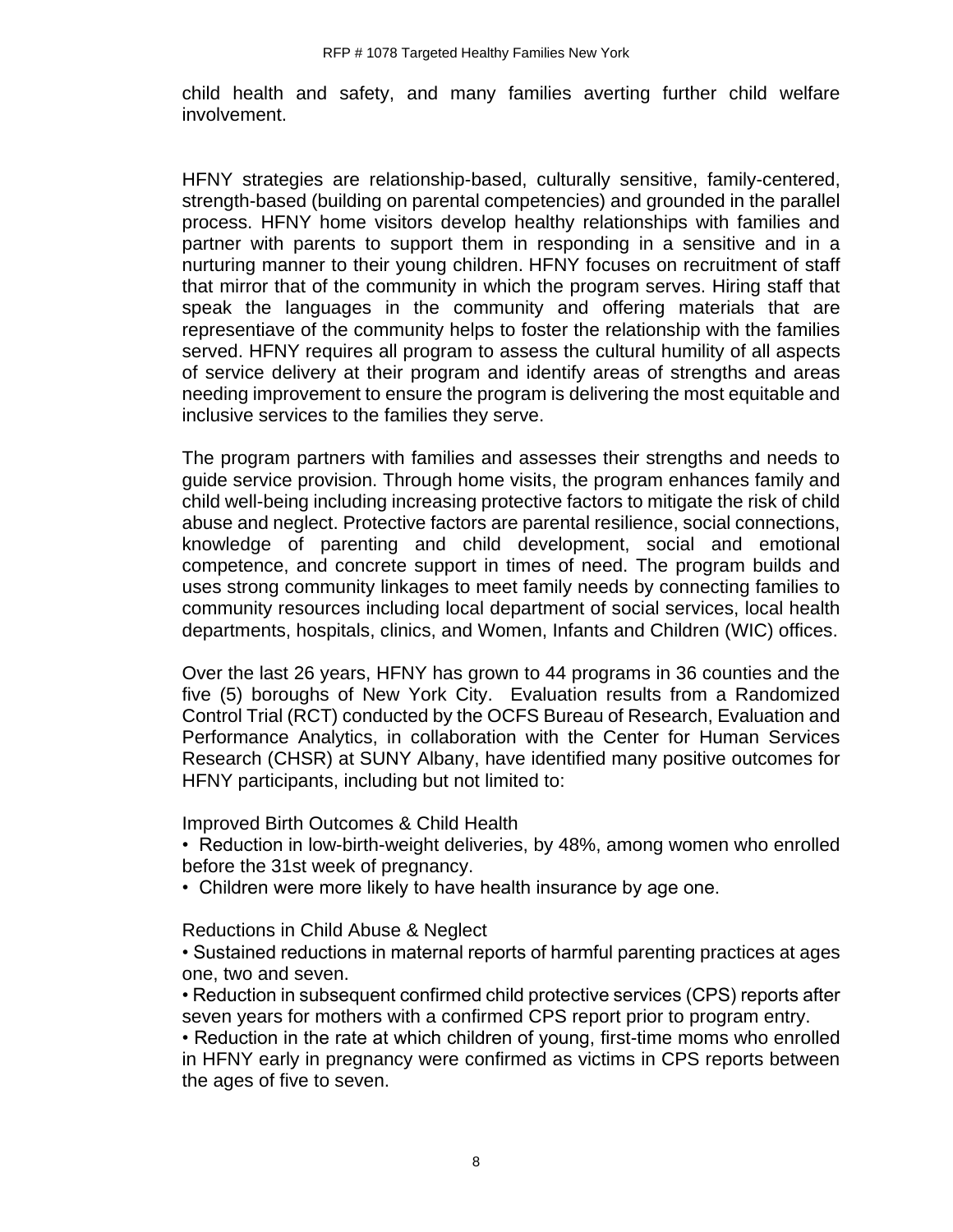Supports Positive Parenting Practices

• Mothers were more likely to endorse appropriate limit setting strategies when their children were two years old.

• Mothers were more likely to be observed using parenting strategies that stimulated the child's cognitive skills and were sensitive to the child's needs and cues when their children were three years old.

• Mothers used non-violent discipline strategies more often when their children were seven years old.

Promotes Success in School for Children

• Children were 50% less likely to repeat first grade.

• Children were more likely to score above grade level in first grade on three specific behaviors that promote learning: working or playing cooperatively with others, following directions or classroom rules, and completing home or class work on time.

• Children were more likely to be participating in a gifted program by age seven.

• Children were less likely to be receiving special education services by age seven.

• Children of young, first-time mothers who enrolled in HFNY early in pregnancy were less likely to have below average receptive vocabulary scores.

# Cost Savings

• As a result of reductions in low-birth-weight births, the cost to serve a family during pregnancy was totally recovered by the time of the child's birth.

• For mothers with histories of indicated child protective service (CPS) reports prior to enrollment, HFNY generates a return of more than \$3 for every \$1 invested by the child's seventh birthday.

Based on the evaluation's rigorous random assignment design and program's significant and positive effects on a range of outcomes, HFNY was designated as a "proven program" by RAND's Promising Practice network and an effective program by both Child Trends and the Office of Juvenile Justice and Delinquency Prevention. These findings played a role in the designation of HFA home visiting programs like HFNY, as meeting the federal Department of Health and Human Services (DHHS) criteria for an evidence-based early childhood home visiting service delivery model under the Maternal, Infant, and Early Childhood Home Visiting initiative and as a Well-Supported program in the Title IV-E Prevention Services Clearinghouse.

Started in 1995, HFNY is part of the national Healthy Families America (HFA) network sponsored by Prevent Child Abuse America. Currently, there are nearly 600 affiliated HFA program sites in 38 states, Washington, D.C., all five (5) US territories: Guam, Puerto Rico, U.S. Virgin Islands, Northern Mariana Islands, and American Samoa, and in Israel. HFNY is a Healthy Families America (HFA) accredited program. All HFA accredited sites follow the Best Practice Standards (See Attachment #9) that are essential for a comprehensive quality home visiting program. As of 2020, HFA/HFNY has allowed both in person and remote home visits with approval by HFA and HFNY.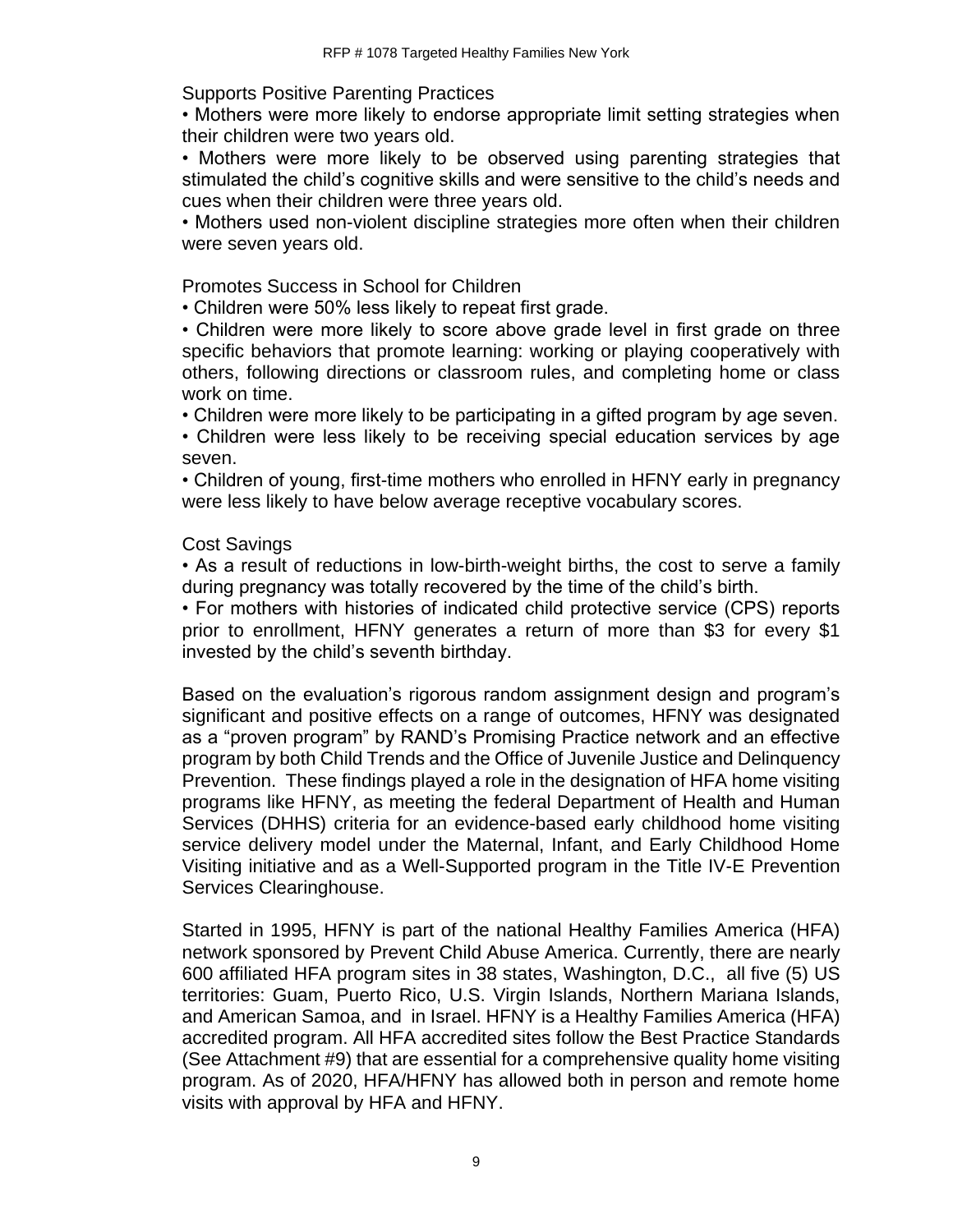More information on Healthy Families New York is available at **<https://www.healthyfamiliesnewyork.org/>**.

Applicants for this RFP are encouraged, but not required, to serve more than one county with the goal of expanding services across New York State to reach more families. This approach gives programs flexibility to adjust to emerging community and family needs across multiple counties.

#### <span id="page-12-0"></span>**2.2 OCFS Statewide Considerations**

OCFS's mission is to serve New York's public by promoting the safety, permanency and well-being of our children, families and communities. OCFS effectuates results by setting and enforcing policies and building partnerships at the federal, state, county and community levels that impact practice. OCFS funding investments assist communities to create and/or enhance the provision of quality services in the areas of child welfare, juvenile justice, adult protective services, and services for the legally blind and visually impaired.

OCFS conducts ongoing analysis of demographic data and fiscal expenditures to aid counties and communities in administering safe, effective and costefficient services to the residents of our state. Paramount is ongoing selfassessment within "the system" to identify changes in service needs, interventions, and partnerships. OCFS data reveals that many children and families who are involved with the child welfare and juvenile justice systems in New York State are disproportionately Black and Latino, and many are poor. For the blind and visually impaired service area, Black and Latino adults are underrepresented in the receipt of services from the legally blind and visually impaired service network.

In response to this situation, OCFS has been implementing various activities to

- assess relevant data,
- identify which communities across the state are affected,
- identify evidence-based and/or best-practice strategies and/or approaches that can be replicated in New York State to respond to the issue, and
- provide funding to designated high-need communities to facilitate implementation of programs and services that address disproportionality and disparity rates.

This RFP provides OCFS and localities an opportunity to provide services to our most vulnerable children and families and to implement activities that address disproportionality in identified communities. OCFS will invest in services that are culturally and linguistically competent, cost efficient, and contribute toward alleviating issues identified for the respective communities. Organizations that are interested in applying for OCFS funding are therefore encouraged to review their community's demographic data (i.e., child welfare, home visiting, adoption, and juvenile justice) and as indicated and where deemed appropriate per the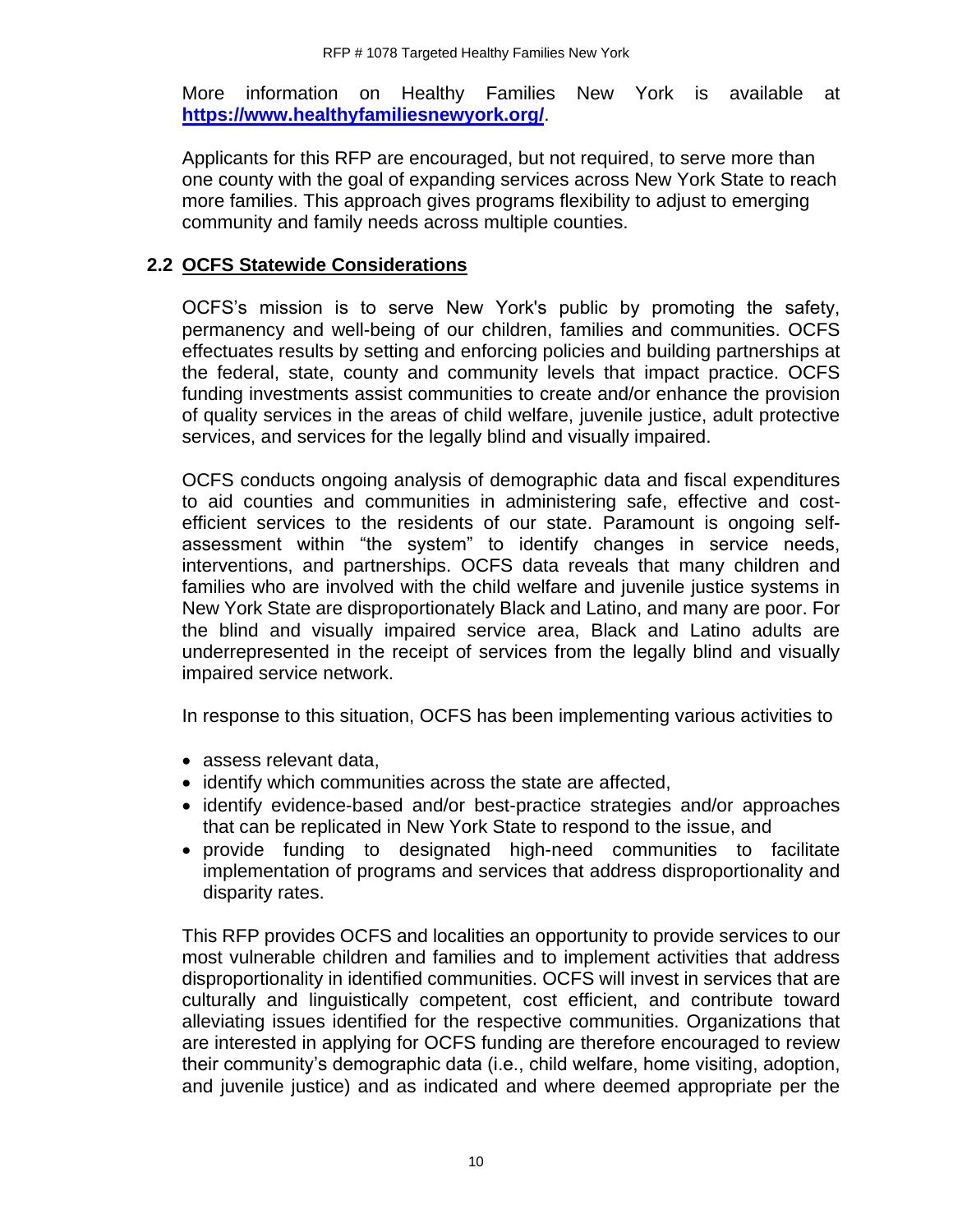target population and/or scope of services for the funding source, consider the following element(s) in their proposal design:

#### • **Disconnected/High-Need Youth**

OCFS's priority is to "protect those in greatest need" through ongoing assessment and enhancement of services that promote safety and general well-being for at-risk children, adolescents, families and adults. This priority includes targeting services for "disconnected/high need youth" who are: youth aging out of foster care; youth in or reentering the community from the juvenile justice system; and children of incarcerated parents. Grant applications that propose to serve the "disconnected/high-need youth" population must consider that the clients cited above often require service intervention from multiple service systems. Where required by the OCFS RFP narrative, applications must demonstrate capacity and scope for cross-agency collaborations and partnership with relevant community organizations.

#### • **Racial Equity and Cultural Competence**

OCFS continues work in the area of Racial Equity and Cultural Competence (RECC). Effort to address RECC includes examination of the issues related to the overrepresentation of Black, Latino and Native American children and their families in the State's child welfare and juvenile justice systems. It also entails a consideration of issues related to the underrepresentation of Blacks, Native Americans and Latinos in various service delivery systems to identify how best to enhance outreach and preventive measures that support the safe reduction of out-of-home placements for children and adults, and focus on the well-being of children, youth and families. OCFS has enlisted the participation of our state and local partners in this effort and is working with a number of counties to examine local data and develop strategies to address, reduce and ultimately eliminate racial and ethnic disparities and to seek equity within the systems of care and custody. We continue to partner with national experts Casey Family Programs and have also collaborated with the Center for the Study of Social Policy (CSSP) and other national experts dedicated to this work. The effort must be data driven and therefore, we have generated and shared countylevel data with partners and stakeholders in our effort to encourage transparency and collaboration.

Current OCFS statewide data indicates that Black and Latino children and families continue to comprise 75 percent of the state's children in foster care and about 85 percent of the juvenile justice placements. OCFS views this RFP as an opportunity to heighten public awareness of the issue of disproportionality and to begin to promote policies and practices that will gradually reduce it.

As noted in 2.1. HFNY services are culturally sensitive, and the model incorporates equity and inclusivity. Specific areas that every applicant and community are requested to consider in the design of their program and scope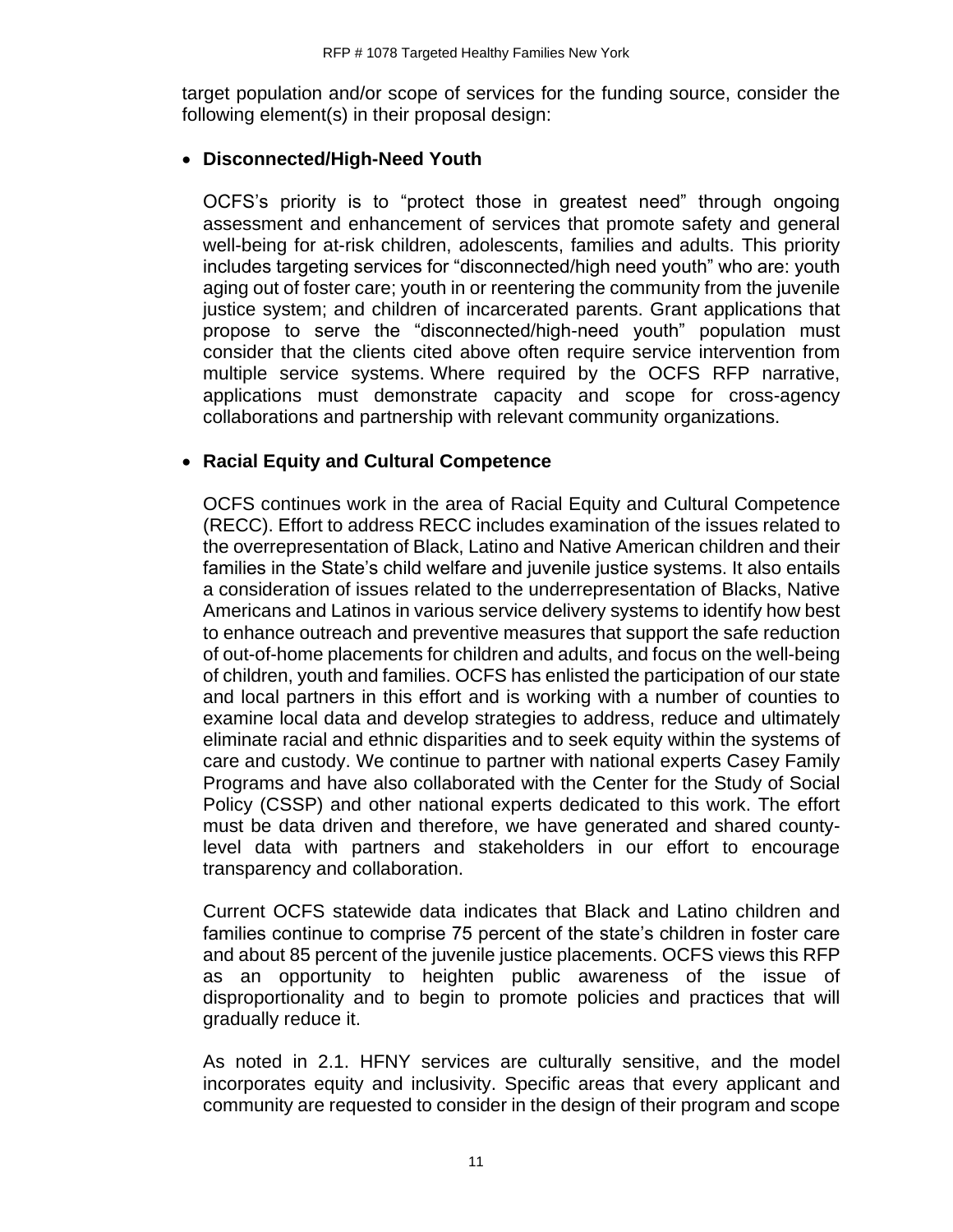of services identified in their application for OCFS funding include, but are not limited to, the following:

- Providing service strategies, approaches, and linguistic capacities that promote the delivery of services that are culturally competent and reflective of the population and community to be served
- Collecting and analyzing data relevant to disproportionality and service provision
- Strategically locating services within communities, to promote better access to service delivery in high-need areas
- Promoting cross-agency dialogue and partnership regarding service planning to address disproportionality (including, but not limited to, social services, mental health, health, education, housing, substance abuse, probation agencies, and community-based providers)

#### • **Disproportionate Minority Representation (DMR) in the Child Welfare and Juvenile Justice Systems**

Disproportionate Minority Representation (DMR) or disproportionality occurs when the percentage for the representation of a particular minority group (racial, ethnic) involved with a service system is significantly higher or lower than that group's percentage or representation in the general population. Disproportionality has implications across all services administered by OCFS, including child welfare, juvenile justice, child care, youth development, and those services for the blind and visually impaired. In some service categories, disproportionality manifests itself by over-representation of racial/ethnic groups, and in other service categories, it is manifested by underrepresentation of racial/ethnic groups.

Further information regarding Disproportionate Minority Representation (DMR) and data in New York State can be found through the following link: [Disproportionate Minority Representation \(DMR\).](https://ocfs.ny.gov/main/contracts/docs/DMR-Section-Seven-of-Grant-RFP-2015.pdf)

# <span id="page-14-0"></span>**2.3 Purpose and Funding Availability**

The purpose of this funding is to provide HFNY services to families in targeted counties through new or existing OCFS HFNY programs. Applicants funded through this RFP will implement the HFA Child Welfare Protocols (see **Attachment #8**) in the targeted counties.

A total of approximately \$9 million annually will be available to fund proposals to serve the targeted counties identified in this RFP. These funds are a result of state adoption assistance savings which OCFS is reinvesting into preventive services for children at risk of entering foster care. If additional funding becomes available, additional awards may be made to proposals initially approved but not awarded funding under this RFP. See also **Attachment A1-B Program Specific Terms and Conditions**.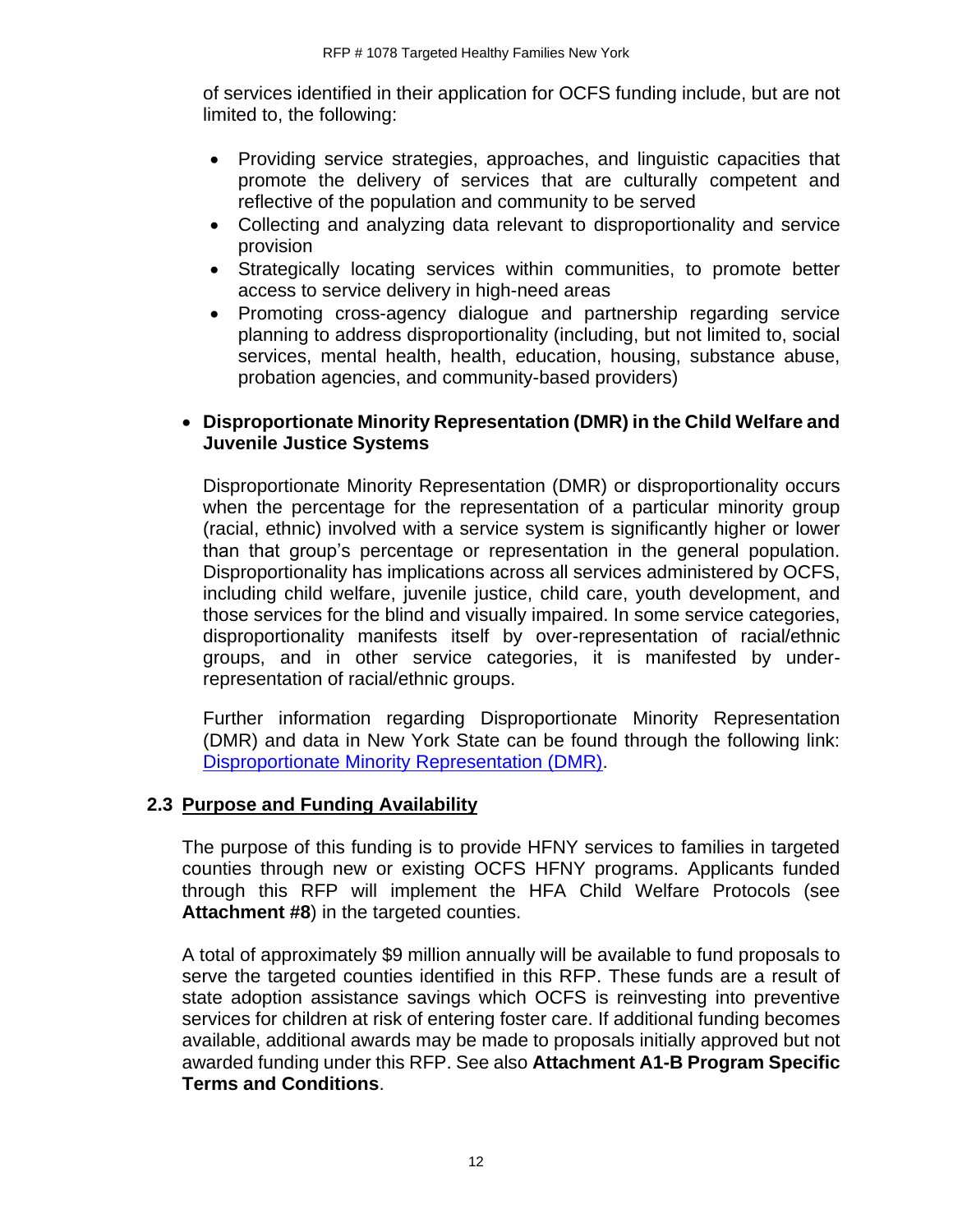Annual awards of up to \$500,000 per county will be made based on the number of families to be served. The applicant's proposal should propose to serve the equivalent of up to 15 percent of Medicaid births in their county(ies). Generally, programs have been successful serving the number of families equivalent to 10 to 15 percent of Medicaid births in the county(ies) to be served. See **Section 4.1**, **Attachment #10 NYS Medicaid Births by County** and **Attachment #11 Guidance to Determine the Number of Families to be Served**. No more than one proposal to serve each county will be approved for funding.

This funding requires a 10 percent local or in-kind match from sources not provided by state or federal funds.

Requests for advance payments on state funded contracts will be allowed up to 40 percent of the annual contract value. OCFS will recoup advance payments by crediting 33.3 percent of subsequent quarterly claims and such claims will be reduced until the advance is fully recovered within the contract period.

As noted in **Section 1.7 OCFS Reserved Rights** above, OCFS reserves the right to place a monetary cap on the funding amount made in each contract award.

#### <span id="page-15-0"></span>**2.4 Term of Contract**

The contract(s) awarded in response to this RFP will be for up to five (5) years. The anticipated start date is October 1, 2022. Funding is currently anticipated to be available for the first year of the contract. The award of a multi-year contract does not guarantee that funding will be available for subsequent years. Contractors may not begin to provide services prior to the contract start date; OCFS has no obligation to pay for services rendered prior to that time. Payments cannot be made prior to the formal execution of a contract and approval by the New York State Office of the State Comptroller (OSC).

#### <span id="page-15-1"></span>**3.0 MINIMUM QUALIFICATIONS TO PROPOSE AND PREQUALIFICATION PROCESS**

#### <span id="page-15-2"></span>**3.1 Minimum Qualifications (Amended 5/31/2022)**

To be considered eligible to apply, organizations must:

- 1. Be one of the following entities:
	- Not-for-profit organization,
	- Local government agency,
	- Tribal organization,
	- 501(c)(3) organization, including but not limited to community and faithbased organizations,
	- Religious organization established pursuant to the Religious Corporation Law or other incorporated faith-based or religious organizations, or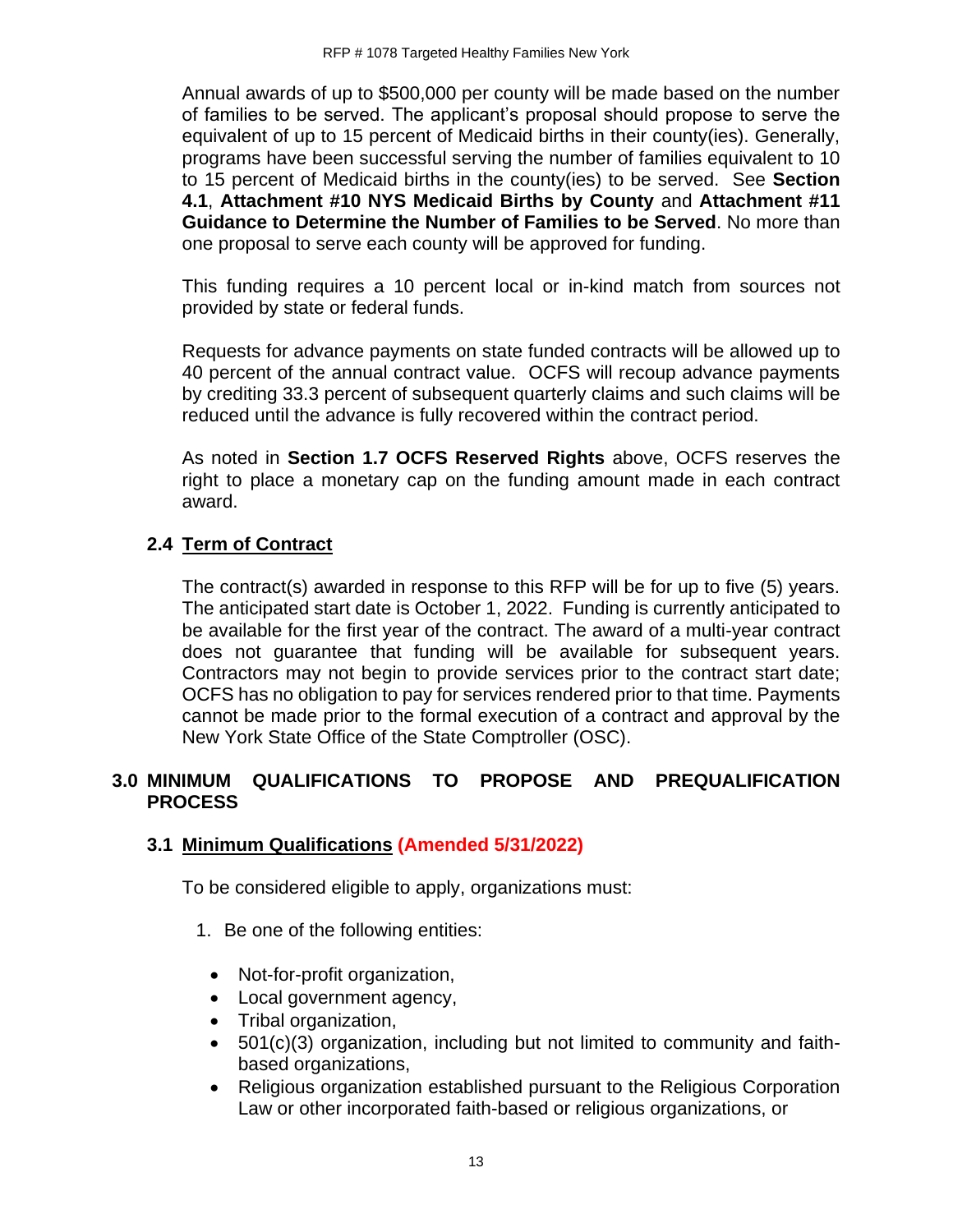• Educational institution such as school districts and BOCES programs.

For the purposes of this RFP: for-profit and organizations that operate for the benefit of private interests are not eligible to apply.

- 2. Propose to serve one or more of the targeted counties (see **Attachment #12**): Cayuga, Chautauqua, Columbia, Essex, Fulton, Genesee, Greene, Hamilton, Lewis, Montgomery, Nassau, Onondaga, Putnam, Saratoga, Schoharie, Schuyler, Seneca, Tompkins, Warren, Washington, and/or Wyoming and commit to implement the HFA Child Welfare Protocols (see **Attachment #8**).
- 3. Include a completed Commitment Form (**Attachment #7**) from the local department of social services of the county or counties proposed to be served stating that the county will provide appropriate referrals to the program for families with children up to the age of two eligible for IV-E funding.
- 4. Awardees under this contract must agree to enter into a contract with the county(ies) they serve, if necessary and at OCFS direction, to obtain payment for Title IV-E eligible families, if counties seek Title IV-E reimbursement.
- 5. Agree to implement the Healthy Families model and comply with program requirements as described in **Section 4.1**.
- 6. Be prequalified, if not exempt, in the NYS Grants Gateway on the application deadline. (See **Section 3.2** for additional information)

# <span id="page-16-0"></span>**3.2 Prequalification Process**

New York State has instituted key reform initiatives to the grant contract process that require not-for-profit organizations to register in the New York State Grants Gateway System (Gateway) and complete the Vendor Prequalification process in order for proposals to be evaluated. After becoming prequalified, not-for-profit organizations will have the responsibility to keep their information current by updating on an annual basis.

#### **Proposals received from not-for-profit applicants that are not prequalified in the Grants Gateway on the proposal due date and time listed in Section 1.2 Calendar of Events will be disqualified from further consideration**.

**NOTE:** Government entities are not required to prequalify in the Grants Gateway but must still be registered in order to submit an application. Government entities that are exempt from prequalification should have a document vault status of "Document Vault Available."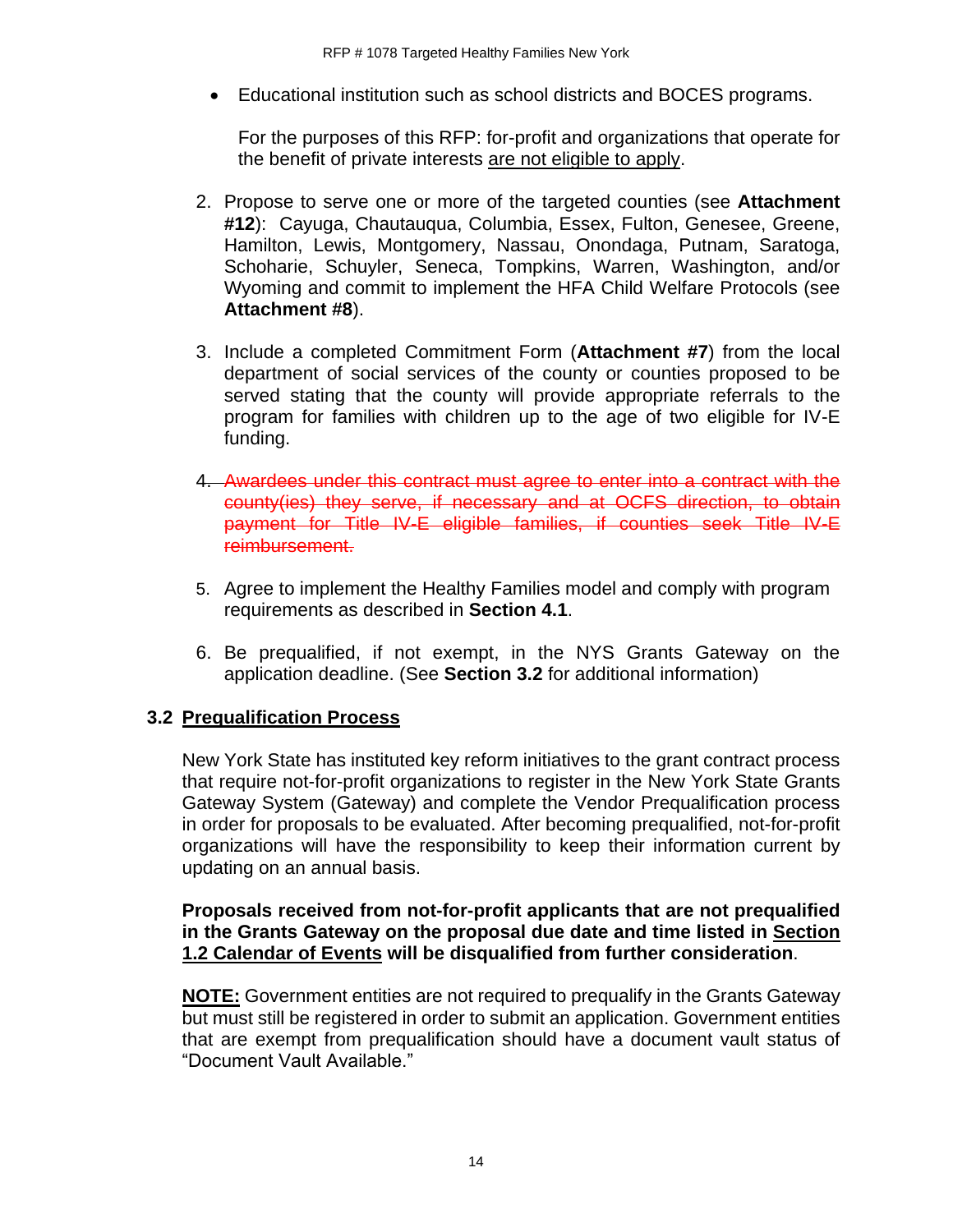Below is a summary of the steps that must be completed to meet registration and prequalification requirements. [The Vendor Prequalification Manual](https://grantsmanagement.ny.gov/get-prequalified) on the [Grants](https://grantsmanagement.ny.gov/)  [Management](https://grantsmanagement.ny.gov/) website details the requirements and an [online tutorial](https://grantsmanagement.ny.gov/videos-grant-applicants) is available to walk users through the process.

# **3.2.1 Register for the Grants Gateway**

- On the Grants Management website, download a copy of the [Registration Form for Administrators.](https://grantsmanagement.ny.gov/registrationform) A signed, notarized original form must be sent to the Division of Budget at the address provided in the instructions. You will be provided with a username and password allowing you to access the Grants Gateway.
- If you have previously registered and do not know your username, email [grantsgateway@its.ny.gov.](mailto:grantsgateway@its.ny.gov) If you do not know your password, click the [Forgot Password](https://grantsgateway.ny.gov/IntelliGrants_NYSGG/PersonPassword2.aspx?Mode=Forgot) link from the main log in page and follow the prompts.

# **3.2.2 Complete Your Prequalification Application**

- Log into the [Grants Gateway.](https://grantsgateway.ny.gov/IntelliGrants_NYSGG/login2.aspx) If this is your first time logging in, you will be prompted to change your password at the bottom of the "Profile" page. Enter a new password and click "SAVE."
- Click the "Organization(s)" link at the top of the page and complete the required fields including selecting the state agency with which you have the most grant contracts. If you currently do not have any contracts with NYS, select OCFS. This page should be completed in its entirety before you click "SAVE". A "Document Vault" link will become available near the top of the page. Click this link to access the main "Document Vault" page.
- Answer the questions in the "Required Forms" and upload "Required Documents." This constitutes your "Prequalification Application." "Optional Documents" are not required unless specified in this Request for Proposal.
- Specific questions about the prequalification process should be directed to the agency contact listed in **Section 1.1 Procurement Contact**, or to the Grants Gateway Team at: [grantsgateway@its.ny.gov.](mailto:grantsgateway@its.ny.gov)

# **3.2.3 Submit Your Prequalification Application**

• After completing your prequalification application, click the "Submit Document Vault" link located below the "Required Documents" section to submit your prequalification application for state agency review.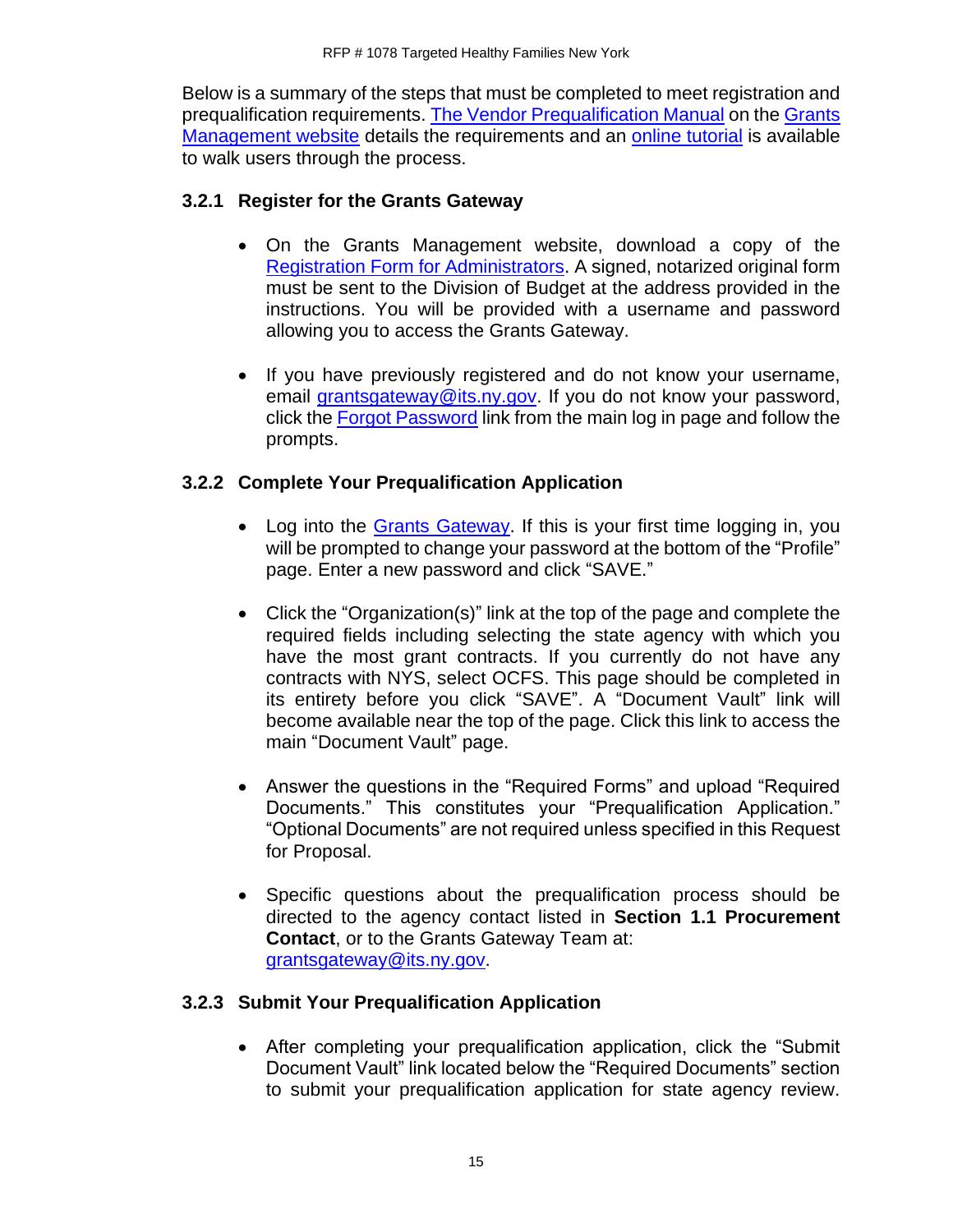Once submitted, the status of the document vault will change to "In Review."

- If expedited review of your prequalification application is desired, please send an email request to the agency contact listed in **Section 1.1 Procurement Contact** and identify your organization by including your Grants Gateway Document Vault (GDV) number, organization name, Federal EIN, and SFS Vendor ID. It is recommended that you submit this request for expedited review before the **Recommended Deadline to Prequalify in the Grants Gateway** noted in **Section 1.2 Calendar of Events**.
- Your document vault will be assigned to a prequalification specialist for review. If your prequalification specialist requests modifications, you will receive an email notification from the Gateway and the status of your document vault will change to "Modifications Requested."
- Requests for modifications should be addressed by the vendor and resubmitted for review without delay. The status of the document vault must change back to "In Review" for modifications to be reviewed and approved by a prequalification specialist.
- Once your prequalification application has been approved, you will receive a Gateway notification that you are now prequalified to do business with New York State. The status of the document vault should be "Document Vault Prequalified."

**Vendors are strongly encouraged to complete this process as soon as possible or by the date specified in RFP Section 1.2 Calendar of Events to participate in this grant opportunity. Prospective applicants are responsible for monitoring their status in the Grants Gateway. OCFS cannot be held responsible in the event an applicant fails to submit their Document Vault for review in a timely manner, or if the documents uploaded by the applicant to their Document Vault are found deficient.**

# <span id="page-18-0"></span>**3.3 Vendor Responsibility Requirements**

Section 163(9)(f) of the NY State Finance Law requires that a state agency make a determination that a bidder is responsible before awarding that bidder a state contract. Vendor responsibility will be determined based on the information provided by the bidder, online, through the New York State VendRep System Questionnaire or through a paper copy of the Vendor Responsibility Questionnaire. OCFS will review the information provided before making an award.

OCFS reserves the right to reject any proposal if, in its sole discretion, it determines the bidder is not a responsible vendor. All proposals are subject to a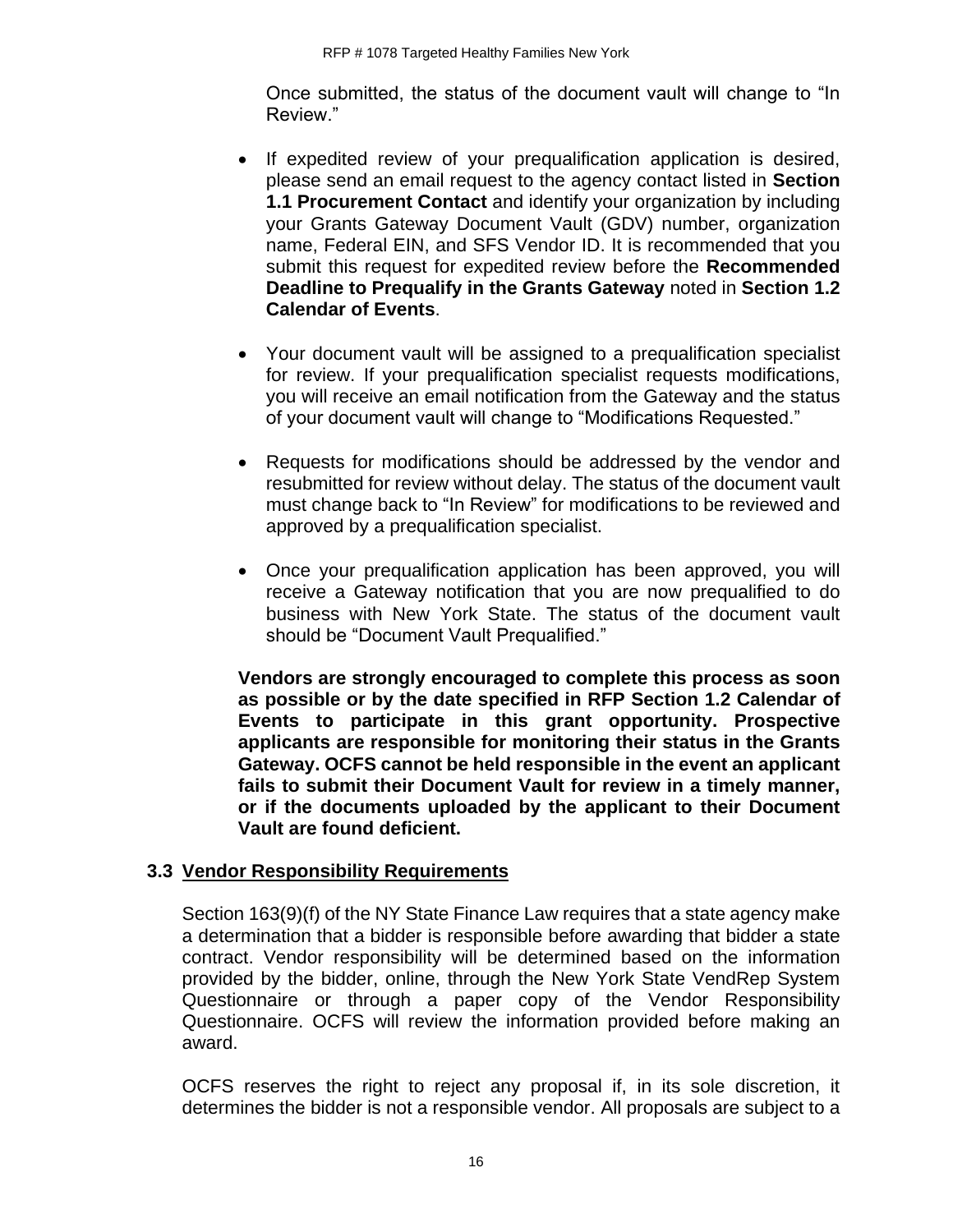vendor responsibility determination before the award is made, and the determination can be revisited at any point up to the final approval of the contract by the New York State Office of the State Comptroller (OSC). Vendors must maintain their vendor responsibility throughout the duration of the contract.

Enrolling and completing the questionnaire online through the New York State VendRep System is the best method because both the questionnaire and answers are stored in the system. Thus, subsequent questionnaires in response to contracts or Request for Proposals from any state agency would only need to be updated in the VendRep System.

To access or enroll in the VendRep System or update your existing online questionnaire, click [Online Questionnaire.](http://www.osc.state.ny.us/vendrep/index.htm) Questionnaires in the VendRep System that have been completed in the last six months in response to contracts or bid announcements do not need to be updated. If the vendor is using the hard copy notarized questionnaire, then it also has to be current within six months of the due date of the proposal.

Vendors opting to complete a paper questionnaire, can access the questionnaire by clicking the following link: [Paper Questionnaire.](http://www.osc.state.ny.us/vendrep/forms_vendor.htm) Please note that there are separate questionnaires depending on the contractor status. Not-for-profit vendors must use the *Vendor Responsibility Questionnaire Not-For-Profit Business Entity* form. For-profit vendors must use the *Vendor Responsibility Questionnaire For-Profit Business Entity* form.

Vendors are also encouraged to have subcontractors file the required Vendor Responsibility Questionnaire online through the New York State VendRep System. These subcontractors are required to submit a questionnaire when the value of the subcontract is \$100,000 or more.

Before executing a subcontract agreement, the contractor must provide the information required by OCFS to determine whether a proposed subcontractor is a responsible vendor.

Vendors must provide their New York State Vendor Identification Number when enrolling. To request a Vendor Identification Number or for direct VendRep System user assistance, contact the OSC Help Desk at 866-370-4672 or 518 408-4672 or by email at [ciohelpdesk@osc.state.ny.us.](mailto:ciohelpdesk@osc.state.ny.us)

The New York State VendRep System offers the following benefits:

- Ease of completion, filing, access to and submission of the questionnaire; efficiencies are multiplied for vendors who bid and contract with the state frequently or with multiple state agencies.
- Questionnaire updates are easily filed by updating only those responses that require change from the previously saved questionnaire (as opposed to a paper copy where a new questionnaire is required each time there is a change).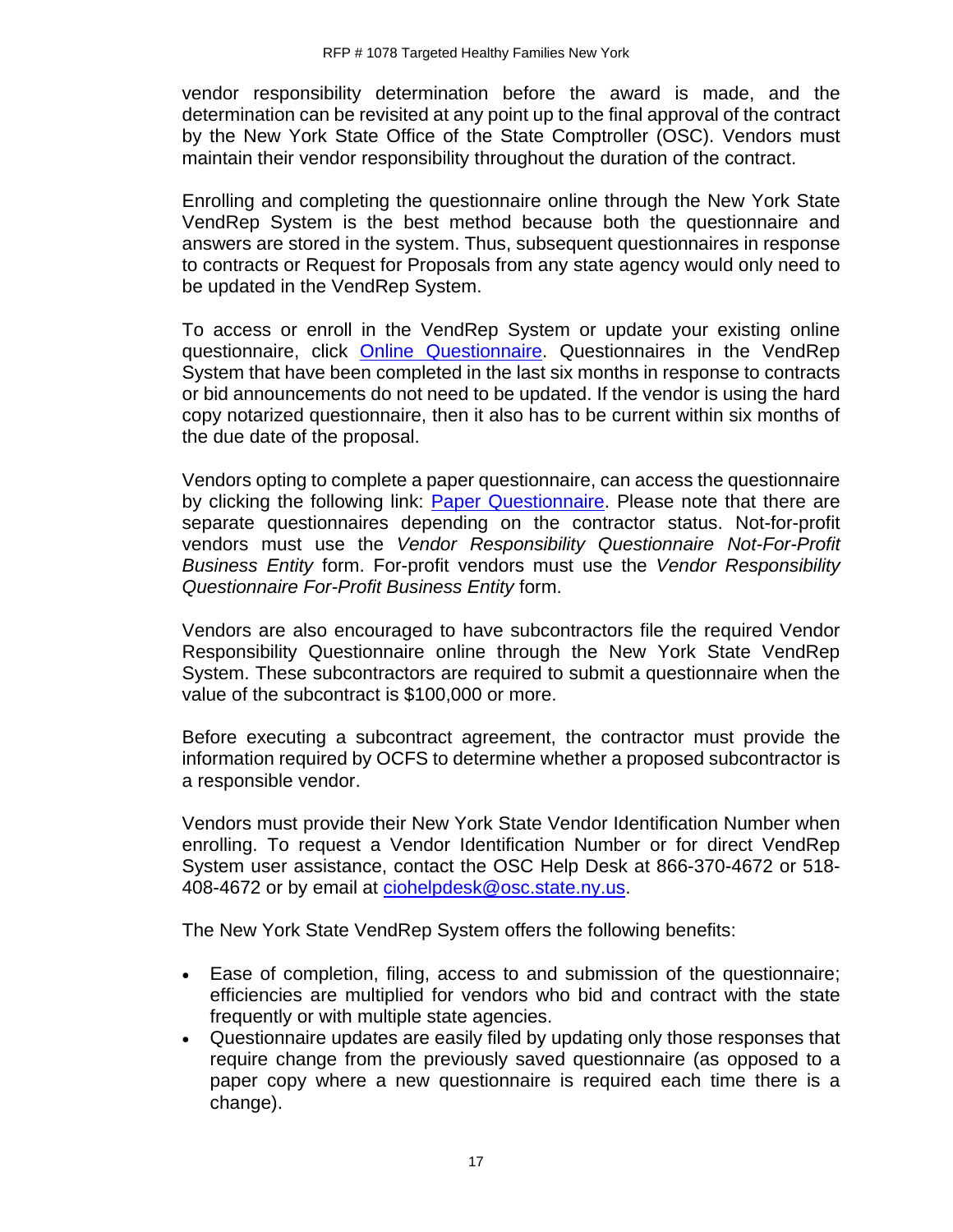- The stored questionnaire information eliminates the need to reenter data for each subsequent questionnaire submission.
- Reduction of costs associated with paper documents including copying, delivery and filing
- Online questionnaire information is secure and accessible to authorized vendor users only. State agencies can only view certified and finalized questionnaires.
- VendRep question prompts ensure that the correct forms are completed.
- The VendRep Online System contains links to all definitions of the terms used in the questionnaire.

Note: The vendor responsibility questionnaire must be dated within six months of the proposal due date. Any subcontractors under that proposed contract must also complete a Vendor Responsibility Questionnaire when the value of the subcontract is projected to be \$100,000 or more for the contract term.

Confirmation of **completion** of the vendor responsibility process must be submitted with your proposal. This confirmation can take the form of registration in the VendRep System, or by submitting your completed hardcopy questionnaire. To submit this confirmation with your application, go to the bottom of your certified questionnaire, and click the button called "Form Overview." Print this page and upload it to the proposal. Upload the page into your proposal by going to the "Pre-Submission Uploads" section of the RFP in the Gateway. While it is not recommended, you have the option of uploading a completed hardcopy vendor responsibility questionnaire to the "Pre-Submission Uploads" section.

# <span id="page-20-0"></span>**4.0 PROGRAM REQUIREMENTS**

#### <span id="page-20-1"></span>**4.1 Desired Outcomes and Program Requirements**

OCFS is seeking proposals that are responsive to the desired outcomes identified in the RFP and that provide value to the OCFS mission. OCFS expects all project services funded by this initiative to be designed to be culturally and linguistically competent, strength based, supportive to families and communities, and cost efficient. Appropriate planning and development activities must be conducted by applicants to promote responsiveness to the target population of this RFP.

Collaboration with health agencies (i.e., hospitals, clinics) and private practice physicians providing prenatal care and pediatric services, as well as with local departments of health and local departments of social services, is critical in order to achieve New York's goal that all pregnant women and new parents who reside in the target area are screened for eligibility for the service (Universal Screening). Involvement of nontraditional community-based agencies is also needed to engage women who do not seek prenatal care.

OCFS is interested in supporting local social services districts in screening and referring families to HFNY programs. Applicants need to align their proposal to the needs/priorities of the local social service districts and health departments.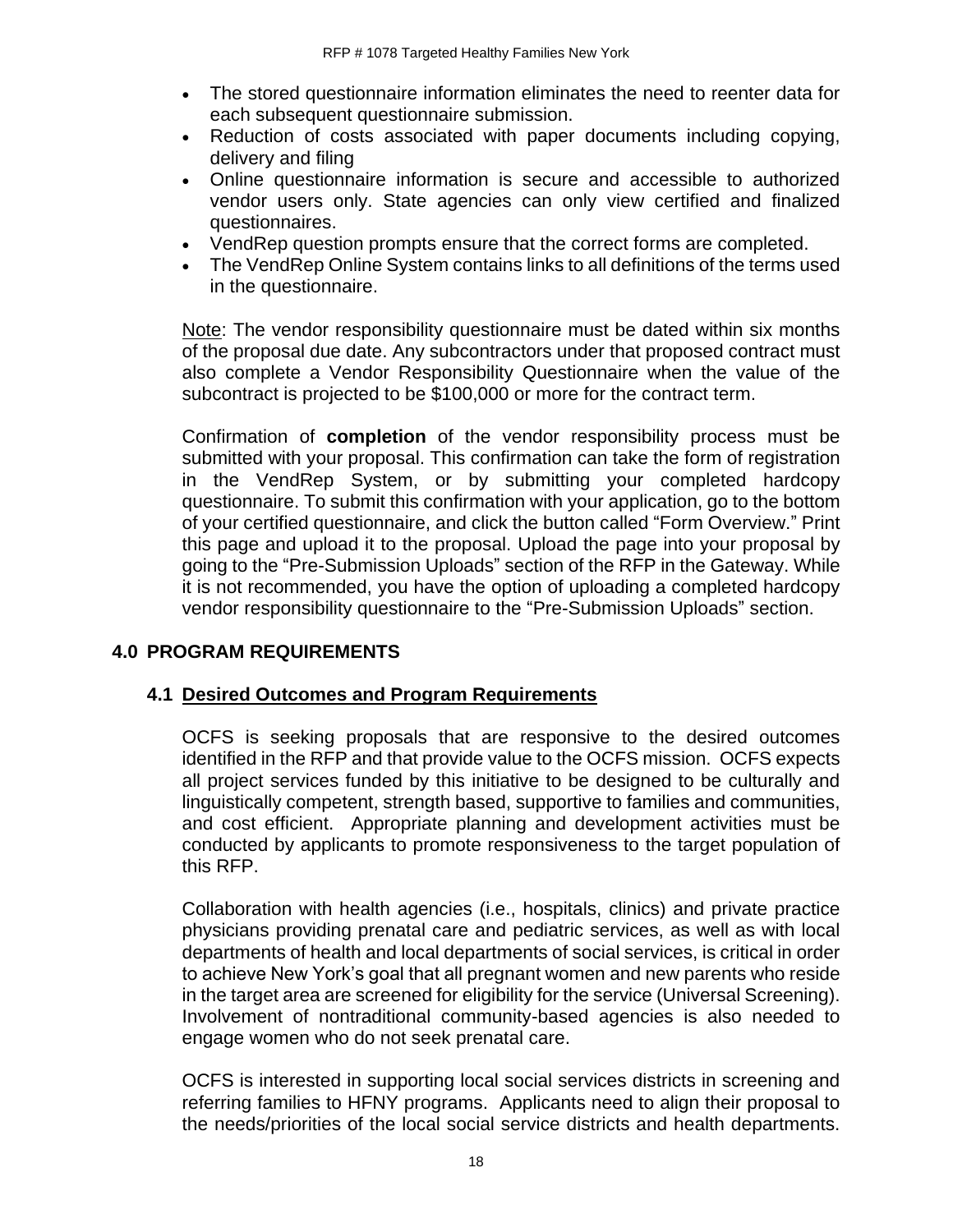Applicants are strongly encouraged to initiate communication and planning with their local social services districts and local department of health early in the development of their application. In addition, to be considered for funding to serve a county **Attachment #7, Commitment Form: Local Department of Social Services** must be completed by each county proposed to be served and submitted to OCFS with the proposal.

The desired outcomes for the HFNY home visiting program are to:

- Support positive parent-child bonding and relationships;
- Promote optimal child and family health development, and safety;
- Enhance family self-sufficiency; and
- Prevent child abuse and neglect.

Metrics for these are included in **Standard Performance Targets (Attachment #3)** and **Performance Indicators (Attachment #4)**. Performance Targets are measured quarterly, and the Performance Indicators are measured in six-month timeframes. Each funded program is required to report against these performance objectives on a quarterly basis. Additional information is gathered through interviews with program staff and review of the HFNY Management Information System (MIS) to provide evidence that the Best Practice Standards are being adhered to. Programs use appropriate technology and software to provide and submit information to OCFS. Delivery of the program is governed by the HFA Best Practice Standards. Information about the model and the delivery of services may be accessed at: **<https://www.healthyfamiliesamerica.org/>** and **HFA Best Practice Standards (Attachment #9)**.

In order to assist in meeting the desired outcomes, programs provide appropriate equipment to their staff to be able to conduct home visits (in person or virtually when necessary) as well as to enter data and family information into MIS.

Although not required, programs can further strengthen families' protective factors that can mitigate the risk of child abuse and neglect. This includes, but is not limited to, providing concrete supports such as baby supplies, transportation assistance, emergency food assistance, and technology and supplies needed to access and sustain services when such supports are not accessible to families through other federal, state or local programs.

# **Program requirements include:**

- Provision of services with fidelity to the HFNY model, reflect the HFA Best Practice Standards (see **Attachment #9**), and align with the HFNY Policy **Manual**: **All available** at: **All available** at: [https://www.healthyfamiliesnewyork.org/Staff/Documents/HFNYSiteSpecificP](https://www.healthyfamiliesnewyork.org/Staff/Documents/HFNYSiteSpecificPolicyProcedures_Manual_FINAL_April_2021%20(1).pdf) [olicyProcedures\\_Manual\\_FINAL\\_April\\_2021%20\(1\).pdf](https://www.healthyfamiliesnewyork.org/Staff/Documents/HFNYSiteSpecificPolicyProcedures_Manual_FINAL_April_2021%20(1).pdf) utilizing the password "HFNYpolicy2021" to access. This includes adapting to all future changes made to the Standards and Policy Manual;
- Compliance with prescribed performance targets (**Attachment #3**) and performance indicators (**Attachment #4**) and future updates to them;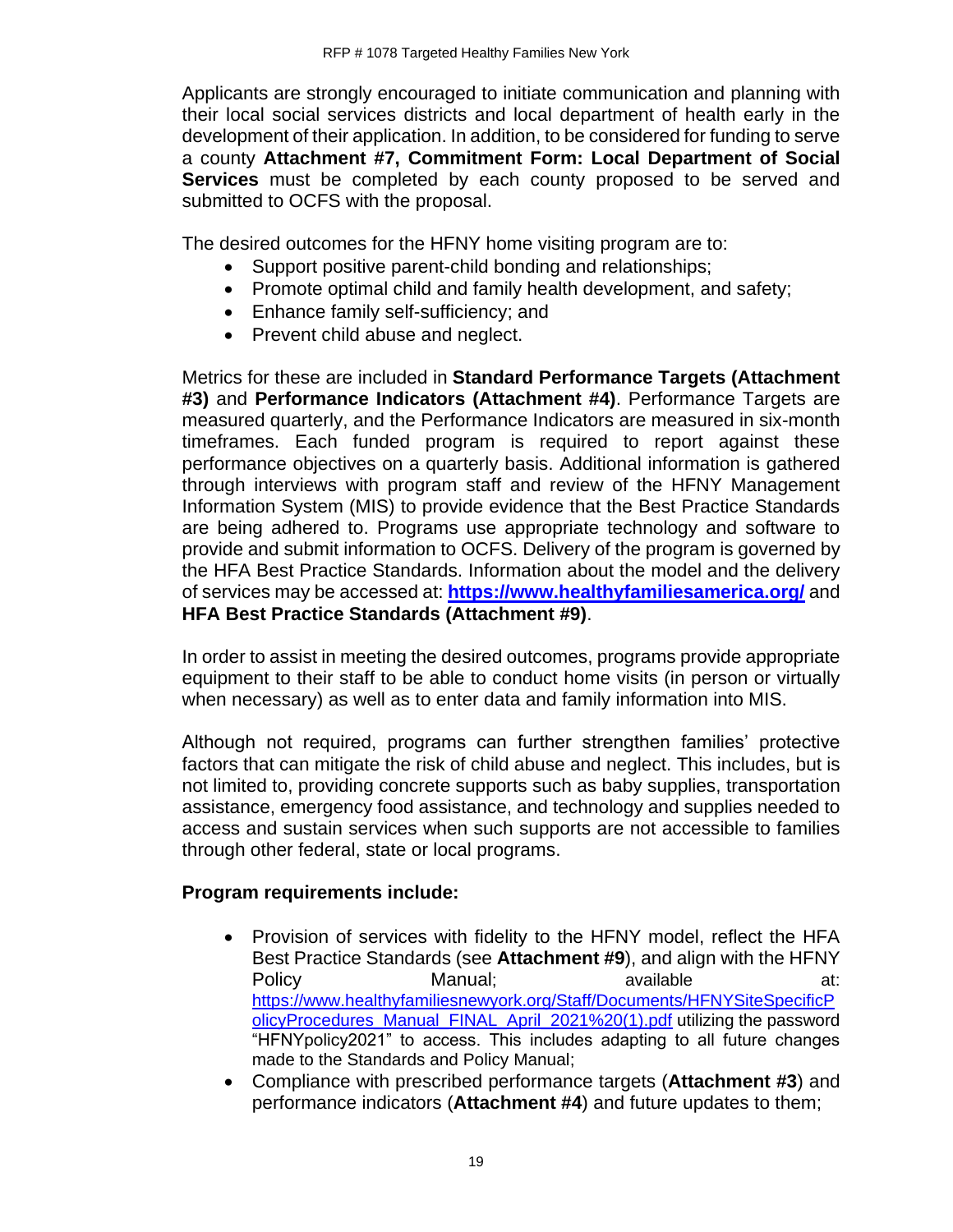- Provision of screening of families in the proposed targeted geographical area(s) prenatally up until the child is three (3) months or up until the child is age two (2) with implementation of the **Attachment #8 - HFA Child Welfare Protocols**;
- Engagement of expectant parents and families with an infant determined to be at risk of child abuse or neglect and/or other negative outcomes to participate in the program;
- Provision of home visits by highly trained community workers under the supervision of skilled managers all trained in the HFNY model;
- Working relationships with applicable local department of health and social services and key service providers in the community, including local hospitals, prenatal clinics, Women, Infant and Children (WIC) programs, early intervention programs and community partners serving families in the target geographical area to support referral, creative outreach, and screening of families for services; it is required to submit **Attachment #7** from Departments of Social Services (LDSSs) in counties proposed to serve; it is optional to submit **Attachment #6 – Affirmation of Support** from other community partners;
- Participation in bi-monthly HFNY Regional meetings and bi-annual Statewide Leadership Meetings;
- Participation in the home visiting Management Information System (MIS) within established time frames and in ongoing evaluation conducted by OCFS with the Center for Human Services Research;
- Participation and completion of all required core, wrap-around and advanced training of staff within specified timeframes;
- Participation and agreement to be affiliated and accredited by Healthy Families America;
- Administrative and fiscal viability of the applicant's agency;
- Integration of the home visiting program with other available services, programs, and funding streams;
- Collaboration with local public and private institutions and agencies;
- Concerted efforts made to engage fathers in the program; and
- The ability to provide home visits outside of traditional hours for families that are engaged in work or school.

In addition to providing home visiting services, programs may conduct parenting support groups and family centered outings, and participate in community events.

# **Estimated Cost per Family (excluding required match)**

The cost per family utilizing OCFS funds for HFNY with Child Welfare Protocols is currently estimated at \$7,200 in upstate New York and \$7,600 in the Mid-Hudson region. See **Attachment #10 Medicaid Births by County**. Local match is not included in the OCFS estimated cost per family.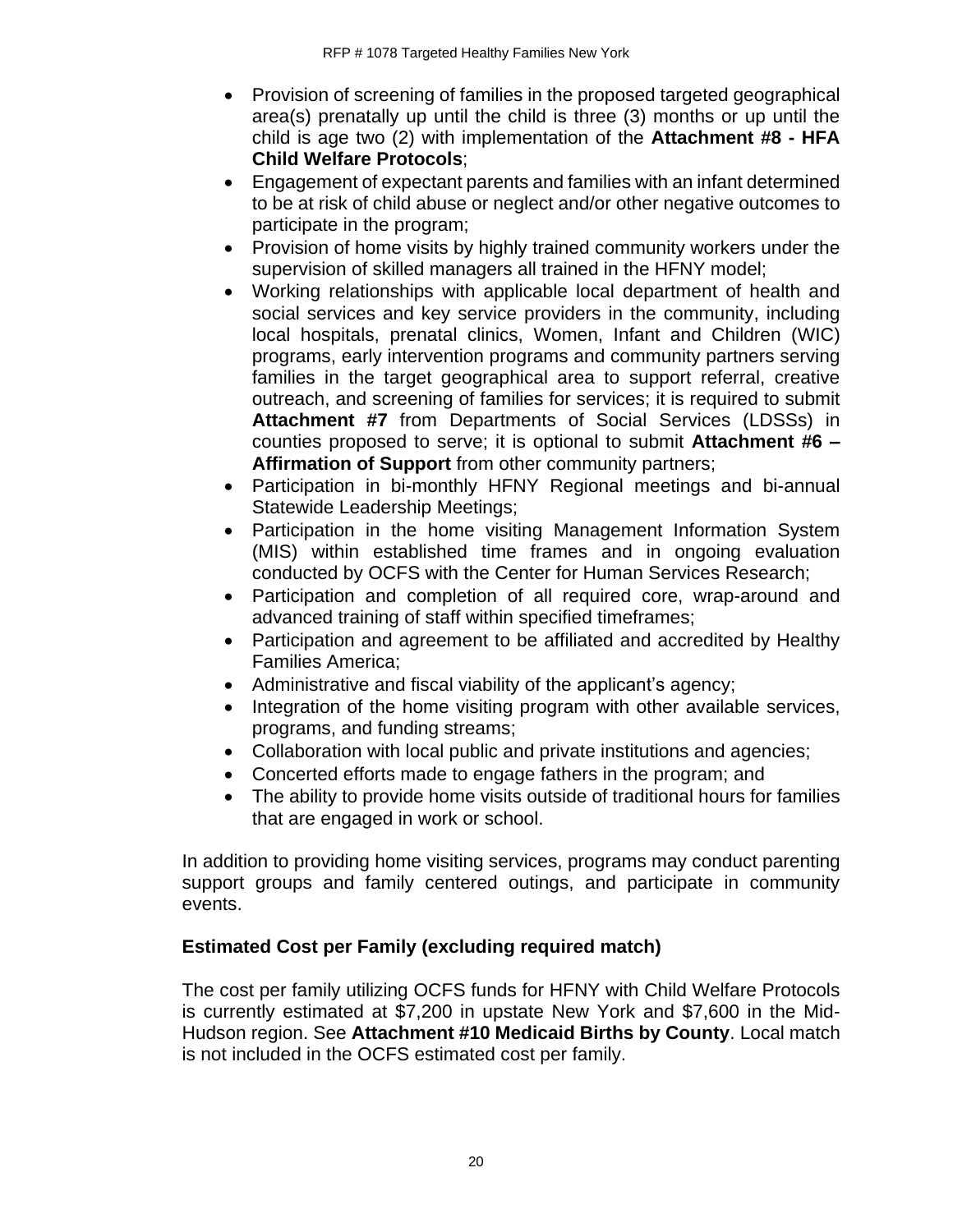Applicant must provide a 10% local match which can be met through local or private funds or in-kind services to enhance their services and budget. The cost per family and 10% match should be reflected in the applicant's budget.

The cost per family must be used in combination with the number of families proposed to be served to calculate the potential OCFS funding request using this formula:

# of families based on 10-15% of Medicaid births X cost per family in county to  $be$  served = funding amount

Example using data for Chautauqua County: 69 families  $X$  \$7,200 = \$496,500

Note that the maximum award is \$500,000 annually per county to be served.

See also **Attachment #11 Guidance to Determine the Number of Families to be Served** to help determine the number of assessments needed in order to reach and maintain capacity of the number of families to be served.

# **Program Structure**

For a project funded under this RFP, the awarded applicant(s) will have a formal contractual relationship with OCFS and will be responsible for any and all subcontracted agencies that provide HFNY services in the community. The awarded applicant is responsible for reporting to OCFS regarding the program's success in meeting its objectives, Performance Targets and Performance Indicators. The awarded applicant is responsible for monitoring any subcontractors and providing data to OCFS on the number of families served, demographic information, and data on the quality and quantity of services provided.

To determine number of families to be served, please refer to the Medicaid births annually in the county or counties proposed to be served. The applicant should propose to serve the equivalent of up to 15 percent of Medicaid births in their county(ies). Generally, programs have been successful at serving the number of families equivalent to 10 to 15 percent of Medicaid births in the county(ies) to be served. **See Section 4.1, Attachment #10 NYS Medicaid Births by County**  and **Attachment #11 Guidance to Determine the Number of Families to be Served.** It is recommended that a proposal include no more than one (1) subcontracted agency to provide HFNY services.

# **Staffing/Leadership**

Guidance of HFNY comes primarily from the Central Administration Team, comprised of OCFS, SUNY Center for Human Services Research (CHSR), and Prevent Child Abuse NY (PCANY).

Currently, OCFS provides overall management of the program and funding, as well as ongoing support to 44 HFNY program sites, through Central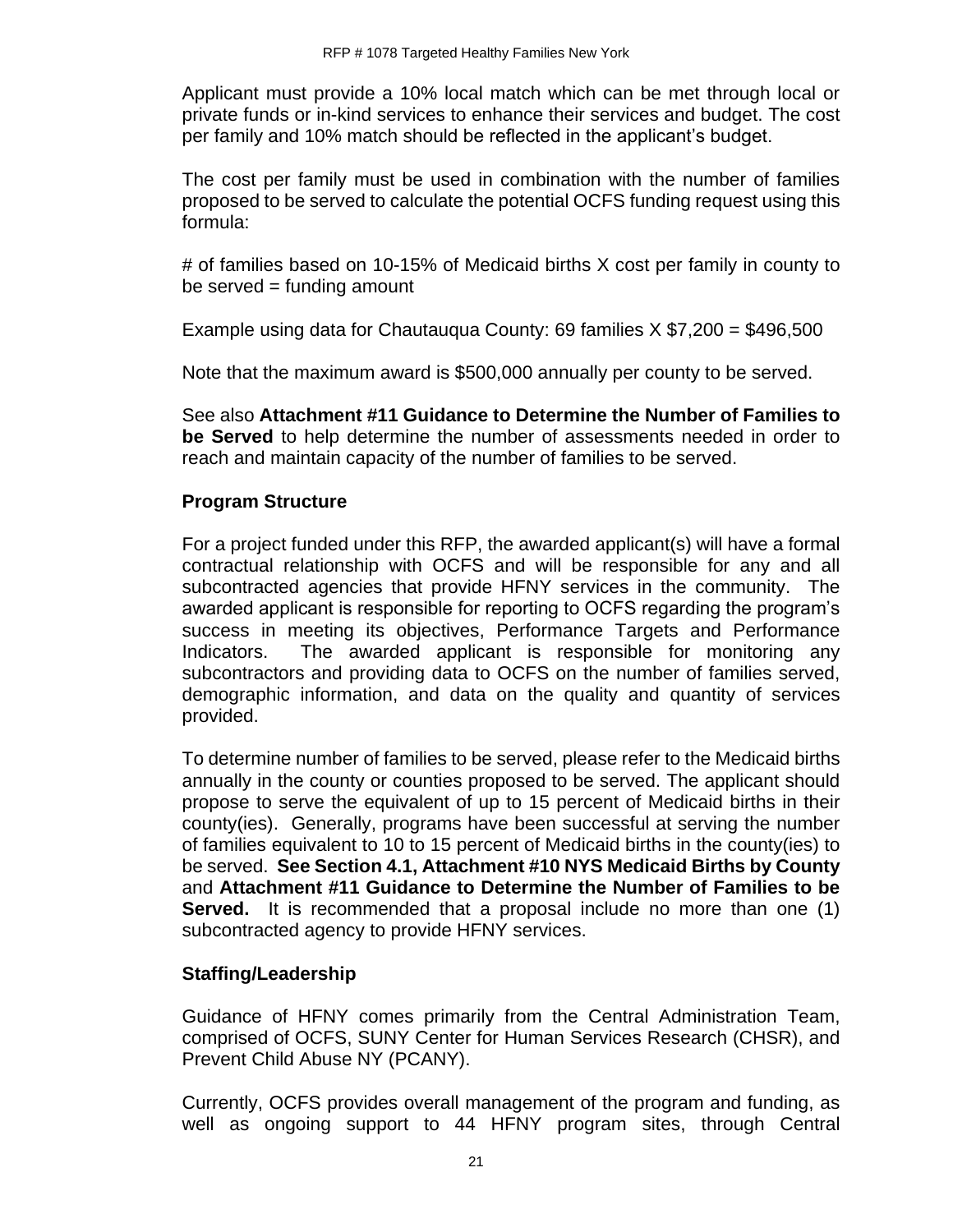Administration responsibilities of monitoring, administration, policy development, quality assurance, technical assistance, training, and evaluation. OCFS staff conducts frequent site visits to provide technical assistance and monitor compliance with HFA and HFNY standards. In addition, OCFS contracts with CHSR to maintain the Management Information System (MIS), a comprehensive data system for HFNY, which collects information that is used in managing and accessing the performance of the programs. OCFS has established Performance Targets and Performance Indicators to assist the program sites to stay focused on the goals of HFNY. The performance of the program sites is assessed on a regular basis against these targets and indicators, and technical assistance is provided to programs whose performance falls below expectations. Continued poor performance may result in termination of the contract awarded through this RFP and a discontinuation of funding. OCFS has contracted with PCANY to conduct required core training and advanced training on selected topics for all HFNY staff, and to visit each site every 1-2 years to observe home visitors, assessments and supervisory sessions as well as provide site support, as part of OCFS's quality assurance efforts. OCFS provides oversight of the program's research and evaluation activities and works with CHSR to provide ongoing research, evaluation, and continuous quality improvement support to the program sites.

#### **Key Staff**

HFNY program sites are managed by **Program Managers**. The Program Manager develops, directs, and guides the program in achieving its objectives. The manager should have a solid understanding of and experience in: managing and motivating staff; providing support in a stressful work environment; administrative experience in human service programs; experience with services that embrace the concepts of family-centered and strength-based service provision; knowledge of maternal infant health concepts and child abuse and maltreatment; experience in providing services to culturally diverse communities and families; experience in home visitation with a strong background in prevention services to the 0-3 years of age population. A master's degree in social work or health is strongly recommended. Knowledge and experience in reflective supervision is preferred. Since this job involves a multitude of responsibilities, excellent organizational and time management skills are essential.

Primary duties include the selection and training of staff, supervision of staff to ensure accountability and growth, the ability to provide quality services for all families, communication skills that are productive in creating a liaison with other agencies, contract and fiscal management, oversight of data management system, and ongoing program development as appropriate. The Program Manager will attend and participate in bi-monthly HFNY Regional meetings and bi-annual HFNY Statewide Leadership meetings.

The **Program Supervisor** is responsible for direct supervision of the HFNY Home Visitors that includes a reflective component. Knowledge and experience in reflective supervision is preferred. The Program Supervisor will schedule and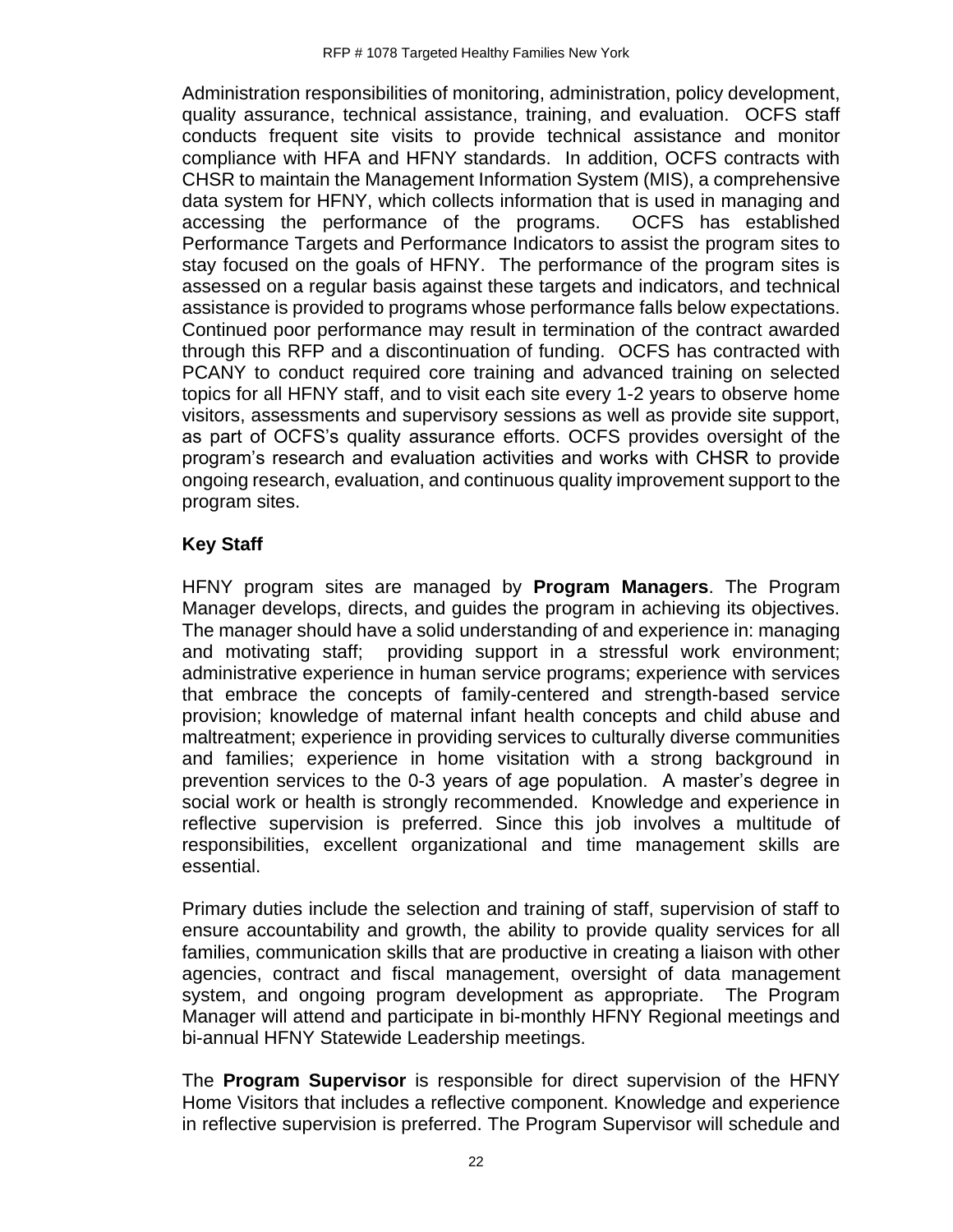direct the work of the Home Visitor; assist in interviewing, hiring, evaluating, training, provide supervision, quality services and monitoring of the Home Visitor's performance, maintain a work environment that provides maximum support for well-being, responsible for acquiring necessary materials for staff, conducts or arranges for family and child assessments during home visiting, conducts participant record reviews and oversees quality of data management system, provides documentation on services needed by and provided to each family; and performs other related duties as assigned. There is one (1) supervisor for every five (5) direct service staff.

Under the supervision of the Program Supervisor, or in some cases of the Program Manager, the **Home Visitor** will be responsible for completing participant record screens, interviewing parents to conduct the assessment using an HFA approved assessment tool, prenatally and/or immediately after the birth of their child, providing information and referral services, making outreach efforts in the community to engage families who do not seek traditional social/healthcare services, and interfacing with other agencies.

Under the direct supervision of the Program Supervisor, or in some cases of the Program Manager, the **Home Visitor** will be responsible for initiating and maintaining regular contact with families, primarily in their homes; establishing a trusting relationship with families, providing prenatal and other health and child development education, assisting to strengthen parent-child relationships, assisting parents to improve their skills to optimize the home environment for the child's well-being and safety, assisting in making and attending health and human service appointments, including activities related to employment and educational goals, and collecting data related to each of these activities. Every full-time Home Visitor/Family Support Worker should serve approximately 15 families at varying levels of intensity at any one (1) time.

The **Data Manager (optional)** enters all data that is not already entered by direct service staff or supervisors into the MIS Use of the MIS to record service delivery is required. The inclusion of a designated staff member that is responsible to meet this requirement is optional. This position can be full or part-time depending on the size of the program.

**Child Development Specialists** are either on staff or hired as consultants to review the child's development assessment tool, *The Ages and Stages Questionnaire*, and to offer training and consultation for program staff.

The staffing for the proposed project should be representative of the community, cultures and languages of persons targeted to receive services.

For a more detailed explanation of staff recruitment, job descriptions and qualifications, see the HFNY Policy and Procedure Manual located at [https://www.healthyfamiliesnewyork.org/Staff/Documents/HFNYSiteSpecificPolicyProc](https://www.healthyfamiliesnewyork.org/Staff/Documents/HFNYSiteSpecificPolicyProcedures_Manual_FINAL_April_2021%20(1).pdf) edures Manual FINAL April 2021%20(1).pdf and type in the password "HFNYpolicy2021" to access.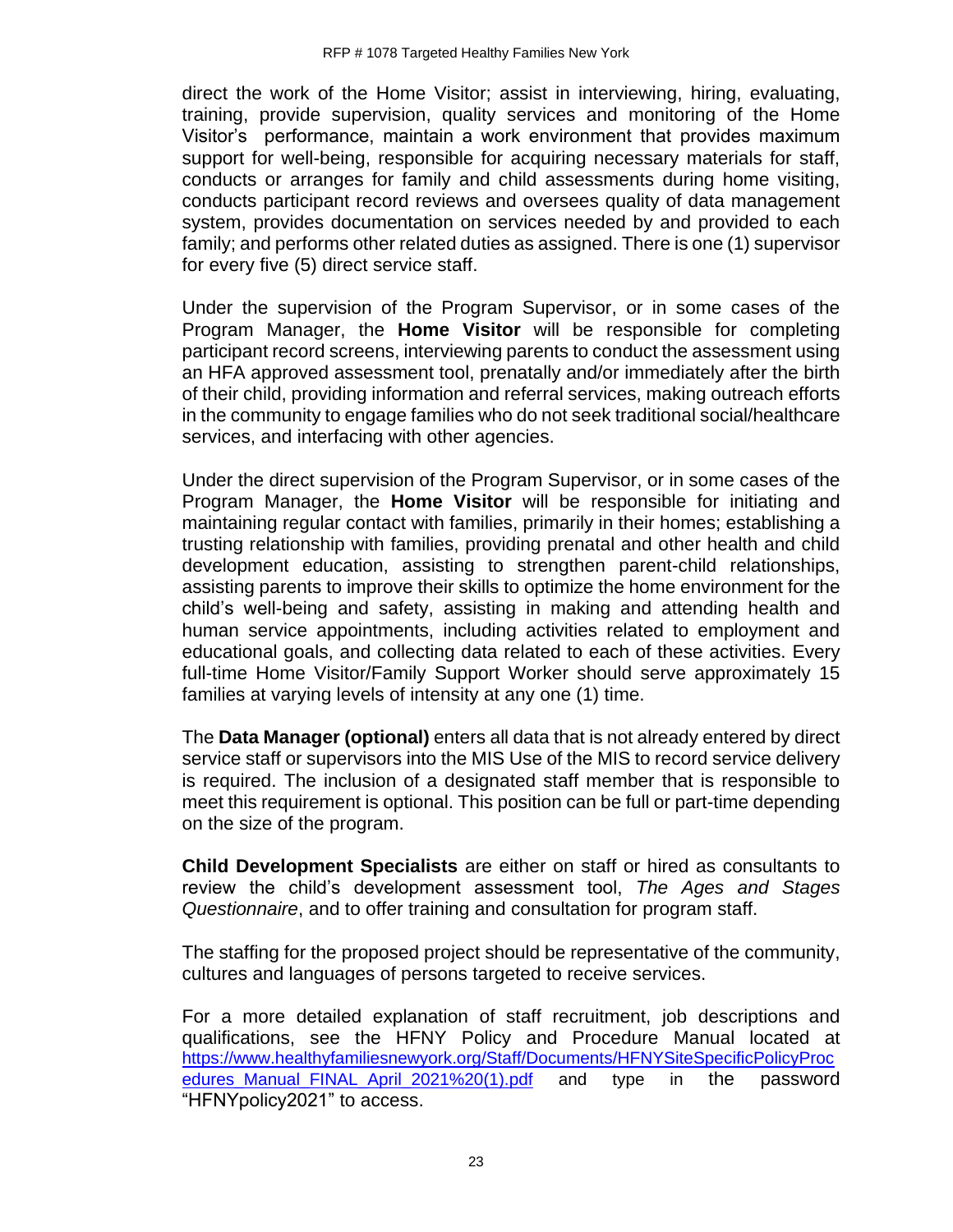# <span id="page-26-0"></span>**4.2 Accessibility of Web-Based Information and Applications**

Any web-based Intranet and Internet information and applications development or programming delivered pursuant to this procurement must comply with New York State Enterprise IT Policy NYS-P08-005, *Accessibility Web-Based Information and Applications*, and New York State Enterprise IT Standard NYS-S08-005, Accessibility of Web-Based Information Applications, as such policy or standard may be amended, modified or superseded, which requires that state agency web-based intranet and internet information and applications are accessible to persons with disabilities. Web content must conform to New York State Enterprise IT Standards NYS-S08-005 as determined by quality assurance testing. OCFS will conduct such quality assurance testing and the test results must be satisfactory to OCFS before web content will be considered a qualified deliverable under the contract or procurement.

# <span id="page-26-1"></span>**5.0 PROPOSAL CONTENT AND SUBMISSION**

# <span id="page-26-2"></span>**5.1 Technical Proposal Content/Work Plan**

**NOTE:** This section describes the content requirements of the Work Plan and how to prepare your Work Plan to assist you with your application. Please refer to **Section 5.5 Proposal Submittal Process**.

The purpose of the Work Plan is to provide a clear description of what requested project funds will pay for, the expected outcomes for the proposed project services and the programmatic rationale for the proposed project budget. The Work Plan must be in compliance with all applicable state and federal laws, rules, and regulations and be responsive to the desired outcomes identified in **Section 4.1 Desired Outcomes and Program Requirements** of the RFP and provide value to the OCFS mission. OCFS expects that all project services funded by this initiative will be designed to be culturally and linguistically competent and cost efficient. Appropriate planning and development activities must be conducted by applicants to promote responsiveness to the target population of this RFP. Services provided must accommodate cultural and linguistic requirements of the target population and/or community to be served.

Before entering their responses to the application in the Gateway, applicants should create a word document from the Work Plan Template available in Gateway and use it in preparing proposed responses to questions on the Work Plan **(See Section 5.4 Proposal Content.)** To use the Work Plan template:

- 1. Download the Work Plan template from the "Pre-Submissions Uploads" folder in your grant application.
- 2. Complete the Word document, and save it to refer to later when responding to questions as part of your proposal submission in the grants gateway system. This document **will not** be submitted into the GSS with your application.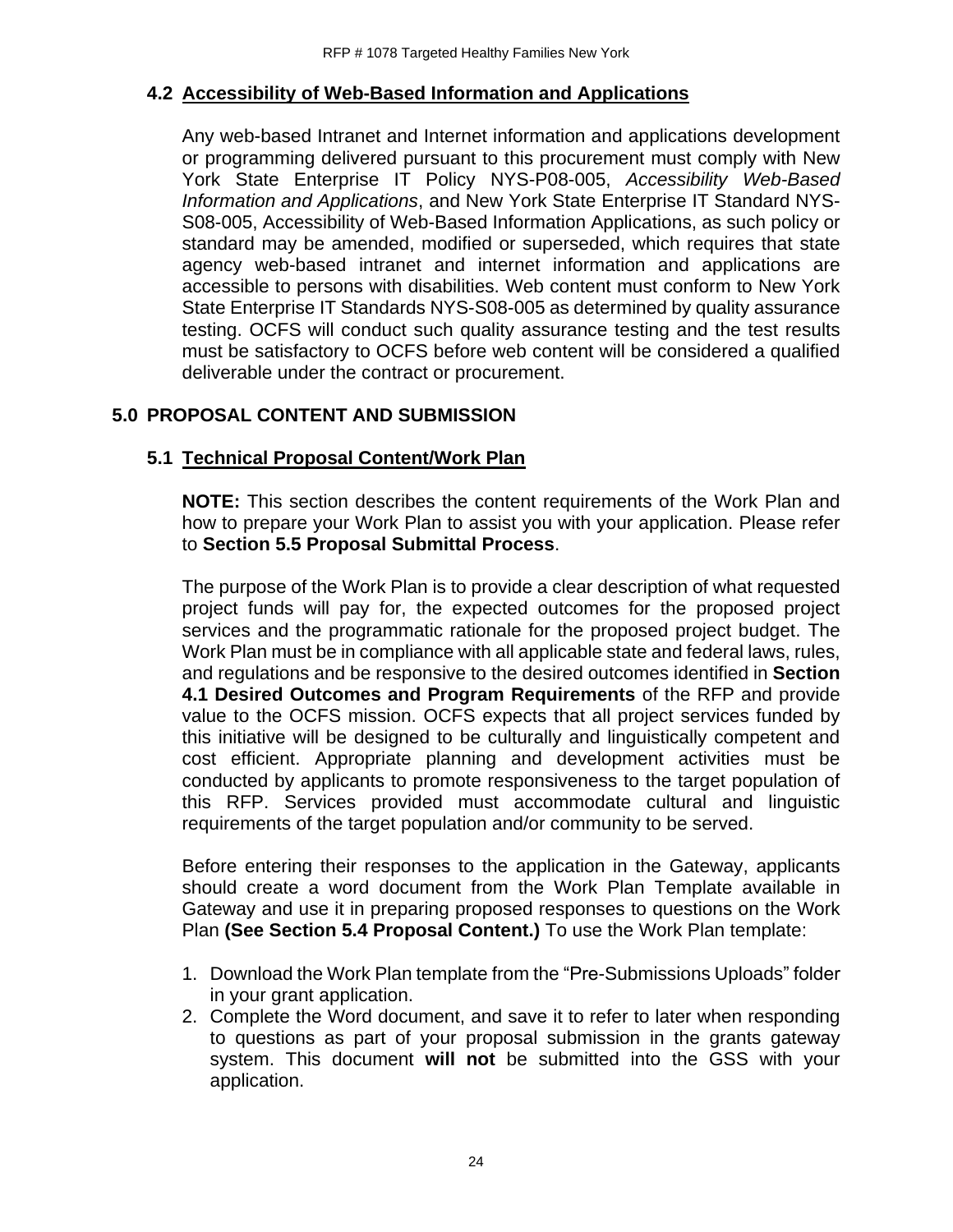3. Save the Work Plan for future reference, because if the applicant is awarded a contract, this document will be the basis for the Work Plan in the subsequent contract for services.

The Work Plan consists of the following sections:

- **A. Community**
- **B. Target Population(s)**
- **C. Objectives, Tasks and Performance Measures**
- **D. Proposed Project Description**
- **E. Project Staff**
- **F. Organization**

Your proposal will be rated based on your organization's responses to the sections listed below. Please be sure to address all of the questions in each section comprehensively, yet succinctly. The number of points allocated to each area in the technical review appear in (parentheses) after each section below. OCFS reserves the right to add additional bonus points to the final score/rating for proposals that are responsive to **Section 2.2 OCFS Statewide Considerations**. RFPs that include the applicants' ability to receive additional bonus points will state such in **Section 6.3 Bonus Points: RECC**.

#### **Guidelines for Each Section**

#### **A. Community**

The proposals in response to this RFP must provide HFNY services in one or more of the following counties: Cayuga, Chautauqua, Columbia, Essex, Fulton, Genesee, Greene, Hamilton, Lewis, Montgomery, Nassau, Onondaga, Putnam, Saratoga, Schoharie, Schuyler, Seneca, Tompkins, Warren, Washington and Wyoming. The applicant's proposal must demonstrate their commitment to implement the HFA Child Welfare Protocols. Applicants are encouraged, but not required, to serve more than one county. Applicant should note any counties they currently serve through HFNY or HFA program(s). No more than one (1) proposal will be approved for funding to provide services in the same county. The proposal must clearly demonstrate the applicant's knowledge of the demographics, cultures, linguistic requirements, strengths, issues, and service needs of the community to be served by the proposed project and should include the following information:

- Description of the planning activities and the resources used to develop the proposal, and the community readiness to receive project services. Include how the community and stakeholders were involved.
- Explanation of how the proposed project relates to the overall needs of the community. Discussion of trends that support the demand for the proposed project services, identifying demographic data (including data on the community's racial and ethnic composition), social, and economic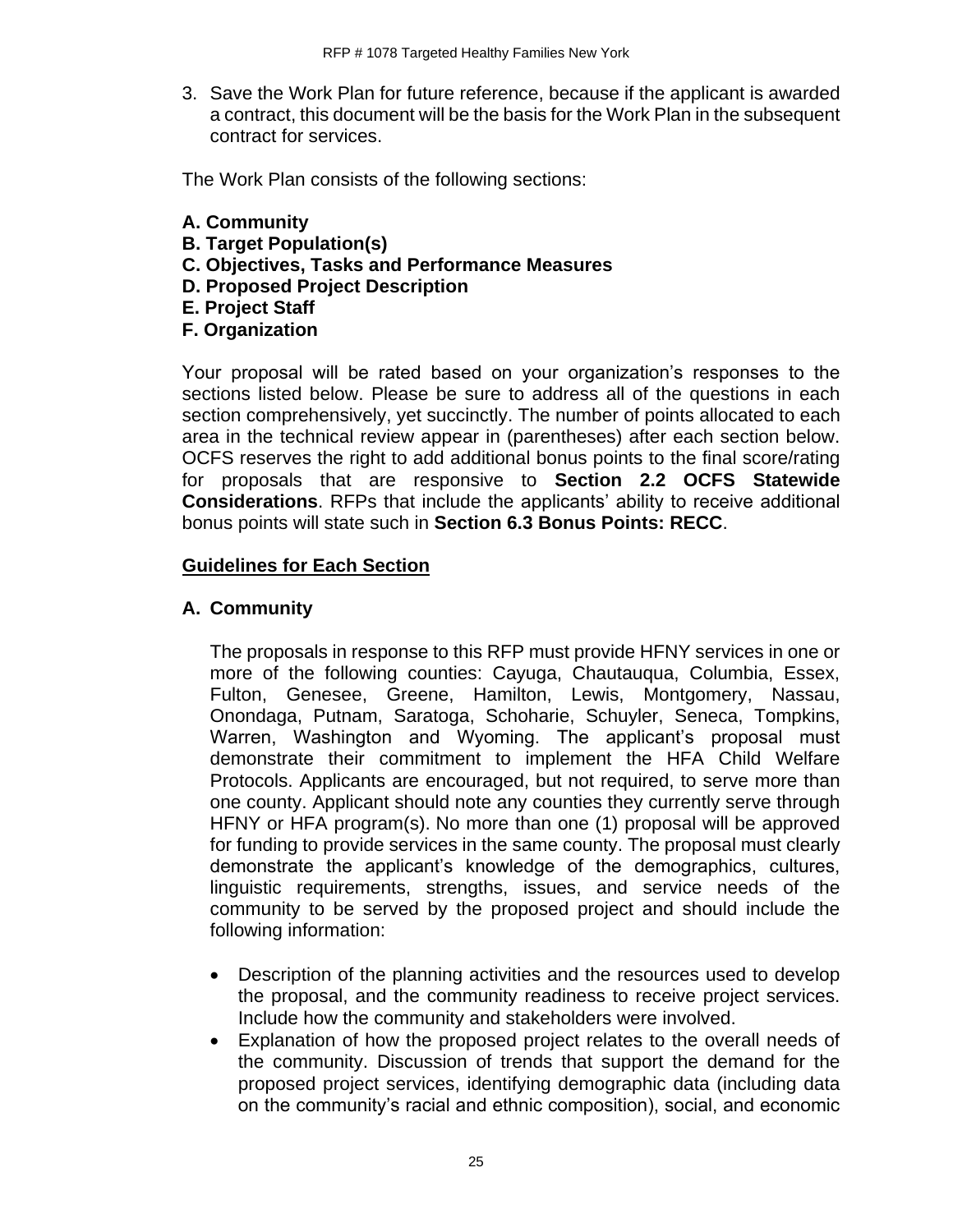changes that may be of significance to the target community to receive project services.

- Information on similar services available within the community.
- Description of the community partners such as local department(s) of health, prenatal clinics, birthing hospital(s), and Women Infant and Children (WIC) programs and how they will assist with the project through screening, referral, serving on applicant's advisory board and other supports. Affirmations of support (use **Attachment #6**) from community partners, and any applicable MOUs, are recommended but not required.
- Description of how the applicant will prioritize serving families with the highest need (Medicaid births, etc.) in the county or counties they propose to serve.

# **B. Target Population(s)**

The target population is the intended recipient of project services for whom proposed project outcomes will be achieved, and those for whom you want to affect some level of change. The proposal must contain the following:

- Description of the geographic area and county(ies) to be served, the number of families you propose to serve in each county, and the corresponding percentage of Medicaid births for the county(ies). The applicant should propose to serve the equivalent of up to 15 percent of Medicaid births in their county(ies). Generally, programs have been successful at serving the number of families equivalent to 10 to 15 percent of Medicaid births in the county(ies). Refer to **Section 4.1 Estimated Cost per Family**, **Attachment #10 Medicaid Births by County**, and **Attachment #11 Guidance to Determine Number of Families to be Served**.
- Identify the target population to be served, their characteristics, and why they are targeted for services. Discuss indicators such as rates of Medicaid births, disproportionate minority representation in child welfare, low income/high poverty rates, high instance of maltreatment, rates of infant and maternal mortality, late or no prenatal care, and high teenage birth rate.
- The proposal should include the family eligibility criteria for the program including the commitment to extend services to the child welfare population outside of the core eligibility criteria using HFA Child Welfare Protocols. Information on HFA Child Welfare Protocols can be found at **<https://www.healthyfamiliesamerica.org/protocols-child-welfare>**. Include information on how this population will be engaged, location of services, and hours of program operation.
- The proposal must demonstrate an understanding of, and approaches for addressing, racial equity/disproportionate issues and other indicators of need for services in the community(ies) to be served.
- Clearly identify the county(ies) in which the applicant currently provides HFNY or HFA services, if applicable.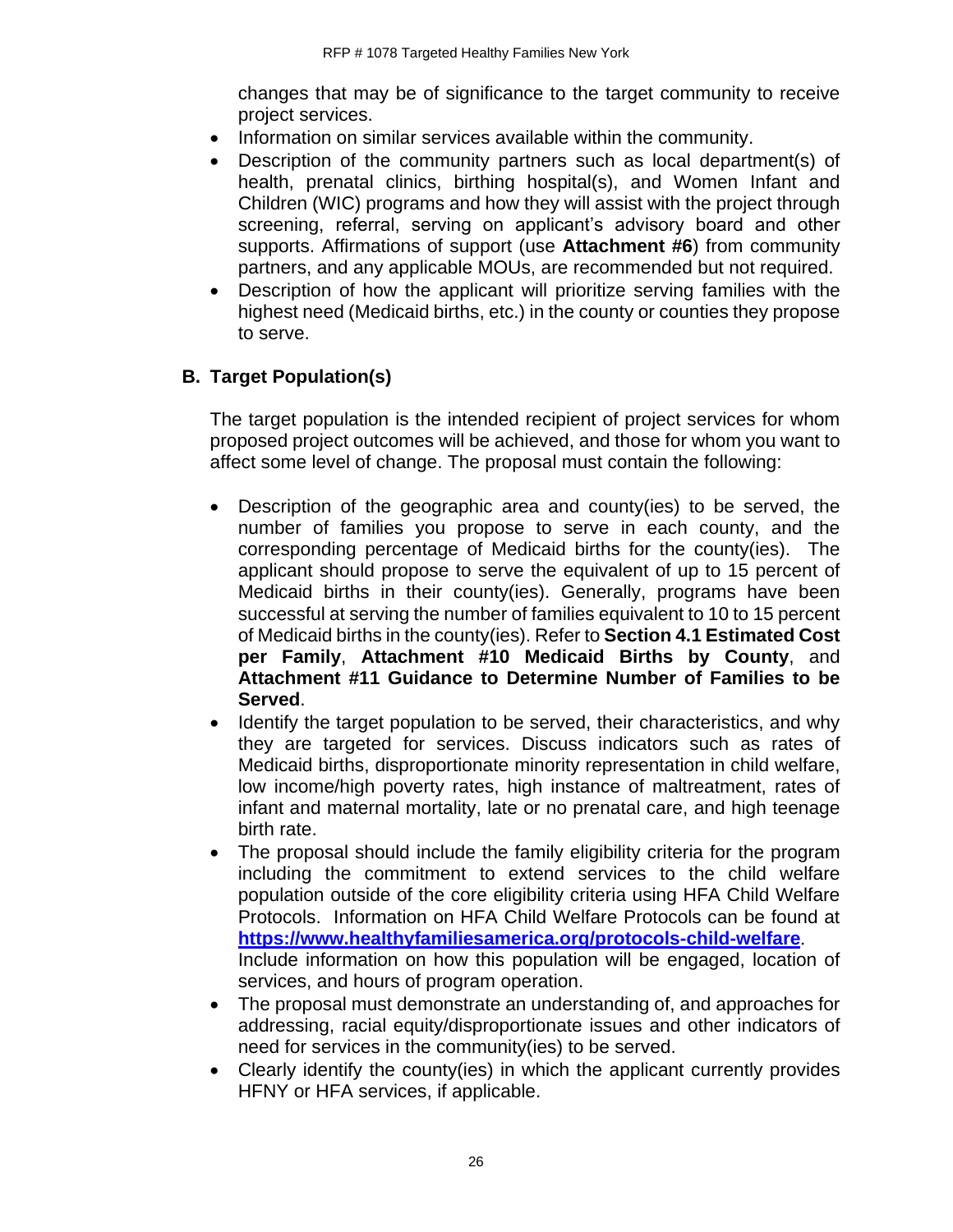• If this proposal results in the applicant providing HFNY/HFA services in more than one county, describe how the applicant will coordinate their services across the counties to support the HFNY model. If applicant will serve a total of only one county, describe the process you will use to refer families who live in neighboring counties to other HFNY programs operating in the area or other similar program service providers.

#### . **C. Objectives, Tasks and Performance Measures**

OCFS uses an outcome-based approach to contracting. Outcome-based contracting is the provision of funding to achieve predefined demonstrated benefits for a specified population.

Objectives are the desired benefits or changes for the target population during and following their interaction with a program. They are the expected results of program intervention. Objectives may relate to knowledge, skills, attitudes, behaviors, or conditions. Objectives are broad, often long term, and are more general than tasks. Program objectives must be consistent with the desired RFP objectives and address identified problems, conditions, needs and behaviors of the target population.

Prior to program implementation, OCFS may further refine successful applicants' performance objectives.

As stated earlier in this RFP, the desired outcomes for the HFNY home visiting program are to:

- Support positive parent-child bonding and relationships;
- Promote optimal child and family health development, and safety;
- Enhance family self-sufficiency; and
- Prevent child abuse and neglect.

To reach these outcomes, the programs awarded through this RFP will be required to implement the Healthy Families New York model defined by the HFA Best Practice Standards and HFNY policies and procedures. Achievement of these outcomes will be measured by the Healthy Families New York Performance Targets (see **Attachment #3**) and Performance Indicators (see **Attachment #4**). The Performance Targets focus on family outcomes and the Performance Indicators focus on model fidelity and other essential process or outcome measures.

This section of the proposal should include specific information on:

- How the proposed program will conduct outreach and engagement. Describe how the program will conduct outreach to clients, receive referrals, and engage families who are the recipients of the proposed services;
- How and where the program will locate and engage hard to reach, atrisk families;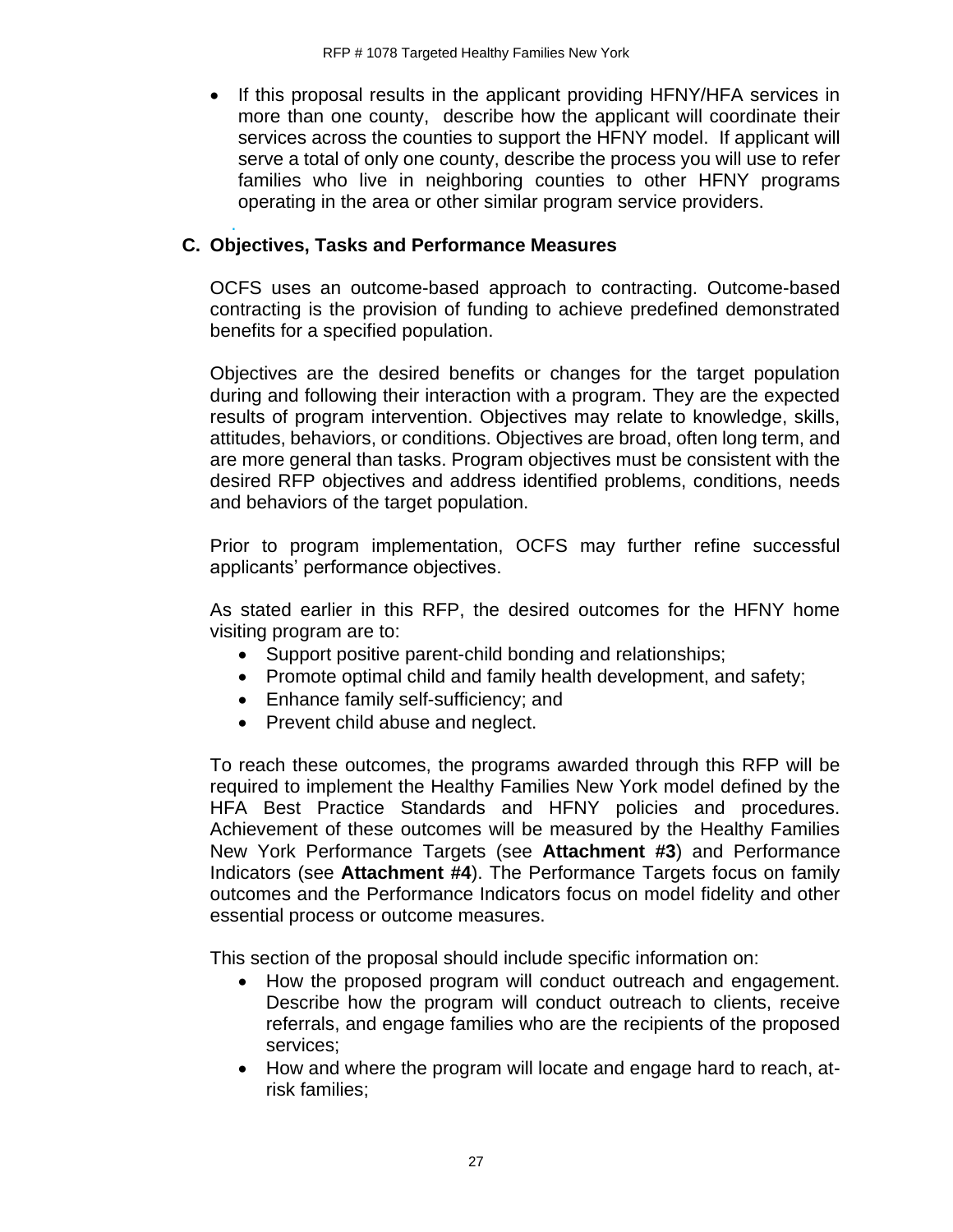- What strategies the program will use to retain families to stay engaged in the program and complete home visits;
- How the program will provide required supervision and training to all program staff;
- How the program will work towards achieving targets in **Attachment #3** for health and development;
- How the program will work towards achieving targets in **Attachment #3** for parent child interaction;
- How the program will work towards achieving targets in **Attachment #3** for familial life course; and
- How the program will use the management information system, and staff and family input to inform practice.

# **D. Proposed Project Description**

This section should describe the specific service model, services, and activities to be conducted by the project, including but not limited to:

- Description of how the HFNY model will address the current status of the target population;
- Description of how your organization will deliver specific program requirements and the full range of services to be provided (refer to **Section 4.1** for information to be included). The work plan should include how these services contribute to outcomes, including the Performance Targets (**Attachment #3**) and Performance Indicators (**Attachment #4**);
- Explanation of the program implementation plan and start-up time including the steps that will be taken to implement the program on a timely basis;
- Identification of plans for outreach, collaboration, and coordination in and with the community. Include how these plans will reflect cultural, linguistic and disproportionality characteristics of the community;
- Explain how the project will interface with other in-house services and services available in the community;
- Description of how the applicant will obtain ongoing input from the community regarding customer satisfaction with project services; and
- Explain the cultural and linguistic considerations for the delivery of services to the target population and how the program will encourage successful objectives for the target population.

# **E. Project Staff**

HFNY requirements regarding caseloads, staff qualifications, supervision and training are included in the HFNY Policy Manual available at: **[https://www.healthyfamiliesnewyork.org/Staff/Documents/HFNYSiteSp](https://www.healthyfamiliesnewyork.org/Staff/Documents/HFNYSiteSpecificPolicyProcedures_Manual_FINAL_April_2021%20(1).pdf) [ecificPolicyProcedures\\_Manual\\_FINAL\\_April\\_2021%20\(1\).pdf](https://www.healthyfamiliesnewyork.org/Staff/Documents/HFNYSiteSpecificPolicyProcedures_Manual_FINAL_April_2021%20(1).pdf)** utilizing the password "HFNYpolicy2021" to access.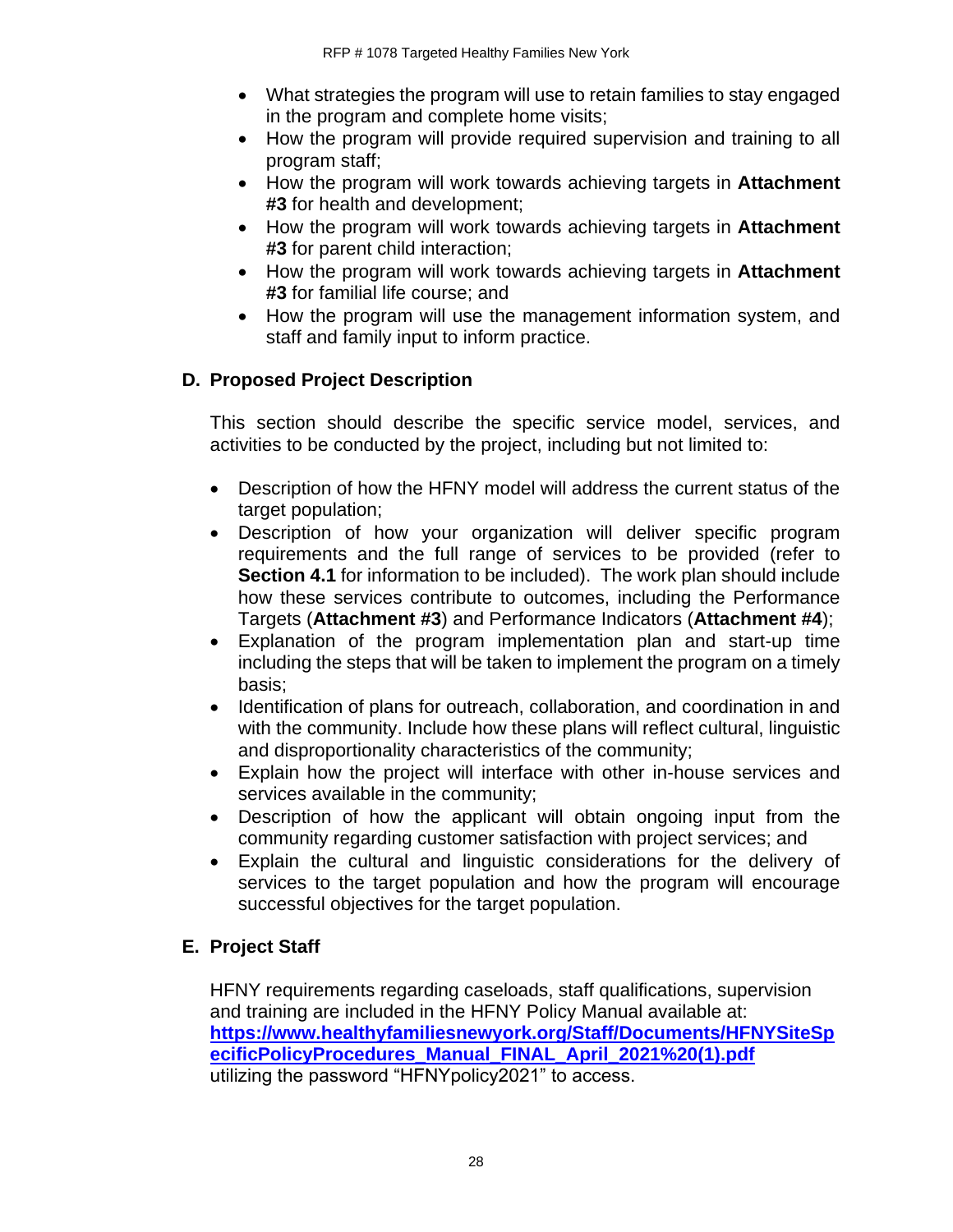This section should provide a comprehensive overview of the proposed project's staffing pattern, projected caseloads, staff qualifications, staff development and project supervision and should include the following information:

- Identify by title and number all positions to be assigned to this project and state whether they will be paid with OCFS project funds, required qualifications for each position, and briefly indicate their responsibilities;
- Description of how the staffing for the proposed project is representative of the community, cultures, and languages of persons targeted to receive services. Discuss what activities will be conducted to instill diversity and cultural responsiveness in project staff. Cultural humility and awareness are considered critical factors; and
- Discussion of the staffing pattern designed for the program and how it relates to the number of families that will be served.

# **F. Organization**

This section should describe the history, attributes, and functions of the organization including:

- Description of the history of your organization, experience working with the target population and provide evidence that it has the capacity to successfully manage the project;
- Description of the past accomplishments, special characteristics and resources of your organization that are predictive of your success in achieving the stated performance objectives. Identify any key people not identified in the Project Staff section that will have a role in the success of the project;
- Description of how the management of your agency supports the proposal for this program including the support to, and on-going supervision of, the program manager. Include the organization's ability to hire and maintain staff;
- Description of activities initiated by the organization to promote effective coordination with other key partners and service providers in the community to maintain this program. Include any affiliations with other community groups; and
- Provide an organizational chart that shows how the proposed HFNY program fits into the applicant organization's goals and mission. Please upload this document to the **"Program Specific Questions"** section of your grant application.

# <span id="page-31-0"></span>**5.2 Proposed Budget**

To complete the budget in the Gateway, you must do the following:

1. **Download the budget from the "Pre-Submission Uploads" section** in your grant application;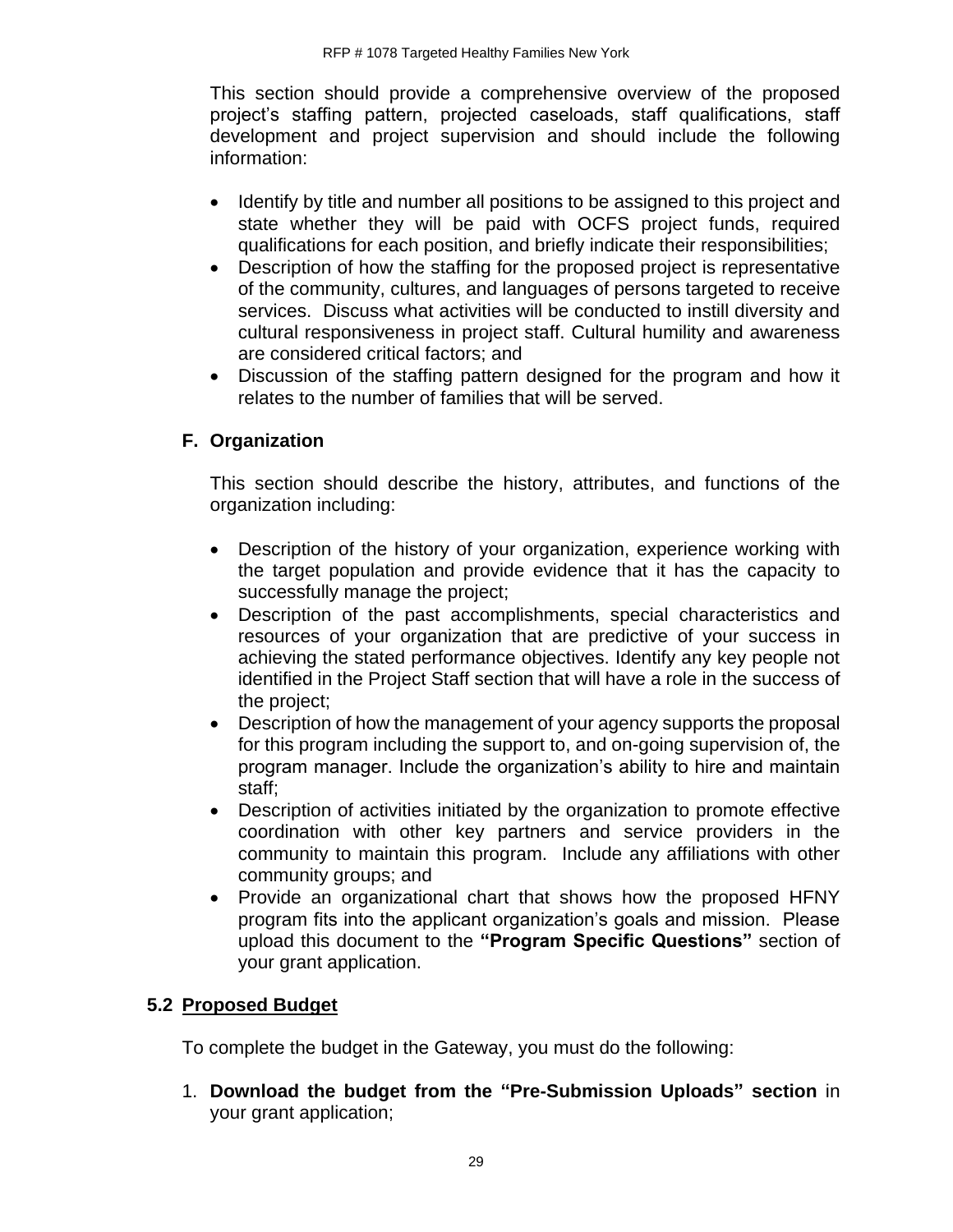2. Complete that document and upload (attach) your completed form to the **"Pre-Submission Uploads"** section of your grant application.

**Please note:** your proposed budget should reflect a contract period of 10/1/2022 through 9/30/2023 for a maximum dollar amount of up to \$500,000 annually per county proposed to be served using the OCFS cost per family. The applicant's proposal should propose to serve the equivalent of up to 15 percent of Medicaid births. Generally, programs have been successful at serving the number of families equivalent to between 10 to 15 percent of Medicaid births in their county(ies). See **Section 4.1 Estimated Cost per Family, Attachment #10 NYS Medicaid Births by County** and **Attachment #11 Guidance to Determine the Number of Families to be Served**. This funding requires a 10 percent local or in-kind match from sources not provided by state or federal funds. If awarded funding, you will be required to submit a five-year budget during the contract development process.

The applicant's proposal should propose to serve the equivalent of up to 15 percent of Medicaid births. Generally, programs have been successful at serving the number of families equivalent to between 10 to 15 percent of Medicaid births in their county(ies). See **Section 4.1 Estimated Cost per Family, Attachment #10 NYS Medicaid Births by County** and **Attachment #11 Guidance to Determine the Number of Families to be Served**.

The cost per family must be used in combination with the number of families proposed to be served to calculate the potential OCFS funding request using this formula:

# of families based on 10-15% of Medicaid births X cost per family in county to be served  $=$  funding amount

Example using data for Chautauqua County: 69 families X \$7,200 = \$496,500

Note that the maximum award is \$500,000 annually per county to be served.

In addition, include in the budget match column a minimum of 10 percent of the OCFS budget amount as cash or in-kind services.

The proposed budget should:

• Demonstrate a clear relationship between funds requested, the number of families to be served per county, the OCFS cost per family, the program activities, and performance targets/outcomes. Generally, programs have been successful at serving the number of families equivalent to 10 to 15 percent of Medicaid births in the county(ies) to be served. See **Section 4.1 Estimated Cost per Family, Attachment #10 NYS Medicaid Births by County** and **Attachment #11 Guidance to Determine the Number of Families to be Served**;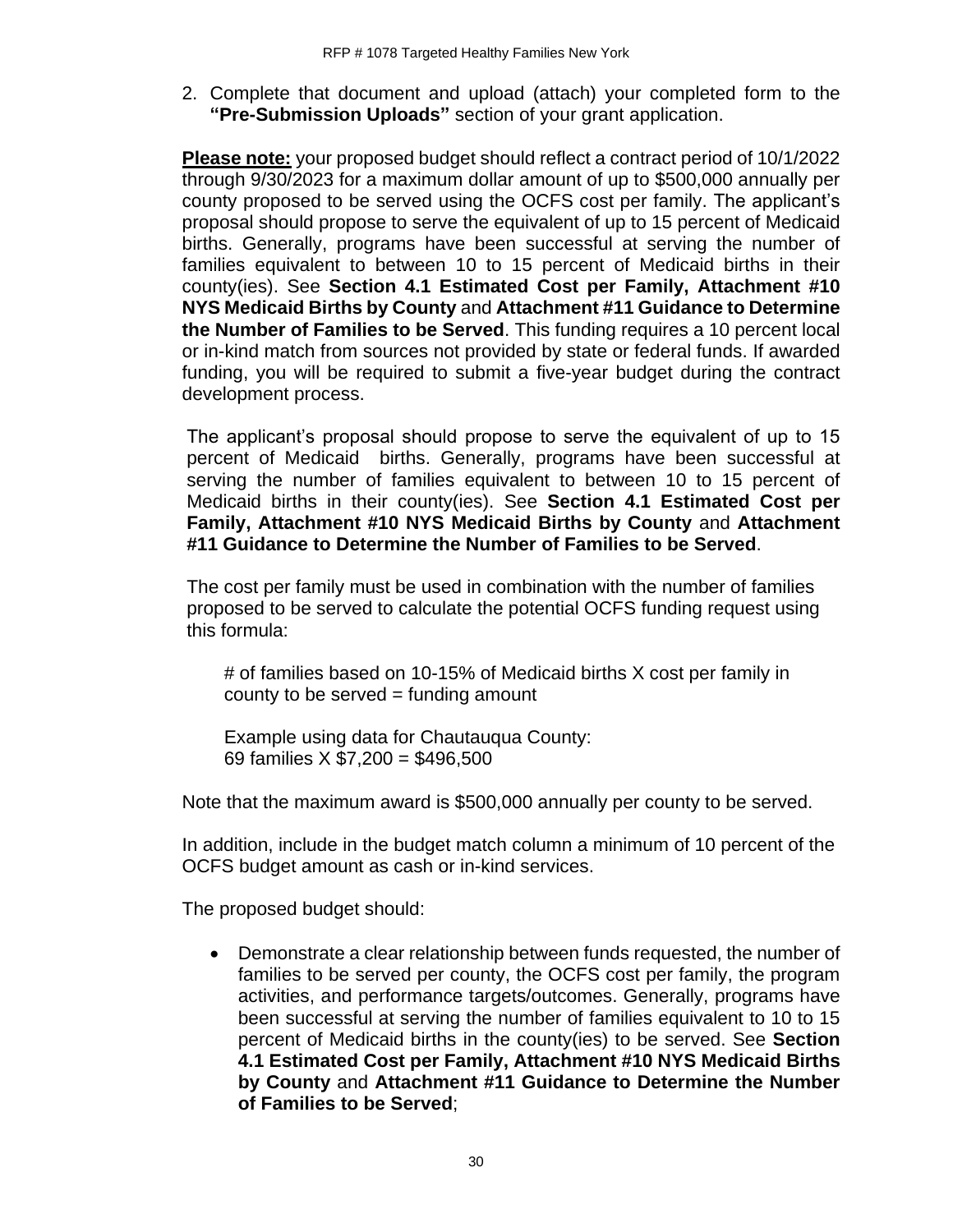- Explain how funds requested are within RFP guidelines, are sufficient to comply with RFP requirements, and are sufficient to operate the program effectively;
- Explain why expenses are realistic, reasonable, necessary, allowable, and justified based on an annual program plan and the OCFS estimated cost per family in **Section 4.1**;
- Describe how the budget focuses on program expenses and direct services rather than administrative costs. Administrative costs are limited to 15 percent;
- If being requested, clearly identify the amount of funds being proposed for indirect costs, provide a description of the expenses, and include the calculation methodology;
- Demonstrate a 1-year period consisting of the first year 10/1/22-9/30/23 and include the required 10 percent local or in-kind match from sources not provided by state or federal funds; and
- Indicate the total annual dollar amount in OCFS funds being requested for all counties to be served through this RFP. If proposing to serve more than one county, the budget should indicate the amount requested for each county. The amounts should be entered as whole numbers and not exceed \$500,000 per year per county.

Each category below has its own instructions. Follow these instructions carefully as you complete the budget. The budget for this project must be in compliance with all applicable state and federal laws, rules, and regulations. Use the following directions to briefly describe the expenses included in each budget category.

# **Ensure the following:**

- All items covered by OCFS funds must be directly related to the provision of services indicated in the proposal.
- All expenses must be incurred *within* the contract period.
- All shared costs are prorated and the basis of the proration explained.
- Reimbursement for travel, lodging, and mileage costs will not exceed the state rates currently in effect for the period.
- All amounts listed on the budget summary form reconcile with the relevant budget narrative information.
- The total Grant Funds requested agrees with the total amount requested in the OCFS Grant Funds Column of the Budget Template.

# **Non-Allowable Costs**

The following items *cannot be included* as OCFS-funded costs within the project budget:

- Major capital expenditures such as acquisition, construction or structural renovation of facilities,
- Interest costs, including costs incurred to borrow funds,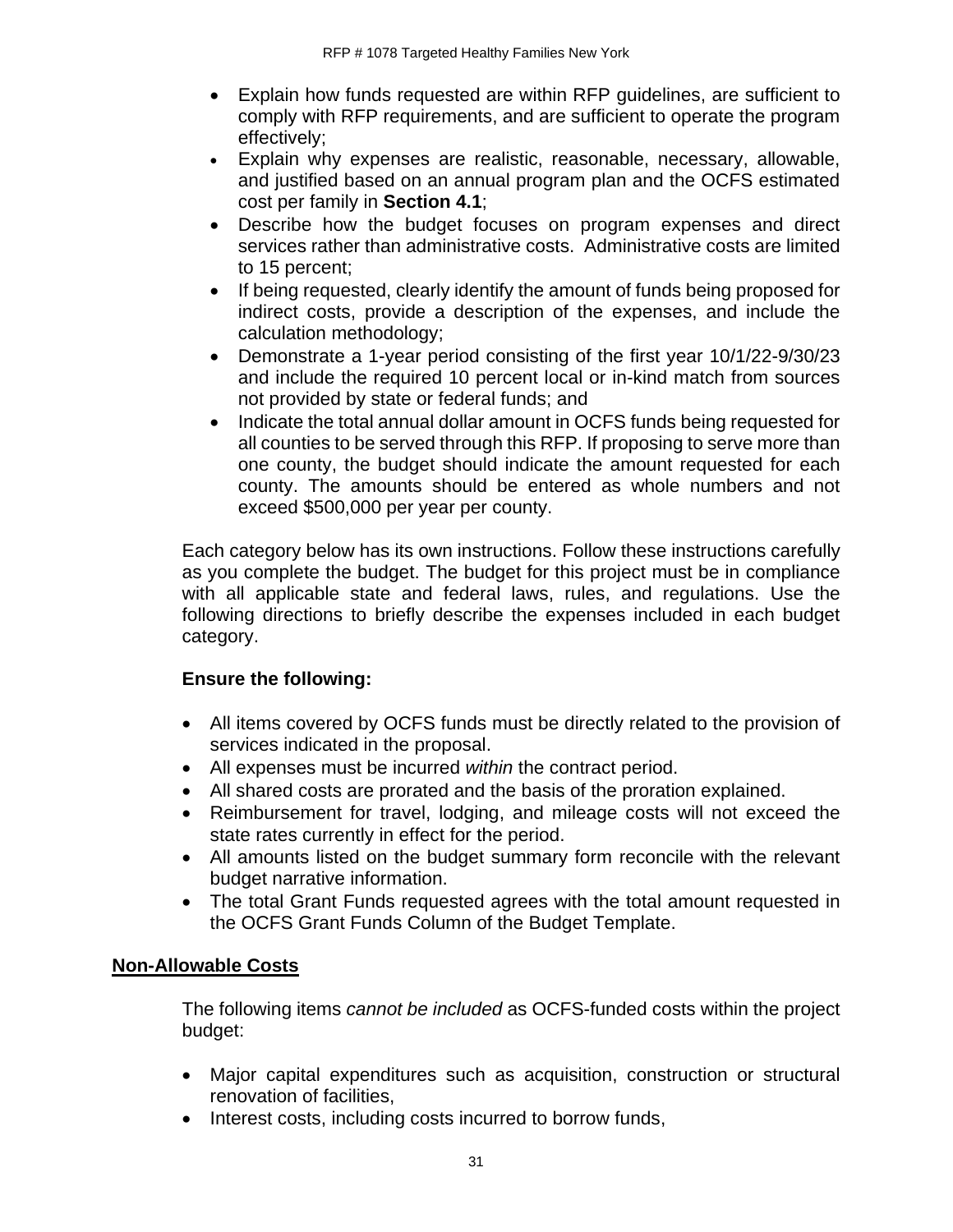- Costs for preparation of continuation agreements and other proposal development costs,
- Costs of organized fundraising,
- Legal fees to represent agency/staff,
- Advertising costs, except for recruitment of project personnel, program outreach, and recruitment of participants, or
- Entertainment costs, including social activities for program and staff, unless directly associated with the project.

#### **Local Match**

The following requirements are applicable for programs funded through this RFP:

- There is a required local share match of 10% percent of the grant award.
- Other federal funds cannot be used as a match.
- The local share match may be reflected in any budget category. It does not need to be in the same category as the required OCFS funds.
- The local match can be cash or in-kind.

#### **A. Personal Services**

#### 1. Personal Services (Salaries):

- List only staff positions titles included in the funded project.
- List the percentage of time each staff (title) will spend on this project.
- The percentage of time an employee (title) is engaged in this project (or projects) cannot exceed 100 percent.
- List the base (annual) salary for each staff position (title).
- The base salary should reflect the employee's (title's) actual annual salary. The annual salary should be consistent across all projects that the employee's time is charged to.
- Applicants are encouraged to ensure employees are fairly compensated with a salary comparable to a living wage. Please refer to the NYS Department of Labor's "Occupational Wages" guidance at <https://dol.ny.gov/occupational-wages-0> and the US Bureau of Labor Statistics at [https://www.bls.gov/ooh/community-and-social](https://www.bls.gov/ooh/community-and-social-service/health-educators.htm)[service/health-educators.htm.](https://www.bls.gov/ooh/community-and-social-service/health-educators.htm)
- If a position (title) has both Administrative and Programmatic responsibilities, show the position (title) on two lines; one for Programmatic responsibilities with associated percentage of time and one for Administrative responsibilities with associated percentage of time. Identify Administrative positions in the "Personal Narrative." The percentage of time for the position cannot exceed 100 percent.
- List total fringe cost for all personnel (titles).
- If an existing program and you anticipate salary increases, include them in the requested budget. Justification for raises must be provided. If you anticipate cost of living or merit raises during the contract year,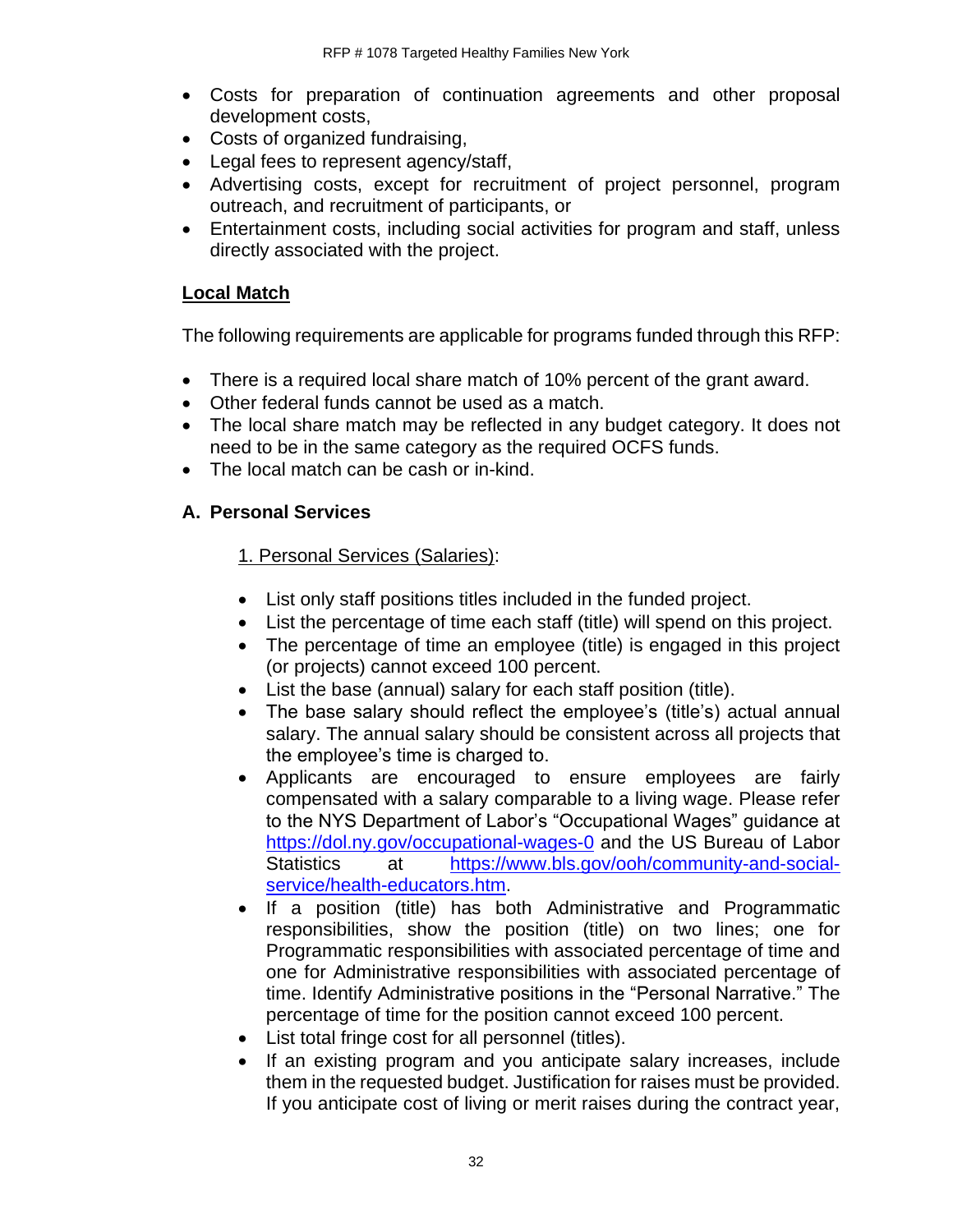include the increases in the base annual salary charged to the project, and note the effective date of the raise.

Personal Services Salary Narrative: Give a brief description of the administrative or program-related responsibilities of each staff title supported by the grant funds.

# 2. Personal Services – Fringe Benefits

Fringe benefits should be budgeted in line with your organization's policy. The total fringe benefits chargeable to this contract should not exceed the current approved fringe rate, which can be found on the NYS Office of the State Comptroller's website at [Fringe Benefits.](https://www.osc.state.ny.us/agencies/guide/MyWebHelp/Content/VII/9/9.htm) A higher rate may be considered with justification; any such justification must be included with your application.

#### Fringe Benefits Narrative:

- List the fringe benefit rate(s) and the titles to which the rate(s) apply.
- Provide a complete list of benefits used to calculate rate(s) (e.g., Social Security-FICA, New York State Unemployment Insurance-SUI; New York State Disability Insurance and Worker's Compensation). These can be listed on the extra lines under "Personal Services." Be sure to clearly identify "Fringe."

# **B. Non-Personal Services (NPS)**

#### Use of MWBE for Discretionary Purchases

In compliance with Article 15-A of the New York State Executive Law, contractors are required to spend thirty (30) percent of their overall discretionary budget through a New York State-certified Minority or Women-Owned Business Enterprise (MWBE). As your organization develops its NPS budget for this contract, you must identify the discretionary purchases that are subject to the MWBE goals (See section 7.10 of the RFP for more information.) The following NPS budget categories are subject to MWBE goals:

|    | <b>NPS Budget Category</b> | <b>MWBE Goal</b>                 |
|----|----------------------------|----------------------------------|
|    | 1. Contractual/Consultant  | Discretionary expenses in this   |
|    |                            | category subject to goals        |
|    | 2. Travel                  | Travel expenses would be         |
|    |                            | Non-discretionary - exempt,      |
|    |                            | but Transportation<br>(i.e.,     |
|    |                            | chartering of buses), is subject |
|    |                            | to goals                         |
| 3. | Equipment                  | Discretionary expenses in this   |
|    |                            | category subject to goals        |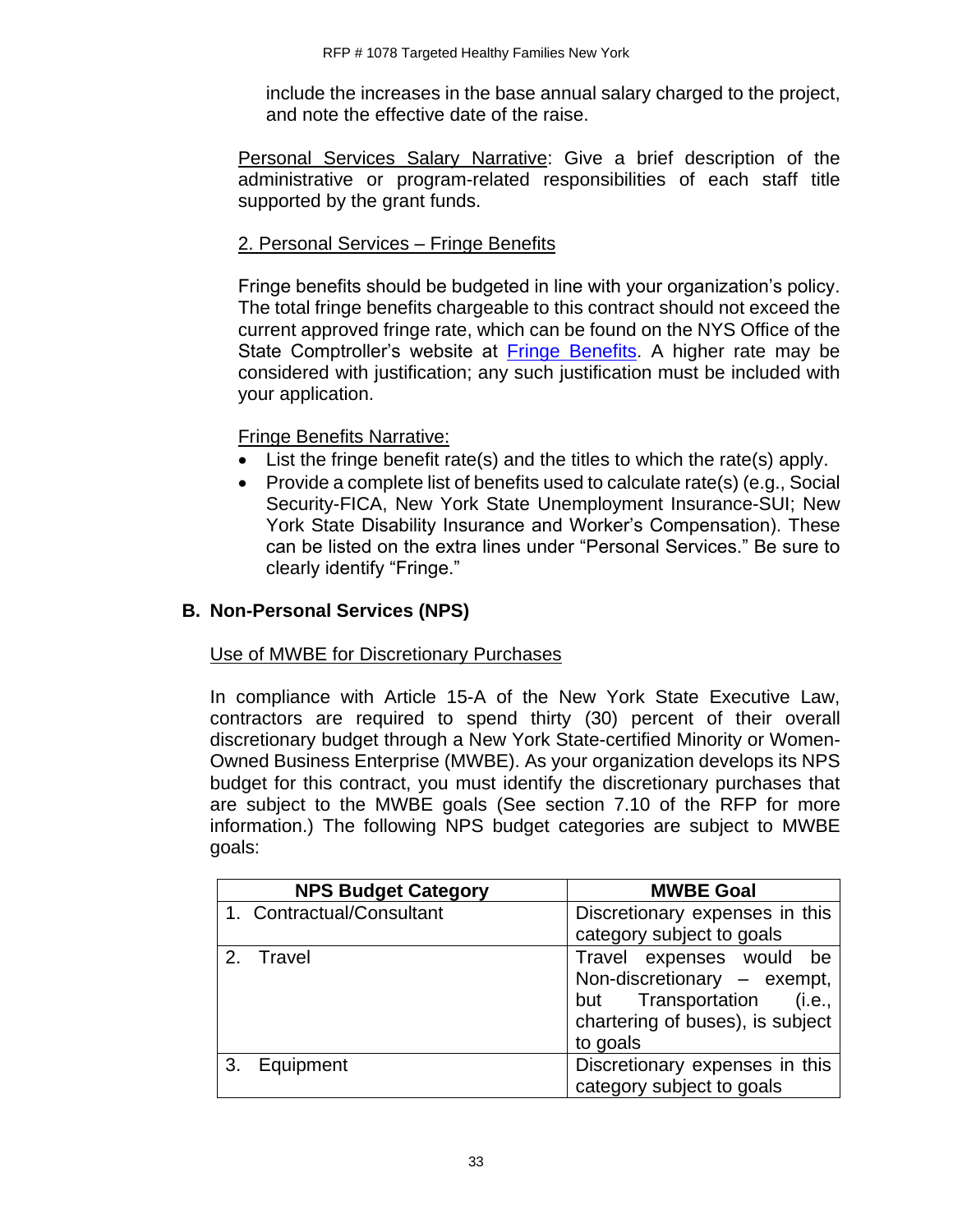| 4.             | <b>Supplies</b>                     | Discretionary expenses in this |
|----------------|-------------------------------------|--------------------------------|
|                |                                     | category subject to goals      |
|                | 5. Other Expenses                   |                                |
| a.             | Space/Property (Own)                | Non-discretionary - exempt     |
| b.             | <b>Utilities</b>                    | Non-discretionary - exempt     |
| C <sub>1</sub> | <b>Operating Expenses</b>           | Discretionary expenses in this |
|                |                                     | category subject to goals      |
|                | d. Printing Services                | Discretionary expenses in this |
|                |                                     | category subject to goals      |
| $e_{1}$        | <b>Other Expenses/Miscellaneous</b> | Discretionary expenses in this |
|                |                                     | category subject to goals      |
|                | <b>Administrative Expense</b>       | Non-discretionary - exempt     |

\*if MBE/WBE are not going to be utilized, you should include enough detail in the applicable Budget Narrative section(s) to show why that spending category line should not be considered discretionary and counted toward your goals (i.e., 'There are no M/WBE vendors for this commodity/service in our area.' 'We have established contracts with vendor xxx for this commodity/service.' etc.). The OCFS Contract Compliance Unit may reach out to you for further details/explanations and will require justification and information documenting good faith efforts.

### NPS Budget Categories

All budget items to be purchased during the contract period must be for commodities that are in direct support of services related to the project, or for contractual/consultant services to be rendered during the contract period that directly support the project.

### **1. Contractual/Consultant Services**

This category includes costs for institutions, individuals, or organizations external to the agency.

- Specify the services to be provided and indicate how the cost was determined.
- Delineate between administrative and program cost.
- If an award is made, the contractor must get prior written approval from OCFS for any agreement, or series of agreements, with a single subcontractor that exceeds \$50,000 or 50 percent of the total contract value during the contract term. The contractor must receive such approval before executing the subcontract agreement, implementing any activity under its term, or expending contract funds under its term. Prior approval is also required for any cost or term amendment to approved subcontracts or as otherwise requested by OCFS. All subcontract agreements, regardless of dollar value, must be submitted to OCFS before claim for services is submitted.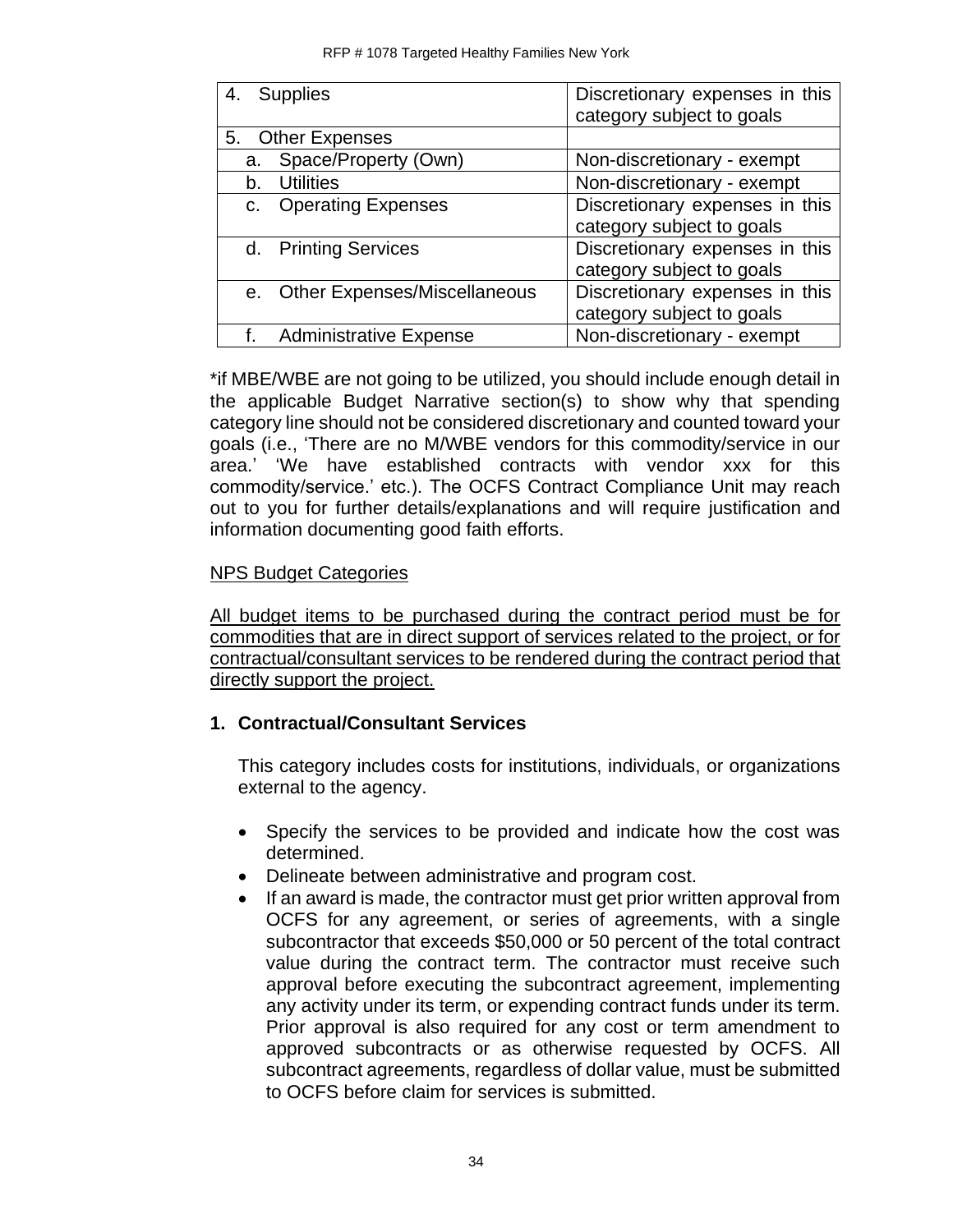- For office or other program space rental or lease include copy of rental or lease agreement and method of cost allocation of space.
- For equipment rentals:
	- $\sim$  Clearly describe item(s).
	- $\blacksquare$  Include model # and specifications if possible.
	- Indicate term and rate of rental.
	- Provide a justification for the rental of all equipment by giving a brief description of the program-related need supported by grant funds.
- Vehicle lease for participant travel, when such travel has been approved by OCFS, must be programmatically justified. A copy of the lease agreement must be provided to OCFS before claim payment. Also, the OCFS share of travel expense must be based upon state guidelines; payment cannot exceed the state rates currently in effect. - Explain the purpose of the travel.
	-
	- Number of participants.
	- Estimated miles.
	- $\blacksquare$  Frequency of travel (e.g., per day, per week).
	- Be as clear as possible in explanation of need and cost.
	- Show the percentage of time the vehicle will be used by the project, and only include requested funds for this percentage.
- If a subcontractor or consultant expense is more than \$15,000, three written bids are required. If you are unable to obtain three written bids, a justification as to price reasonableness is required. If other than the lowest bidder was selected, please provide justification.
- If the consultant/contractor is reimbursed at an hourly rate, the hourly rate and the number of hours must be calculated accurately and be included in the budget narrative.
- Indicate whether consultant's rate includes travel and lodging.

## **2. Travel**

- Travel costs include the following: air, train, bus and taxi fare; personal auto, parking fees, tolls, lodging and meals. Conference fees or outside training costs for staff to attend that are integral and essential part of this particular program and necessary in connection with the project to be funded.
- Explain which staff will be traveling and the destination, purpose, and frequency of travel.
- For local/day travel and extended travel, list the following for each trip: destination, length of stay, purpose, number of travelers, mode of transportation and its cost, meals and lodging costs.
- Includes staff travel only.
	- ̵ Consultant travel should be shown under the "Contractual/Consultant Services" category.
	- Client travel should be shown under the "Other Expenses" category.
- Reimbursement for travel, lodging, and mileage costs will not exceed the state rates then in effect.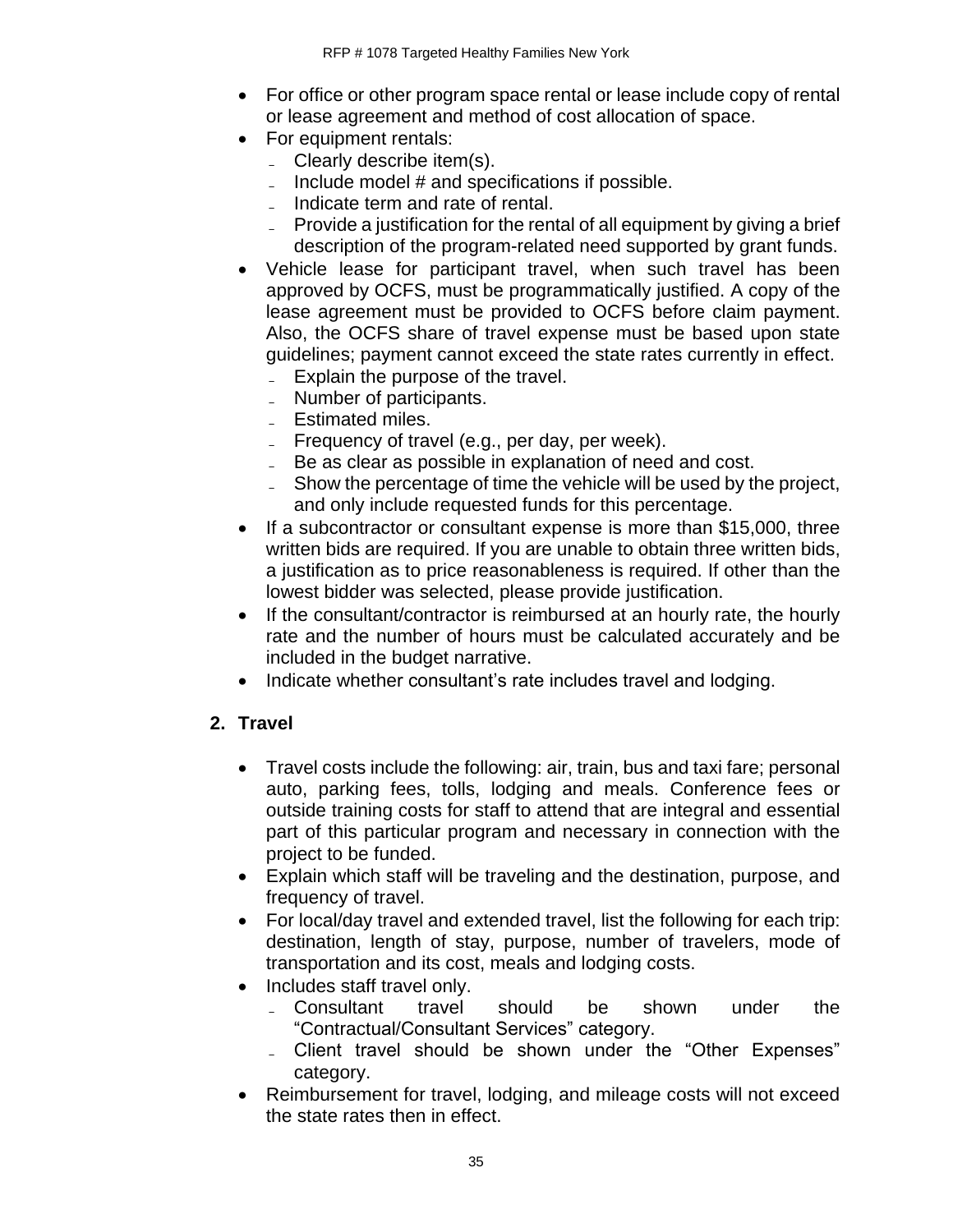**NOTE:** The OCFS share of travel expense must be based upon state guidelines; payment cannot exceed the state rates currently in effect. Refer to [http//www.osc.state.ny.us/agencies/travel/travel.htm.](http://www.osc.state.ny.us/agencies/travel/travel.htm)

• All out of state travel must be preapproved by OCFS.

# **3. Equipment**

This section is used to itemize the purchase of equipment.

- Equipment is defined as tangible personal property having a useful life of more than one year and an acquisition value of \$1,000 or more per unit.
- Obtain three written bids for any single item. If a bidder other than the low bidder is selected, a statement must be submitted explaining why that vendor was selected.
- Any budget requests for equipment purchase using grant funds must be fully explained and justified by program need. Note that equipment purchases are generally not allowed for a contract with a term of 12 months or less.
- Delineate between administrative and program costs.
- If the item is to be used by more than one program, the cost must be prorated.
- Explain the program function and need for each item. Be as specific as possible.
- Clearly describe each item, including type and cost.
- Vehicles cannot be purchased. They may be leased if required for program operation. If vehicles are leased, the costs must be listed under the "contractual/Consultant Services" section of the budget.

Equipment Narrative: Give a brief description of the program-related equipment supported by grant funds. Include basis of allocation of costs between programs, if applicable.

# **4. Supplies**

- List major supply items (used for office, program, janitorial, etc.)
- Supplies are defined as tangible personal property (including computers, computer equipment, tables, etc.) having an acquisition value of less than \$5,000 per unit. Obtain three written bids for any single item costing over \$2,500. Obtain three written or verbal quotes for any single item costing \$2,500 or less. If a bidder other than the low bidder is selected, a statement must be submitted explaining why that vendor was selected.
- Delineate between administrative and program items.
- Describe items to be purchased and provide details showing how estimated costs were developed.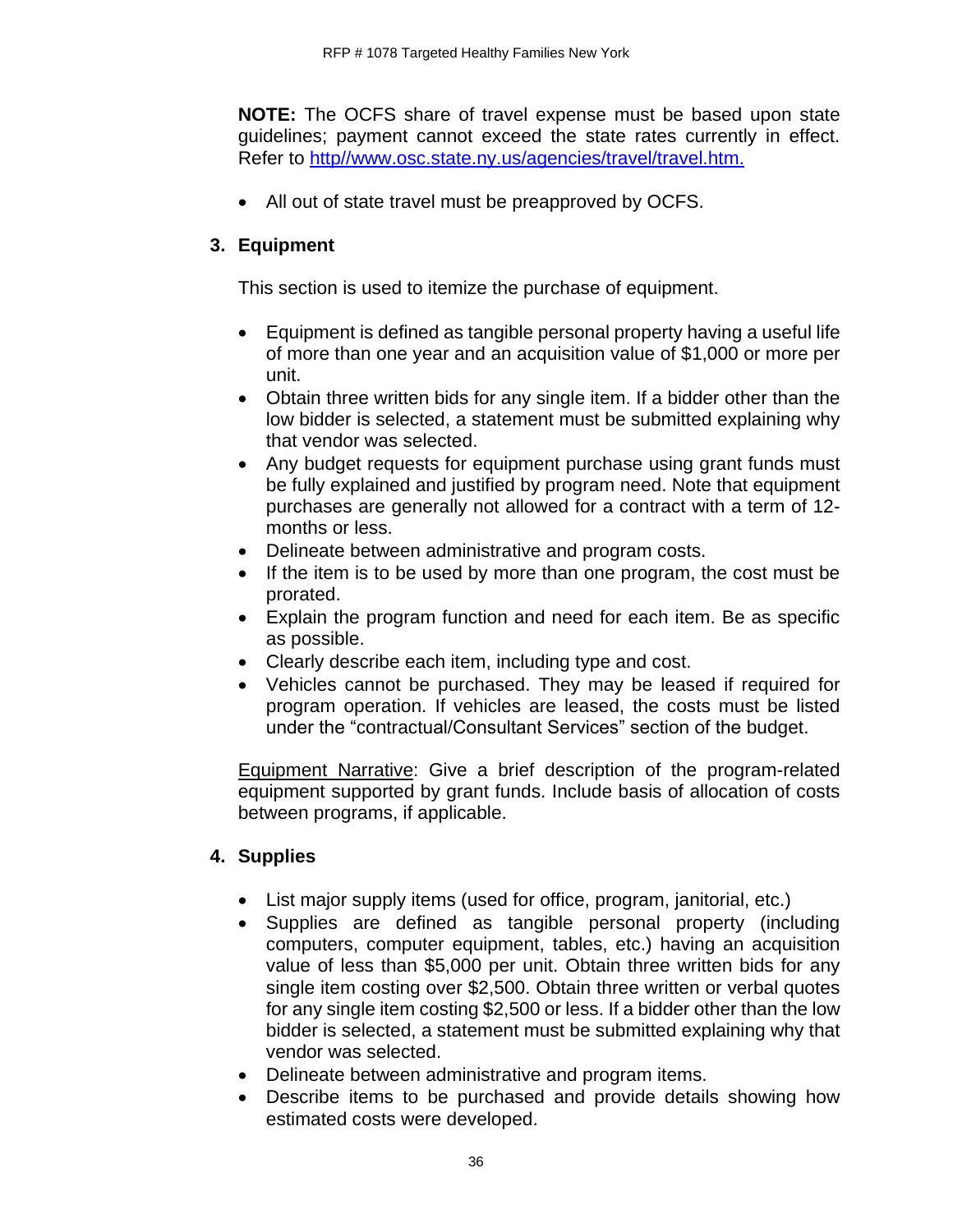• Justify these costs in terms of number of staff and programmatic functions, and how the request relates to service provision.

## **5. Other Expenses**

"Other Expenses" are costs that do not fall under the previous budget categories. Examples are occupancy costs for owned buildings, utilities, operation expenses, printing services, allowable administrative overhead, and other miscellaneous expenses.

## **a. Space/Property (Own)**

If the contractor owns the building, they must charge occupancy costs rather than rental costs. Occupancy costs must be true costs made to a third party; for example, mortgage payment (exclusive of property/school taxes), cleaning costs, snow removal, and general maintenance.

- Provide description of space.
- Provide justification.
- Provide itemization of total costs.
- Provide method of cost allocation of space.

Space/Property Own Narrative: Provide a detailed explanation of all space and property costs supported by grant funds.

### **b. Utilities**

Provide a budget line for each utility cost. This may include electric, heat, telephone, other communication services and internet.

Utilities Narrative: Provide a detailed explanation of all utility costs and how costs here are allocated to this grant.

### **c. Operating Expenses**

This section is used to itemize costs associated with the operation of the program, including but not limited to, insurance, bonding, photocopying, and advertising. Provide a budget line for each item.

Operating Expenses Narrative: Provide a detailed explanation of each operating expense and how costs are allocated to this grant.

### **d. Printing Services**

- All agencies and subcontractors must make reasonable efforts to secure the lowest responsible bidder for printing services.
- In instances where the cost of a printing job exceeds \$5,000, documentation of three telephone bids is required showing that the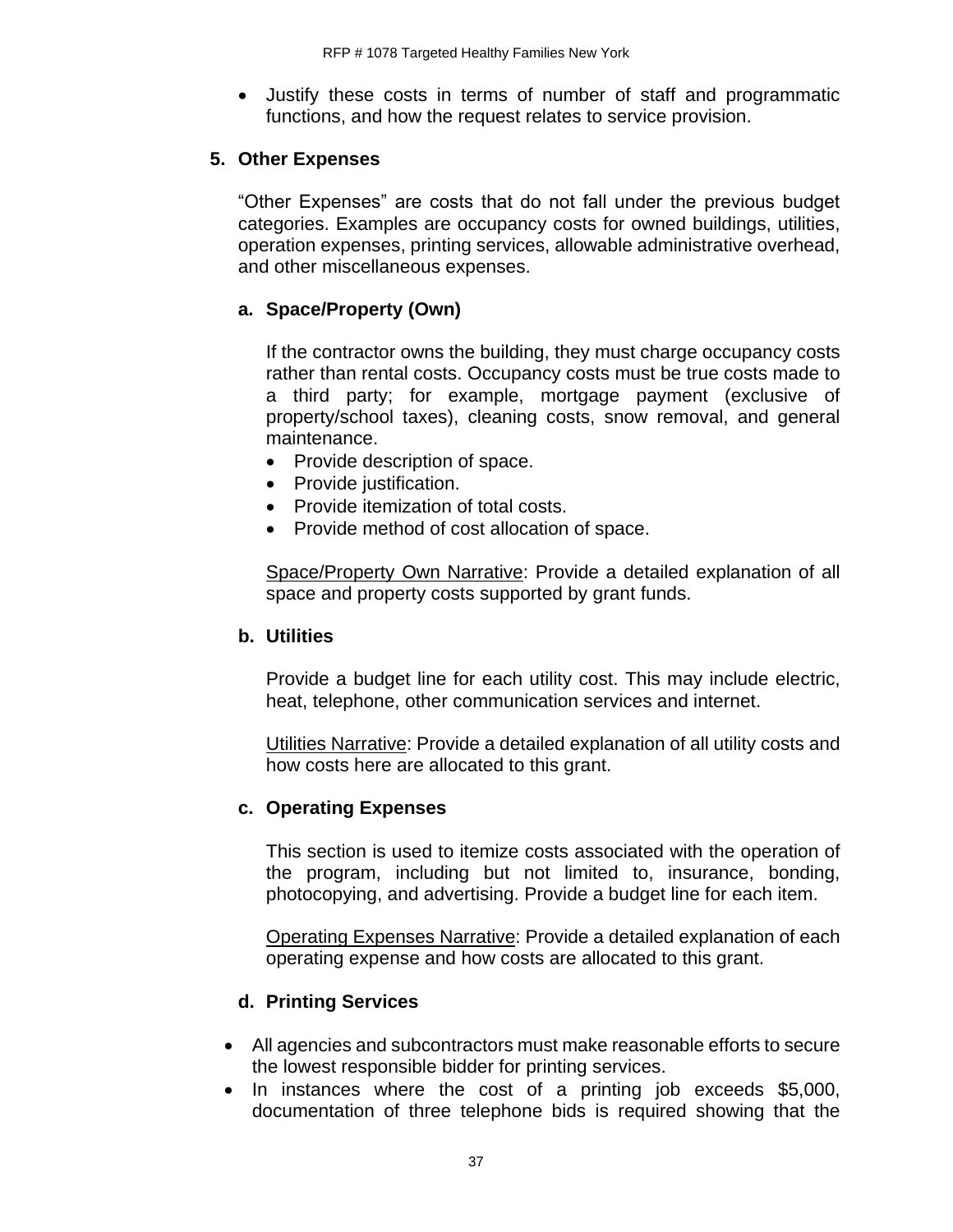lowest cost source has been used. This information must be provided with the *payment* claim. The state strongly encourages the participation and utilization of MBE and WBE owned printing firms.

• Program materials to be printed using these funds must be preapproved by OCFS.

Printing Services Narrative: Provide a detailed explanation of all printing expenses.

## **e. Miscellaneous Expenses**

- Food/refreshments are allowable for program events only when families are included. It is not allowable for staff only events.
- Include items that are not applicable under any other category and that are directly related to the services to be provided.
- These items may include postage, client travel, shipping, delivery and messenger services audiovisual services, (see note below for more specific instructions), materials, development costs, advertising costs for recruiting new hires, books, journals, periodicals, computer time, and library services.
- Information on these costs, including how the estimates were calculated (e.g., cost per hour, cost per page, cost per square foot, etc.) should be provided in the budget narrative.
- Delineate between administrative and program items.
- Itemize any additional miscellaneous expenses that are allowed for this project that do not fall under any other budget category.

Miscellaneous Expenses Narrative: Provide a detailed explanation of each miscellaneous expense.

## **f. Administrative Expense**

This category cannot include any items directly charged in other budget categories. Include the base on which the administrative expense will be charged.

## **A. For Federally Funded Awards**

Not Applicable

## **B. For State-Funded Awards**

Total administrative costs are limited to **15 percent** of the total grant award as established by OCFS policy. OCFS reserves the right to adjust this limit at its sole discretion.

• Total administrative expenses are limited to 15 percent of the grant award, less expenses for equipment, capital expenditures,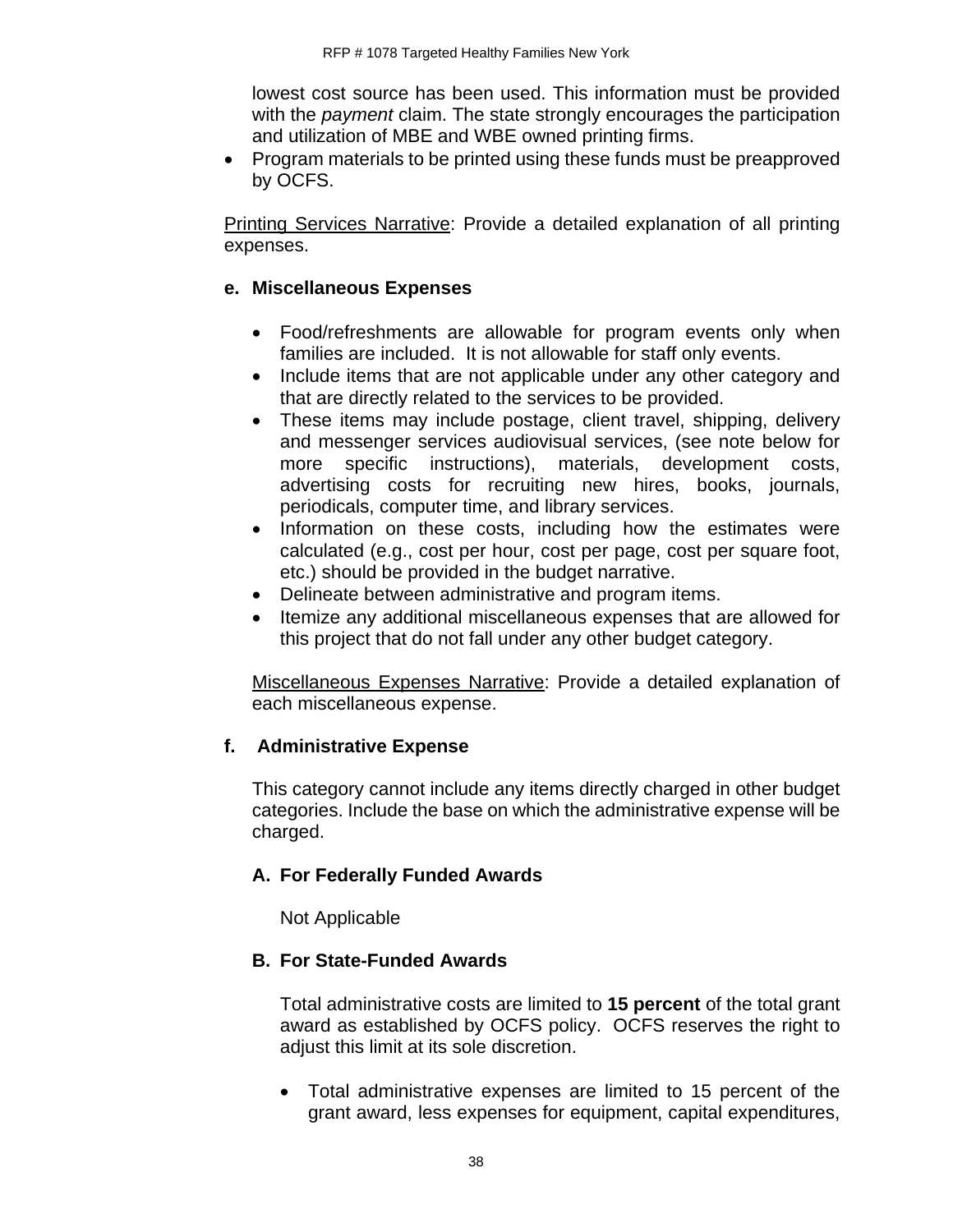rental costs, participant support costs and the portion of each subcontract in excess of \$25,000.

- Administrative expenses include, but are not limited to:
	- o that portion of the salaries and benefits of staff performing administrative and coordination functions that cannot be attributed to particular program services, including but not limited to the executive director or chief executive officer, financial officers such as the chief financial officer or controller and accounting personnel, billing, claiming or accounts payable and receivable personnel, human resources personnel, public relations personnel, administrative office support personnel, and information technology personnel, where such expenses cannot be attributed directly to the provision of program services;
	- o that portion of expenses for office operations that cannot be attributed directly to the provision of program services, including telephones, computer systems and networks, professional and organizational dues, licenses, permits, subscriptions, publications, audit services, postage, office supplies, conference expenses, publicity and annual reports, insurance premiums, equipment that is expensed (rather than depreciated) in cost reports, where such expenses cannot be attributed directly to the provision of program services; and
	- o up to the first \$25,000 of each subcontract.
- Indirect costs are considered in the total administrative costs for this project (indirect cost plus any directly charged administrative personnel, related fringes and nonpersonal services).
- Some common methods of allocating indirect costs are based upon time, space, units of service or percentage of funding.
- All administrative costs must be individually identified.

All costs included in the direct cost categories must be directly attributable to the project. State Finance Law and Generally Accepted Accounting Principles require that any expense incurred over more than one funding source or program must be charged proportionately, and the method of allocation must be documented.

#### **Please note that when you are completing the budget in the Gateway, you are required to upload the budget document into the "Pre-Submission Uploads" section of your application.**

### **5.3 Key Concepts**

Home visiting is able to be provided through the New York Consolidated Laws, Social Services Law Article 6; title 6-A; Section 429 to prevent child abuse and maltreatment, enhance positive parent child interactions, increase healthy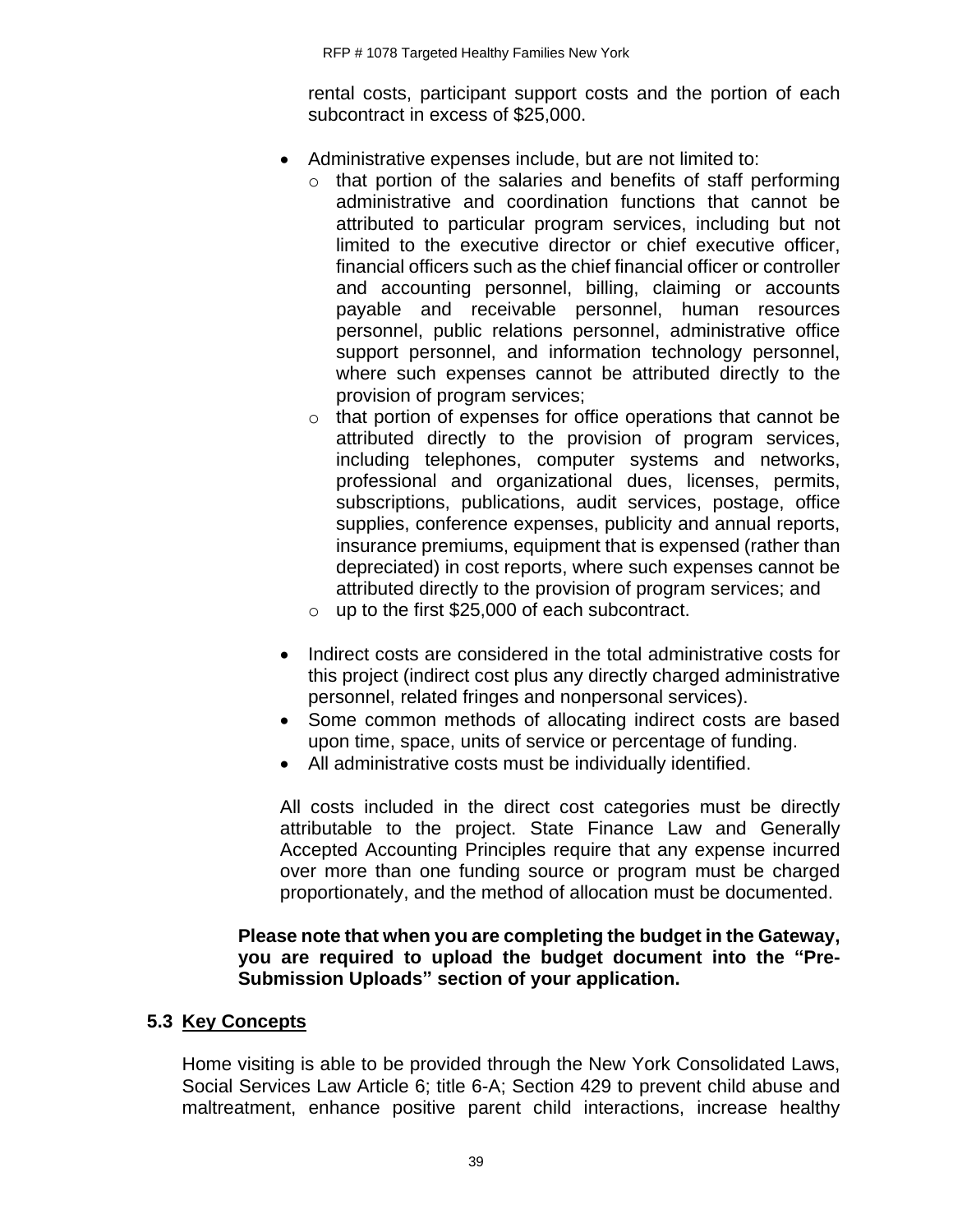outcomes for families and empower families to develop and achieve selfsufficiency goals.

GLOSSARY OF OUTCOME-BASED CONTRACTING TERMS

Baseline Estimate: The projected status of the target population without the proposed intervention. A baseline is the best estimate, using prior program experience, collected data, or research results, of what would happen to the target population without the program's intervention and its benefits. Projection should be numerical (number or percentage). A baseline estimate is required for each performance target.

Fiscal Documentation: Documentation necessary for payment.

Grants Gateway: The New York State Grants Gateway went live on May 15, 2013 and serves as the primary outlet for State agencies to post upcoming and available funding opportunities.

Guide to Financial Operations (GFO): This website was created as the central storehouse of OSC policies, and is intended to replace individual OSC Bulletins. The GFO can be found at: [http://www.osc.state.ny.us/agencies/guide/MyWebHelp.](http://www.osc.state.ny.us/agencies/guide/MyWebHelp)

Legal Documents: Legally required application/contract components.

Milestones: Measurable interim changes in the condition or behavior of the target population used to track whether the program is on course to achieve its Performance Targets. These are critical points of change or target population achievement that must occur to progress towards the Performance Targets. Milestones must include a description of the methods that will be used to verify milestone achievement.

Organizational Qualifications: The organizational characteristics and capacity (i.e., agency mission, past accomplishments/experience in serving the target population or in providing similar services to a different population, experience in collaborating with community agencies needed for program success, key people, and fiscal capability) that are likely to result in successful performance target attainment.

Outcomes: The desired benefits or changes for the target population following their interaction with a program. These are the expected results or program intervention. Outcomes may relate to knowledge, skills, attitudes, behaviors, or condition. Either the investor or provider may set them. (They are broader, more general than Performance Targets. They do not require numerical projection). In some instances, the outcome may be a system change rather than an individual behavior change.

Performance Targets: Performance Targets are the measurable verifiable improvements in the condition or behavior of program recipients that the provider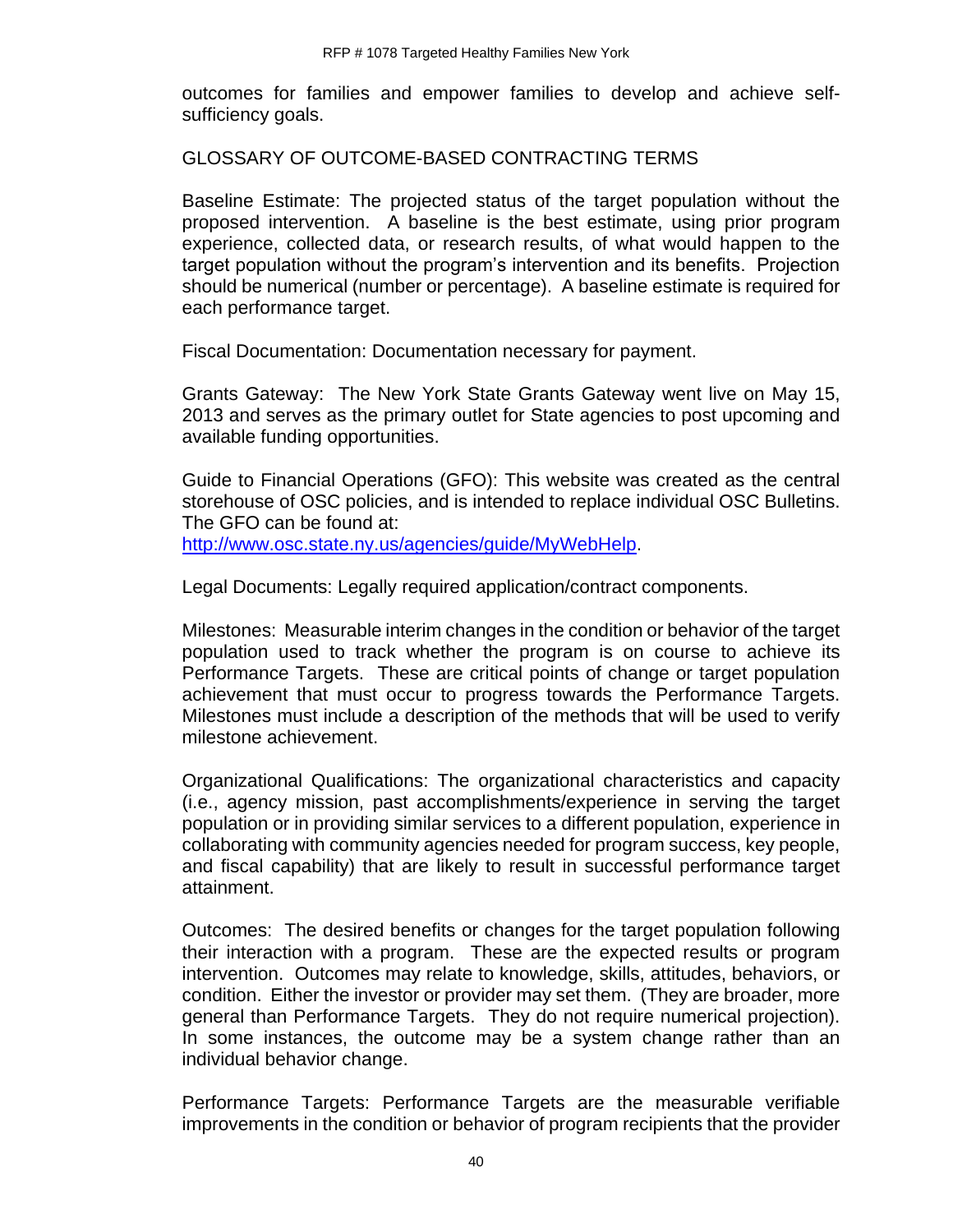expects to achieve by the end of the contract period. Targets are quantifiable and verifiable indicators of program performance. They contribute to the attainment of the desired outcomes for the target population. Attainment of several Performance Targets may be needed to indicate the achievement of a single outcome. Targets must include a description of the methods that will be used to verify target achievement.

Program Budget: Definition of program expenditures and funding sources.

Program Description: Detailed explanation of the means (service model, plan, or approach) the provider will use to achieve its Performance Targets and outcomes. This should include a description of the program's core features (i.e., the kinds of services provided, their intensity and duration, the essential elements, theoretical approach, delivery strategies, involvement of target population in planning, etc.).

Project Work plan: Steps to implement program -- Most relevant to new applicants or start-up.

Staffing Pattern: Identification of staff assigned to a program, whether or not paid through OCFS funds.

Target Population: The specific group of people (individuals, families, community members or certain instances, specified personnel or entity) that are the focus of change and who will directly interact with the program must be identified. In certain instances where the desired outcome is systemic change, the agency as a whole may be considered the target population.

Vendor Responsibility: Compliance with New York State Finance Law and guideline provisions related to vendor integrity providing reasonable assurance that the potential contractor has the capacity to perform the requirement of the contract. This includes authority to do business in the State, capacity, and performance in addition to aforementioned integrity.

Verification: Statement of methods used to verify performance target and milestone attainment and/or submission of actual documentation.

Vision: OCFS Program Area statement of ideal end-state sought for a population (i.e., prevention of child abuse and neglect).

GLOSSARY OF TERMS COMMONLY USED IN HEALTHY FAMILIES NEW YORK

ASQ: Ages and Stages Questionnaire; developmental screening tool used by HFNY programs

Assessment: a semi-structured, standardized tool administered in HFNY programs to gather information about parents' strengths and capabilities and to identify the parents' experiences, expectations, beliefs, and behaviors that place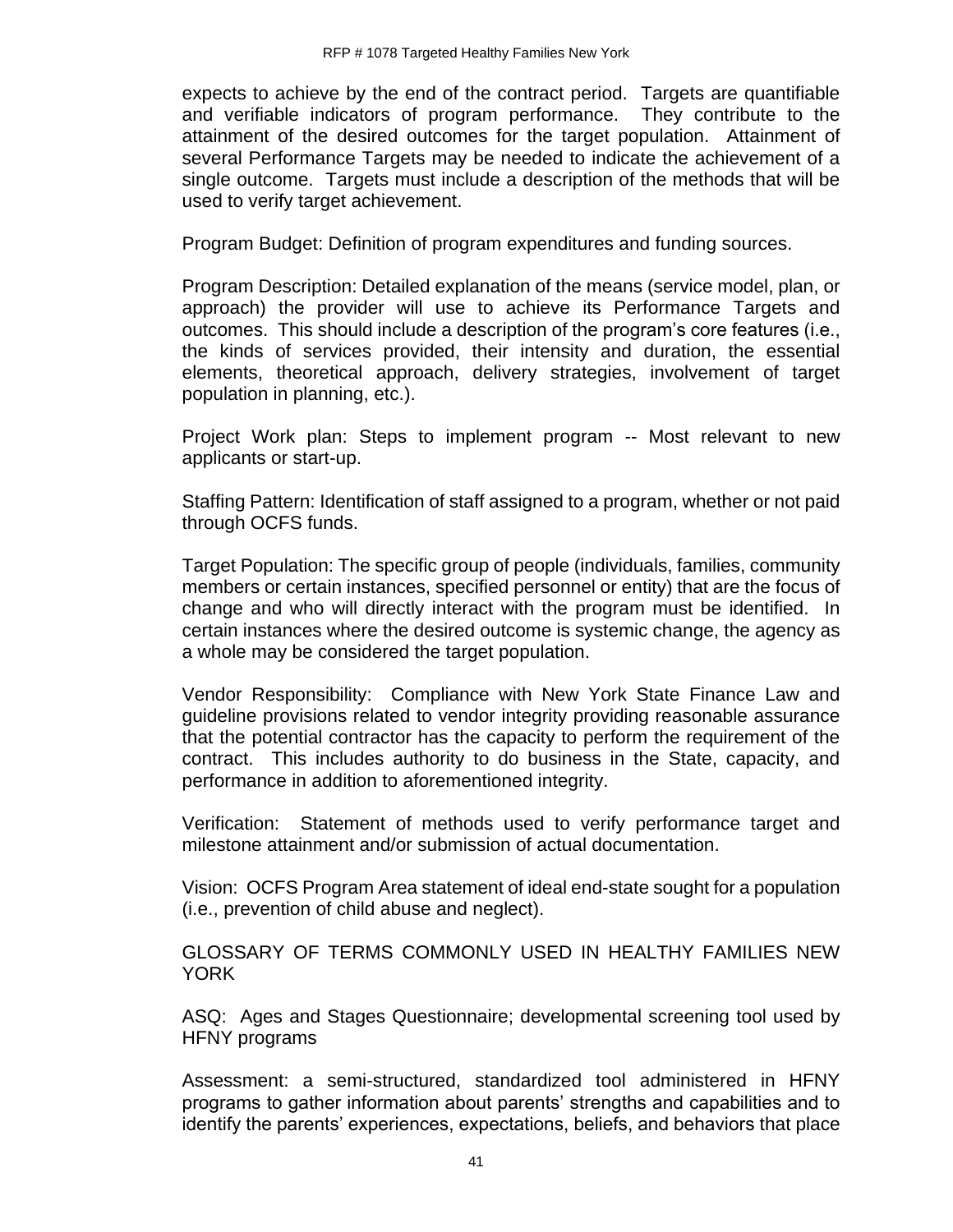parents at risk of child abuse, neglect, and maltreatment. It detects the presence of any factors including increased risk for child maltreatment or other poor childhood outcomes (i.e., social isolation, substance abuse, parental history of abuse in childhood, etc.

Best Practice Standards: Guidelines set by HFA for service delivery

Central Administration: Refers to Office of Children and Family Services (OCFS), Prevent Child Abuse-New York (PCANY) and the Center for Human Services Research (CHSR)

Core training: Required role specific training that FSSs and FRSs, program supervisors, and Program managers must attend

Creative Outreach: Respectful efforts to engage or re-engage families in the HFNY program. In the HFNY MIS, Creative Outreach refers only to post-intake activities.

Accreditation: Process by which programs are reviewed for most effective practice standards as measured by HFA Best Practice Standards

Developmental Screen: A standardized tool used by HFNY home visiting programs at regular intervals in the course of home visiting to monitor child development, and delays and disabilities, and to ascertain appropriateness of referral Early Intervention Program; see ASQ

FRS: Family Resource Specialist (completes the assessment); see Home Visitor

FGP: Family Goal Plan; helps families to identify goals, the steps that need to be taken, and their progress towards achieving those goals

FSS: Family Support Specialist; see Home Visitor

HFA: Healthy Families America; a national initiative to establish a universal voluntary home visitor system for new parents to help their children get off to a healthy start

HFNY: Healthy Families New York's multi-site system of home visiting programs using the HFA model.

Home Visitor: A trained staff person providing parenting education, support, or assessment in the family's home, sometimes referred to as an FRS or FSS

Home Visit Rate: The amount of completed home visits that occurred as compared to the number of home visits that were supposed to occur per practice standards

MIS: Management Information System; the electronic data system that is utilized by HFNY programs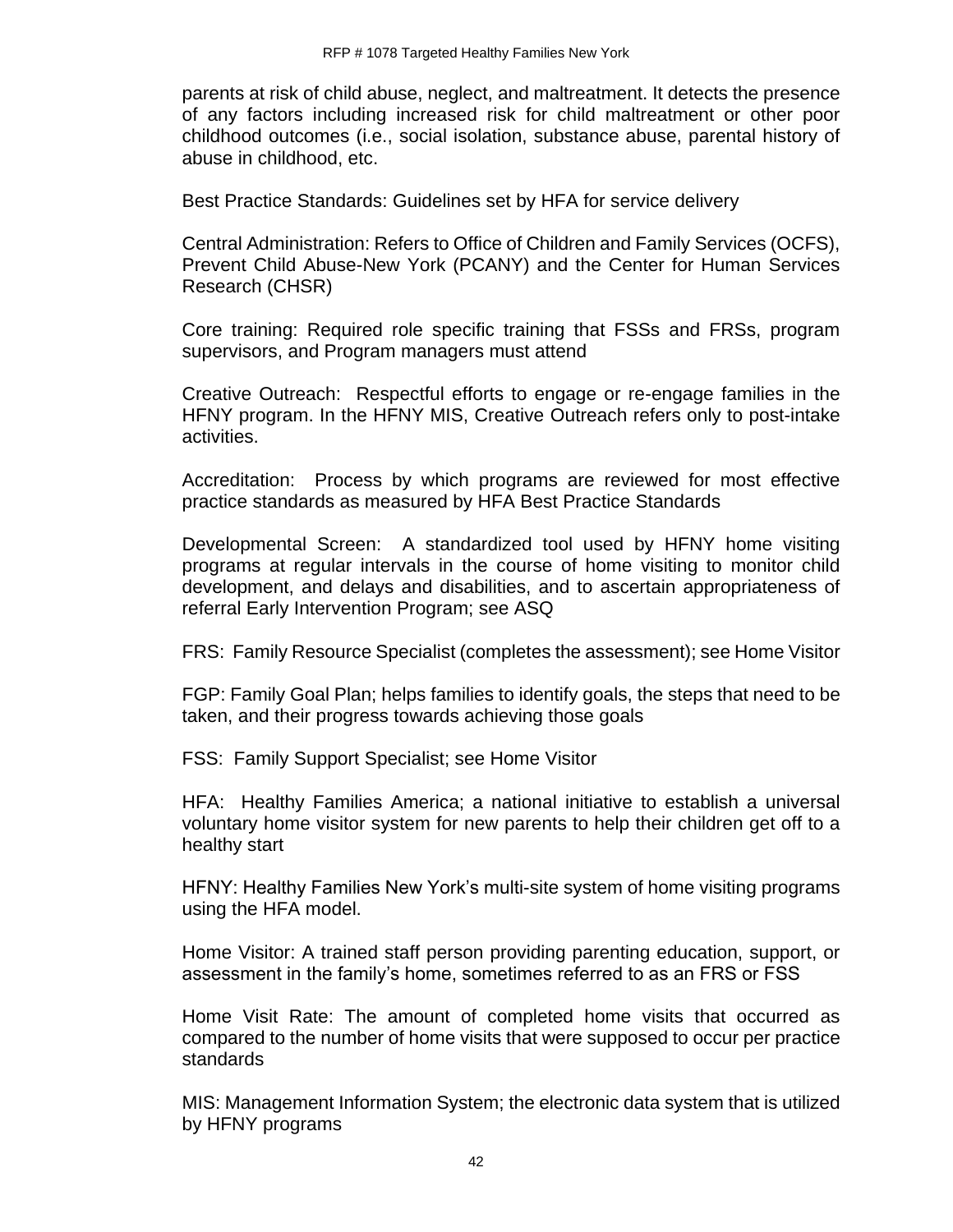PCAA: Prevent Child Abuse America; national, not-for-profit organization of professionals and volunteers committed to preventing child abuse in all its forms through education, research, public awareness, and advocacy

Performance Indicators: Measures of HFNY model fidelity that all HFNY programs are measured against

Performance Targets: Measures of family outcomes that all HFNY programs are measured against

Program Utilization: The number of families enrolled in the program as compared to the number of families the program has the capacity to serve

Retention rate: Measure of the retention of families within the program

Screen: Referral made to the HFNY program for participant services based on specific risk factors

Shadowing: Accompanying a trained home visitor on a home visit for the purpose of observing the work of the home visitor

TANF: Temporary Assistance for Needy Families

Target Child: The child that makes the family eligible for HFNY services

Wrap Around Training: Required topic specific training all staff must receive within specific time frames

Case Weights: A number given to a family on a caseload dependent on the stage of services the family is in and the number of visits a family receives.

Protected supervision: a specific time and place for supervision of staff that is regular and in private.

### **5.4 Proposal Content (Amended 5/31/2022)**

The proposal will consist of responses to the following questions in the Grants Gateway. These will be found in the **"Program Specific Questions"** section of the online application.

Applicants must complete all of the following program questions and provide all required uploads for the application to be considered complete. Please note that all questions in the Grants Gateway will only allow one document to be uploaded per question. Multiple documents should be combined into ONE SINGLE FILE no larger than 10MB in size. If this is not possible, it is permissible to submit additional uploads to the "**Grantee Document Folder**". Please ensure all uploads are clearly identified and labeled). DO NOT UPLOAD PASSWORD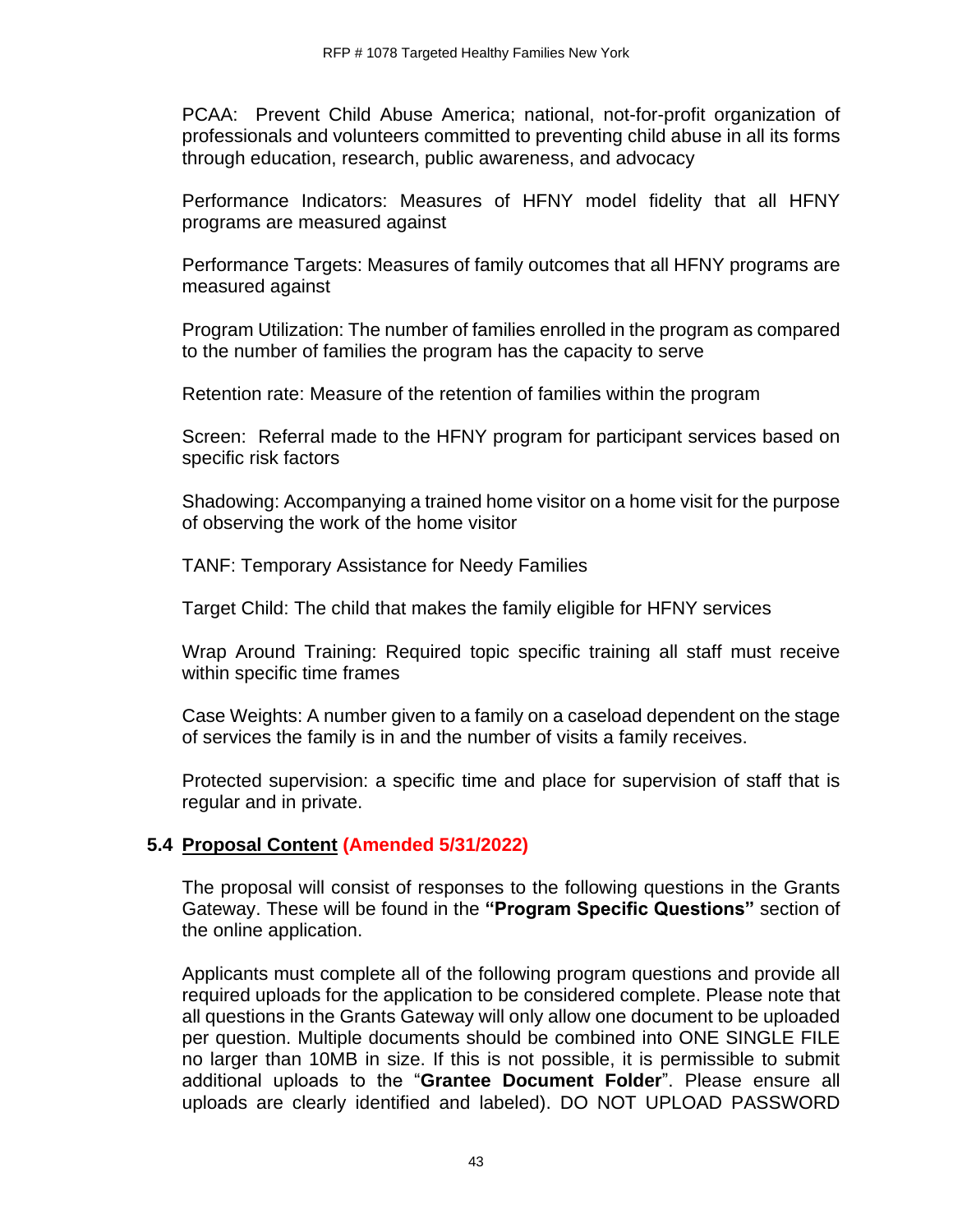### PROTECTED OR SECURED DOCUMENTS. ENSURE ALL PASSWORDS ARE REMOVED BEFORE UPLOADING IN THE GRANTS GATEWAY.

### **Eligibility Questions**

Unless specified otherwise, required documents must be uploaded as attachments in the "**Program Specific Questions"** section of the Grants Gateway as part of your response to applicable questions. If there are insufficient upload slots, it is permissible to submit additional uploads to the "**Grantee Document Folder**". Please ensure all uploads are clearly identified and labeled.

Please review and respond to **Eligibility Questions** carefully. See RFP **Section 3.1 Minimum Qualifications** for additional information regarding requirements.

| No.            | Question                                                                                                                                                                                                                                                                                                                                                                                                                                                                                                                                                                                                                                     | Yes/No                  |
|----------------|----------------------------------------------------------------------------------------------------------------------------------------------------------------------------------------------------------------------------------------------------------------------------------------------------------------------------------------------------------------------------------------------------------------------------------------------------------------------------------------------------------------------------------------------------------------------------------------------------------------------------------------------|-------------------------|
|                | 1. Eligibility Questions                                                                                                                                                                                                                                                                                                                                                                                                                                                                                                                                                                                                                     |                         |
| 1a.            | Is the applicant one of the following entities:<br>• Not-for-profit organization,<br>• Local government agency,<br>• Tribal organization,<br>• 501(c)(3) organization, including but not limited to<br>community and faith-based organizations,<br>• Religious organization established pursuant to the<br>Religious Corporation Law or other incorporated<br>faith-based or religious organizations, or<br>• Educational institution such as a school district or<br><b>BOCES</b> program?<br>For the purposes of this RFP: for-profit and<br>organizations that operate for the benefit of<br>private interests are not eligible to apply. | $\Box$ Yes $\Box$ No *  |
| 1 <sub>b</sub> | Does the applicant propose to serve one or more of<br>the targeted counties (see Attachment #12): Cayuga,<br>Chautauqua, Columbia, Essex, Fulton, Genesee,<br>Greene, Hamilton, Lewis, Montgomery, Nassau,<br>Onondaga, Putnam, Saratoga, Schoharie, Schuyler,<br>Seneca, Tompkins, Warren, Washington, and/or<br>Wyoming and commit to implement the HFA Child<br>Welfare Protocols (see Attachment #8)?                                                                                                                                                                                                                                    | $\Box$ Yes $\Box$ No *  |
| 1c.            | Clearly identify the county or counties proposed to be<br>served by listing their names.                                                                                                                                                                                                                                                                                                                                                                                                                                                                                                                                                     | <b>Text Field</b>       |
| 1d.            | Has the applicant uploaded a completed Commitment<br>Form (Attachment #7) from the LDSS of the county or<br>counties proposed to be served stating that the county<br>will provide appropriate referrals to the program for<br>families with children up to the age of two eligible for<br>IV-E funding?                                                                                                                                                                                                                                                                                                                                     | $\Box$ Yes $\Box$ No *  |
| 1e.            | If an awardee under this contract, does the applicant<br>agree to enter into a contract with the county (ies) they                                                                                                                                                                                                                                                                                                                                                                                                                                                                                                                           | <del>⊟ Yes ⊟ No *</del> |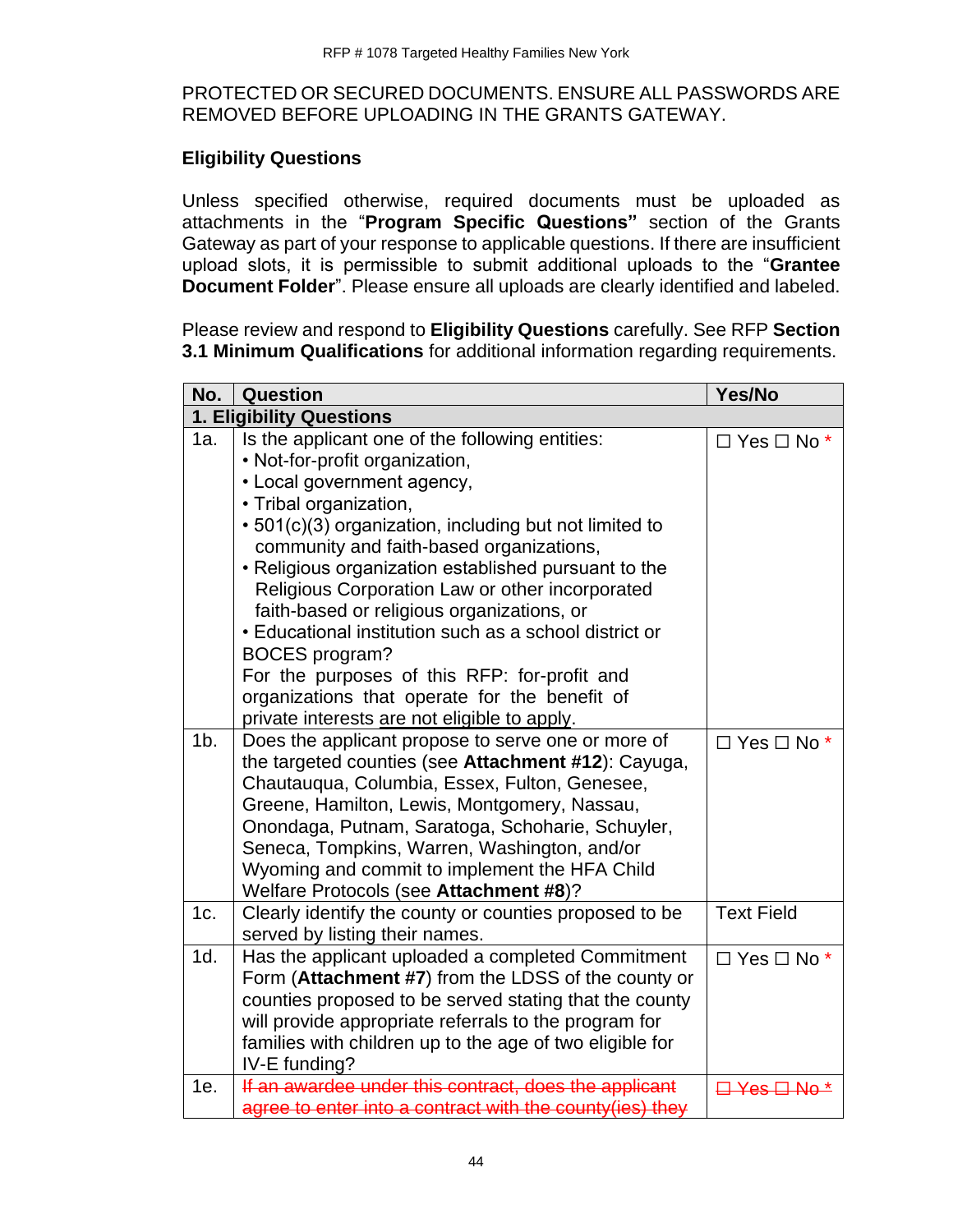|                                                                              | serve, if necessary and at OCFS direction, to obtain<br>payment for Title IV-E eligible families, if counties seek<br>Title IV-E reimbursement? |                        |
|------------------------------------------------------------------------------|-------------------------------------------------------------------------------------------------------------------------------------------------|------------------------|
| 1f.                                                                          | Does the applicant agree to implement the Healthy                                                                                               | $\Box$ Yes $\Box$ No * |
|                                                                              | Families model and comply with program requirements                                                                                             |                        |
|                                                                              | as described in Section 4.1?                                                                                                                    |                        |
| 1g.                                                                          | Are you prequalified, if not exempt, in NYS Grants                                                                                              | $\Box$ Yes $\Box$ No * |
|                                                                              | Gateway on the application deadline (see RFP                                                                                                    | $\Box$ N/A             |
|                                                                              | <b>Section 3.2 Prequalification Process)?</b>                                                                                                   |                        |
| * A "No" response to any Eligibility Questions in this section or failure to |                                                                                                                                                 |                        |
| submit the required documentation with your application may result in        |                                                                                                                                                 |                        |
| disqualification of your application.                                        |                                                                                                                                                 |                        |

# **Administrative Questions**

| No.    | Question                                                                | <b>Response</b>   |
|--------|-------------------------------------------------------------------------|-------------------|
|        | 2. Primary Contact Information                                          |                   |
|        | The primary contact should be the applicant's executive director or     |                   |
|        | other authorized individual who will receive official written and       |                   |
|        | electronic notifications from OCFS regarding this procurement.          |                   |
| 2a.    | Provide the PREFIX (Mr./Ms./Dr./etc.) of the                            | <b>Text Field</b> |
|        | primary contact.                                                        |                   |
| 2b.    | Provide the FIRST NAME of the primary contact.                          | <b>Text Field</b> |
| 2c.    | Provide the LAST NAME of the primary contact.                           | <b>Text Field</b> |
| 2d.    | Provide the JOB TITLE of the primary contact.                           | <b>Text Field</b> |
| 2e.    | Provide the STREET ADDRESS of the primary                               | <b>Text Field</b> |
|        | contact.                                                                |                   |
| 2f.    | Provide the CITY of the primary contact.                                | <b>Text Field</b> |
| 2g.    | Provide the STATE of the primary contact.                               | <b>Text Field</b> |
| 2h.    | Provide the ZIP CODE of the primary contact.                            | <b>Text Field</b> |
| 2i.    | Provide the PHONE NUMBER of the primary                                 | <b>Text Field</b> |
|        | contact.                                                                |                   |
| 2j.    | Provide the EMAIL ADDRESS of the primary                                | <b>Text Field</b> |
|        | contact.                                                                |                   |
|        | 3. Secondary Contact Information                                        |                   |
|        | The second contact is another authorized individual who will receive    |                   |
|        | official electronic notifications from OCFS regarding this procurement. |                   |
| За.    | Provide the PREFIX (Mr./Ms./Dr./etc.) of the                            | <b>Text Field</b> |
|        | second contact.                                                         |                   |
| $3b$ . | Provide the FIRST NAME of the second contact.                           | <b>Text Field</b> |
| 3c.    | Provide the LAST NAME of the second contact.                            | <b>Text Field</b> |
| 3d.    | Provide the JOB TITLE of the second contact.                            | <b>Text Field</b> |
| 3e.    | Provide the PHONE NUMBER of the second                                  | <b>Text Field</b> |
|        | contact.                                                                |                   |
| 3f.    | Provide the EMAIL ADDRESS of the second                                 | <b>Text Field</b> |
|        | contact.                                                                |                   |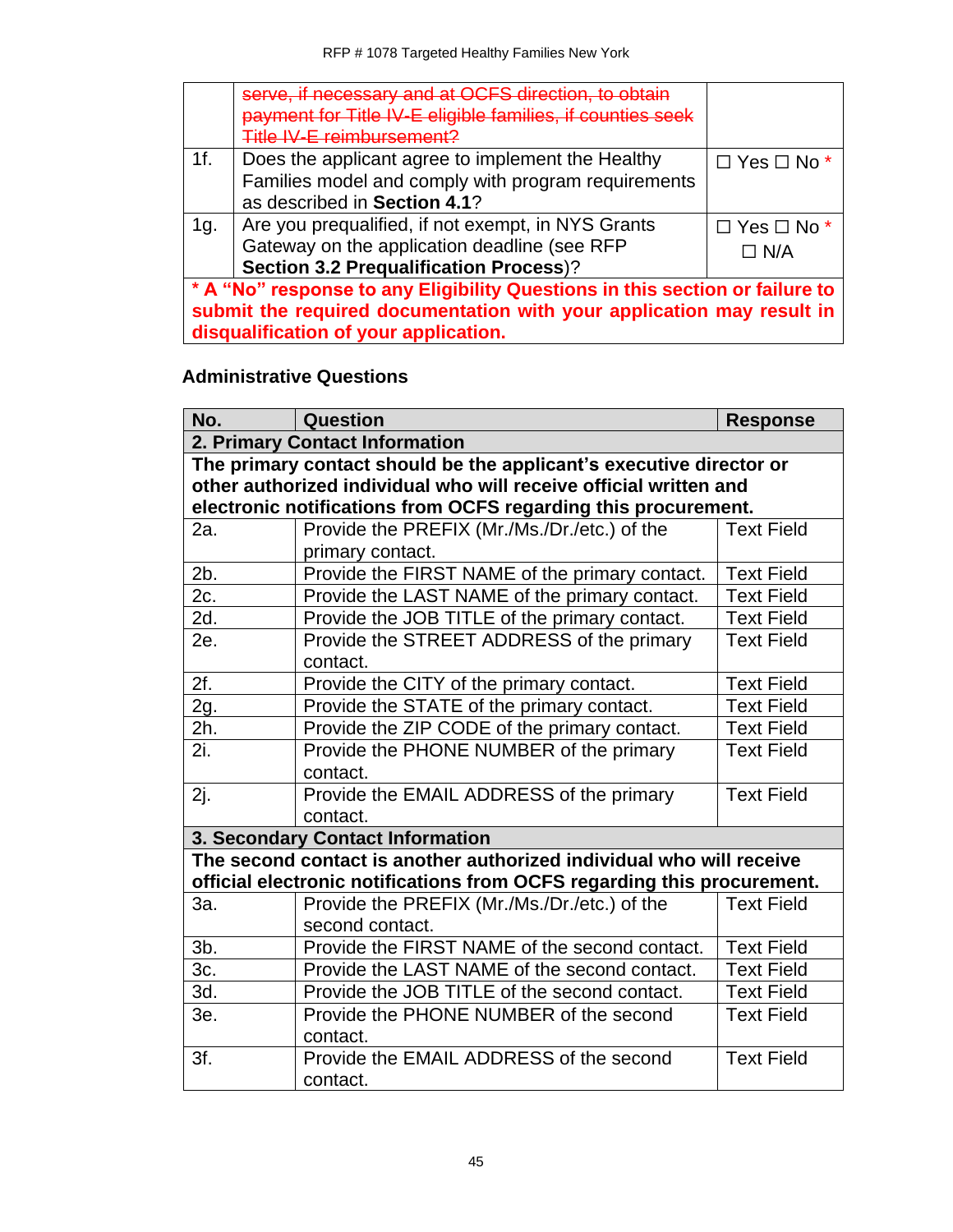| <b>4. Tertiary Contact Information</b>                                                                                                         |                                                                                                                                                                                                                                                                                                                                                                                                                                                                                                                                                                                                                                                                                                                                                                                                                                                                                                                                                                                                                                                                                          |                      |  |
|------------------------------------------------------------------------------------------------------------------------------------------------|------------------------------------------------------------------------------------------------------------------------------------------------------------------------------------------------------------------------------------------------------------------------------------------------------------------------------------------------------------------------------------------------------------------------------------------------------------------------------------------------------------------------------------------------------------------------------------------------------------------------------------------------------------------------------------------------------------------------------------------------------------------------------------------------------------------------------------------------------------------------------------------------------------------------------------------------------------------------------------------------------------------------------------------------------------------------------------------|----------------------|--|
| The third contact is another authorized individual who will receive official<br>electronic notifications from OCFS regarding this procurement. |                                                                                                                                                                                                                                                                                                                                                                                                                                                                                                                                                                                                                                                                                                                                                                                                                                                                                                                                                                                                                                                                                          |                      |  |
| 4a.                                                                                                                                            | Provide the PREFIX (Mr./Ms./Dr./etc.) of the<br>third contact.                                                                                                                                                                                                                                                                                                                                                                                                                                                                                                                                                                                                                                                                                                                                                                                                                                                                                                                                                                                                                           | <b>Text Field</b>    |  |
| 4b.                                                                                                                                            | Provide the FIRST NAME of the third contact.                                                                                                                                                                                                                                                                                                                                                                                                                                                                                                                                                                                                                                                                                                                                                                                                                                                                                                                                                                                                                                             | <b>Text Field</b>    |  |
| 4c.                                                                                                                                            | Provide the LAST NAME of the third contact.                                                                                                                                                                                                                                                                                                                                                                                                                                                                                                                                                                                                                                                                                                                                                                                                                                                                                                                                                                                                                                              | <b>Text Field</b>    |  |
| 4d.                                                                                                                                            | Provide the JOB TITLE of the third contact.                                                                                                                                                                                                                                                                                                                                                                                                                                                                                                                                                                                                                                                                                                                                                                                                                                                                                                                                                                                                                                              | <b>Text Field</b>    |  |
| 4e.                                                                                                                                            | Provide the PHONE NUMBER of the third<br>contact.                                                                                                                                                                                                                                                                                                                                                                                                                                                                                                                                                                                                                                                                                                                                                                                                                                                                                                                                                                                                                                        | <b>Text Field</b>    |  |
| 4f.                                                                                                                                            | Provide the EMAIL ADDRESS of the third<br>contact.                                                                                                                                                                                                                                                                                                                                                                                                                                                                                                                                                                                                                                                                                                                                                                                                                                                                                                                                                                                                                                       | <b>Text Field</b>    |  |
|                                                                                                                                                | <b>5. Administrative Questions</b>                                                                                                                                                                                                                                                                                                                                                                                                                                                                                                                                                                                                                                                                                                                                                                                                                                                                                                                                                                                                                                                       |                      |  |
| 5a.                                                                                                                                            | Have you completed the Vendor Responsibility<br>Questionnaire and has it been recently certified?<br>(If applicable. See RFP Section 3.3 Vendor<br><b>Responsibility Requirements.)</b>                                                                                                                                                                                                                                                                                                                                                                                                                                                                                                                                                                                                                                                                                                                                                                                                                                                                                                  | $\Box$ Yes $\Box$ No |  |
| 5b.                                                                                                                                            | Is your Charities Registration current? (If<br>applicable. See RFP Section 7.5 Charities<br><b>Registration.)</b>                                                                                                                                                                                                                                                                                                                                                                                                                                                                                                                                                                                                                                                                                                                                                                                                                                                                                                                                                                        | $\Box$ Yes $\Box$ No |  |
| 5c.                                                                                                                                            | Do you certify under penalty of perjury that, by<br>submission of this bid, each bidder and each<br>person signing on behalf of any bidder, and in<br>the case of a joint bid each party thereto as to its<br>own organization, has and has implemented a<br>written policy addressing sexual harassment<br>prevention in the workplace and provides annual<br>sexual harassment prevention training to all of its<br>employees, and that such policy does, at a<br>minimum, meet the requirements of section two<br>hundred one-g of the labor law? Please note that<br>a bid will not be considered for award nor will<br>any award be made to a bidder who is not able<br>to make this certification in compliance with<br>State Finance Law section 139-I; provided,<br>however, that if the bidder cannot make the<br>foregoing certification, such bidder shall so state<br>and shall furnish with the bid a signed statement<br>which sets forth in detail the reasons therein.<br>(See RFP Section 7.16 State Finance Law<br>§139-I; Statement on Sexual Harassment in<br>Bids.) | $\Box$ Yes $\Box$ No |  |
| 5d.                                                                                                                                            | Do you certify that, by submission of this<br>application, your organization is not a Russian or<br>Russia supporting entity, as those terms are<br>defined in Executive Order No. 14 dated<br>February 27, 2022?                                                                                                                                                                                                                                                                                                                                                                                                                                                                                                                                                                                                                                                                                                                                                                                                                                                                        | $\Box$ Yes $\Box$ No |  |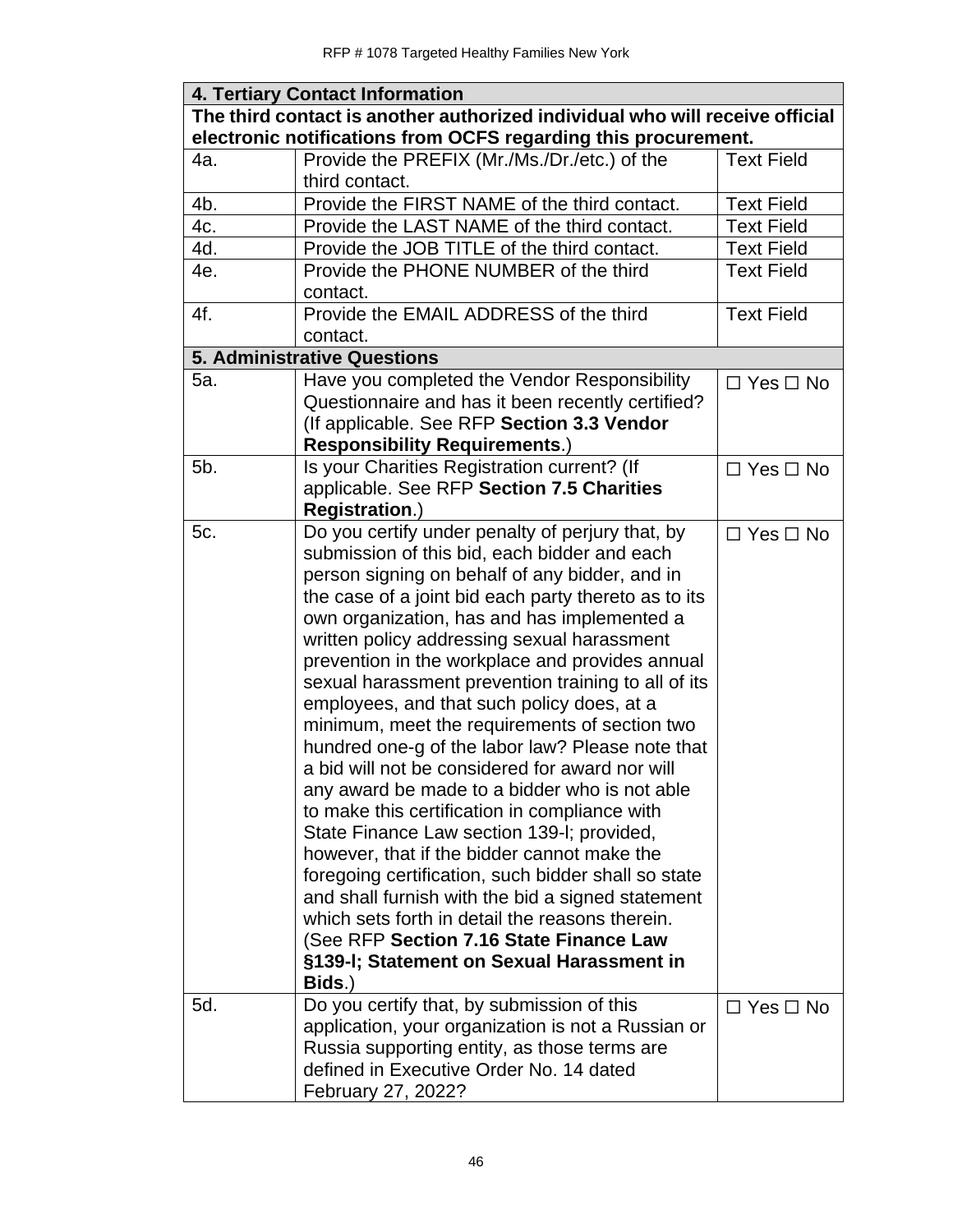| 5e. | Do you certify that, by submission of this             | $\Box$ Yes $\Box$ No |
|-----|--------------------------------------------------------|----------------------|
|     | application, your organization is not conducting       |                      |
|     | business operations in Russia, as those terms          |                      |
|     | are defined in Executive Order No. 16 dated            |                      |
|     | March 17, 2022?                                        |                      |
| 5f. | Do you understand that OCFS recommends                 | $\Box$ Yes $\Box$ No |
|     | submitting your proposal well in advance of the        |                      |
|     | <b>Deadline for Submission of Proposals?</b>           |                      |
|     | Waiting until the last day to submit your              |                      |
|     | application is NOT RECOMMENDED. (See RFP               |                      |
|     | Section 1.2 Calendar of Events and Section             |                      |
|     | 5.5 Proposal Submittal Process.)                       |                      |
| 5g. | Do you understand that a "No" response to any          | $\Box$ Yes $\Box$ No |
|     | <b>Eligibility Questions MAY RESULT IN THE</b>         |                      |
|     | DISQUALIFICATION OF YOUR APPLICATION?                  |                      |
|     | Please review your responses to these                  |                      |
|     | questions carefully. (See RFP Section 3.1              |                      |
|     | <b>Minimum Qualifications and Section 5.4</b>          |                      |
|     | <b>Proposal Content.)</b>                              |                      |
| 5h. | Do you understand that failure to upload and           | $\Box$ Yes $\Box$ No |
|     | submit the required documentation outlined in          |                      |
|     | RFP Section 3.1 Minimum Qualifications with            |                      |
|     | your online application OR failure to meet the         |                      |
|     | following documentation requirements of                |                      |
|     | providing a letter from LDSS in the targeted           |                      |
|     | county or counties to be served WILL RESULT            |                      |
|     | IN THE DISQUALIFICATION OF YOUR                        |                      |
|     | APPLICATION? (See RFP Section 3.1                      |                      |
|     | <b>Minimum Qualifications and Section 5.4</b>          |                      |
|     | <b>Proposal Content.)</b>                              |                      |
| 5i. | Do you understand that specific grantee user           | $\Box$ Yes $\Box$ No |
|     | roles are needed in order to submit proposals in       |                      |
|     | the Grants Gateway? OCFS recommends                    |                      |
|     | contacting the Grants Gateway Help Desk for            |                      |
|     | assistance with grantee user credentials when          |                      |
|     | starting an application. (See RFP Section 5.5          |                      |
|     | <b>Proposal Submittal Process.)</b>                    |                      |
| 5j. | Do you understand that all questions in the            | $\Box$ Yes $\Box$ No |
|     | Grants Gateway will only allow ONE document            |                      |
|     | to be uploaded per question? Multiple                  |                      |
|     | documents should be combined into ONE                  |                      |
|     | SINGLE FILE no larger than 10MB in size. If this       |                      |
|     | is not possible, it is permissible to submit           |                      |
|     | additional uploads to the "Grantee Document            |                      |
|     | <b>Folder</b> ". Please ensure all uploads are clearly |                      |
|     | identified and labeled (in both the document           |                      |
|     |                                                        |                      |
|     | filename and on the document itself) with the          |                      |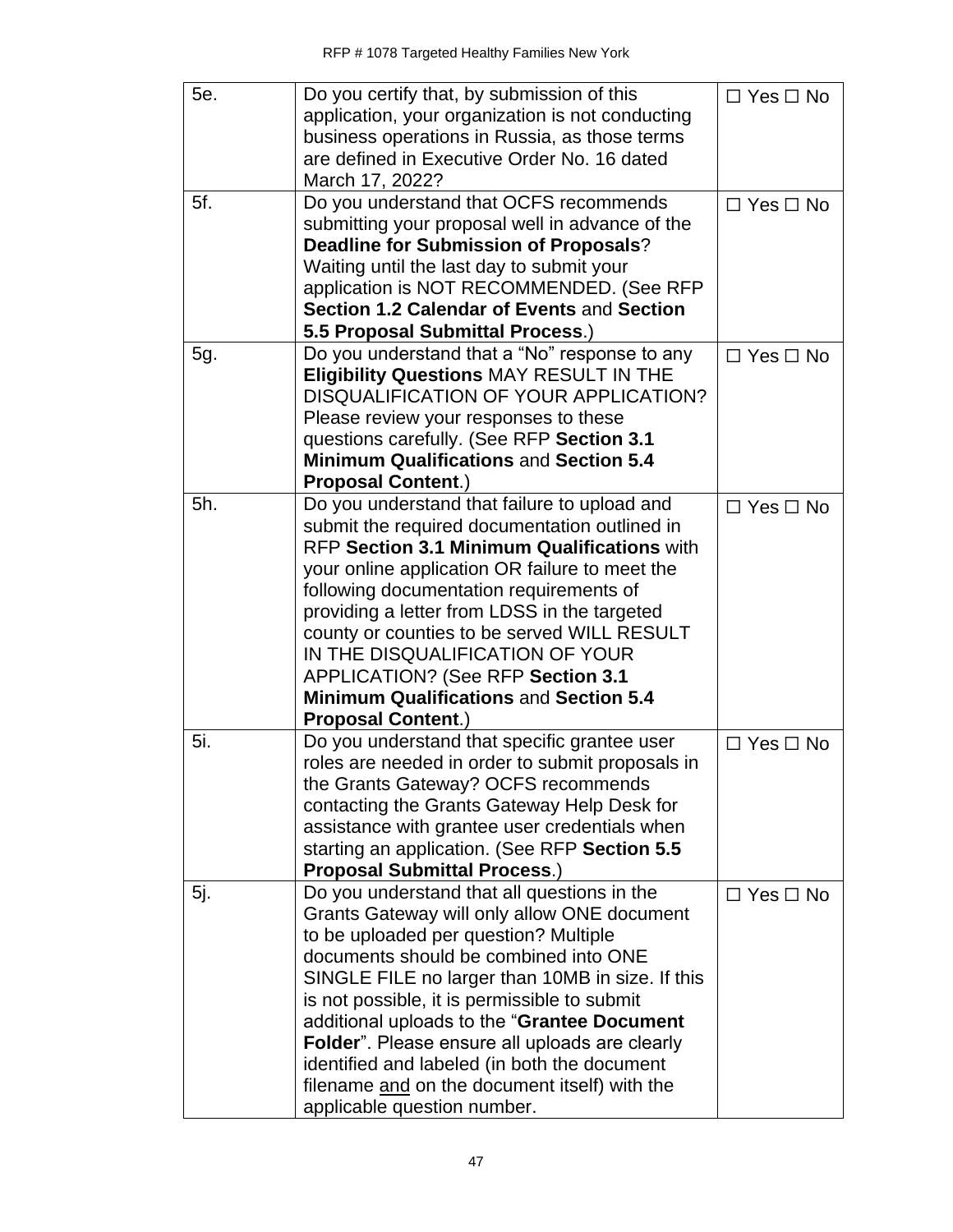| 5k. | Do you understand that you MUST NOT<br>UPLOAD PASSWORD PROTECTED OR<br><b>SECURED DOCUMENTS? ENSURE ALL</b><br>PASSWORDS ARE REMOVED BEFORE<br>UPLOADING IN THE GRANTS GATEWAY. If an<br>uploaded document cannot be viewed, and it is<br>for a minimum qualification, THE PROPOSAL<br>WILL BE DISQUALIFIED. If other uploaded<br>documents cannot be viewed, THE PROPOSAL<br>MAY LOSE POINTS during the scoring process.                                                                                                                                                                                                                                                                                                                                                                                                                                                                                                                                                                                                 | $\Box$ Yes $\Box$ No |
|-----|---------------------------------------------------------------------------------------------------------------------------------------------------------------------------------------------------------------------------------------------------------------------------------------------------------------------------------------------------------------------------------------------------------------------------------------------------------------------------------------------------------------------------------------------------------------------------------------------------------------------------------------------------------------------------------------------------------------------------------------------------------------------------------------------------------------------------------------------------------------------------------------------------------------------------------------------------------------------------------------------------------------------------|----------------------|
|     | (See RFP Section 5.4 Proposal Content.)                                                                                                                                                                                                                                                                                                                                                                                                                                                                                                                                                                                                                                                                                                                                                                                                                                                                                                                                                                                   |                      |
| 5I. | Have you DOUBLE CHECKED all documents<br>uploaded to your proposal? Uploads may be<br>located in the "Program Specific Questions",<br>"Pre-Submission Uploads", and "Grantee<br>Document Folder" sections of your online<br>application. APPLICANTS ARE RESPONSIBLE<br>FOR VERIFYING ALL UPLOADED<br>DOCUMENTS are complete, correct, viewable,<br>and comply with the requirements of the RFP.<br>OCFS recommends performing this verification<br>before submitting your application. Your<br>verification may include, but is not limited to:<br>signatures, dates, required fields, confirming all<br>pages are included, text is legible, scanner<br>artifacts, necessary information, etc. If an<br>uploaded document does not meet the<br>requirements of the RFP, and it is for a minimum<br>qualification, THE PROPOSAL WILL BE<br>DISQUALIFIED. For other uploaded documents<br>with missing information, THE PROPOSAL MAY<br>LOSE POINTS during the scoring process. (See<br>RFP Section 5.4 Proposal Content.) | $\Box$ Yes $\Box$ No |
| 5m. | Provide your organization's Unique Entity<br>Identifier (UEI) created in SAM.gov by entities<br>doing business with the federal government (if<br>applicable).                                                                                                                                                                                                                                                                                                                                                                                                                                                                                                                                                                                                                                                                                                                                                                                                                                                            | <b>Text Field</b>    |
|     |                                                                                                                                                                                                                                                                                                                                                                                                                                                                                                                                                                                                                                                                                                                                                                                                                                                                                                                                                                                                                           |                      |

## **Work Plan Questions (Up to 80 points)**

The Work Plan Template is available in the **"Pre-Submission Uploads"** section of the Grants Gateway. Use this document to help prepare proposed responses to the **"Program Specific Questions"** section of your application in the Grants Gateway. The Work Plan Template will not be uploaded or submitted with your application.

Please refer to **Section 5.1 Technical Proposal Content/Work Plan** for additional information and guidelines regarding these questions.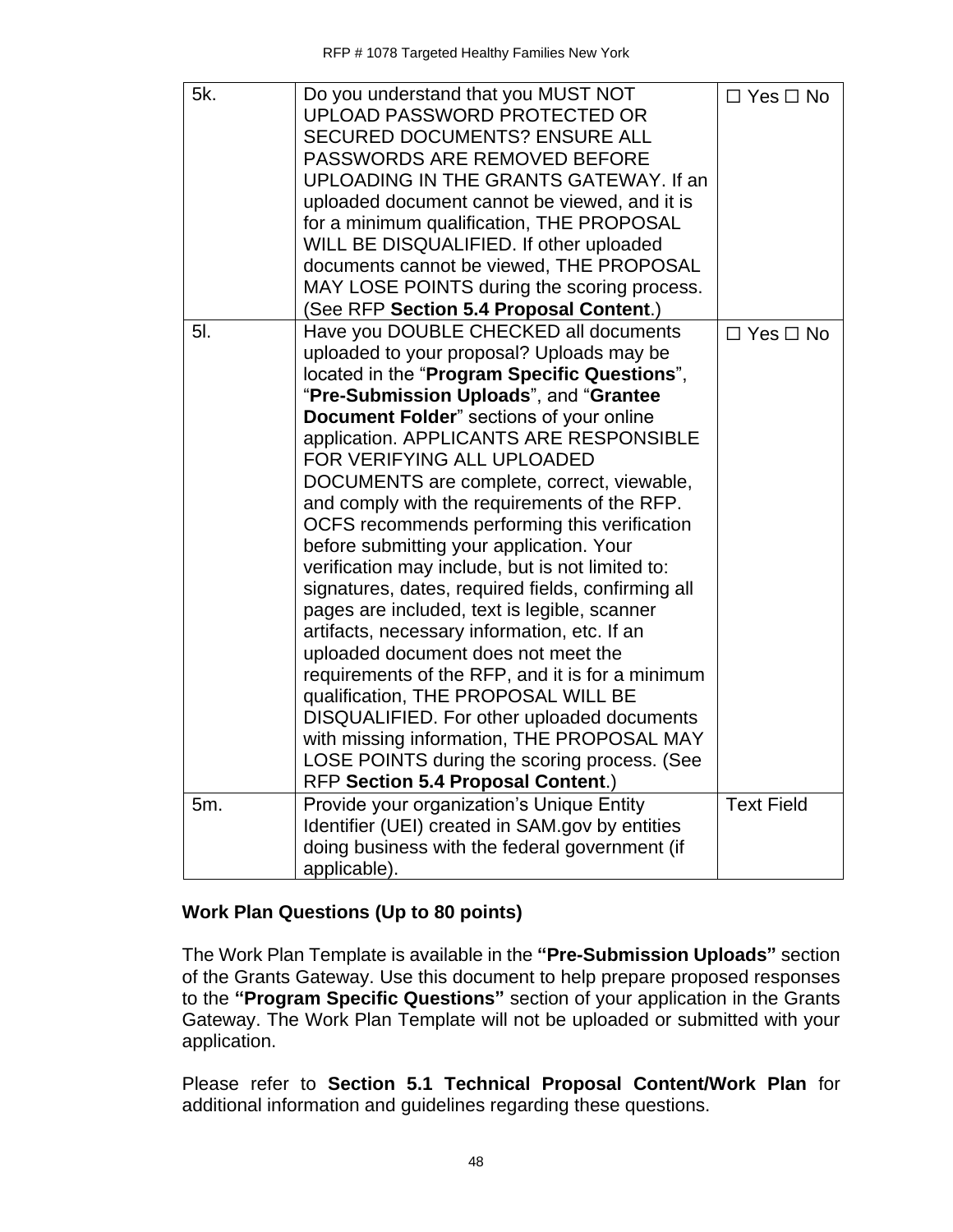If any responses to individual questions exceed the 4000-character limit, please enter "See Attached Upload" in the text field for the response to that question, attach, and upload your complete and clearly labeled response (in both the document filename and on the document itself) to the "**Grantee Document Folder**" in your online application.

| No.                            | Question                                                                                                                                                                                                                                                                                                                                                                                                                                                                                                                                                                                                                                                                            | Max.<br><b>Points</b> |
|--------------------------------|-------------------------------------------------------------------------------------------------------------------------------------------------------------------------------------------------------------------------------------------------------------------------------------------------------------------------------------------------------------------------------------------------------------------------------------------------------------------------------------------------------------------------------------------------------------------------------------------------------------------------------------------------------------------------------------|-----------------------|
| A. Community (up to 12 points) |                                                                                                                                                                                                                                                                                                                                                                                                                                                                                                                                                                                                                                                                                     |                       |
| A1.                            | Describe the planning activities and the resources used to<br>develop the proposal, and the community readiness to receive<br>project services. Include how the community and stakeholders<br>were involved.                                                                                                                                                                                                                                                                                                                                                                                                                                                                        | 2                     |
| A2.                            | Explain how the proposed project relates to the overall needs<br>of the community. Discuss trends that support the demand for<br>the proposed project services, identify demographic data<br>(including data on the community's racial and ethnic<br>composition), social, and economic changes that may be of<br>significance to the target community to receive project<br>services. Provide information on similar services available<br>within the community, if applicable.                                                                                                                                                                                                    | $\overline{4}$        |
| A3.                            | Describe the community partners such as local department(s)<br>of health, prenatal clinics, birthing hospital(s), and Women<br>Infant and Children (WIC) programs and how they will assist<br>with the project through screening, referral, serving on<br>applicant's advisory board and other supports. The inclusion<br>of affirmations of support (use Attachment #6) from<br>community partners, and any applicable MOUs,<br>are<br>recommended but not required.                                                                                                                                                                                                               | $\overline{4}$        |
| A4.                            | Describe how the applicant will prioritize serving families with<br>the highest need (Medicaid births, etc.) in the county or<br>counties they propose to serve.                                                                                                                                                                                                                                                                                                                                                                                                                                                                                                                    | 2                     |
|                                | B. Target Population(s) (up to 12 points)                                                                                                                                                                                                                                                                                                                                                                                                                                                                                                                                                                                                                                           |                       |
| B1.                            | Describe the geographic area and county(ies) to be served,<br>the number of families you propose to serve in each county,<br>and the corresponding percentage of Medicaid births for the<br>county(ies). The applicant should propose to serve the<br>equivalent of up to 15 percent of Medicaid births in their<br>county(ies). Generally, programs have been successful at<br>serving the number of families equivalent to 10 to 15 percent<br>of Medicaid births in the county(ies). Refer to Section 4.1<br><b>Estimated Cost per Family, Attachment #10 NYS Medicaid</b><br>Births by County, and Attachment #11 Guidance to<br>Determine the Number of Families to be Served. | 2                     |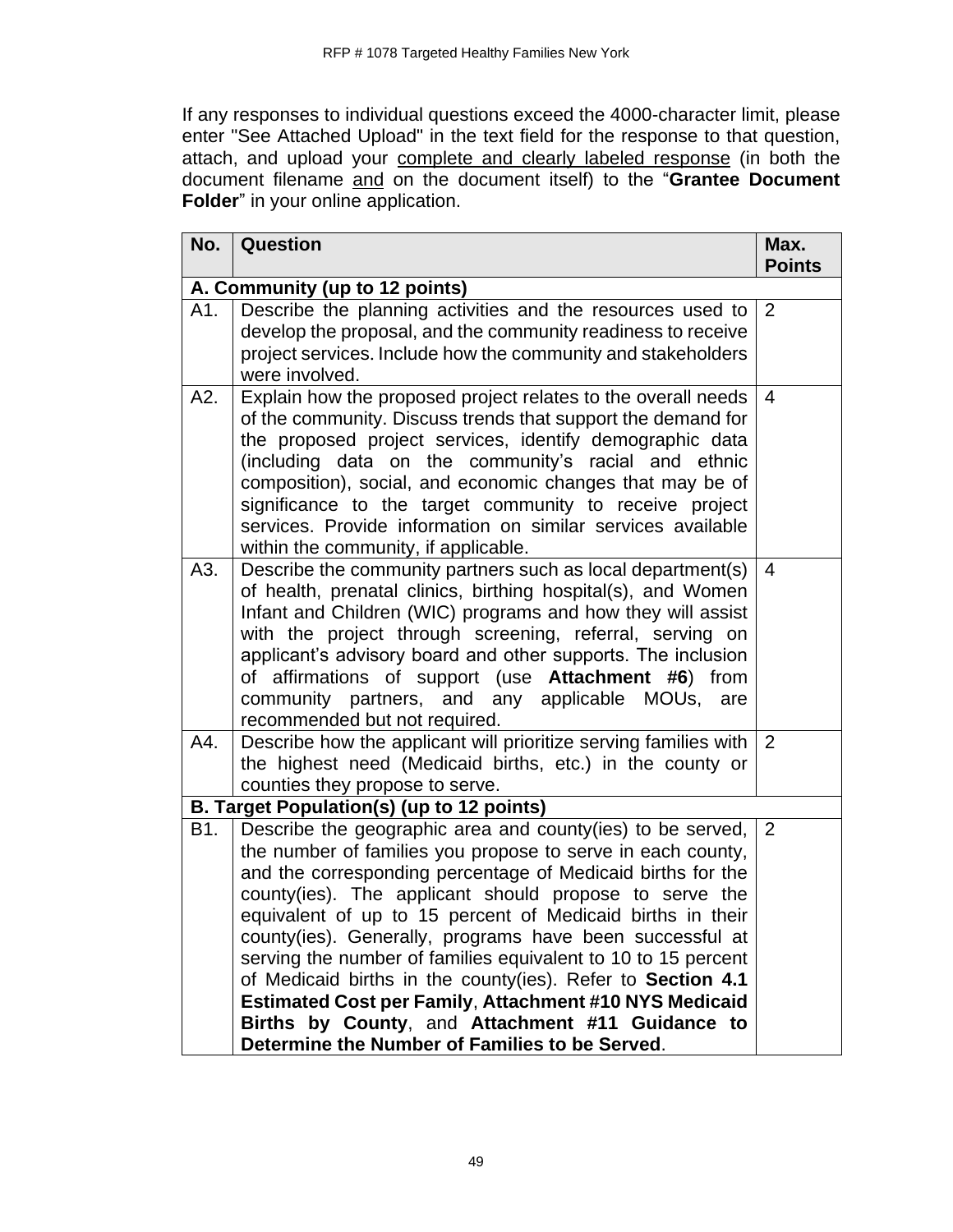| B <sub>2</sub> . | Identify the target population to be served,<br>their<br>characteristics, and why they are targeted for services.            | 3              |
|------------------|------------------------------------------------------------------------------------------------------------------------------|----------------|
|                  | Discuss indicators such as rates of Medicaid births,                                                                         |                |
|                  | disproportionate minority representation in child welfare, low                                                               |                |
|                  | income/high poverty rates, high instance of maltreatment,                                                                    |                |
|                  | rates of infant and maternal mortality, late or no prenatal care,                                                            |                |
|                  | and high teenage birth rate.                                                                                                 |                |
| B3.              | Include the family eligibility criteria for the program including                                                            | 2              |
|                  | the commitment to extend services to the child welfare                                                                       |                |
|                  | population outside of the core eligibility criteria using HFA<br>Child Welfare Protocols. Information on HFA Child Welfare   |                |
|                  | Protocols<br>found<br>be<br>can<br>at                                                                                        |                |
|                  | https://www.healthyfamiliesamerica.org/protocols-child-                                                                      |                |
|                  | welfare. Include information on how this population will be                                                                  |                |
|                  | engaged, location of services, and hours of program                                                                          |                |
|                  | operation.                                                                                                                   |                |
| B4.              | Demonstrate an understanding of, and approaches for                                                                          | $\overline{2}$ |
|                  | addressing, racial equity/disproportionate issues and other                                                                  |                |
|                  | indicators of need for services in the community(ies) to be                                                                  |                |
|                  | served.                                                                                                                      | $\mathbf{1}$   |
| B5.              | If currently providing HFNY or HFA services, answer "Yes"<br>and identify the county(ies) the applicant currently serves. If |                |
|                  | not applicable, answer "Not Applicable". Both "Yes" and "Not                                                                 |                |
|                  | Applicable" responses are eligible for 1 point.                                                                              |                |
| B6.              | If this proposal results in the applicant providing HFNY/HFA                                                                 | 2              |
|                  | services in more than one county, describe how the applicant                                                                 |                |
|                  | will coordinate their services across the counties to support                                                                |                |
|                  | the HFNY model.                                                                                                              |                |
|                  | If applicant will serve a total of one county, describe the                                                                  |                |
|                  | process you will use to refer families who live in neighboring                                                               |                |
|                  | counties to other HFNY programs operating in the area or                                                                     |                |
|                  | other similar program service providers.                                                                                     |                |
|                  | C. Objectives, Tasks, and Performance Measures (up to 16 points)                                                             |                |
| C1.              | Explain how the proposed program will conduct outreach and                                                                   | 2              |
|                  | engagement. Describe how the program will conduct outreach                                                                   |                |
|                  | to clients, receive referrals, and engage families who are the                                                               |                |
|                  | recipients of the proposed services.                                                                                         |                |
| C <sub>2</sub> . | Describe how and where the program will locate and engage<br>hard to reach, at-risk families.                                | $\overline{2}$ |
| C <sub>3</sub> . | Describe the strategies the program will use to retain families                                                              | $\overline{2}$ |
|                  | to stay engaged in the program and complete home visits.                                                                     |                |
| C4.              | Describe how the program will provide required supervision                                                                   | $\overline{2}$ |
|                  | and training to all program staff.                                                                                           |                |
| C <sub>5</sub> . | Describe how the program will work towards achieving targets                                                                 | $\overline{2}$ |
|                  | in Attachment #3 for health and development.                                                                                 |                |
| C6.              |                                                                                                                              |                |
|                  | Describe how the program will work towards achieving targets<br>in Attachment #3 for parent child interaction.               | $\overline{2}$ |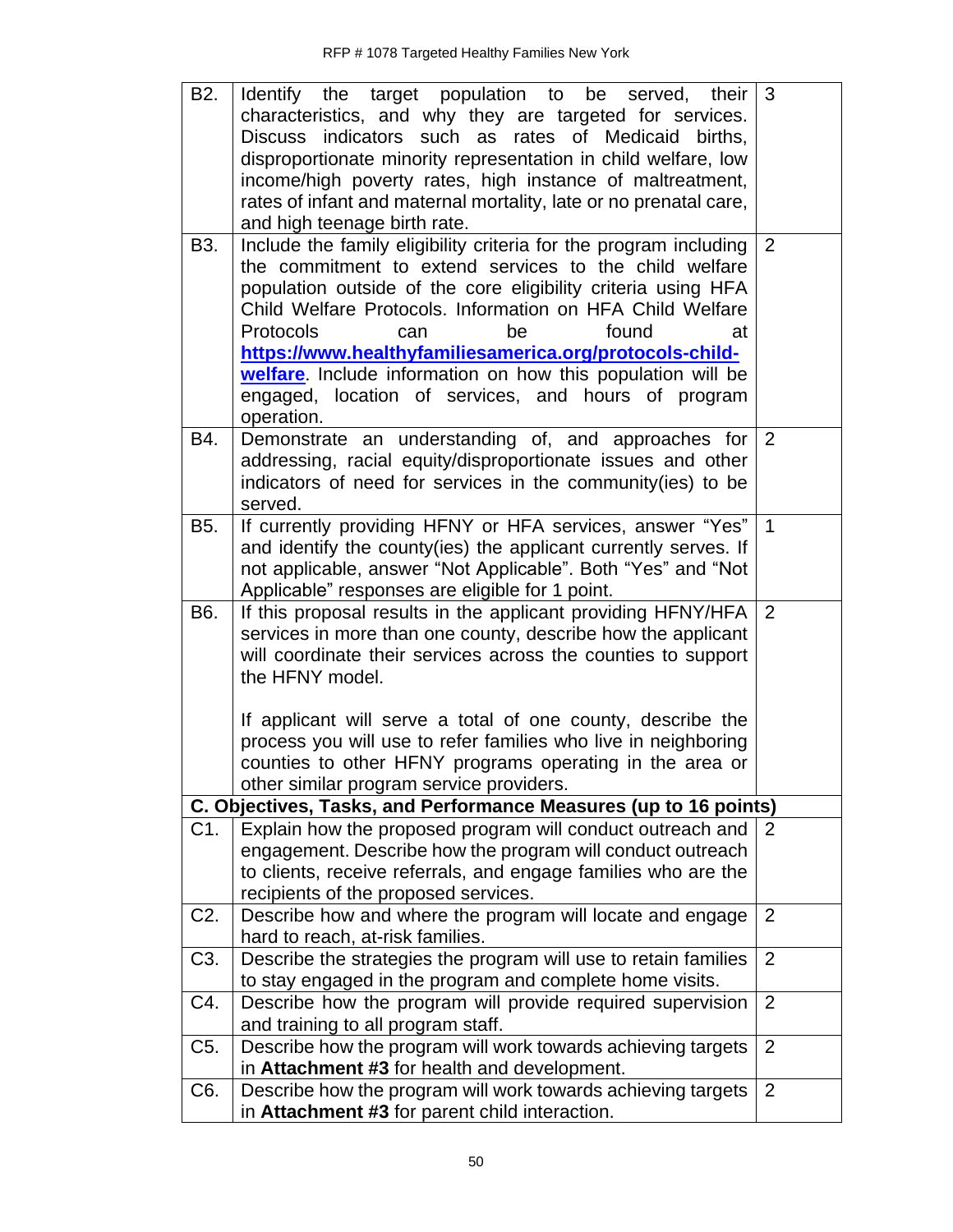| C7.              | Describe how the program will work towards achieving targets        | 2              |
|------------------|---------------------------------------------------------------------|----------------|
|                  | in Attachment #3 for familial life course.                          |                |
| C8.              | Describe how the program will use the management                    | $\overline{2}$ |
|                  | information system, and staff and family input to inform            |                |
|                  | practice.                                                           |                |
|                  | D. Proposed Project Description (up to 20 points)                   |                |
| D1.              | Describe how the HFNY model will address the current status         | 2              |
|                  | of the target population.                                           |                |
| D <sub>2</sub> . | Describe how your organization will deliver specific program        | $\overline{4}$ |
|                  | requirements and the full range of services to be provided          |                |
|                  | (refer to Section 4.1 for information to be included). The work     |                |
|                  | plan should include how these services contribute to                |                |
|                  | outcomes, including the Performance Targets (Attachment             |                |
|                  | #3) and Performance Indicators (Attachment #4).                     |                |
| D3.              | Explain the program implementation plan and start-up time           | 3              |
|                  | including the steps that will be taken to implement the program     |                |
|                  | on a timely basis.                                                  |                |
| D4.              | Describe plans for outreach, collaboration, and coordination in     | 3              |
|                  | and with the community. Include how these plans will reflect        |                |
|                  | cultural, linguistic and disproportionality characteristics of the  |                |
|                  | community.                                                          |                |
| D <sub>5</sub> . | Explain how the project will interface with other in-house          | 2              |
|                  | services and services available in the community.                   |                |
| D6.              | Describe how the applicant will obtain ongoing input from the       | 3              |
|                  | community regarding customer satisfaction with project              |                |
|                  | services.                                                           |                |
| D7.              | Explain the cultural and linguistic considerations for the          | 3              |
|                  | delivery of services to the target population and how the           |                |
|                  | program will encourage successful objectives for the target         |                |
|                  | population.                                                         |                |
|                  | E. Project Staff (up to 10 points)                                  |                |
| E1.              | I Identify by title and number all positions to be assigned to this | $\mathbf{3}$   |
|                  | project and state whether they will be paid with OCFS project       |                |
|                  | funds, required qualifications for each position, and briefly       |                |
|                  | indicate their responsibilities.                                    |                |
| E2.              | Describe how the staffing for the proposed project is               | 5              |
|                  | representative of the community, cultures, and languages of         |                |
|                  | persons targeted to receive services. Discuss what activities       |                |
|                  | be<br>conducted<br>to instill<br>diversity and<br>will<br>cultural  |                |
|                  | responsiveness in project staff. Cultural humility<br>and           |                |
|                  | awareness are considered critical factors.                          |                |
| E3.              | Discuss the staffing pattern designed for the program and how       | 2              |
|                  | it relates to the number of families that will be served.           |                |
|                  | F. Organization (up to 10 points)                                   |                |
| F1.              | Describe the history of your organization, experience working       | $\overline{2}$ |
|                  | with the target population and provide evidence that it has the     |                |
|                  | capacity to successfully manage the project.                        |                |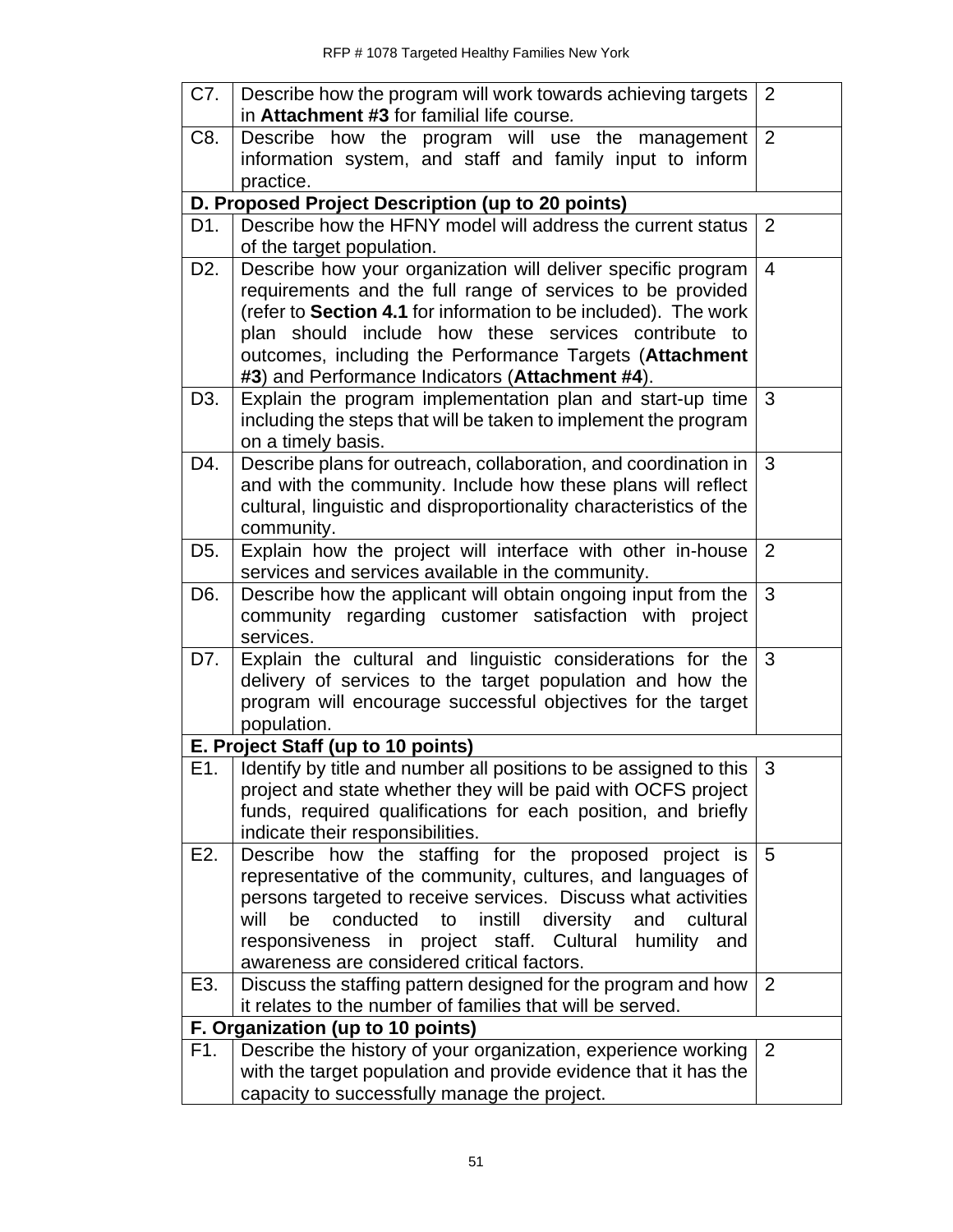| F2. | Describe the past accomplishments, special characteristics 2<br>and resources of your organization that are predictive of your<br>success in achieving the stated performance objectives.<br>Identify any key people not identified in Project Staff (E1) that<br>will have a role in the success of the project. |              |
|-----|-------------------------------------------------------------------------------------------------------------------------------------------------------------------------------------------------------------------------------------------------------------------------------------------------------------------|--------------|
| F3. | Describe how the management of your agency supports the<br>proposal for this program including the support to, and on-<br>going supervision of, the program manager. Include the<br>organization's ability to hire and maintain staff.                                                                            | $\mathbf{3}$ |
| F4. | Describe activities initiated by the organization to promote 2<br>effective coordination with other key partners and service<br>providers in the community to maintain this program. Include<br>any affiliations with other community groups.                                                                     |              |
| F5. | Provide an organizational chart that shows how the proposed<br>HFNY program fits into the applicant organization's goals and<br>mission. Please upload this document to the "Program<br><b>Specific Questions</b> " section of your grant application.                                                            | $\mathbf 1$  |

## **Budget Questions (Up to 20 points)**

Upload the budget into the Grants Gateway in accordance with the requirements of **Section 5.2 Proposed Budget**.

The budget template can be found in the **"Pre-Submission Uploads"** section of the RFP in the Grants Gateway System. The completed operating budget is uploaded as an attachment in the **"Pre-Submission Uploads"** section of your application.

**Please note:** your proposed budget should reflect a contract period of 10/1/2022 through 9/30/2023 for a maximum dollar amount of up to \$500,000 annually per county proposed to be served using the OCFS cost per family. The applicant's proposal should propose to serve the equivalent of up to 15 percent of Medicaid births. Generally, programs have been successful at serving the number of families equivalent to between 10 to 15 percent of Medicaid births in their county(ies). See **Section 4.1 Estimated Cost per Family, Attachment #10 NYS Medicaid Births by County** and **Attachment #11 Guidance to Determine the Number of Families to be Served**. This funding requires a 10 percent local or in-kind match from sources not provided by state or federal funds. If awarded funding, you will be required to submit a five-year budget during the contract development process.

The cost per family must be used in combination with the number of families proposed to be served to calculate the potential OCFS funding request using this formula:

# of families based on 10-15% of Medicaid births X cost per family in county to  $be$  served = funding amount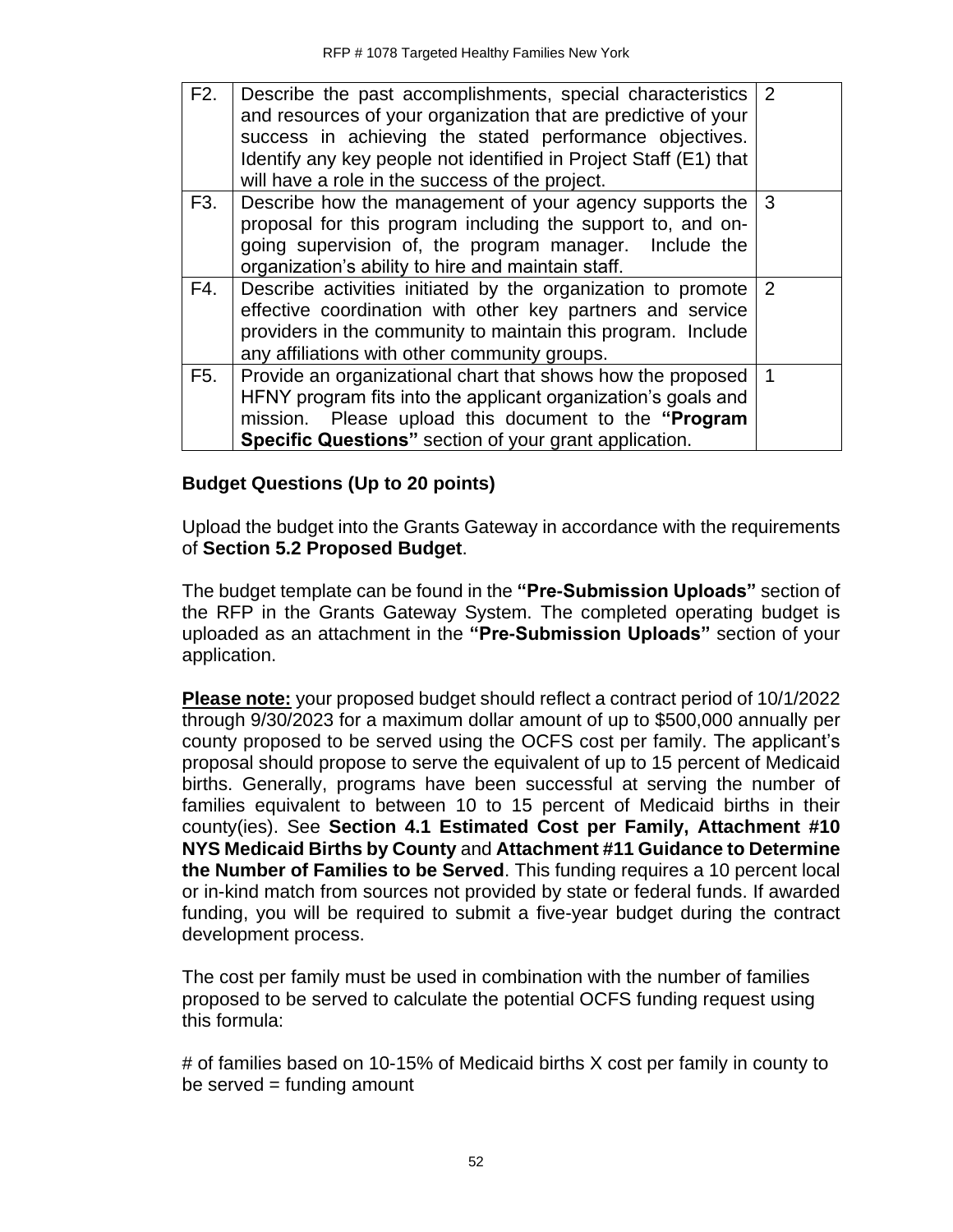Example using data for Chautauqua County: 69 families X \$7,200 = \$496,500

Note that the maximum award is \$500,000 annually per county to be served.

To streamline the contract process, applicants are strongly encouraged to submit budgets that reflect realistic and necessary expenses and that include justifiable and allowable costs only. In addition to completing the budget forms and budget narrative, applicants must respond to the items below.

| No. | Question                                                                                            | <b>Max. Points</b>   |
|-----|-----------------------------------------------------------------------------------------------------|----------------------|
|     | G. Budget Section (Up to 20 points)                                                                 |                      |
| G1. | Demonstrate a clear relationship between funds                                                      | 5                    |
|     | requested, the number of families to be served per                                                  |                      |
|     | county, the OCFS cost per family, the program                                                       |                      |
|     | activities, and performance targets/outcomes. Please                                                |                      |
|     | explain how the amount for each county proposed to be                                               |                      |
|     | served was calculated. If proposing to serve more than                                              |                      |
|     | one county, you should clearly indicate the amount                                                  |                      |
|     | requested for each county. Generally, programs have                                                 |                      |
|     | been successful at serving the number of families                                                   |                      |
|     | equivalent to 10 to 15 percent of Medicaid births in the                                            |                      |
|     | county(ies) to be served. See Section 4.1 Estimated<br>Cost per Family, Attachment #10 NYS Medicaid |                      |
|     | Births by County and Attachment #11 Guidance to                                                     |                      |
|     | Determine the Number of Families to be Served.                                                      |                      |
| G2. | Explain how funds requested are within RFP guidelines,                                              | 5                    |
|     | are sufficient to comply with RFP requirements, and are                                             |                      |
|     | sufficient to operate the program effectively. The budget                                           |                      |
|     | should demonstrate a 1-year period consisting of the first                                          |                      |
|     | year $10/1/2022 - 9/30/2023$ and include the required 10                                            |                      |
|     | percent local or in-kind match from sources not provided                                            |                      |
|     | by state or federal funds.                                                                          |                      |
| G3. | Explain why expenses are realistic, reasonable,                                                     | 5                    |
|     | necessary, allowable, and justified based on an annual                                              |                      |
|     | program plan and the OCFS estimated cost per family                                                 |                      |
|     | in Section 4.1.                                                                                     |                      |
| G4. | Describe how the budget focuses on program expenses                                                 | 5                    |
|     | and direct services rather than administrative costs.                                               |                      |
|     | Administrative costs are limited to 15 percent. If being                                            |                      |
|     | requested, clearly identify the amount of funds being                                               |                      |
|     | proposed for indirect costs, provide a description of the                                           |                      |
|     | expenses, and include the calculation methodology.                                                  |                      |
| G5. | Did you upload the budget into the Grants Gateway in                                                | $\Box$ Yes $\Box$ No |
|     | accordance with the requirements of RFP Section 5.2                                                 |                      |
|     | Proposed Budget? The budget template can be found                                                   |                      |
|     | in the "Pre-Submission Uploads" section of the RFP<br>in the Grants Gateway System. The completed   |                      |
|     |                                                                                                     |                      |
|     | operating budget is uploaded as an attachment in the                                                |                      |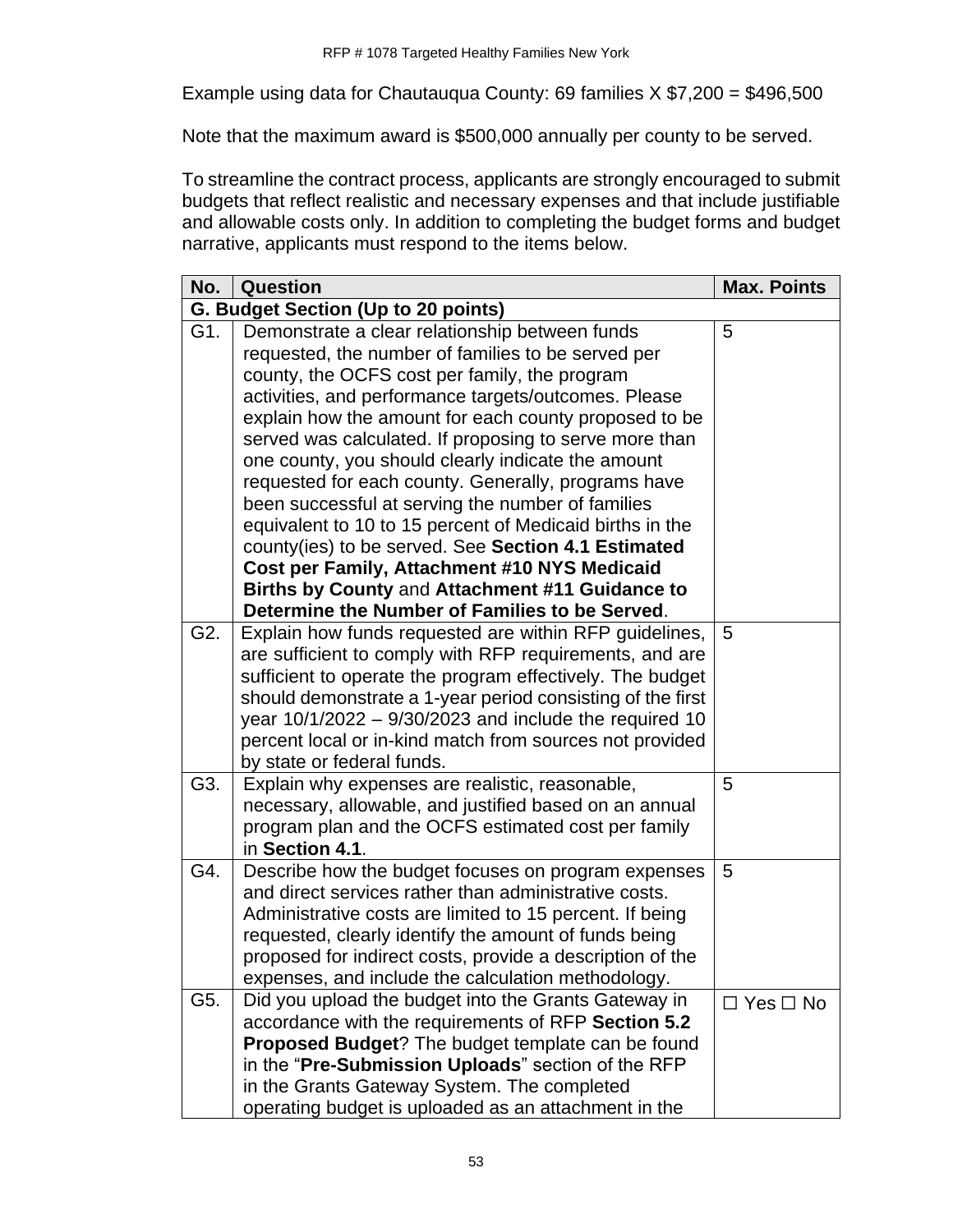|     | "Pre-Submission Uploads" section of your application.                                                                                                                                                                                                                                                                                                                                                                                                                                                        |                        |
|-----|--------------------------------------------------------------------------------------------------------------------------------------------------------------------------------------------------------------------------------------------------------------------------------------------------------------------------------------------------------------------------------------------------------------------------------------------------------------------------------------------------------------|------------------------|
| G6. | Is your proposed budget for a 1-year period consisting of<br>the first year 10/1/22 - 9/30/23 of your proposed project?<br>Additionally, do you understand that programs may apply<br>for up to \$500,000 per year per county proposed to be<br>served by this procurement and should reflect the OCFS<br>cost per family as identified in Attachment #10 Medicaid<br>Births by County? This funding requires a 10 percent<br>local or in-kind match from sources not provided by state<br>or federal funds. | $\Box$ Yes $\Box$ No   |
| G7. | Please indicate the total annual dollar amount in OCFS<br>funds being requested by this proposal for all counties<br>proposed to be served. Enter the nearest whole<br>number. This number should not exceed \$500,000 per<br>year per county to be served.                                                                                                                                                                                                                                                  | <b>Number</b><br>Field |
| G8. | Clearly list the name(s) of the counties proposed to be<br>served by this application and identify the amount of<br>funds requested for each individual county. When added<br>together, the amounts being requested should equal the<br>number provided in G7.                                                                                                                                                                                                                                               | <b>Text Field</b>      |

## **5.5 Proposal Submittal Process**

## **How to Submit a Proposal**

In order to access the online proposal and other required documents such as the attachments, you must be registered and logged into the NYS Grants Gateway system (Gateway) at [https://grantsgateway.ny.gov](https://grantsgateway.ny.gov/) in the user role of either a "Grantee" or a "Grantee contract Signatory." For tutorials (training videos) on using the Grants Gateway to submit proposals and apply for grants, please refer to: [https://grantsmanagement.ny.gov/videos-grant-applicants.](https://grantsmanagement.ny.gov/videos-grant-applicants)

**Note: Only users logged in with the following roles can submit the application for review: (1) Grantee contract Signatory; and, (2) Grantee System Administrator. Proposals must be submitted online via the Grants Gateway by the Deadline for Submission of Proposals indicated in Section 1.2 Calendar of Events of this RFP.**

Please visit the Grants Management website at the following web address: <https://grantsmanagement.ny.gov/> for information on the process.

To find the Request for Proposal, log into the Grants Gateway and from the Welcome Page, click "Browse Now!" under "Browse," then do one of the following:

- Click the link for the opportunity; or
- Search for the opportunity by selecting the Office of Children and Family Services as the "Funding Agency" and pressing the "Search" button.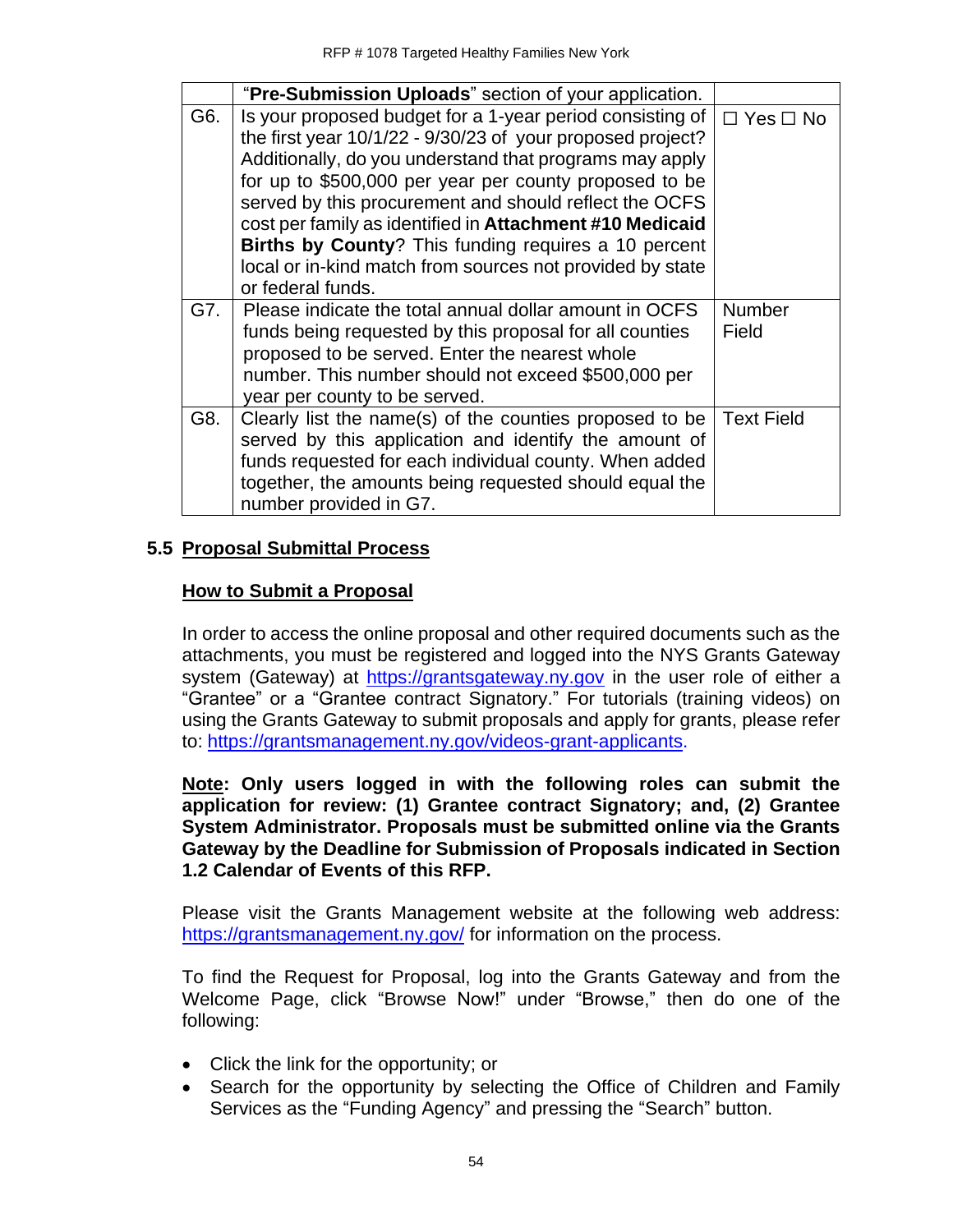Once you locate the solicitation you are looking for, click on the name of that Grant Opportunity, and you will be taken to a summary page called *Grant Opportunity Portal – Grant Opportunity Profile*. You will see a brief description of the opportunity, a link to "View Grant Opportunity" (lower left of screen), or the option to click a link that will take you to the opportunity on an external website (upper middle of screen). Please note that even though you have access to the PDF of the RFP, all responses to the RFP must be answered in the Gateway.

## **Important Note Regarding Proposal Submission**

- Late proposals may not be accepted.
- Proposals must be submitted into the **Gateway only**.
- **Proposals may not be submitted via email, postal delivery, hand delivery, facsimile nor in hard copy format.**

Prospective applicants are **strongly encouraged** to submit their applications well in advance of the **Deadline for Submission of Proposals** indicated in **Section 1.2 Calendar of Events** of this RFP. This will allow sufficient opportunity for the applicant to obtain assistance and take corrective action should there be a technical issue with the submission process. Failure to leave adequate time to address issues identified during the submission process may jeopardize an applicant's ability to submit their application.

# **Helpful Links**

Some helpful links for questions of a technical nature are below. Questions regarding specific opportunities or proposals should be directed to the OCFS contact listed in **Section 1.1 Procurement Contact** on page one of this RFP.

- NYS Grants Gateway: [https://grantsgateway.ny.gov](https://grantsgateway.ny.gov/)
- Grants Management Website:<https://grantsmanagement.ny.gov/>
- Grants Management Videos (includes a document vault tutorial and a grant application tutorial) are available on YouTube: <https://grantsmanagement.ny.gov/videos-grant-applicants>
- Grants Gateway Help Desk: 518-474-5595
- Grants Gateway Email: [grantsgateway@its.ny.gov](mailto:grantsgateway@its.ny.gov) (General inquiries, proposal completion, grants policy, and registration)
- Grants Gateway Technical Help Desk (Agate Software): 1-800-820-1890
- Grants Gateway Technical Email: [helpdesk@agatesoftware.com](mailto:helpdesk@agatesoftware.com) (Technical problems, login and user credential issues, and after-hours help)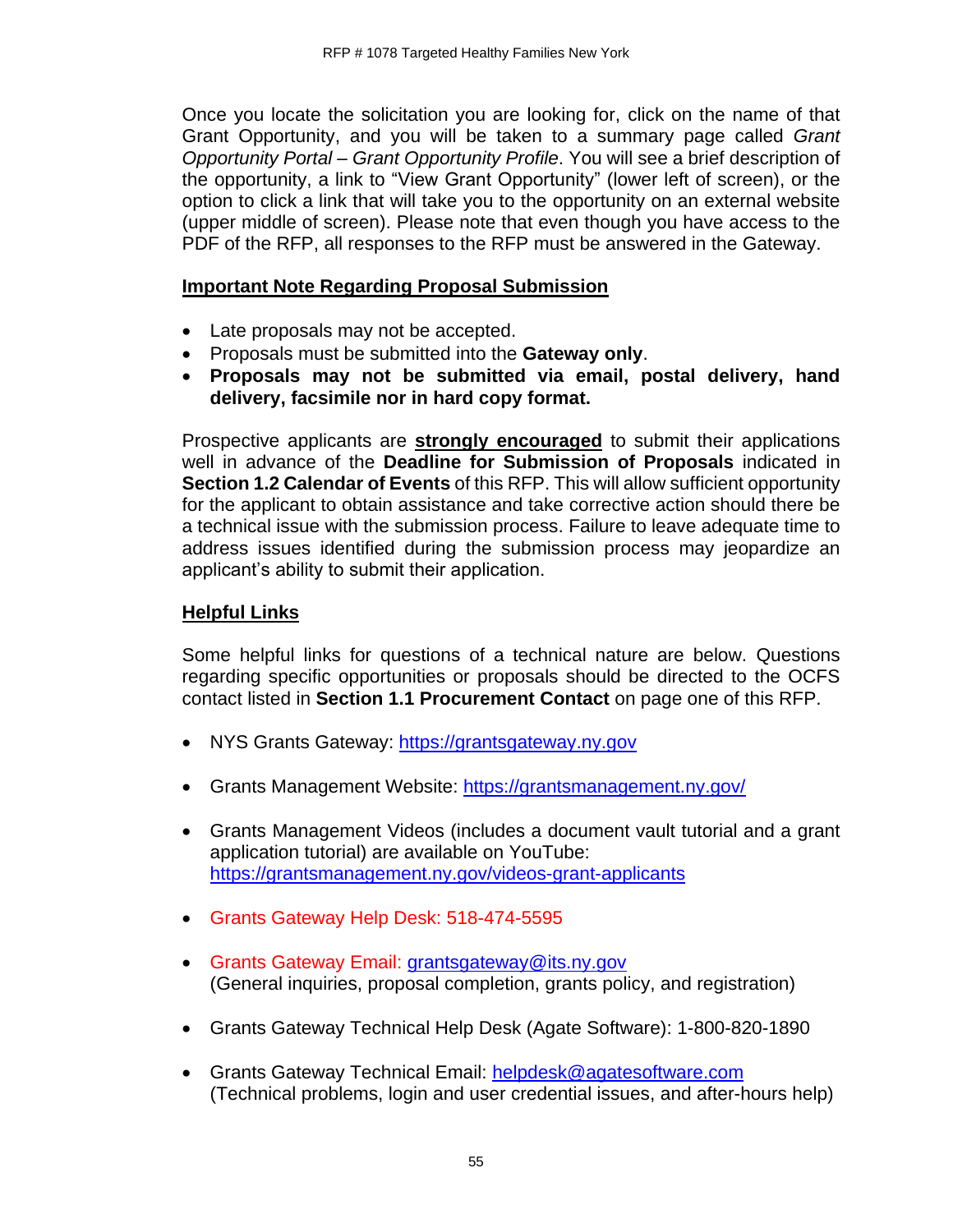The Grants Gateway will always notify applicants of successful submission of an application. If a prospective grantee does not get a successful submission message in the Gateway, it has not successfully submitted an application.

#### **6.0 MINIMUM CRITERIA/EVALUATION PROCESS**

#### **6.1 Minimum Criteria (Pass/Fail Review Criteria)**

Bidders must meet the Minimum Qualifications to submit a Proposal in accordance with **Section 3.1 Minimum Qualifications** and **Section 3.2 Prequalification Process**. Bidders not meeting these requirements will be disqualified from further consideration.

#### **6.2 Evaluation Process**

Applications will be reviewed and scored by trained reviewers using a structured, pre-approved evaluation instrument. The final score will be based on the average of the reviewer scores. Applications that receive a minimum average score of 65 points or more will be considered for funding. Award recommendations will be based on highest scoring applications within the targeted counties listed in this RFP and ranked by final average score.

Annual awards of up to \$500,000 per county will be made.

Awards will be made using existing funds by awarding the highest scoring application and moving down the list. If additional funds become available, awards will be made from the approved but not funded list.

Individual proposals may propose to serve one or more of the targeted counties.

In the event of a tie between two (2) or more proposals, the applicant who proposes to serve the greatest number of high-risk counties, as identified in **Attachment #5**, will be awarded. If proposals remain tied, the applicant who scores higher in **Section 5.1 D Proposed Project Description**, will be awarded. If the proposals remain tied, the applicant who scores higher in **Section 5.1 C Objectives, Tasks, and Performance Measures** will be awarded.

In the event two or more applicants propose serving the same county, the applicant with the highest average score will be selected to serve the county.

OCFS reserves the right to make adjustments to the funding amount requested based on programmatic need, funding availability, geographic distribution of awards, and the total dollar values of all applications receiving a passing score.

#### **6.3 Bonus Points**

Not Applicable.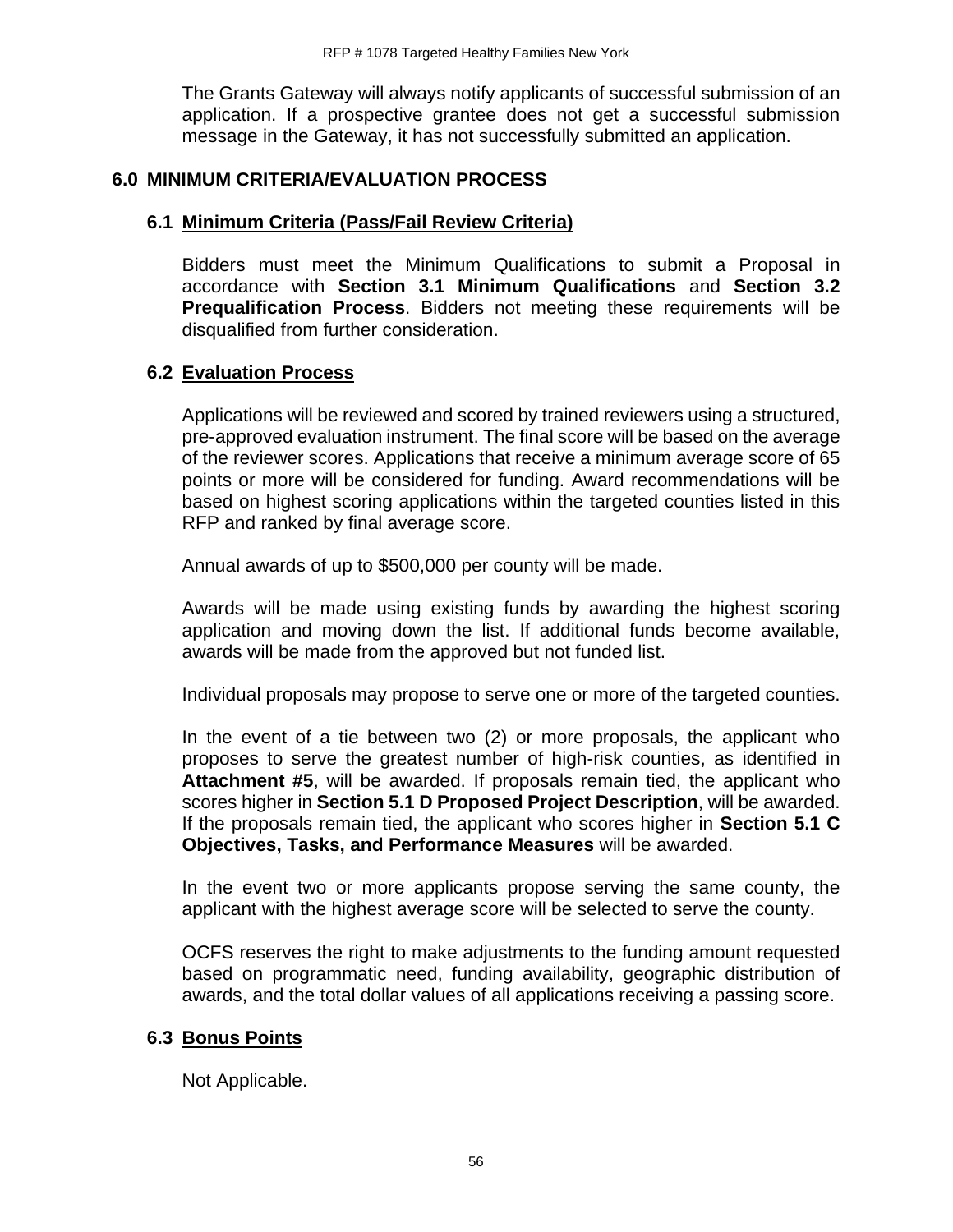## **6.4 OCFS Procedure for Handling Debriefing Requests, Formal Protests and Appeals**

# **A. Applicability**

The intent and purpose of these procedures is to define the debriefing process, as well as the protest and appeal procedures. This includes the steps that must be taken when an interested party challenges a contract award from OCFS. These procedures shall apply to all contract awards made by OCFS.

# **B. Definitions**

- 1. "Interested party" shall mean a participant in the procurement process and those whose participation in the procurement process has been foreclosed by OCFS.
- 2. "contract award" shall mean a written determination from OCFS to an offerer, indicating that OCFS has accepted the offerer's bid or offer.
- 3. "Debriefing" is the practice whereby, upon request of a bidder, OCFS reviews with such bidder the reasons its bid was not selected for an award. OCFS views debriefing as a learning process so that the bidder will be better prepared to participate in future procurements.
- 4. "Formal Protest" shall mean a written challenge to an OCFS contract award.
- 5. "Procurement" shall mean any method used to solicit or establish a contract (e.g., invitation for bid, request for proposal, single/sole source, etc.)
- 6. "Protesting party" is the party who is filing a protest to the bid, contract award or other aspect of procurement.
- 7. "Formal protest determination" shall mean the determination of a formal protest by OCFS' deputy commissioner for administration of OCFS or his or her designee.
- 8. "Decision after appeal" shall mean the decision on the appeal of a formal protest by OCFS' commissioner or his or her designee.

# **C. Debriefing Request**

In accordance with section 163 of the NY State Finance Law, OCFS must, upon request, provide a debriefing to any unsuccessful offerer that responded to the RFP, regarding the reasons that the proposal or bid submitted by the unsuccessful offerer was not selected for an award.

- 1. OCFS will provide notice in writing or electronically to all unsuccessful offerers that the offerer will not receive a funded award under the RFP. An unsuccessful offerer wanting a debriefing must request a debriefing in writing, within fifteen calendar days of receiving the notice from OCFS that the offerer's proposal did not result in an award.
- 2. When OCFS receives of a timely written request from the unsuccessful offerer, will schedule the debriefing to occur within a reasonable period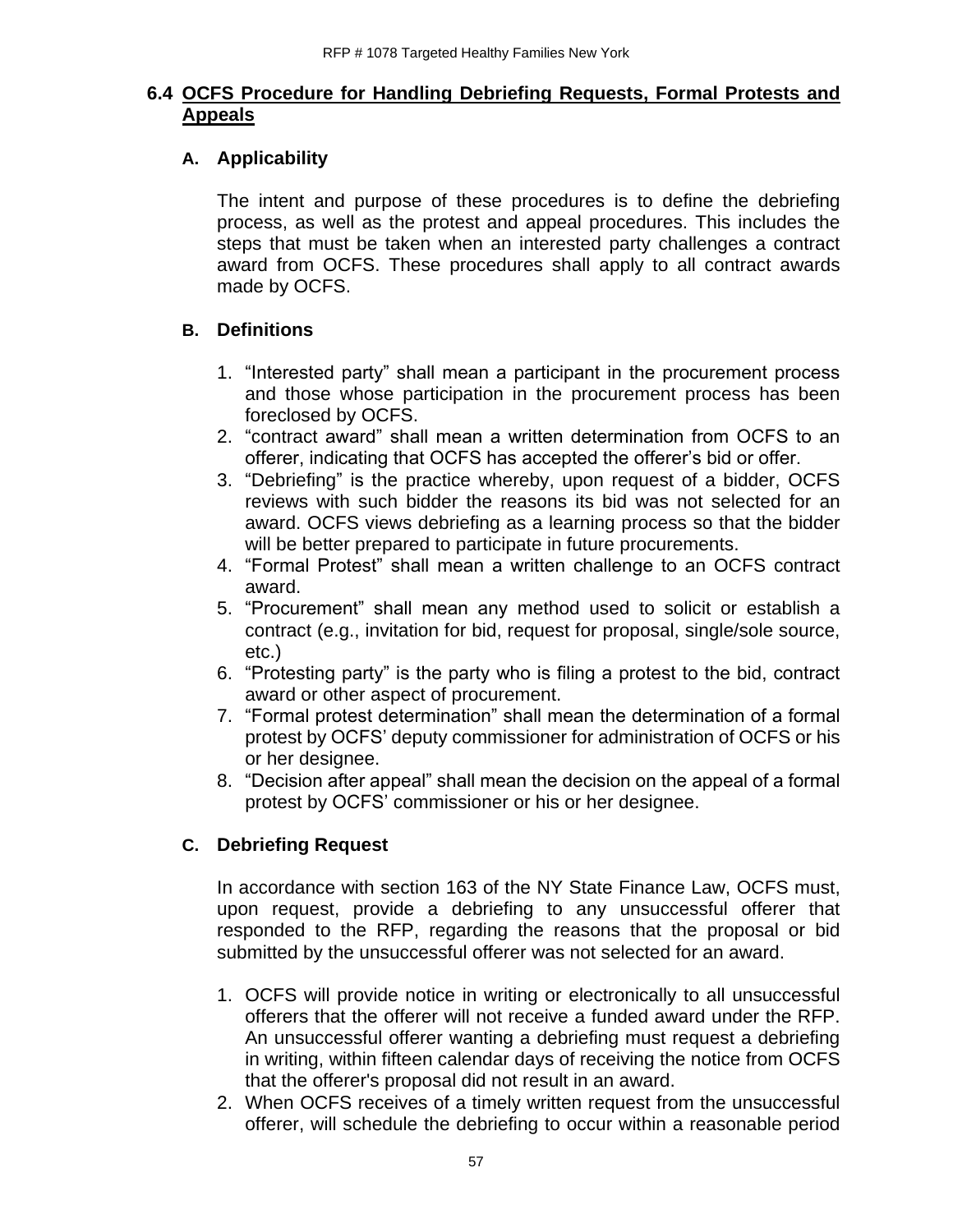of time. Debriefings will be conducted in-person, unless OCFS and the offerer mutually agree to utilize other means, including, but not limited to, telephone, video-conferencing or other types of electronic communications.

3. Such debriefing will include: (a) the reasons that the proposal, bid or offer submitted by the unsuccessful offerer was not selected for an award; (b) the qualitative and quantitative analysis employed by OCFS in assessing the relative merits of the proposals, bids or offers; (c) the application of the selection criteria to the unsuccessful offerer's proposal; and (d) when the debriefing is held after the final award, the reasons for the selection of the winning proposal, bid or offer. The debriefing will also provide, to the extent practicable, general advice and guidance to the unsuccessful offerer concerning potential ways for their future proposals, bids or offers to be more responsive.

# **D. Formal Protest and Appeal Procedure**

Any interested party who believes that they have been treated unfairly in the application, evaluation, bid award, or contract award phases of the procurement, may present a formal protest to OCFS and request administrative relief concerning such action.

1. Submission of Bid or Award Protests

Formal protests **must** be in writing and received by OCFS within five business days after the protesting party knows or should have known of the facts that constitute the basis of the formal protest.

In addition, formal protests concerning a pending contract award **must** be in writing and received by OCFS within 10 business days from notice of award/non-award or, if a debriefing was requested by the interested party, within five business days from the date the debriefing was held (whichever is later).

Formal protests will not be accepted by OCFS concerning a contract award after the contract between OCFS and the offerer who received the contract award has been approved by the NYS Office of the State Comptroller (OSC).

## 2. Review and Formal Protest Determination

a. Formal protests must be filed with the OCFS deputy commissioner for administration. Any protests filed with the OCFS program division responsible for the procurement will be forwarded to the deputy commissioner for administration. Copies of all formal protests will be provided by the deputy commissioner for administration to the OCFS Division of Legal Affairs and other necessary parties within OCFS, as determined by the deputy commissioner for administration.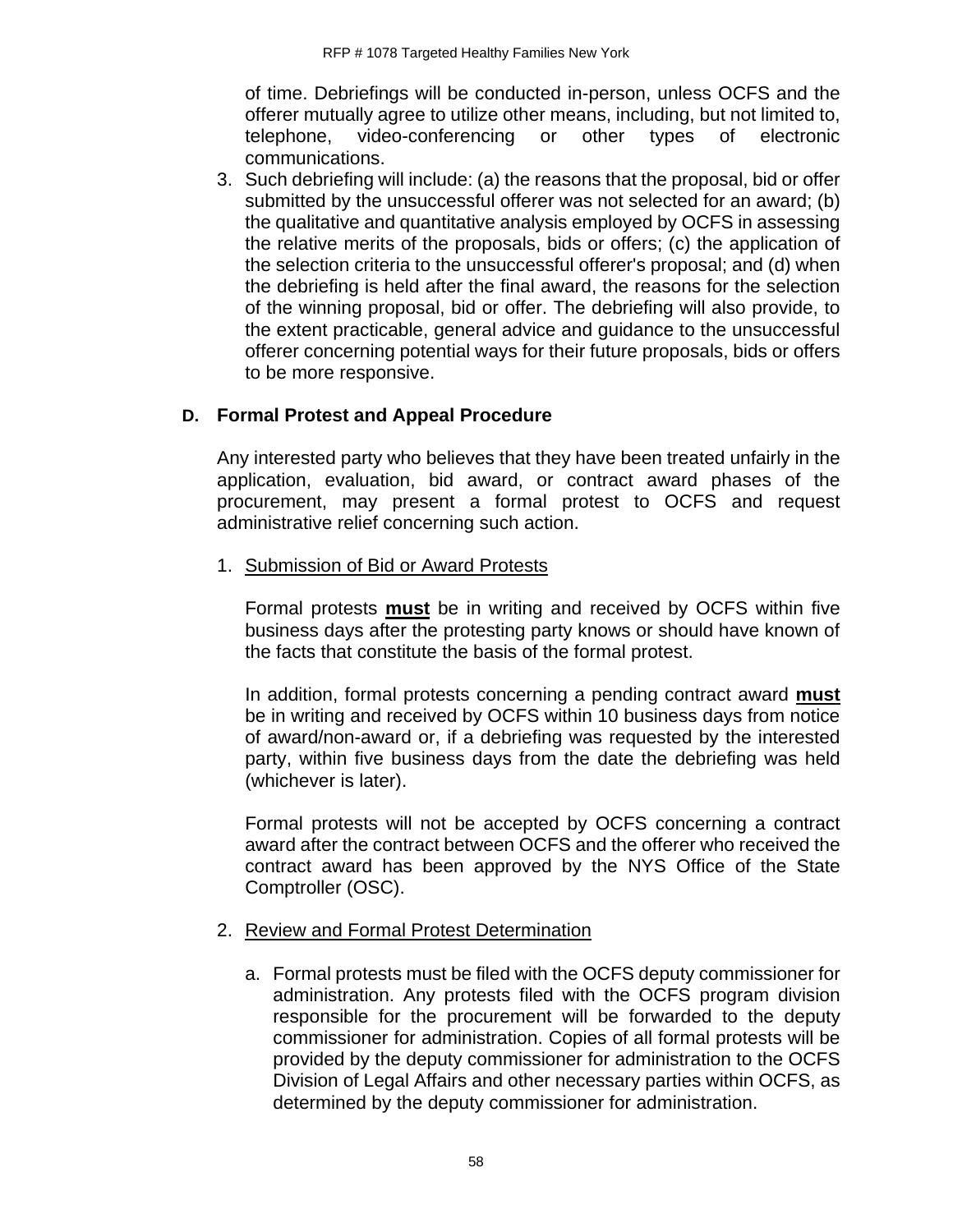- b. Formal protests shall be resolved through written correspondence; however, either the protesting party or OCFS may request a meeting to discuss a formal protest. Where further formal resolution is required, the program division responsible for the procurement may designate a state employee not involved in the procurement ("designee") to determine and undertake the initial attempted resolution or settlement of any formal protest.
- c. The OCFS program division responsible for the procurement will conduct a review of the records involved in the formal protest, and provide a memorandum to the deputy commissioner for administration or the deputy commissioner's designee summarizing the facts, an analysis of the substance of the protest, and a preliminary recommendation including: (a) an evaluation of the findings and recommendations, (b) the materials presented by the protesting party and/or any materials required of or submitted by other bidders, (c) the results of any consultation with the OCFS Division of Legal Affairs, and (d) a draft response to the formal protest.
- d. The OCFS deputy commissioner for administration or his or her designee shall hear and make a formal protest determination on all formal protests. A copy of the formal protest determination, stating the reason(s) upon which it is based and informing the protesting party of the right to appeal an unfavorable decision to the OCFS commissioner, shall be sent to the protesting party or its agent within 30 business days of receiving the formal protest, except that upon notice to the protesting party, OCFS may extend such period. The formal protest determination will be recorded and included in the procurement record, or otherwise forwarded to the OSC.
- 3. Appeal of Formal Protest Determination
	- a. If the protesting party is not satisfied with the formal protest determination, the protesting party **must** submit a written notice of appeal to OCFS' commissioner no more than 15 business days after the date the formal protest determination is sent to the protesting party.
	- b. The commissioner or his or her designee shall review the formal protest documentation and make a decision on all appeals.
	- c. An appeal may not introduce new facts unless responding to facts or issues unknown to the protesting party before the formal protest determination.
- 4. Reservation of Rights and Responsibilities of OCFS
	- a. OCFS reserves the right to waive or extend the time requirements for protest submissions, decisions and appeals herein prescribed when,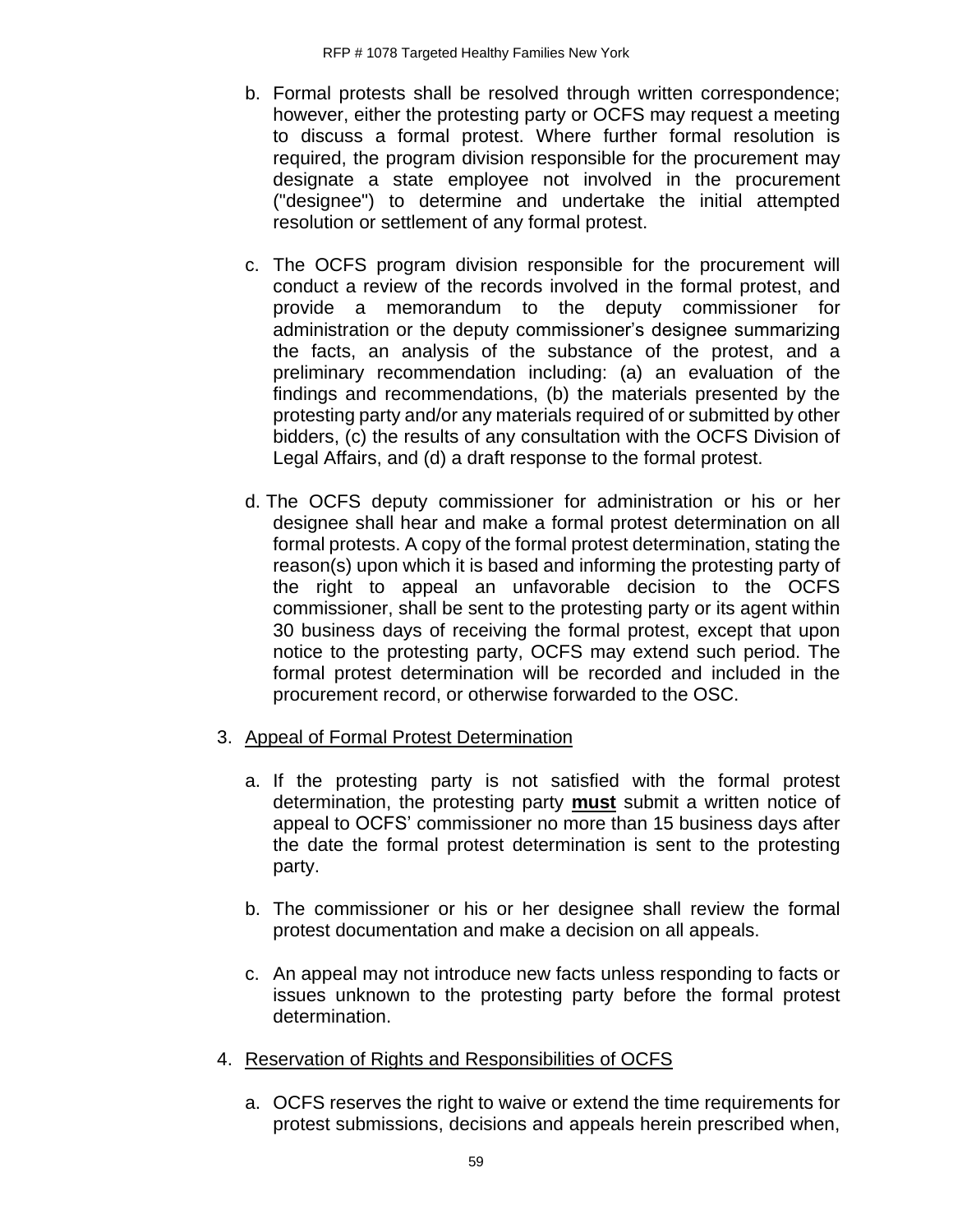in its sole judgment, circumstances so warrant to serve the best interests of the state.

- b. If OCFS determines that there are compelling circumstances, including the need to proceed immediately with contract award and development of final contracts in the best interests of the state, then these protest procedures may be suspended, and such determination shall be documented in the procurement record.
- c. OCFS will consider all information relevant to the protest, and may, at its discretion, suspend, modify, or cancel the protested procurement action, including solicitation of bids, or withdraw the recommendation of contract award before issuance of a formal protest decision.
- d. Unless a determination is made to suspend, modify or cancel the protested procurement action, or withdraw the recommendation of contract award, OCFS will continue procurement and contract award activity before the formal protest determination. The receipt of a formal protest will not otherwise stop action on the procurement and award of the contract(s) or on development of final contracts.
	- i. The procurement record and awarded contract(s) will be forwarded to OSC, and a notice of the receipt of a formal protest and any appeal will be included in the procurement record. If a formal protest determination, or a decision after appeal, has been reached before transmittal of the procurement record and the contract(s) to OSC, a copy of the formal protest determination or decision after appeal will be included in the procurement record and with the contract(s).
	- ii. If a formal protest determination or decision after appeal is made after the transmittal of the procurement record and contract(s) to OSC, but before OSC approval, a copy of the formal protest determination or decision after appeal will be forwarded to OSC when issued, along with a letter either: a) confirming the original OCFS recommendation for award(s); b) modifying the proposed award recommendation; or c) withdrawing the original award recommendation.
	- iii. All records related to formal protests and appeals shall be retained for at least one year following resolution of the formal protest. All other records concerning the procurement shall be retained according to the applicable requirements for records retention.

## **E. Appeal to the Office of the State Comptroller**

If the protesting party is still not satisfied with the result of its protest after conclusion of the formal protest and appeal procedure described above, the protesting party may file a written appeal with the OSC within ten business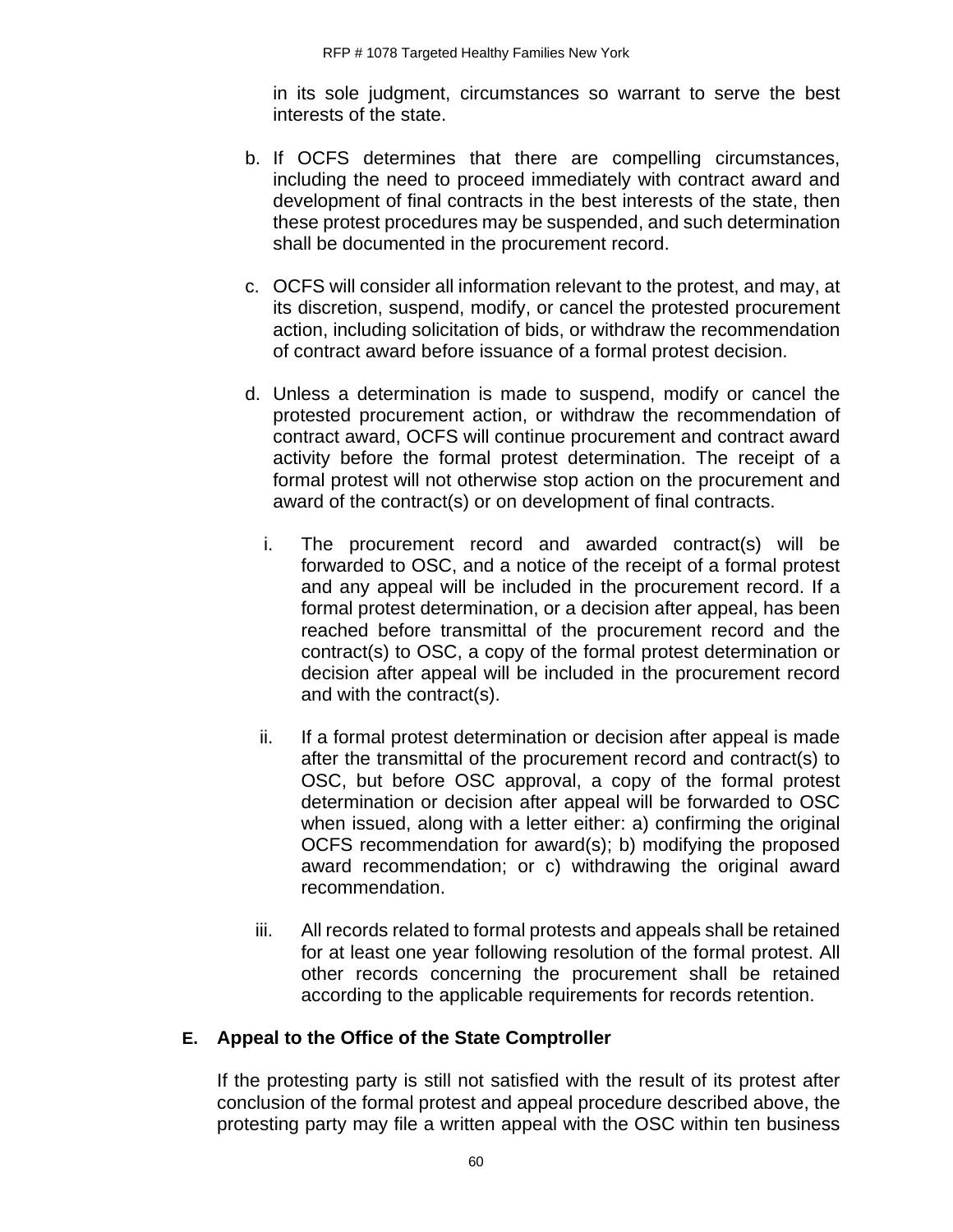days of the date the protesting party received OCFS's protest determination. An appeal to the OSC's Bureau of contracts must be in writing and must contain the specific factual and/or legal allegations setting forth the basis upon which the protesting party challenges the contract award by OCFS. Such appeal must be filed with the director of the Bureau of contracts at the NYS Office of the State Comptroller, 110 State Street, 11<sup>th</sup> Floor, Albany, NY 12236.

# **7.0 MANDATORY CONTRACTING REQUIREMENTS**

# **7.1 Contract Readiness**

New York State's Prompt contracting laws require all state agencies to complete contract development and the signatory process within statutorily prescribed time frames. Awardees must be available and prepared to respond within the required time frames. If selected, awardees may be required to travel to Rensselaer, New York for contract development and will be expected to cover the costs of that travel. OCFS may rescind the awards of awardees who cannot satisfactorily complete the contracting process in order to commence services by the anticipated contract start date.

# **7.2 Standard contract Language**

The terms and conditions for all funded projects are specified in a detailed contract that must be signed by OCFS and approved by the New York State Office of the Attorney General (OAG) and the OSC before payments may be made. Contractor obligations or expenditures before the contract start date shall not be reimbursed. This RFP includes all relevant contract terms and conditions, which can be found in Section 8: CONTRACT DOCUMENTS. Upon contract award and completion of negotiations, OCFS will send successful awardees the complete contract for development and signature before submitting it to the OAG and to OSC for approval.

## **7.3 Workers' Compensation Insurance and Disability Benefits Coverage**

Sections 57 and 220 of the Workers' Compensation Law (WCL) and section 142 of the State Finance Law require that businesses contracting with New York State have and maintain and provide evidence of appropriate workers' compensation and disability benefits insurance coverage. If an award is made from this RFP, updated proof of coverage must be provided during contract development. Failure to submit the proof will delay the contract development process, and may result in the award being rescinded. Municipalities are not required to show proof of coverage.

## **Please note: The ACCORD form is not acceptable proof of Workers' Compensation or Disability Insurance coverage.**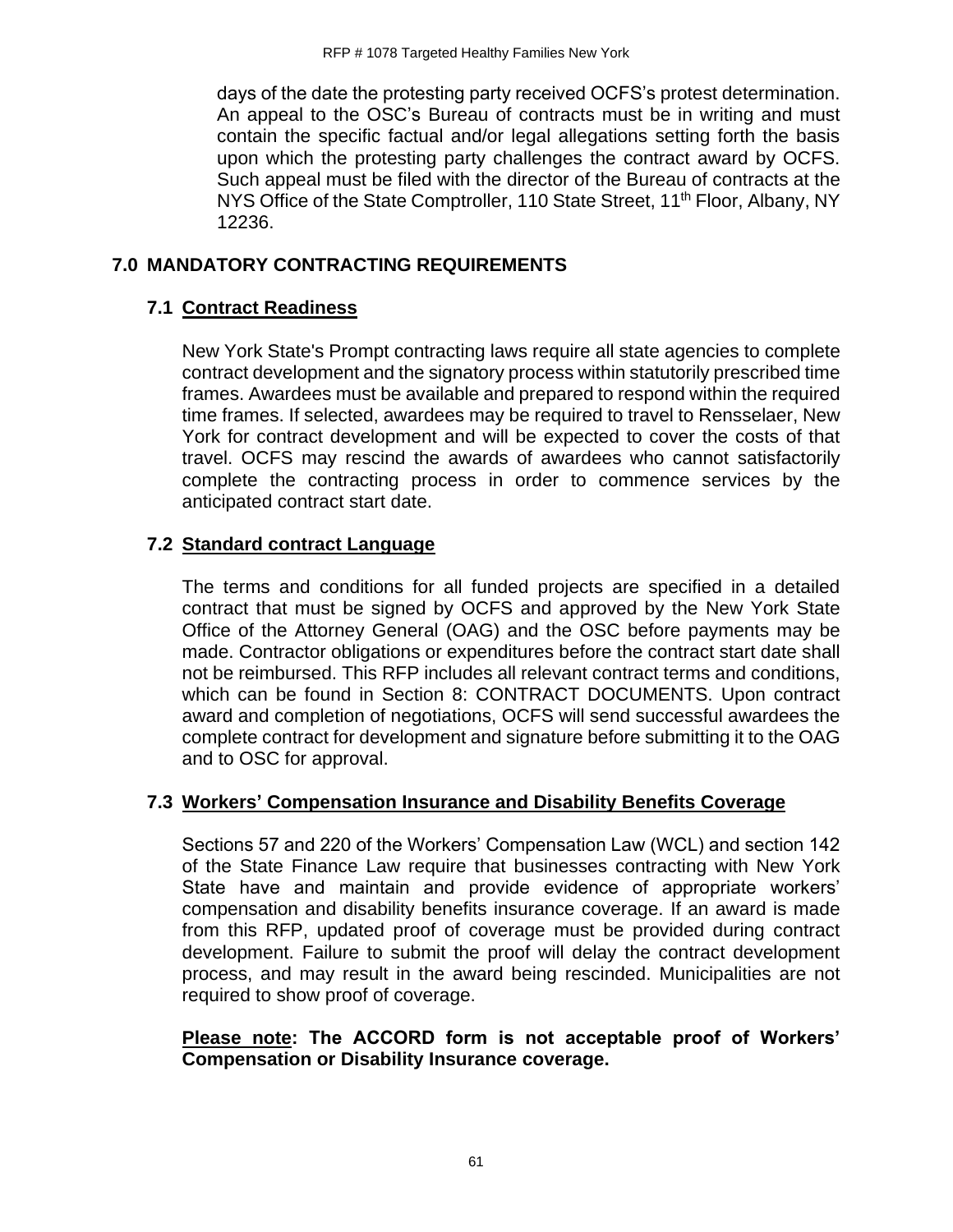## **1. Proof of Workers' Compensation Coverage**

To comply with coverage provisions of the WCL, the Workers' Compensation Board requires that a business seeking to enter into a state contract, or contract renewal, submit appropriate proof of coverage to the state contracting entity issuing the contract. To prove the awardee has appropriate workers' compensation insurance coverage, submit ONE of the following four forms: [http//www.wcb.ny.gov/content/main/forms/AllForms.jsp](http://www.wcb.ny.gov/content/main/forms/AllForms.jsp)

- **Form C-105.2** *Certificate of Workers' Compensation Insurance* issued by private insurance carriers, or **Form U-26.3** issued by the State Insurance Fund<sup>3</sup>[;](https://www.osc.state.ny.us/agencies/guide/MyWebHelp/Content/XI/18/G.htm#3) or
- **Form SI-1[2](https://www.osc.state.ny.us/agencies/guide/MyWebHelp/Content/XI/18/G.htm#4)**<sup>4</sup> *Certificate of Workers' Compensation Self-Insurance*; or **Form GSI-105.[2](https://www.osc.state.ny.us/agencies/guide/MyWebHelp/Content/XI/18/G.htm#5)**<sup>5</sup> *Certificate of Participation in Workers' Compensation Group Self-Insurance*; or
- **CE-20[0](https://www.osc.state.ny.us/agencies/guide/MyWebHelp/Content/XI/18/G.htm#6)**<sup>6</sup> *Certificate of Attestation of Exemption* from New York State Workers' Compensation and/or Disability and Paid Family Leave Benefits coverage.

# **2. Proof of Disability Benefits Coverage**

To comply with coverage provisions of the WCL regarding disability benefits, the Workers' Compensation Board requires that a business seeking to enter into a state contract, or contract renewal, submit appropriate proof of coverage to the state contracting entity issuing the contract. To prove the awardee has appropriate disability benefits insurance coverage, submit ONE of these three forms: [http//www.wcb.ny.gov/content/main/forms/AllForms.jsp](http://www.wcb.ny.gov/content/main/forms/AllForms.jsp)

- **Form DB-120.[1](https://www.osc.state.ny.us/agencies/guide/MyWebHelp/Content/XI/18/G.htm#3)**<sup>3</sup> *Certificate of Disability Benefits Insurance*; or
- **Form DB**-**120.2** *Certificate of Participation in Disability Benefits Group Insurance;* or
- **Form DB-15[5](https://www.osc.state.ny.us/agencies/guide/MyWebHelp/Content/XI/18/G.htm#7)**<sup>7</sup> *Certificate of Disability Benefits Self-Insurance*; or
- **CE-20[0](https://www.osc.state.ny.us/agencies/guide/MyWebHelp/Content/XI/18/G.htm#6)**<sup>6</sup> *Certificate of Attestation of Exemption* from New York State Workers' Compensation and/or Disability Benefits Coverage.

## **7.4 Confidentiality and Awardee, contractor, Employee and Volunteer Background Checks**

OCFS is responsible for maintaining the safety of the youth served by OCFS programs.

**7.4.1 Confidentiality** - New York State law requires that any client identifiable information be kept confidential. Any awardee, or contractor, employee or volunteer of the awardee, who will be provided with confidential information of recipients served by the awardee must complete and sign form OCFS-4715, *[Confidentiality Non-Disclosure Agreement](https://ocfs.ny.gov/forms/ocfs/OCFS-4715.docx)*. This form must be completed before the start date of the contract and before any such awardee, contractor, employee or volunteer is permitted access to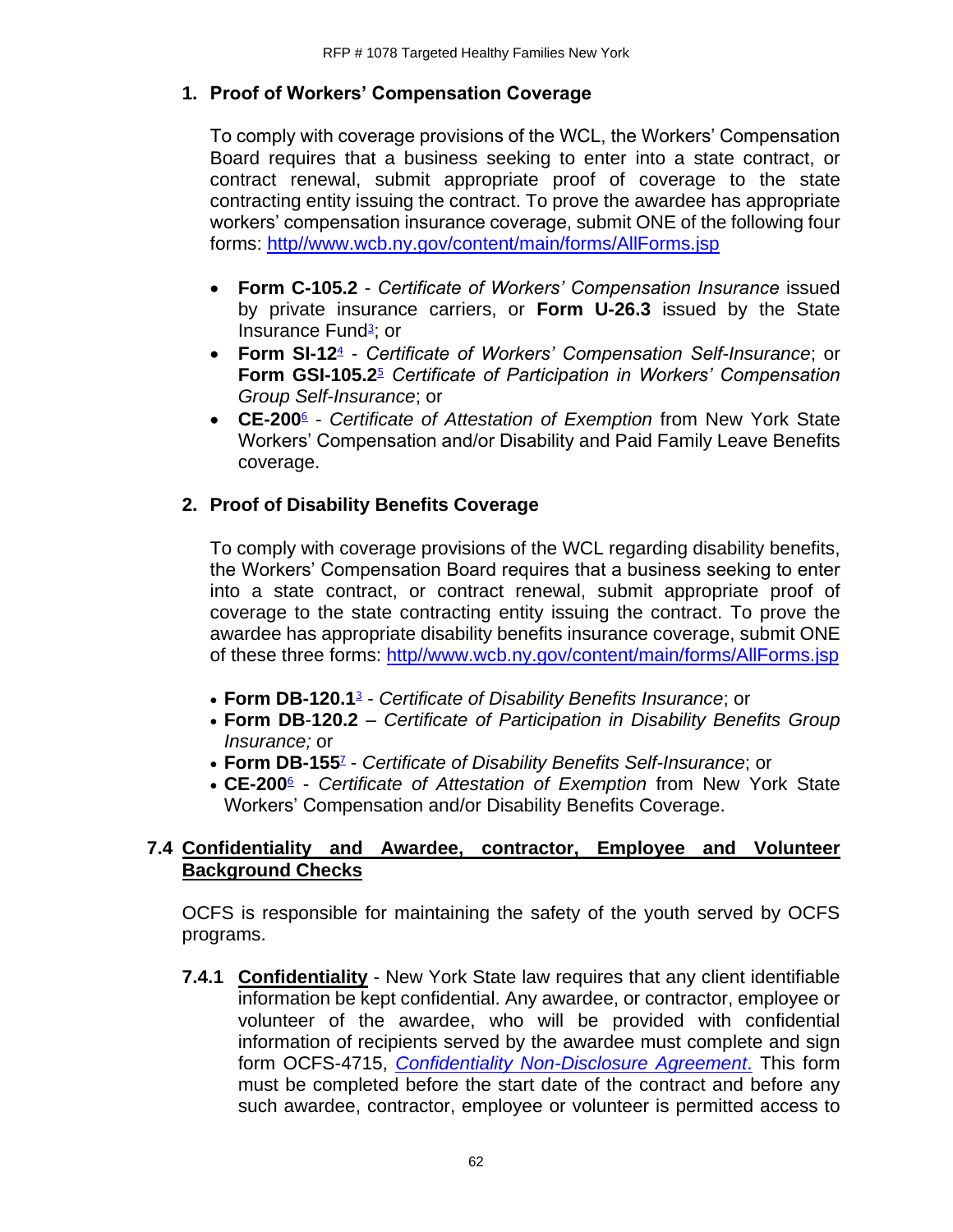youth served by an awardee or to any financial or client identifiable information concerning such youth. For additional information see Attachment A-1, **Section 7 Confidentiality and Protection of Human Subjects**, located at the link to a standard contract listed in section 7.2 above.

**7.4.2 Criminal History Background Checks** - Any awardee, or contractor, employee or volunteer of the awardee, who will have the potential for regular and substantial contact with youth in care or receiving residential services must be subject to background screening before hire or utilization in a position paid through this award. The screening must include a review of individuals' backgrounds through the following three services: New York State Justice Center for the Protection of Persons with Special Needs Staff Exclusion List (SEL), New York Statewide Central Register of Child Abuse and Maltreatment (SCR); and a criminal history background check via a vendor that will submit information to both the division of criminal justice services and the federal bureau of investigation. Additional information regarding all three services will be provided upon the grant of an award. Please note that the grant of an award may be negatively impacted if background checks reveal that an individual proposed to provide services is on the SEL, is the subject of any indicated reports of child abuse and maltreatment, or has convictions for one or more prior criminal offenses. Awardees are responsible for notifying OCFS if a background check reveals that a contractor, employee or volunteer of the awardee proposed to provide services has a criminal history. Any criminal history revealed as a result of such screening will be evaluated by OCFS pursuant to Correction Law Article 23-A, section 752 on a case-by-case basis taking into consideration the duties of the position and those factors set forth in Correction Law Article 23-A, section 753. OCFS will evaluate the results of the screening in accordance with Correction Law Article 23- A and notify the awardee of its determination.

## **7.5 Charities Registration (not-for-profit corporations only)**

Not-for-profit vendors must be registered with the New York State Office of the Attorney General as a charitable organization, and the registration must be up to date at the time of contracting. Vendors must be sure all their documents are upto-date and comply with the vendor responsibility requirements as outlined below. To determine the status of your charity's registration information, contact: [https://www.charitiesnys.com/RegistrySearch/search\\_charities.jsp](https://www.charitiesnys.com/RegistrySearch/search_charities.jsp)

# **7.6 Federal Requirements (if federally funded)**

See Attachment A-2, *Federal Assurances and Certifications*, which is in the Master contract for Grants and is referenced in **Section 8.0 CONTRACT DOCUMENTS**.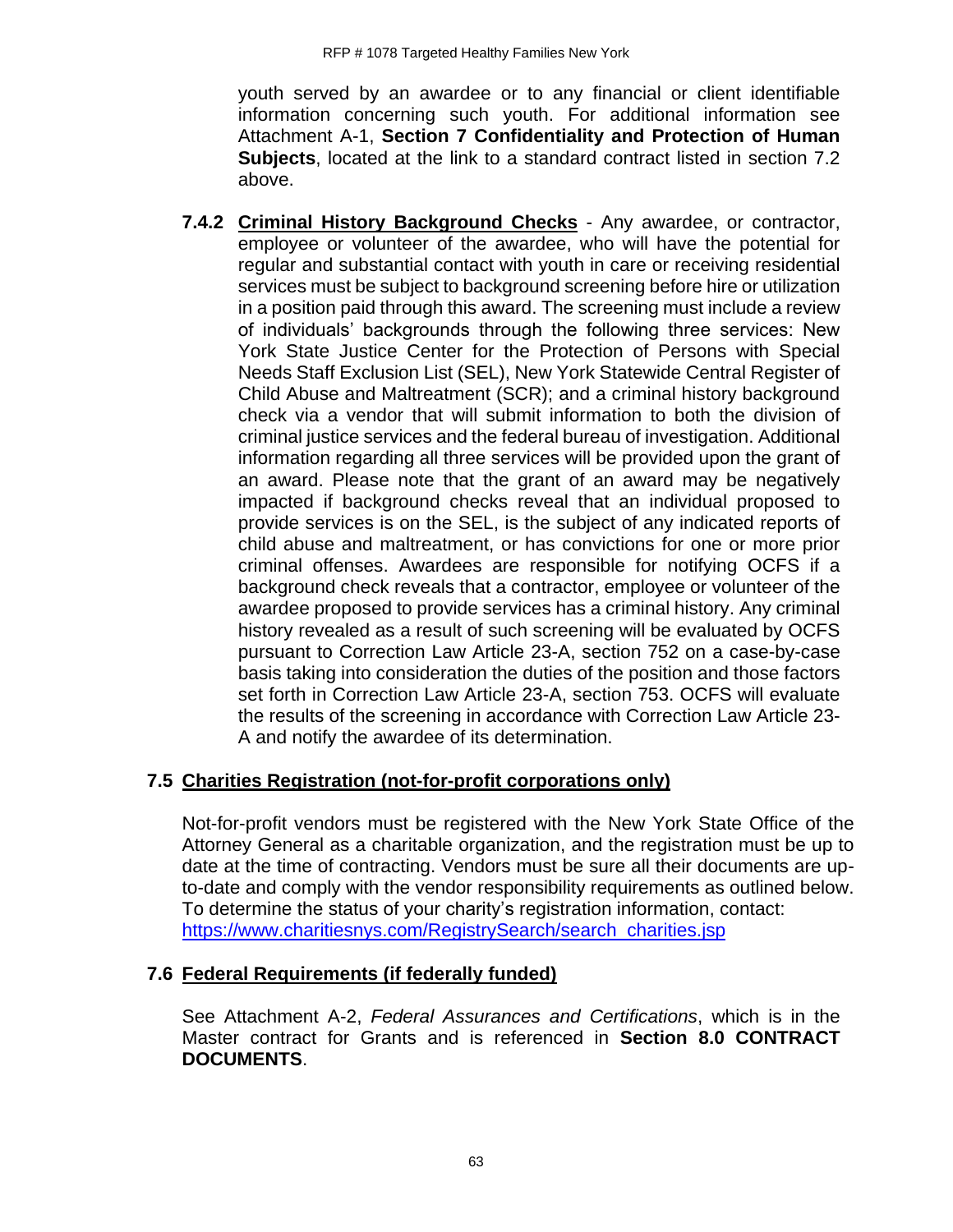## **7.7 Required Electronic Payments and Substitute Form W-9**

The Governor's Office of Taxpayer Accountability has issued a directive that all state agency and state authority contracts, grants and purchase orders executed after February 28, 2010 shall require vendors, contractors, and grantees to accept electronic payment (e-pay).

As New York State proceeds with implementing the new Statewide Financial System (SFS), the OSC is preparing a centralized vendor file. To assist OSC in this project, vendors are directed to provide a *Substitute Form W-9* which includes the taxpayer identification number, business name, and business contact person. This data is critical to ensure that the vendor file contains the information state agencies need to contract with and pay vendors.

Please note that the contractor payee name and address provided to OSC for the epay program must match exactly the contractor's name and address contained in the contractor's contract with OCFS. If these do not match, then a check is printed and mailed to the payee. Note that limited exemptions may be granted for extenuating circumstances.

Vendors should file a *Substitute Form W-9* with their Electronic Payment Authorization form.

Further information concerning these requirements, including forms and contacts for questions, can be found at the following links:

[https://www.osc.state.ny.us/epay/ac3243s\\_fe.pdf](https://www.osc.state.ny.us/epay/ac3243s_fe.pdf) <http://www.osc.state.ny.us/agencies/guide/MyWebHelp/> (Guide to Financial Operations)

## **7.8 Iran Divestment Act**

By submitting a bid in response to this solicitation or by assuming the responsibility of a contract awarded hereunder, bidder/contractor (or any assignee) certifies that it is not on the "Prohibited Entities List," as defined by the *Entities Determined To Be Non-Responsive Bidders/Offerers Pursuant to The New York State Iran Divestment Act of 2012* (the Act), which is posted on the OGS website at <http://www.ogs.ny.gov/about/regs/docs/ListofEntities.pdf> and further certifies that it will not utilize on such contract any subcontractor that is identified on the "Prohibited Entities List." Bidder/contractor is advised that should it seek to renew or extend a contract awarded in response to the solicitation, it must provide the same certification at the time the contract is renewed or extended.

During the term of the contract, should OCFS receive information that a person (as defined in State Finance Law §165-a) is in violation of the above-referenced certifications, OCFS will review such information and offer the person an opportunity to respond. If the person fails to demonstrate that it has ceased engagement in the investment activity that is in violation of the Act within 90 days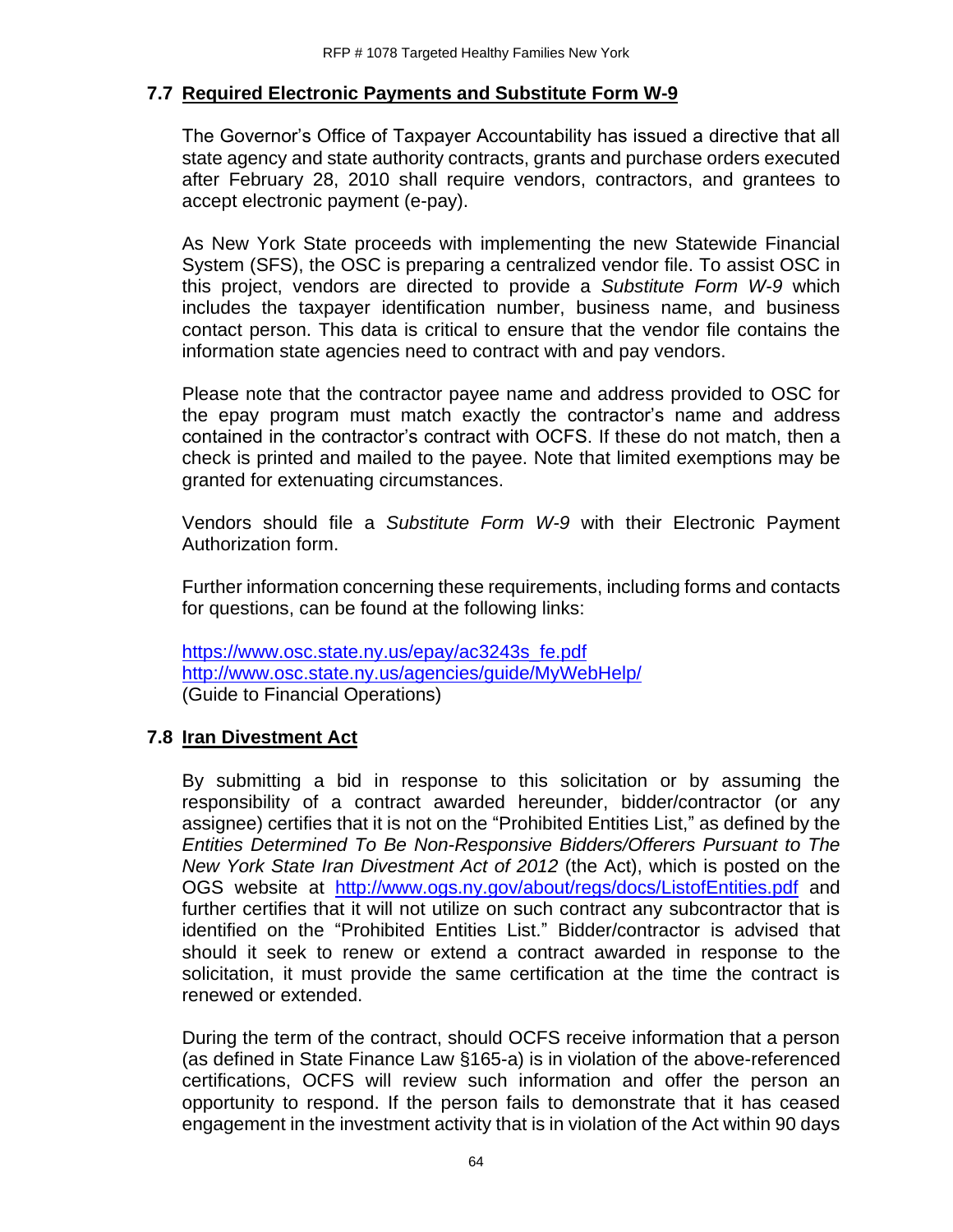after the determination of such violation, then OCFS shall take such action as may be appropriate and provided for by law, rule, or contract, including, but not limited to, seeking compliance, recovering damages, terminating the contract and/or declaring the contractor in default.

OCFS reserves the right to reject any bid, request for assignment, renewal or extension for an entity that appears on the Prohibited Entities List before the award, assignment, renewal or extension of a contract and to pursue a responsibility review with respect to any entity that is awarded a contract and appears on the "Prohibited Entities List" after contract award.

## **7.9 Statewide Financial System**

Recipients of grant awards must also be registered in the New York Statewide Financial System (SFS) Central Vendor Registry File and provide their identification number at the time of contracting. To register and for additional information on the vendor file, visit:

<https://www.osc.state.ny.us/vendors/vendorselfservicesystem.htm>

## **7.10 Minority and Women-Owned Business Enterprises (MWBE) – Equal Employment Opportunity (EEO) - Requirements and Procedures**

**This section outlines contractor requirements and procedures for business participation opportunities for New York State-certified Minority and Women-Owned Business Enterprises (MWBE) and Equal Employment Opportunities (EEO) for minority group members and women. All forms can be found** [here](https://ocfs.ny.gov/main/documents/docs.asp?document_type=1&category_number=44)**.**

### **7.10.1 New York State Executive Law (Article 15-A)**

Pursuant to New York State Executive Law Article 15-A and Parts 140- 145 of Title 5 of the New York Codes, Rules and Regulations OCFS is required to promote opportunities for the maximum feasible participation of New York State-certified Minority and Women-owned Business Enterprises (MWBE) and the employment of minority group members and women in the performance of OCFS contracts.

## **7.10.2 MWBE Business Participation Opportunities – OCFS Established Goals**

For purposes of this solicitation, OCFS hereby establishes an overall goal of **30** percent for MWBE participation, **15** percent for New York State-certified Minority-Owned Business Enterprise ("MBE") participation and **15** percent for New York State-certified Women-Owned Business Enterprise ("WBE") participation (based on the current availability of MBEs and WBEs). A contractor ("contractor") on any contract resulting from this procurement ("contract") must document its good faith efforts to provide meaningful participation by MWBE as subcontractors and suppliers in the performance of the contract. To that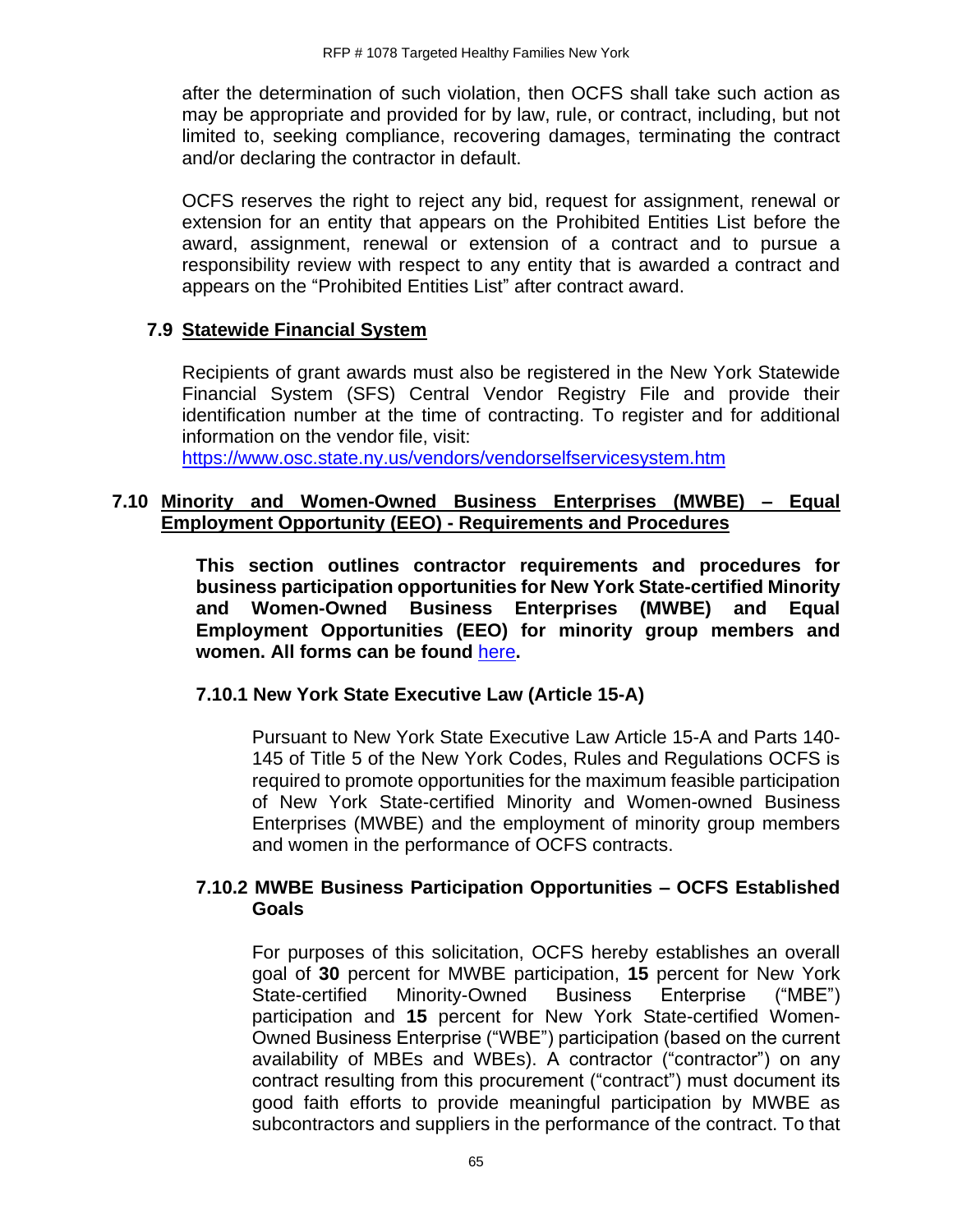end, by submitting a response to this RFP, the respondent agrees that OCFS may withhold payment pursuant to any contract awarded as a result of this RFP pending receipt of the required MWBE documentation. The directory of MWBE can be viewed at: [https://ny.newnycontracts.com.](https://ny.newnycontracts.com/) For guidance on how OCFS will evaluate a contractor's "good faith efforts," refer to 5 NYCRR § 142.8.

The respondent understands that only sums paid to MWBE for the performance of a commercially useful function, as that term is defined in 5 NYCRR § 140.1, may be applied towards the achievement of the applicable MWBE participation goal. The portion of a contract with an MWBE serving as a broker that shall be deemed to represent the commercially useful function performed by the MWBE shall be 25% of the total value of the contract.

## **7.10.3 Contract Compliance**

In accordance with 5 NYCRR § 142.13, the respondent further acknowledges that if it is found to have willfully and intentionally failed to comply with the MWBE participation goals set forth in a contract resulting from this RFP, such finding constitutes a breach of contract and OCFS may withhold payment as liquidated damages.

Such liquidated damages shall be calculated as an amount equaling the difference between: (1) all sums identified for payment to MWBE had the contractor achieved the contractual MWBE goals; and (2) all sums actually paid to MWBE for work performed or materials supplied under the contract.

By submitting a bid or proposal, a respondent agrees to demonstrate its good faith efforts to achieve the applicable MWBE participation goals by submitting evidence thereof through the New York State contract System (NYSCS), which can be viewed at [https://ny.newnycontracts.com,](https://ny.newnycontracts.com/) provided, however, that a respondent may arrange to provide such evidence via a nonelectronic method by contacting OCFS.

Additionally, a respondent will be required to submit the following documents and information as evidence of compliance with the foregoing:

A. An MWBE Utilization Plan with their bid or proposal. Any modifications or changes to an accepted MWBE Utilization Plan after the contract award and during the term of the contract must be reported on a revised MWBE Utilization Plan and submitted to OCFS for review and approval.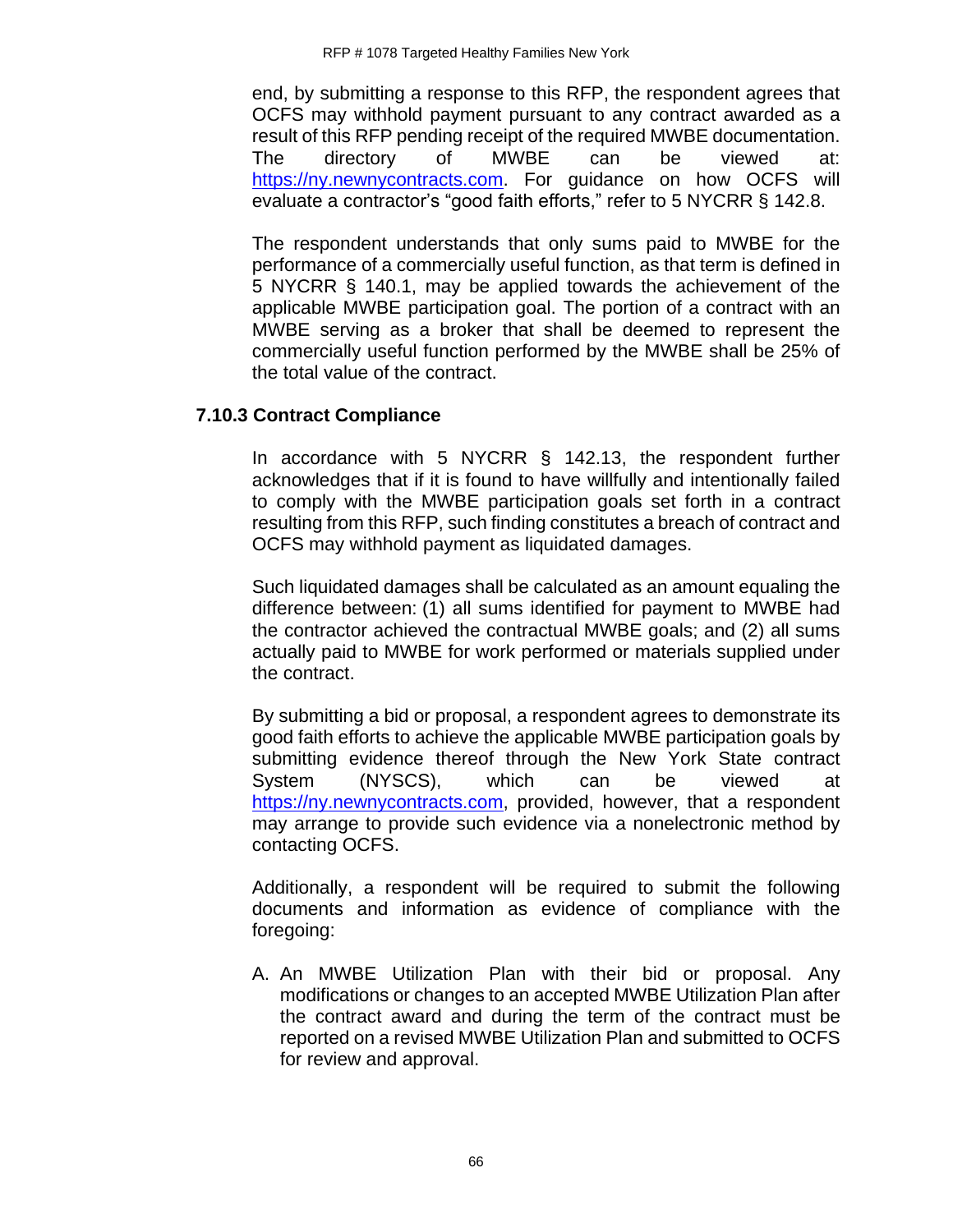OCFS will review the submitted MWBE Utilization Plan and advise the respondent of OCFS acceptance or issue a notice of deficiency within 30 days of receipt.

B. If a notice of deficiency is issued, the respondent will be required to respond to it within seven business days of receipt by submitting to the OCFS a written remedy in response to the notice of deficiency to [mwbeinfo@ocfs.ny.gov.](mailto:mwbeinfo@ocfs.ny.gov) If the written remedy that is submitted is not timely or is found by OCFS to be inadequate, OCFS shall notify the respondent and direct the respondent to submit, within five business days, a request for a partial or total waiver of MWBE participation goals. Failure to file the waiver form in a timely manner may be grounds for disqualification of the bid or proposal.

OCFS may disqualify a respondent as being non-responsive under the following circumstances:

- a) If a respondent fails to submit an MWBE Utilization Plan;
- b) If a respondent fails to submit a written remedy to a notice of deficiency;
- c) If a respondent fails to submit a request for waiver; or
- d) If OCFS determines that the respondent has failed to document good faith efforts.

The successful respondent will be required to attempt to use, in good faith, any MBE or WBE identified within its MWBE Utilization Plan, during the performance of the contract. Requests for a partial or total waiver of established goal requirements made subsequent to contract Award may be made at any time during the term of the contract to OCFS, but must be made no later than before the submission of a request for final payment on the contract.

The successful respondent will be required to submit a quarterly M/WBE contractor Compliance and Payment Report to OCFS, by the 10<sup>th</sup> day following each end of quarter over the term of the contract documenting the progress made toward achievement of the MWBE goals of the contract.

## **7.10.4 Equal Employment Opportunity (EEO) Requirements**

By submitting a bid or proposal in response to this solicitation, the respondent agrees with all of the terms and conditions of Appendix A – Standard Clauses for All New York State contracts including Clause 12 - Equal Employment Opportunities for Minorities and Women. The respondent is required to ensure that it and any subcontractors awarded a subcontract for the construction, demolition, replacement, major repair, renovation, planning or design of real property and improvements thereon (the work), except where the work is for the beneficial use of the respondent, undertake or continue programs to ensure that minority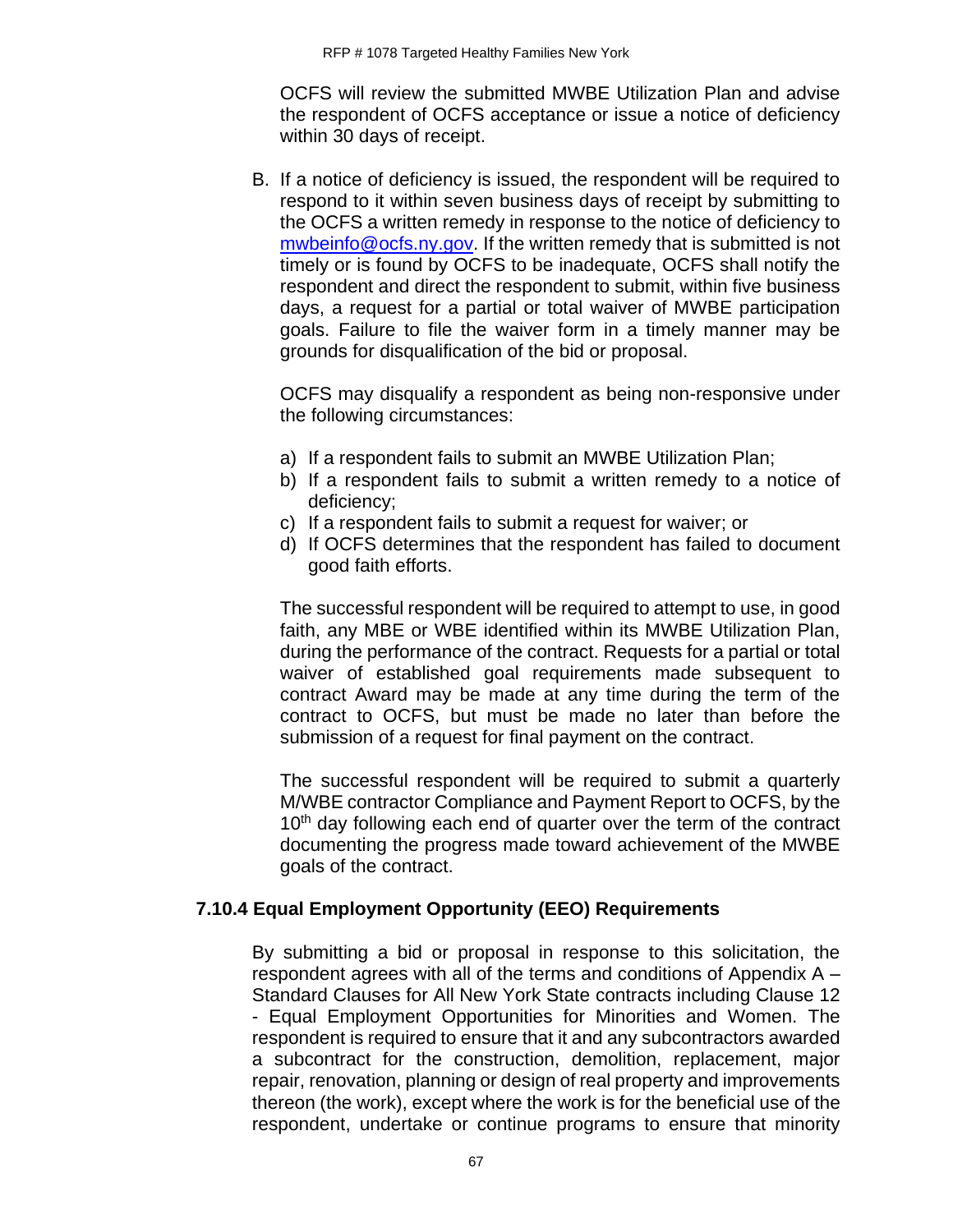group members and women are afforded equal employment opportunities without discrimination because of race, color, national origin, sex, age, disability or marital status. For these purposes, equal opportunity shall apply in the areas of recruitment, employment, job assignment, promotion, upgrading, demotion, transfer, layoff, termination, and rates of pay or other forms of compensation. This requirement does not apply to: (i) work, goods, or services unrelated to the contract; or (ii) employment outside New York State.

The respondent will be required to submit a Minority and Women-owned Business Enterprise and Equal Employment Opportunity Policy Statement, as referenced in **Section 1.6 Submission of Proposals**, to OCFS with its bid or proposal.

If awarded a contract, respondent shall submit a Workforce Utilization Report and shall require each of its Subcontractors to submit the same, in a format that OCFS requires on a quarterly basis during the term of the contract.

Pursuant to Executive Order #162, non-grant contractors and subcontractors will also be required to report the gross wages paid to each of their employees for the work performed by such employees on the contract utilizing the Workforce Utilization Report on a quarterly basis.

Further, pursuant to Article 15 of the Executive Law (the Human Rights Law), all other state and federal statutory and constitutional nondiscrimination provisions, the contractor and sub-contractors will not discriminate against any employee or applicant for employment because of race, religion, color, sex, national origin, sexual orientation, military status, age, disability, predisposing genetic characteristic, marital status or domestic violence victim status, and shall also follow the requirements of the Human Rights Law with regard to non-discrimination on the basis of prior criminal conviction and prior arrest.

**Please note: Failure to comply with the foregoing requirements may result in a finding of non-responsiveness, non-responsibility and/or a breach of the contract, leading to the withholding of funds, suspension or termination of the contract or such other actions or enforcement proceedings as allowed by the contract.**

### **7.11 Service-Disabled Veteran-Owned Business (SDVOB)**

[The Service-Disabled Veteran-Owned Business Act,](https://ogs.ny.gov/Veterans/) signed into law by Governor Andrew M. Cuomo on May 12, 2014, allows eligible veteran business owners to become certified as a New York State Service-Disabled Veteran-Owned Business (SDVOB) in order to increase the participation of such businesses in New York State's contracting opportunities. The SDVOB Act, which is codified under Article 17-B of the Executive Law, acknowledges that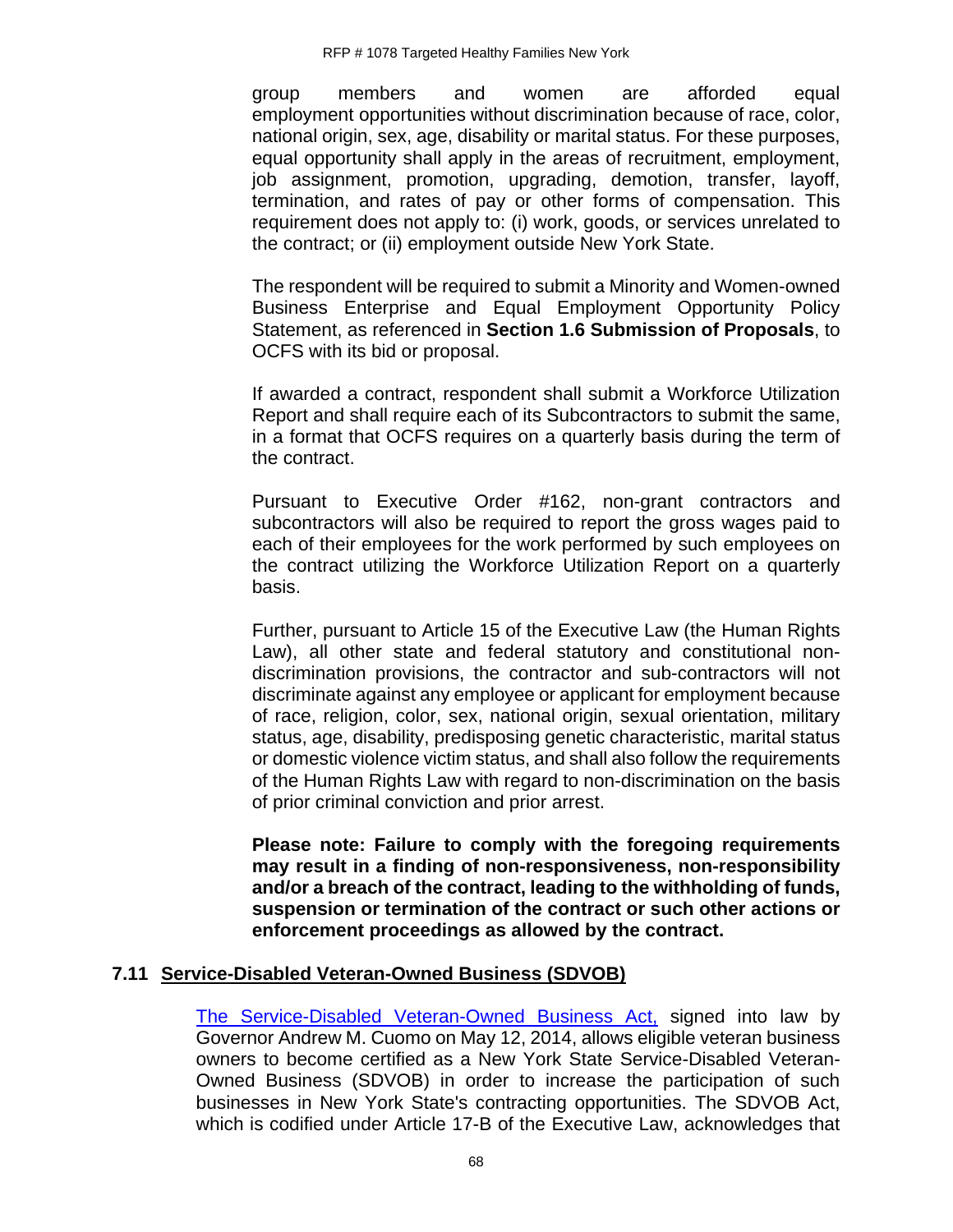SDVOBs strongly contribute to the economies of the state and the nation. Therefore, and consistent with its Master Goal Plan, OCFS strongly encourages vendors who contract with OCFS to consider using certified SDVOBs that are responsible and responsive for at least **six (6) percent** of discretionary non-personnel service spending in the fulfillment of the requirements of their contracts with OCFS. Such partnering may include utilizing certified SDVOBs as subcontractors, suppliers, protégés, or in other supporting roles to the maximum extent practical, and consistent with the legal requirements of the State Finance Law and the Executive Law. Certified SDVOBs may be readily identified through the directory of certified businesses at: [List of Certified NYS Service-Disabled Veteran-Owned Businesses.](https://online.ogs.ny.gov/SDVOB/search)

## **7.12 Omnibus Procurement Act**

The Omnibus Procurement Act of 1992 requires that by signing a bid proposal, contractors certify that whenever the total bid amount is greater than \$1 million

- 1. The contractor has made reasonable efforts to encourage the participation of New York State Business Enterprises as suppliers and subcontractors on this project and has retained the documentation of these efforts to be provided upon request to the State of New York; and has
- 2. documented their efforts to encourage the participation of New York state business enterprises as suppliers and subcontractors by showing that they have done the following:
	- Solicited bids, in a timely and adequate manner, from ESD business enterprises, including certified minority/women-owned businesses; or
	- Contacted ESD to obtain listings of New York State business enterprises and MWBE; or
	- Placed notices for subcontractors and suppliers in newspapers, journals or other trade publications distributed in New York State; or
	- Participated in bidder outreach conferences; and
	- Provided a statement indicating the method by which they determined that New York State business enterprises are not available to participate on the contract as subcontractors or suppliers, *if the contractor has determined such;* and
	- Provided a statement verifying no intention of using subcontractors if *the contractor has no such intention.*
- 3. The contractor has complied with the federal Equal Opportunity Act of 1972 (P.L. 92-961), as amended.
- 4. The contractor will be required to notify New York State residents of employment opportunities by listing any such positions with the Community Services Division of the New York State Department of Labor, providing for such notification in such manner as is consistent with existing collective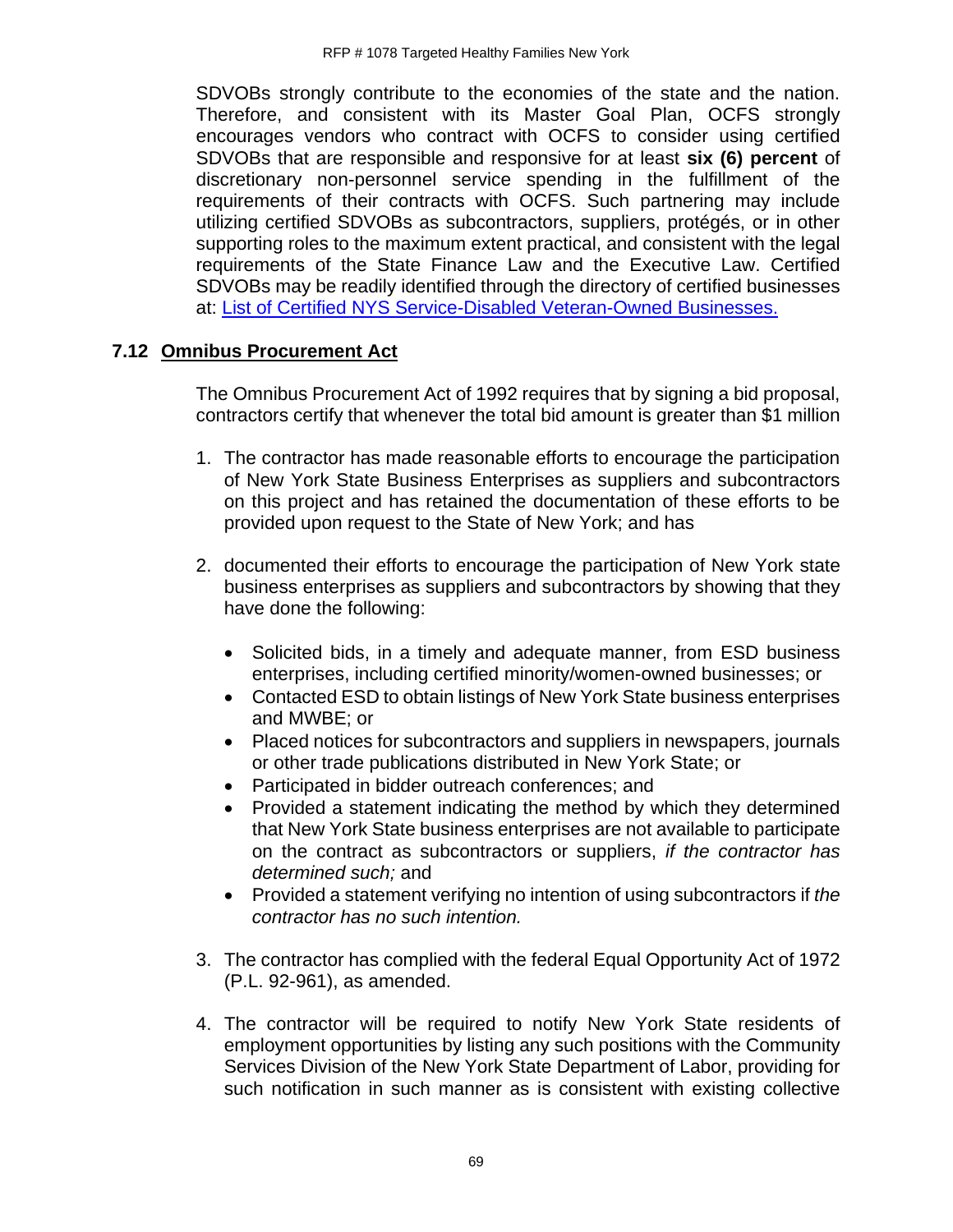bargaining contracts or agreements. The agency agrees to document these efforts and to provide said documentation to OCFS upon request.

- 5. Bidders located in a foreign country are notified that the state may assign or otherwise transfer offset credits to third parties located in New York State, and the bidders shall be obligated to cooperate with the state in any and all respects in making such assignment or transfer, including, but not limited to, executing any and all documents deemed by the state to be necessary or desirable to effectuate such assignment or transfer and using their best efforts to obtain the recognition and accession to such assignment or transfer by any applicable foreign government.
- 6. Bidders are hereby notified that state agencies and authorities are prohibited from entering into contracts with businesses whose principal place of business is located in a "discriminatory jurisdiction." Discriminatory jurisdiction is defined as a state or political subdivision which employs a preference or price distorting mechanism to the detriment of or otherwise discriminates against a New York State business enterprise in the procurement of commodities and services by the same or a nongovernmental entity influenced by the same. A list of discriminatory jurisdictions is maintained by Commissioner of the New York State Empire State Development Corporation.

## **7.13 Executive Order Number 14 and 16**

Executive Order No. 14, dated February 27, 2022, requires State agencies to terminate any contracts and to refrain from entering into any new contracts with an institution or company that is determined to be a Russian or Russia supporting entity.

Executive Order No. 16, dated March 17, 2022, requires State agencies to refrain from entering into any new contract or renewing any existing contract with an entity conducting business operations in Russia.

Executive Orders 14 and 16 include the following definitions:

- $\circ$  "Russian entity" means an institution or company that is headquartered in Russia or has its principal place of business in Russia.
- o "Supporting entity" means any institution or company providing assistance to the Russian government in its campaign to invade the sovereign country of Ukraine, either through in-kind support or for-profit.
- $\circ$  "Entity conducting business operations in Russia" means an institution or company, wherever located, conducting any commercial activity in Russia or transacting business with the Russian Government or with commercial entities headquartered in Russia or with their principal place of business in Russia in the form of contracting, sales, purchasing, investment, or any business partnership.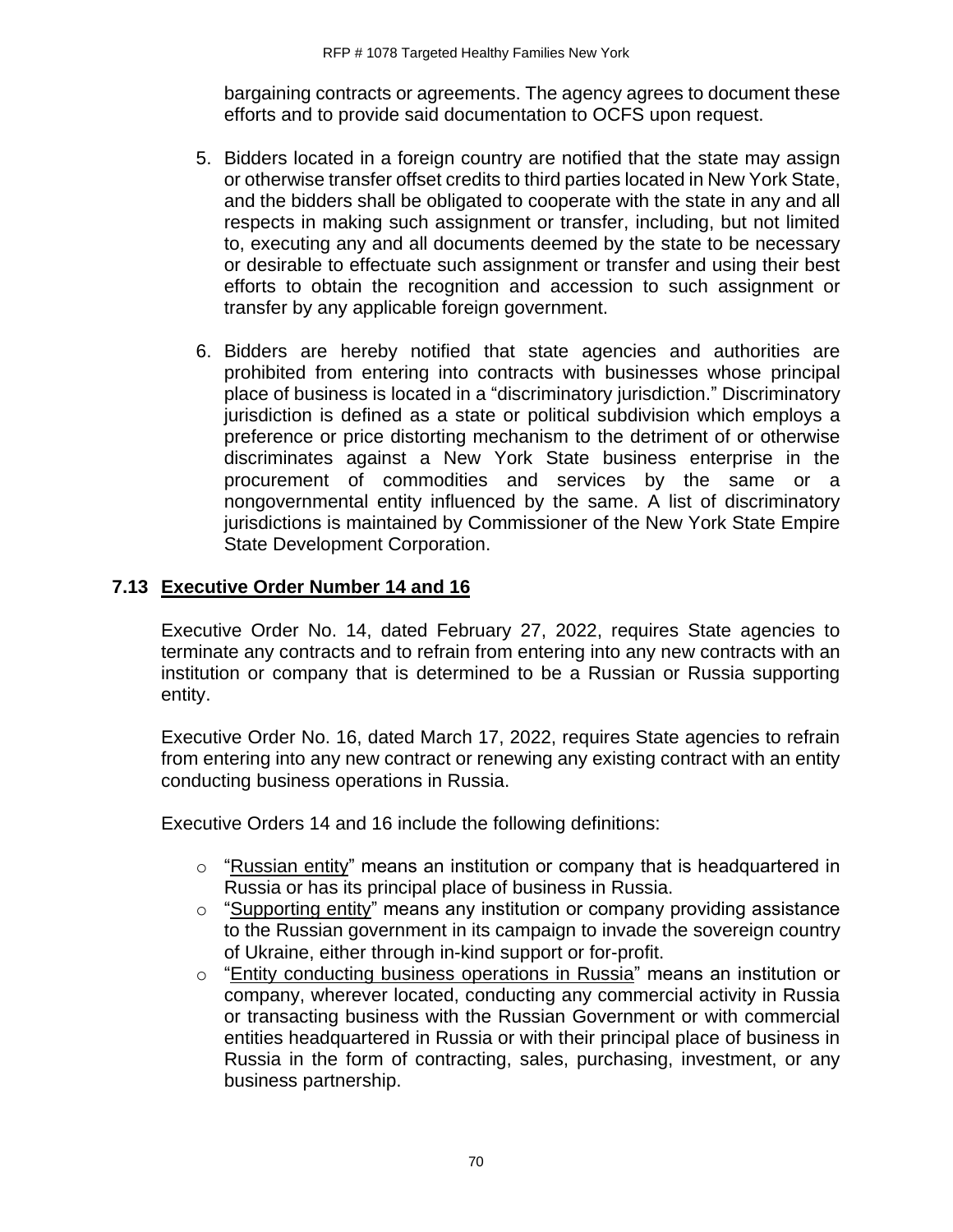By submission of a response to this solicitation the offerer certifies that the Offeror:

- a. is not a Russian or Russia supporting entity, as those terms are defined in the Executive Order No. 14 (dated February 27, 2022).
- b. is not an entity conducting business operations in Russia, as those terms are defined in the Executive Order No. No. 16 (dated March 17, 2022).

# **7.14 Executive Order Number 175 (if Applicable)**

In accordance with the requirements of Executive Order No. 175, contractor will be expected to adhere to net neutrality principles in the provision of internet services under any contract entered into as a result of this RFP, regardless of delivery method unless the director of contracts*,* or his/her designee as noted in **Section 1.1 Procurement Contact**, determines that adherence to net neutrality principles for a particular purpose is not in the best interests of the state. Nothing in this provision supersedes any obligation or authorization a provider of broadband Internet access service may have to address the needs of emergency communications or law enforcement, public safety, or national security authorities, consistent with or as permitted by applicable law, or limits the provider's ability to do so. As used herein, "net neutrality" means that contractor will not block, throttle, or prioritize internet content or applications or require that end users pay different or higher rates to access specific types of content or application. For the purposes of this contract, the prohibition against blocking or throttling of internet content or applications does not apply to reasonable network management practices.

## **7.15 Executive Order Number 177**

Executive Order 177, signed on February 3, 2018, by Governor Andrew M. Cuomo, directs New York State agencies and authorities not to enter into any contracts with entities that have institutional policies or practices that fail to address the harassment and discrimination of individuals on the basis of their age, race, color, national origin, sex, sexual orientation, gender identity, disability, marital status, military status, or other protected basis. The contractor must provide the EO 177 certification statement before any award being made by OCFS.

## **7.16 State Finance Law §139-l; Statement on Sexual Harassment in Bids**

New York State Finance Law §139-l, effective January 1, 2019, requires, in relevant part, that "[e]very bid . . . made to the state or any public department or agency thereof, where competitive bidding is required by statute, rule or regulation, for work or services performed or to be performed or goods sold or to be sold, shall contain [a] statement subscribed by the bidder and affirmed by such bidder as true under the penalty of perjury. . . [that] '[b]y submission of this bid, each bidder and each person signing on behalf of any bidder certifies, and in the case of a joint bid each party thereto certifies as to its own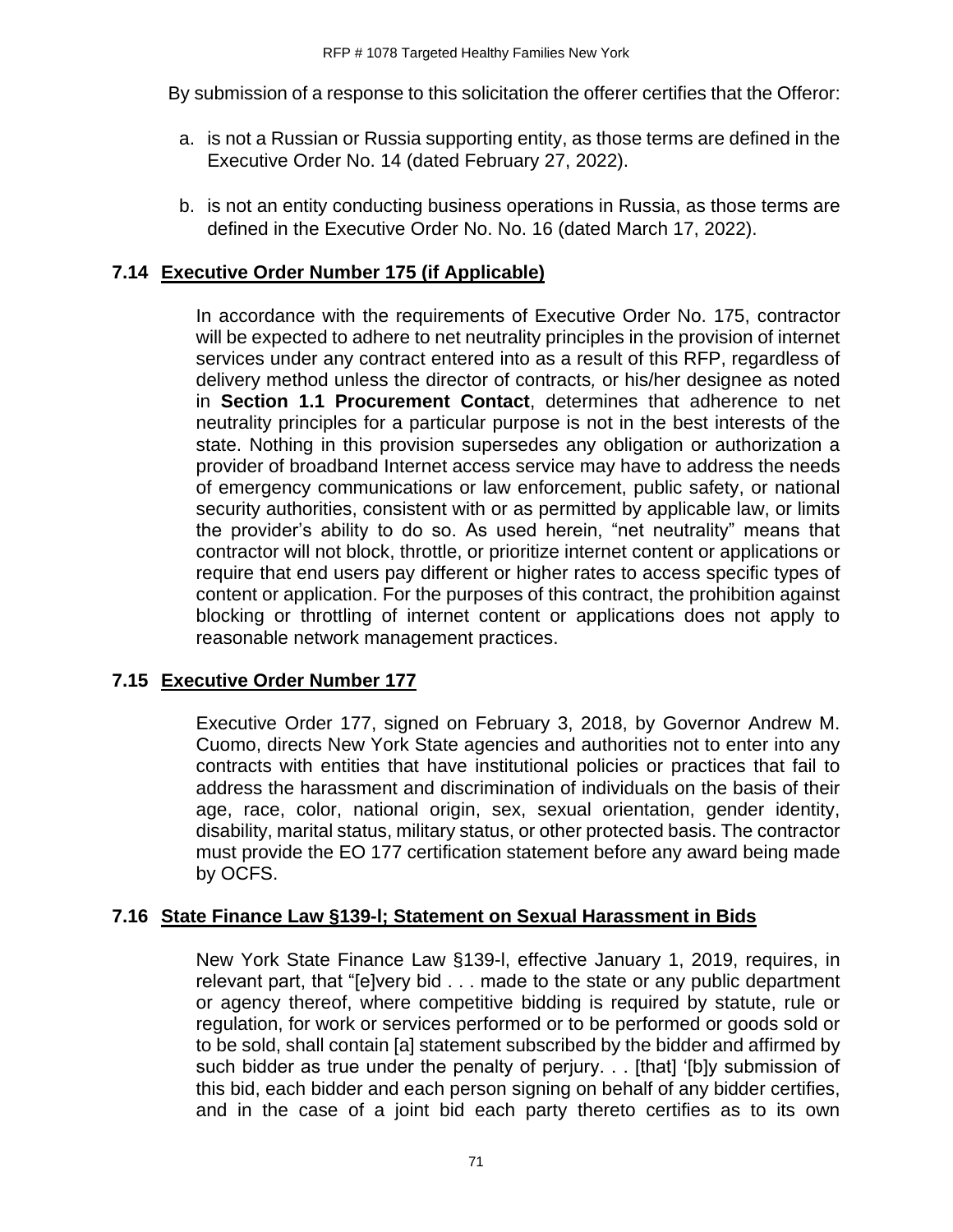organization, under penalty of perjury, that the bidder has and has implemented a written policy addressing sexual harassment prevention in the workplace and provides annual sexual harassment prevention training to all of its employees. Such policy shall, at a minimum, meet the requirements of section two hundred one-g of the labor law.'" The contractor must provide the foregoing certification before any award being made by OCFS. For additional guidance on drafting an appropriate sexual harassment policy and developing appropriate training please refer to State Finance Law §139-l and [https://www.ny.gov/combating](https://www.ny.gov/combating-sexual-harassment-workplace/employers#top)[sexual-harassment-workplace/employers#top](https://www.ny.gov/combating-sexual-harassment-workplace/employers#top)

## **7.17 Other Requirements**

All programs selected for funding will be required to adhere to the Program Specific Terms and Conditions listed in **Attachment A1B***.*

# **8.0 CONTRACT DOCUMENTS**

The contract documents consist of the documents listed below.

- 1. Face Page
- 2. Signatory Page
- 3. NYS Standard Terms and Conditions (State of New York Master contract for Grants)
- 4. Master contract Attachment A-1 *Agency-Specific Terms and Conditions*
- 5. Master contract Attachment A-2 *Federal Assurances and Certifications*
- 6. Master contract Attachment B: Budget and Instructions
- 7. Master contract Attachment C: Work Plan
- 8. Master contract Attachment D: Payment and Reporting Schedule
- 9. Master contract Attachment E: Federal Fund Vendor Determination
- 10. Attachment MWBE: Minority and Women-Owned Business Enterprises

A copy of the NYS Standard Terms and Conditions (State of New York Master contract for Grants) can be found on the Grants Management website at the following link:

[https://grantsmanagement.ny.gov/system/files/documents/2018/09/sample](https://grantsmanagement.ny.gov/system/files/documents/2018/09/sample-complete-nys-mcg.pdf)[complete-nys-mcg.pdf](https://grantsmanagement.ny.gov/system/files/documents/2018/09/sample-complete-nys-mcg.pdf)

#### **Required with bid submission (Please click the links below to download the required forms):**

- *A.* **[OCFS-2633](http://ocfs.ny.gov/main/Forms/Contracts/OCFS-2633.dotx)**, *[MacBride Fair Employment Principles Certification Form](http://ocfs.ny.gov/main/Forms/Contracts/OCFS-2633.dotx)*
- B. **[OCFS-2634](http://ocfs.ny.gov/main/Forms/Contracts/OCFS-2634.dotx)**, *[Non-Collusive Bidding Certification](http://ocfs.ny.gov/main/Forms/Contracts/OCFS-2634.dotx)* (Required by section 139d of the State Finance Law)
- C. **Attachment A-2**, *[Federal Assurances and Certifications](http://ocfs.ny.gov/main/Forms/Contracts/OCFS-Attachment-A2-Federal-Assurances.pdf)* (If applicable.)
- D. For complete proposal and contract requirements for the Minority-and-Women-Owned Business Enterprises (MWBE) and Equal Employment Opportunity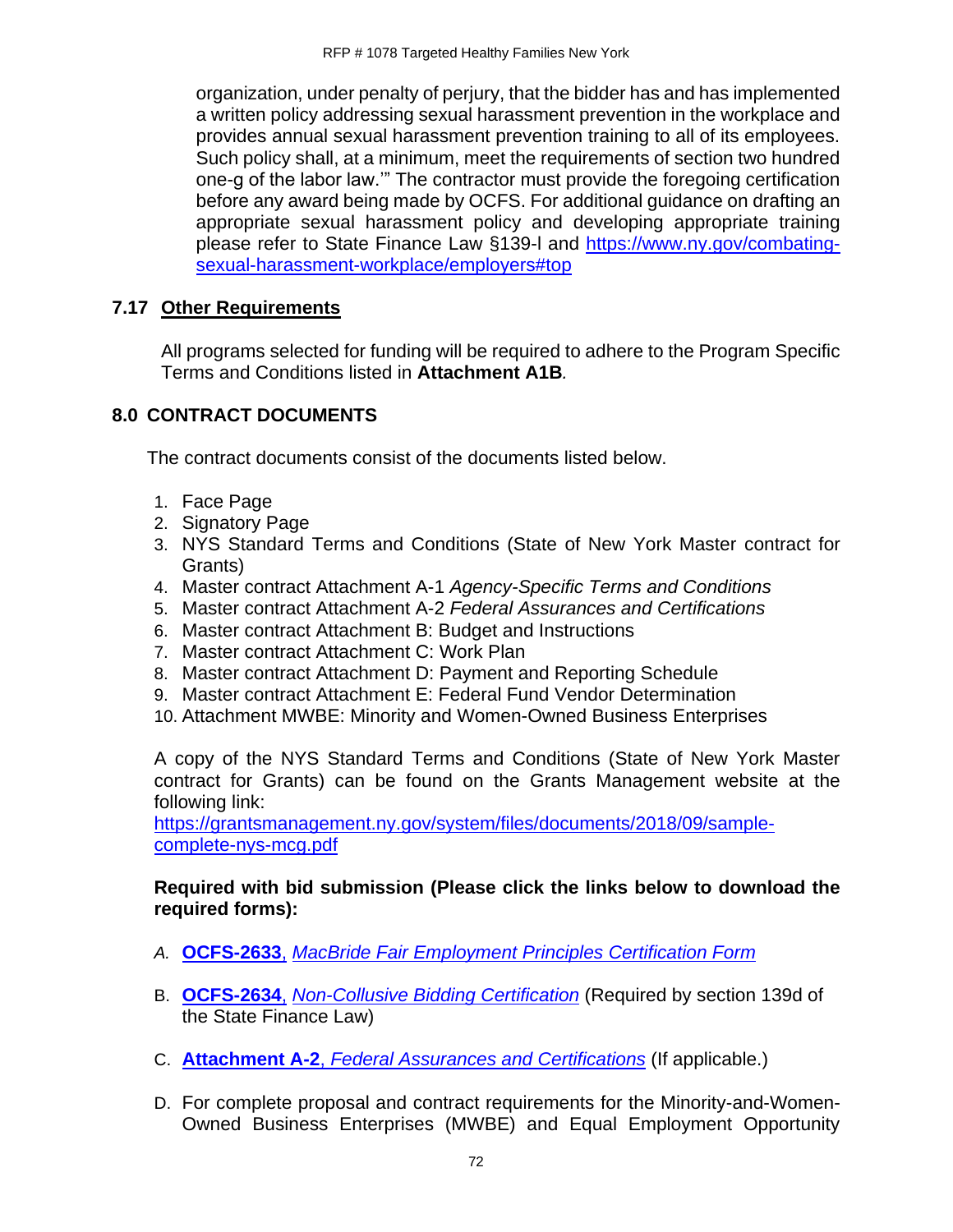(EEO) requirements, refer to the [Attachment MWBE](https://ocfs.ny.gov/main/contracts/docs/mwbe/MWBE-Appendix.pdf) that is referenced in section 7.10. The following are forms to be completed and submitted with your Administrative Proposal:

- **OCFS-4629**, *[Project Staffing Plan Form](https://ocfs.ny.gov/forms/ocfs/OCFS-4629.docx)*
- **OCFS-3460**, *[Minority and Women-Owned Business Enterprises \(MWBE\)](http://ocfs.ny.gov/main/Forms/Contracts/OCFS-3460.docx)  [Equal Employment Opportunity \(EEO\) Policy Statement](http://ocfs.ny.gov/main/Forms/Contracts/OCFS-3460.docx)*
- **OCFS-4631**, *[MWBE Utilization Plan Form](http://ocfs.ny.gov/main/Forms/Contracts/OCFS-4631%20M-WBE%20Utilization%20Plan%20Form.dot)*
- E. **OCFS-2647**, *[EO 177 Certification](https://ocfs.ny.gov/main/Forms/Contracts/OCFS-2647.docx)* (See section 7.15 for more information)
- F. **OCFS-4821**, *[CMS User Authorization](https://ocfs.ny.gov/main/Forms/Contracts/OCFS-4821%20Contract%20Management%20System%20(CMS)%20Authorization%20Form.dot)* (Required for the OCFS contract Management System)

## **9.0 GLOSSARY OF OUTCOME-BASED CONTRACTING TERMS**

**Fiscal Documentation:** Documentation necessary for payment.

**Grants Gateway:** The New York State Grants Gateway went into operation on May 15, 2013, and serves as the primary outlet for state agencies to post upcoming and available funding opportunities.

**Guide to Financial Operations (GFO):** This website was created as the central storehouse of OSC policies and is intended to replace individual OSC Bulletins. The GFO can be found at [http//www.osc.state.ny.us/agencies/guide/MyWebHelp.](http://www.osc.state.ny.us/agencies/guide/MyWebHelp)

**Legal Documents:** Legally required application/contract components.

**Organizational Qualifications:** The organizational characteristics and capacity (e.g., agency mission, past accomplishments/experience in serving the target population or in providing similar services to a different population, experience in collaborating with community agencies needed for program success, key people, and fiscal capability) that are likely to result in successful performance target attainment.

**Baseline Estimate:** The projected status of the target population without the proposed intervention. A baseline is the best estimate, using prior program experience, collected data, and/or research results, of what would happen to the target population without the program's intervention and its benefits. Projection should be numerical (a number or a percentage). A baseline estimate is required for each performance target.

**Outcomes:** The desired benefits or changes for the target population following their interaction with a program. These are the expected results of program intervention. Outcomes may relate to knowledge, skills, attitudes, behaviors or conditions. Either the investor or provider may set them. (They are broader, and more general than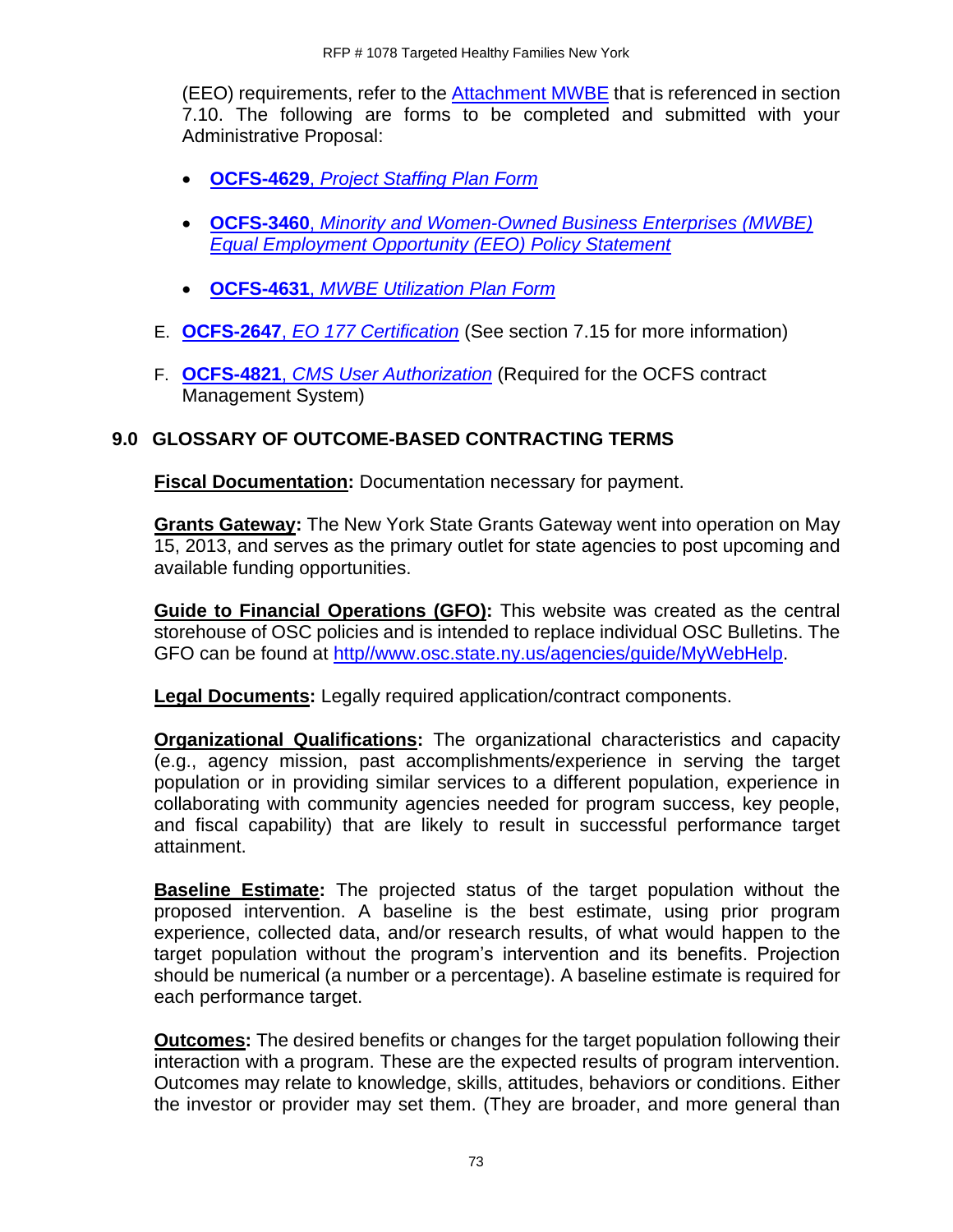performance targets. They do not require numerical projection). In some instances, the outcome may be a system change rather than an individual behavior change.

**Performance Targets:** Performance targets are the *measurable* verifiable improvements in the condition or behavior of program recipients that the provider expects to achieve *by the end of the contract period*. Targets are quantifiable and verifiable indicators of program performance. They contribute to the attainment of the desired outcomes for the target population. Attainment of several performance targets may be needed to indicate the achievement of a single outcome. Performance targets must include a description of the methods that will be used to verify target achievement.

**Milestones:** *Measurable interim* changes in the condition or behavior of the target population used to track whether the program is on course to achieve its performance targets. These are critical points of change or target population achievement that must occur to progress towards the performance targets. You must include a description of the methods that will be used to verify milestone achievement.

**Program Budget:** Definition of program expenditures and funding sources.

**Program Description:** Detailed explanation of the means (service model, plan or approach) the provider will use to achieve its performance targets and outcomes. This should include a description of the program's core features (i.e., the kinds of services provided, their intensity and duration, the essential elements, theoretical approach, delivery strategies, involvement of target population in planning, etc.).

**Project Work Plan:** Steps necessary to implement a program.

**Staffing Pattern:** Please identify the staff assigned to a program, regardless of whether it is paid through OCFS funds.

**Target Population:** Please describe the specific group of people (individuals, families, community members or, in certain instances, the specified personnel or entity/entities) that are the focus of change, and who will directly interact with the program. In certain instances where the desired outcome is systemic change, an agency as a whole may be considered the target population.

**Verification:** Statement of methods used to verify performance target and milestone attainment and/or submission of actual documentation.

**Vendor Responsibility:** Compliance with New York State Finance Law and guideline provisions related to vendor integrity providing reasonable assurance that the potential contractor has the capacity to perform the requirement of the contract. This includes authority to do business in the state, capacity, and performance in addition to the aforementioned integrity.

**Vision:** OCFS Program Area Statement of ideal end-state sought for a population (e.g., prevention of child abuse and neglect).